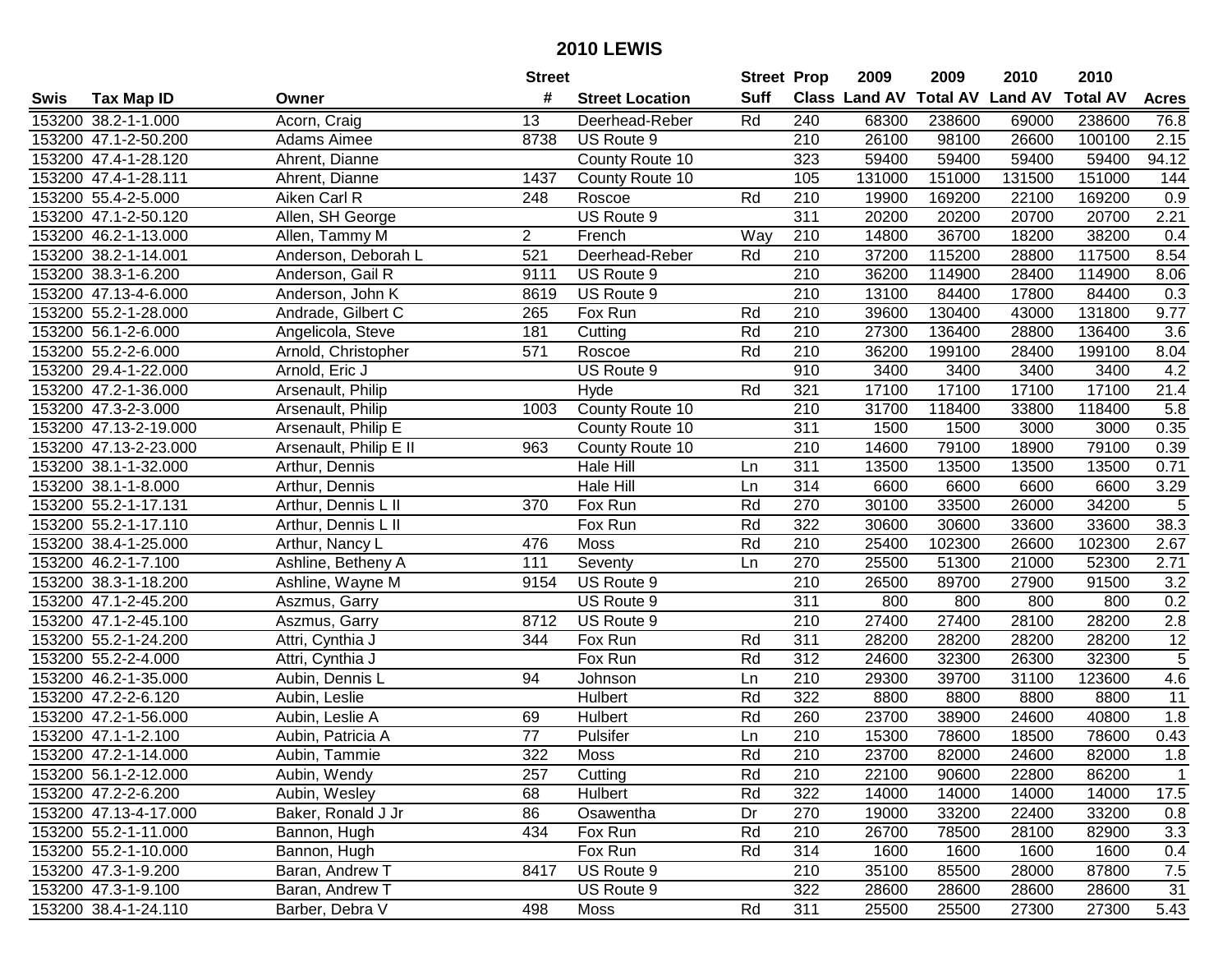|      |                       |                       | <b>Street</b> |                        | <b>Street Prop</b> |                  | 2009                 | 2009            | 2010           | 2010            |                |
|------|-----------------------|-----------------------|---------------|------------------------|--------------------|------------------|----------------------|-----------------|----------------|-----------------|----------------|
| Swis | Tax Map ID            | Owner                 | #             | <b>Street Location</b> | <b>Suff</b>        |                  | <b>Class Land AV</b> | <b>Total AV</b> | <b>Land AV</b> | <b>Total AV</b> | <b>Acres</b>   |
|      | 153200 47.4-1-2.000   | Bardon, William E     |               | Redmond                | Rd                 | 910              | 43300                | 43300           | 43300          | 43300           | 57.5           |
|      | 153200 47.2-1-15.000  | Bashaw, Harry         | 140           | Moss                   | Rd                 | 240              | 61500                | 130700          | 62200          | 133300          | 50.3           |
|      | 153200 47.13-2-28.000 | Bashaw, Lawrence V Jr | 8546          | US Route 9             |                    | 210              | 19000                | 92400           | 22400          | 92400           | 0.8            |
|      | 153200 55.2-1-9.000   | Bashaw, Lawrence V Sr | 408           | Fox Run                | Rd                 | 280              | 23300                | 151200          | 24100          | 151200          | 1.5            |
|      | 153200 55.2-1-17.120  | Bashaw, Lawrence V Sr |               | Fox Run                | Rd                 | 311              | 21500                | 21500           | 21500          | 21500           | 3.46           |
|      | 153200 55.2-1-29.200  | Bashaw, Oril          | 213           | Fox Run                | Rd                 | 210              | 31500                | 141600          | 33700          | 134500          | 5.72           |
|      | 153200 47.1-1-10.120  | Bashaw, Tanya M       | 13            | Pulsifer               | Ln                 | 270              | 21700                | 52400           | 22700          | 53400           | 0.98           |
|      | 153200 56.1-2-44.120  | Bassett, Denise       | 116           | Cutting                | Rd                 | $\overline{210}$ | 22100                | 128700          | 22800          | 122300          | $\mathbf{1}$   |
|      | 153200 47.1-1-47.200  | Bassett, Floyd Jr     | 256           | Wells Hill             | Rd                 | 270              | 24100                | 32500           | 25100          | 34900           | $\overline{2}$ |
|      | 153200 47.2-1-16.100  | Bassett, Ricky        | 130           | Moss                   | Rd                 | 210              | 31500                | 136000          | 33600          | 138700          | 5.7            |
|      | 153200 46.4-1-11.100  | Beaton Robert O       | 701           | Mitchell Hill          | Rd                 | 312              | 20500                | 25400           | 22800          | 25900           | 1              |
|      | 153200 46.4-1-10.000  | Beaton, Donald        | 672           | Mitchell Hill          | Rd                 | 210              | 35900                | 71600           | 38700          | 71600           | 7.92           |
|      | 153200 46.4-1-11.200  | Beaton, Donald        | 702           | Mitchell Hill          | Rd                 | 210              | 30200                | 149200          | 26100          | 149200          | 5.07           |
|      | 153200 46.4-1-7.000   | Beaton, Donald        | 86            | Carlott                | Rd                 | 910              | 79600                | 79600           | 81200          | 81200           | 170            |
|      | 153200 55.2-1-1.000   | Beaton, Donald F      | 287           | Old Military           | Ln                 | 312              | 68300                | 69400           | 69700          | 70800           | 148.89         |
|      | 153200 46.4-1-6.150   | Beaton, James B       |               | Carlott                | Rd                 | 311              | 20900                | 20900           | 22300          | 22300           | 3.26           |
|      | 153200 46.2-1-20.200  | Beaton, James B       | 80            | Seventy                | Ln                 | 280              | 41100                | 162700          | 40900          | 166000          | 10.4           |
|      | 153200 46.4-1-3.200   | Beaton, James B       |               | <b>Burpee Hill</b>     | Rd                 | 322              | 11000                | 11000           | 11000          | 11000           | 13.7           |
|      | 153200 46.4-1-12.000  | Beaton, Robert O      | 681           | Mitchell Hill          | Rd                 | 240              | 34000                | 215600          | 36000          | 215600          | 17.53          |
|      | 153200 47.2-1-17.000  | Beaton, Thomas A      | 76            | Moss                   | Rd                 | 270              | 23500                | 41900           | 24400          | 41900           | 1.7            |
|      | 153200 38.1-1-12.000  | Behm, Keith           | 9617          | US Route 9             |                    | 240              | 57300                | 247300          | 58000          | 247300          | 45             |
|      | 153200 38.4-1-12.300  | Benway, Alexander A   | 684           | Moss                   | Rd                 | 210              | 27500                | 102400          | 29000          | 94500           | 3.69           |
|      | 153200 47.1-2-20.000  | Bergeron Andre        | 8616          | US Route 9             |                    | 210              | 26000                | 192600          | 26400          | 192600          | 2.1            |
|      | 153200 47.1-2-17.100  | Bergeron, Andre       |               | US Route 9             |                    | 322              | 32800                | 32800           | 32800          | 32800           | 19.7           |
|      | 153200 47.1-2-23.000  | Bergeron, Joan        | 8632          | US Route 9             |                    | 210              | 25000                | 87500           | 25200          | 89200           | 1.6            |
|      | 153200 29.2-1-4.000   | Bernard Rene Inc      |               | US Route 9             |                    | 912              | 112000               | 112000          | 114200         | 114200          | 226.7          |
|      | 153200 29.2-1-2.000   | Bernard Rene Inc      |               | US Route 9             |                    | 912              | 33700                | 33700           | 35700          | 35700           | 49.6           |
|      | 153200 29.2-1-3.000   | Bernard Rene Inc      |               | US Route 9             |                    | 912              | 34000                | 34000           | 36000          | 36000           | 50             |
|      | 153200 55.2-2-2.000   | Berthiaume Vern       |               | Denton                 | Rd                 | 314              | 12200                | 12200           | 12400          | 12400           | $\overline{9}$ |
|      | 153200 55.2-1-23.000  | Berthiaume Vern       |               | Cutting                | Rd                 | 311              | 700                  | 700             | 500            | 500             | 0.2            |
|      | 153200 55.2-2-9.000   | Berthiaume Vern       | 369           | Fox Run                | Rd                 | 240              | 64400                | 64400           | 65100          | 87200           | 56.12          |
|      | 153200 47.3-2-10.100  | Bessette, Dawn M      | 1221          | County Route 10        |                    | 210              | 33300                | 237600          | 35700          | 237600          | 6.6            |
|      | 153200 47.3-2-9.100   | Bessette, Todd        | 1221          | County Route 10        |                    | 260              | 48500                | 51600           | 49200          | 51600           | 34.02          |
|      | 153200 38.1-1-24.100  | Bethlehem Gary A      | 9469          | US Route 9             |                    | 210              | 25900                | 95600           | 27200          | 95600           | 2.9            |
|      | 153200 56.1-2-8.000   | Bethlehem, Joyce E    | 205           | Cutting                | Rd                 | 210              | 22100                | 119200          | 22800          | 119200          |                |
|      | 153200 46.2-1-32.000  | Bettis, Deborah A     | 87            | Wells Hill             | Rd                 | 210              | 22100                | 55200           | 22800          | 56300           | $\mathbf{1}$   |
|      | 153200 47.2-1-62.000  | Bezio, Pauline W      | 8             | <b>Christmas Tree</b>  | Ln                 | 210              | 15900                | 89500           | 18200          | 89500           | 0.4            |
|      | 153200 47.13-2-8.000  | Bhist, Raje           | 8582          | US Route 9             |                    | 210              | 17200                | 106600          | 20900          | 97400           | 0.6            |
|      | 153200 38.1-1-25.210  | Bigelow, Frank        | 9423          | US Route 9             |                    | 210              | 26500                | 126900          | 27900          | 126900          | 3.21           |
|      | 153200 47.13-2-32.000 | Bikowitz, Danielle    | 8522          | US Route 9             |                    | 210              | 21200                | 71900           | 23000          | 68300           | 0.89           |
|      | 153200 46.2-1-28.000  | Black, Ruth           | 113           | Johnson                | Ln                 | 210              | 26700                | 43100           | 27400          | 51700           | 6.8            |
|      | 153200 29.2-1-13.000  | Black, Thomas         |               | US Route 9             |                    | 912              | 76400                | 76400           | 77900          | 77900           | 152.1          |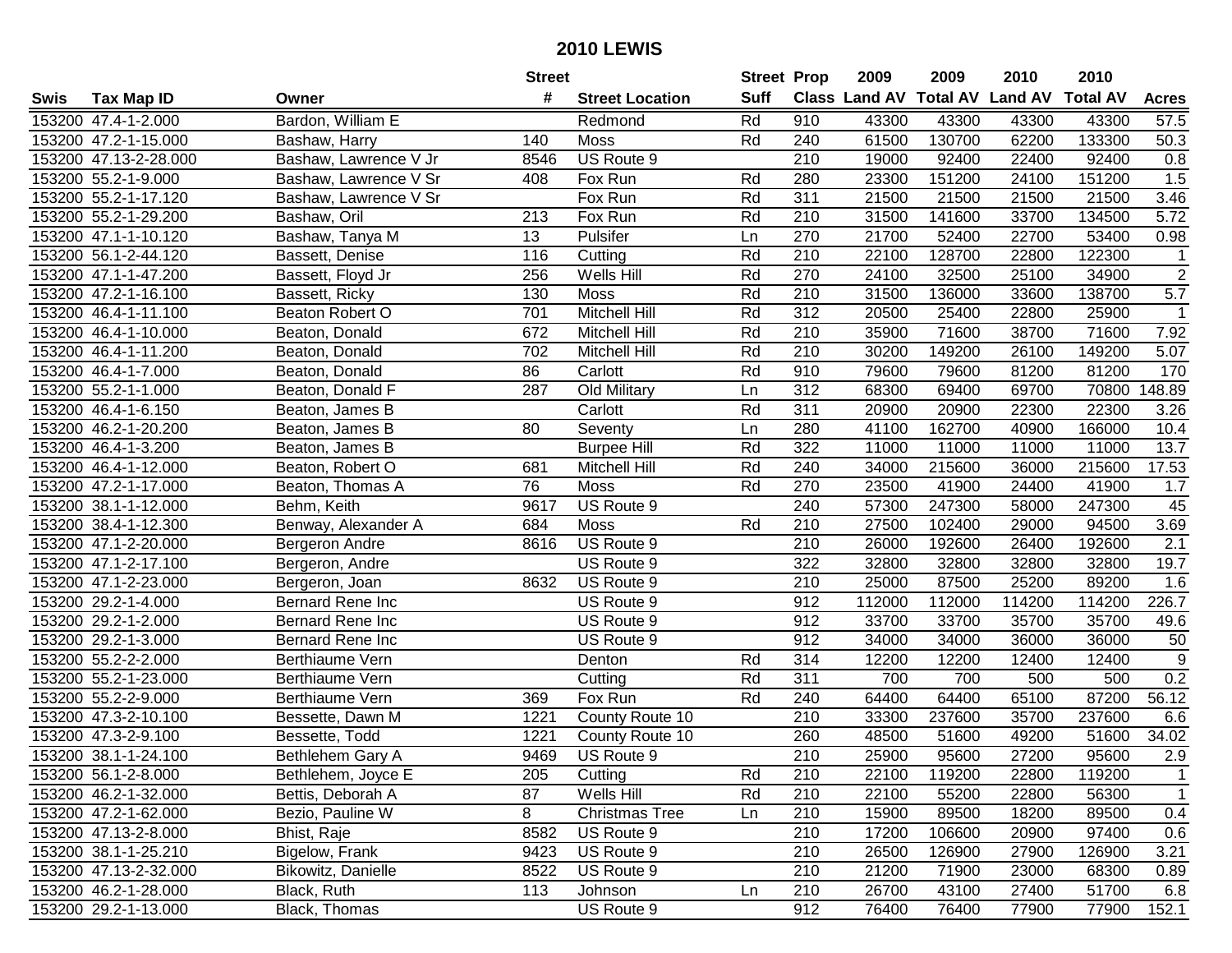|      |                       |                                 | <b>Street</b> |                        | <b>Street Prop</b> |                  | 2009                          | 2009   | 2010           | 2010            |                  |
|------|-----------------------|---------------------------------|---------------|------------------------|--------------------|------------------|-------------------------------|--------|----------------|-----------------|------------------|
| Swis | <b>Tax Map ID</b>     | Owner                           | #             | <b>Street Location</b> | Suff               |                  | <b>Class Land AV Total AV</b> |        | <b>Land AV</b> | <b>Total AV</b> | <b>Acres</b>     |
|      | 153200 19.4-2-5.000   | Black, Thomas                   |               | US Route 9             |                    | 912              | 24000                         | 24000  | 24000          | 24000           | 33.3             |
|      | 153200 29.2-1-10.000  | Black, Thomas                   |               | US Route 9             |                    | 912              | 83600                         | 83600  | 85300          | 85300           | 225.1            |
|      | 153200 29.2-1-11.000  | Black, Thomas                   |               | US Route 9             |                    | 912              | 28800                         | 28800  | 29400          | 29400           | 72.1             |
|      | 153200 29.2-1-12.000  | Black, Thomas                   |               | US Route 9             |                    | 912              | 42100                         | 42100  | 42900          | 42900           | 109.9            |
|      | 153200 29.2-1-15.000  | Black, Thomas                   |               | US Route 9             |                    | 912              | 61100                         | 61100  | 62300          | 62300           | 113.4            |
|      | 153200 29.4-1-12.000  | Black, Thomas                   |               | US Route 9             |                    | 912              | 30000                         | 30000  | 30600          | 30600           | 50.1             |
|      | 153200 29.2-1-17.000  | Black, Thomas                   |               | US Route 9             |                    | 912              | 3900                          | 3900   | 3900           | 3900            | 4.9              |
|      | 153200 47.13-1-6.000  | Blades, David H                 | 45            | Osawentha              | Dr                 | $\overline{210}$ | 20400                         | 112200 | 21600          | 112200          | 0.7              |
|      | 153200 46.2-1-48.200  | Blades, John                    |               | Goff                   | Rd                 | 314              | 13200                         | 13200  | 13200          | 13200           | 1.5              |
|      | 153200 46.2-1-48.140  | Blades, John D                  | 83            | Goff                   | Rd                 | 240              | 36300                         | 198900 | 37000          | 198900          | 18.8             |
|      | 153200 46.2-1-6.000   | Blair, Anthony M                |               | Wells Hill             | Rd                 | 260              | 22700                         | 59700  | 23500          | 60900           | 1.3              |
|      | 153200 29.-2-7.001    | <b>BLC LLC</b>                  |               | <b>Trout Pond</b>      | Rd                 | 311              | 6600                          | 6600   | 6700           | 6700            | 0.18             |
|      | 153200 56.1-2-41.000  | Boone, Joseph E                 | 7964          | US Route 9             |                    | 210              | 37900                         | 183800 | 41000          | 183800          | 8.9              |
|      | 153200 56.1-2-39.000  | Boone, Patricia M               |               | US Route 9             |                    | 321              | 27800                         | 27800  | 27800          | 27800           | 6.7              |
|      | 153200 56.1-2-34.112  | <b>Boquet River Forests LLC</b> |               | Steele Woods           | Rd                 | 322              | 152300                        | 152300 | 152300         | 152300          | 195.02           |
|      | 153200 38.3-1-42.000  | Bosley, Rebecca L               | 9177          | US Route 9             |                    | 210              | 37100                         | 109700 | 28800          | 109700          | 8.5              |
|      | 153200 55.2-1-36.100  | Bottiroli, John                 | 108           | <b>Blood Hill</b>      | Rd                 | 210              | 32200                         | 253700 | 34500          | 253700          | 6.07             |
|      | 153200 47.1-2-17.200  | Bowman, Tabitha M               | 8610          | US Route 9             |                    | 210              | 24400                         | 107000 | 24500          | 107000          | 1.31             |
|      | 153200 55.2-1-39.300  | Bradley, James W                | 20            | <b>Blood Hill</b>      | Rd                 | 210              | 33100                         | 256900 | 35700          | 256900          | 6.5              |
|      | 153200 46.2-2-6.000   | Bridge, Robert                  | 48            | Clark                  | Ln                 | 314              | 34300                         | 34300  | 37500          | 37500           | 9.87             |
|      | 153200 46.2-2-5.000   | Bridge, Robert                  | 49            | Clark                  | Ln                 | 210              | 38100                         | 161700 | 39900          | 164900          | 3.49             |
|      | 153200 46.2-2-4.000   | Bridge, Robert                  |               | Clark                  | Ln                 | 311              | 14600                         | 14600  | 15300          | 15300           | 4.88             |
|      | 153200 47.2-1-29.000  | Brinckmann, Richard             | 87            | Mason                  | Rd                 | 240              | 63300                         | 171700 | 68600          | 175100          | 64.1             |
|      | 153200 47.2-1-40.000  | Brinckmann, Richard             |               | Hulbert                | Rd                 | 321              | 21200                         | 21200  | 21200          | 21200           | 26.5             |
|      | 153200 47.1-2-25.100  | Brock, Terri J                  |               | US Route 9             |                    | 312              | 45700                         | 45700  | 45700          | 45700           | 35.83            |
|      | 153200 47.1-1-29.100  | Brock, Terri J                  | 8641          | US Route 9             |                    | 210              | 35000                         | 202300 | 37200          | 207400          | 6.6              |
|      | 153200 29.4-1-13.200  | Brockney, Lloyd                 |               | US Route 9             |                    | 910              | 28300                         | 28300  | 28900          | 28900           | 51               |
|      | 153200 47.2-1-45.000  | Bronson, Ernest W               | 988           | Stowersville           | Rd                 | 312              | 31100                         | 32100  | 31600          | 32700           | 19.1             |
|      | 153200 47.2-1-46.000  | Bronson, Ernest W               | 1014          | Stowersville           | Rd                 | 210              | 23700                         | 87500  | 24600          | 87500           | 1.8              |
|      | 153200 47.1-2-41.000  | Bronson, Gloria F               | 427           | Stowersville           | Rd                 | $\overline{210}$ | 19000                         | 73100  | 22400          | 75200           | 0.8              |
|      | 153200 47.2-1-60.000  | Bronson, Nancy J                | 281           | Hyde                   | Rd                 | $\overline{210}$ | 25300                         | 67900  | 26500          | 71900           | $\overline{2.6}$ |
|      | 153200 47.1-2-2.000   | Bronson, Susan                  | 8872          | US Route 9             |                    | 270              | 14800                         | 32400  | 18200          | 33000           | 0.4              |
|      | 153200 57.1-3-6.000   | Bronson, Wayne A                | 2133          | County Route 10        |                    | $\overline{210}$ | 18000                         | 68200  | 20700          | 71600           | 0.7              |
|      | 153200 47.13-1-17.000 | Brown Karen A                   | 8555          | US Route 9             |                    | 210              | 17200                         | 61400  | 20900          | 61400           | 0.6              |
|      | 153200 56.1-2-44.112  | Brown, Jeanne                   | 122           | Cutting                | Rd                 | 210              | 22100                         | 161500 | 22800          | 161500          | 1                |
|      | 153200 47.3-1-10.000  | Brown, Karen                    | 8391          | US Route 9             |                    | 311              | 27300                         | 48400  | 28800          | 28800           | 3.6              |
|      | 153200 47.3-1-2.000   | Brown, Karen A                  | 813           | Fox Run                | Rd                 | 240              | 49300                         | 74400  | 50000          | 74400           | 35               |
|      | 153200 47.13-2-17.000 | Brown, Ronald                   | 969           | County Route 10        |                    | 210              | 23800                         | 48900  | 23800          | 49900           | 1.01             |
|      | 153200 37.-2-47.000   | Brown, Ronald R                 |               | Seventy                | Ln                 | 314              | 400                           | 400    | 400            | 400             | 0.17             |
|      | 153200 55.2-1-17.200  | Bruce, Chantell                 | 384           | Fox Run                | Rd                 | 270              | 26900                         | 53000  | 27600          | 53000           | 6.97             |
|      | 153200 47.4-1-34.000  | <b>Bunting Family V LLC</b>     |               | County Route 10        |                    | 912              | 54200                         | 54200  | 58900          | 58900           | 103.9            |
|      | 153200 56.1-2-27.000  | Bunting Family V LLC            |               | Ray Woods              | Rd                 | 912              | 28300                         | 28300  | 28300          | 28300           | 35.4             |
|      |                       |                                 |               |                        |                    |                  |                               |        |                |                 |                  |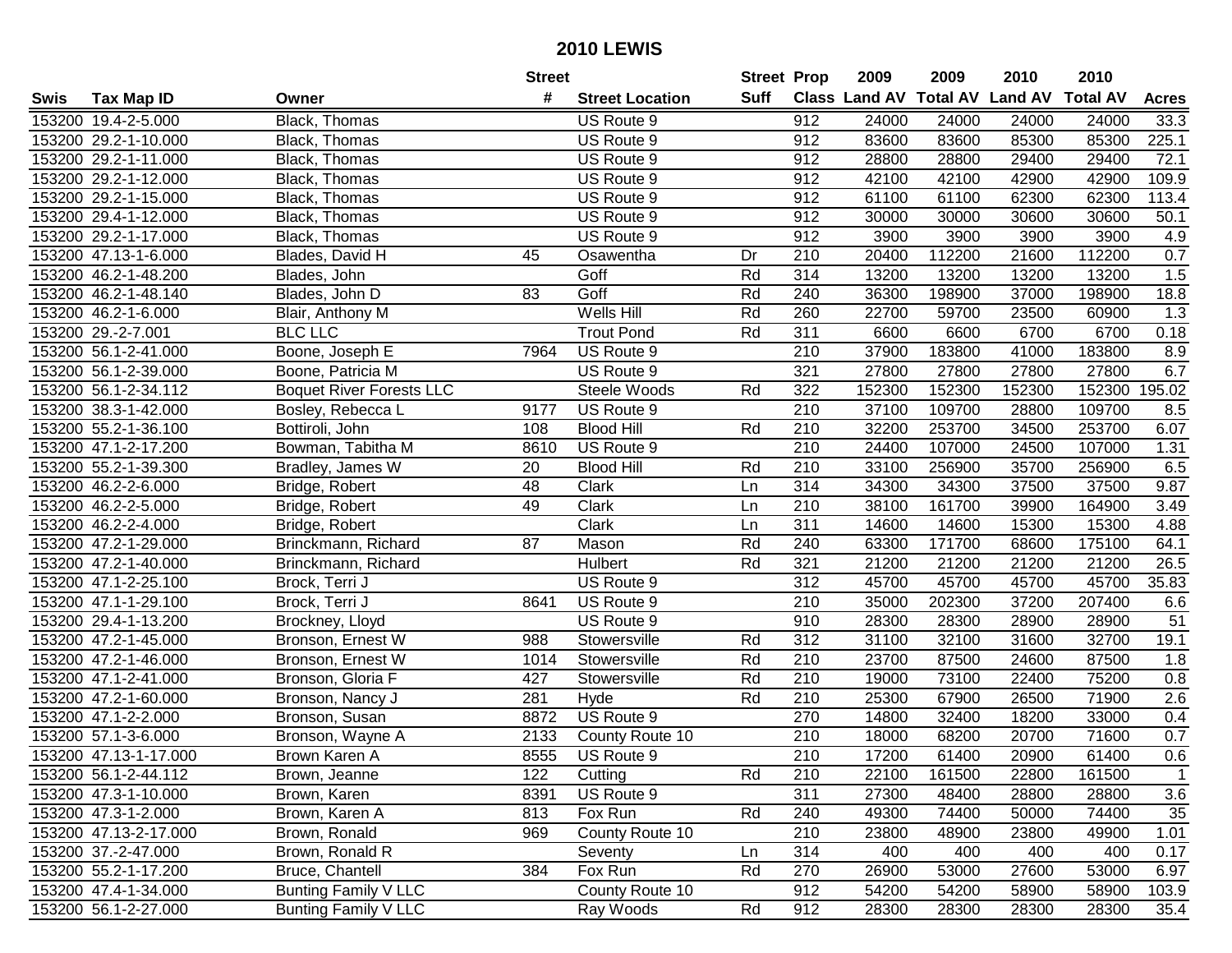| #<br><b>Suff</b><br><b>Total AV</b><br><b>Land AV</b><br><b>Class Land AV</b><br><b>Total AV</b><br><b>Tax Map ID</b><br><b>Street Location</b><br><b>Acres</b><br>Swis<br>Owner<br>Bunting Family V LLC<br>Rd<br>912<br>153200 56.1-2-32.000<br>Steele Woods<br>278900<br>278900<br>278900<br>278900<br>417.7<br>912<br>153200 47.4-1-35.111<br>60100<br>60100<br>60600<br>60600<br>59<br><b>Bunting Family V LLC</b><br>County Route 10<br>15<br>153200 56.1-2-30.000<br><b>Bunting Family V LLC</b><br>12000<br>12000<br>12000<br>12000<br>Ray Woods<br>Rd<br>912<br>121.6<br>Rd<br>912<br>71500<br>71500<br>71500<br>71500<br>153200 56.1-2-33.000<br><b>Bunting Family V LLC</b><br>Steele Woods<br>64600<br>153200 47.3-2-17.000<br><b>Bunting Family V LLC</b><br>Ray Woods<br>Rd<br>912<br>64600<br>64600<br>64600<br>106<br>Rd<br>255.1<br>153200 56.2-3-1.000<br><b>Bunting Family V LLC</b><br>Steele Woods<br>912<br>170400<br>170400<br>170400<br>170400<br>153200 47.3-2-18.000<br><b>Bunting Family V LLC</b><br>Rd<br>912<br>65400<br>65400<br>65400<br>65400<br>107.8<br>Ray Woods<br>Rd<br>912<br>31.6<br>153200 56.2-3-2.000<br><b>Bunting Family V LLC</b><br>25300<br>25300<br>25300<br>25300<br>Steele Woods<br>153200 47.1-1-47.130<br>Rd<br>$\overline{210}$<br>26800<br>155800<br>155800<br>3.35<br>150<br>28200<br>Burdo, Stephen E<br>Muzzy<br>Rd<br>314<br>22000<br>3.7<br>153200 38.4-1-22.300<br>Burke, Blanche C<br>Moss<br>22000<br>19300<br>19300<br>US Route 9<br>210<br>23700<br>1.4<br>153200 38.1-1-16.000<br>9503<br>22900<br>107600<br>109700<br>Burke, Blanche C<br>322<br>153200 38.4-1-32.200<br>Moss<br>Rd<br>49800<br>49800<br>50800<br>50800<br>35<br>Burke, Blanche C<br>321<br>$\overline{6}$<br>153200 38.3-1-13.100<br>US Route 9<br>20400<br>20400<br>21100<br>21100<br>9084<br>Burke, Herbert T<br>Rd<br>123700<br>123700<br>59<br>153200 46.4-1-22.000<br>240<br>65600<br>66300<br>Burz, Brant L<br>163<br>Denton<br>50<br>Rd<br>910<br>41300<br>153200 46.4-1-23.000<br>Burz, Brant L<br>41300<br>41300<br>41300<br>Denton<br>Dr<br>0.3<br>270<br>7100<br>23400<br>17800<br>24500<br>153200 47.13-4-12.000<br>Calkins, Betty<br>8<br>Osawentha<br>1213<br>270<br>45400<br>6.6<br>153200 47.3-2-10.200<br>27800<br>45400<br>21600<br>Canabush, Rock<br>County Route 10<br>19<br>153200 38.1-1-13.000<br>240<br>48500<br>177000<br>37200<br>177000<br>Canavan, Daniel S<br>9581<br>US Route 9<br>482<br>1.25<br>153200 47.13-1-14.000<br>US Route 9<br>24300<br>65500<br>30600<br>68100<br>Candido, Michael<br>8565<br>153200 55.2-2-5.000<br>593<br>240<br>31600<br>201600<br>32300<br>201600<br>12.87<br>Cannamela, David A<br>Roscoe<br>Rd<br>Rd<br>Fox Run<br>210<br>27900<br>86500<br>3.92<br>153200 47.3-1-17.200<br>Cariffe, Shane<br>623<br>89200<br>29500<br>Rd<br>153200 55.2-1-19.220<br>Carlough, Jerry D<br>29<br>210<br>25900<br>84700<br>27100<br>84700<br>2.89<br>Cutting<br>210<br>1.2<br>153200 47.13-2-30.031<br>Carson, Kevin J<br>8530<br>US Route 9<br>24200<br>88000<br>24300<br>92400<br>210<br>153200 47.2-1-58.120<br>41<br>Hulbert<br>Rd<br>28400<br>141600<br>25300<br>141600<br>4.14<br>Cassavaugh, Andrew J<br>153200 47.2-1-41.000<br>159<br>Rd<br>240<br>65400<br>135300<br>66100<br>135300<br>58.6<br>Hulbert<br>Cassavaugh, Carmen R<br>Rd<br>314<br>17000<br>153200 47.2-1-42.000<br>Cassavaugh, Carmen R<br>Hulbert<br>17000<br>17800<br>17800<br>1.3<br>122<br>Rd<br>322<br>44400<br>44400<br>60<br>153200 47.2-2-6.110<br>Hulbert<br>44400<br>44400<br>Cassavaugh, Eugene<br>2.3<br>Rd<br>210<br>24700<br>90800<br>153200 47.2-1-55.000<br>51<br>Hulbert<br>90800<br>25800<br>Cassavaugh, Eugene<br>$\overline{314}$<br>153200 47.2-1-58.130<br><b>Hulbert</b><br>Rd<br>4500<br>4500<br>4700<br>4.65<br>4700<br>Cassavaugh, Eugene<br>153200 47.2-1-58.112<br>Rd<br>$\overline{312}$<br>20800<br>5.4<br>115<br>19900<br>20000<br>20600<br>Cassavaugh, Eugene<br>Hulbert<br>322<br>12.2<br>153200 47.2-1-58.113<br>Rd<br>25400<br>26100<br>26100<br>25400<br>Cassavaugh, Eugene<br>Hulbert<br>Rd<br>311<br>3.2<br>153200 46.4-1-6.400<br>Cassimeris, Judith M<br>23900<br>23900<br>23900<br>23900<br>Carlott<br>153200 46.4-1-6.500<br>Rd<br>311<br>26100<br>26100<br>2.99<br>Cassimeris, Lynne U<br>26100<br>26100<br>Carlott<br>$\overline{210}$<br>2.5<br>153200 38.3-1-16.000<br>9112<br>US Route 9<br>25100<br>144200<br>26300<br>146700<br>Castine Peter J<br>153200 38.4-1-7.000<br>Chadwick, William K<br>Moss<br>Rd<br>321<br>63000<br>63000<br>63000<br>63000<br>Rd<br>153200 55.2-1-26.000<br>Chapla, John<br>556<br>Roscoe<br>240<br>41500<br>134200<br>42200<br>134200<br>25.2<br>Charette, Edward G<br>Deerhead-Reber<br>Rd<br>29700<br>153200 38.2-1-22.000<br>311<br>28100<br>28100<br>29700<br>153200 632.-9999-608.900/1881<br>Chazy & Westport Tel Corp<br>836<br>42746<br><b>Outside Plant</b><br>0<br>47016<br>0<br>153200 47.3-1-20.111<br>Chitty, Louis<br>Mitchell Hill<br>Rd<br>240<br>35900<br>267100<br>267100<br>18.3<br>740<br>36600<br>Christian, Daniel E<br>8<br>210<br>30100<br>$\overline{5}$<br>153200 47.1-1-39.200<br>Clark<br>89200<br>26000<br>89200<br>Ln<br>311<br>153200 47.1-1-39.300<br>Christian, Daniel E<br>Rd<br>21000<br>21000<br>22200<br>22200<br>Muzzy<br>153200 47.1-3-2.000<br>Wells Hill<br>Rd<br>311<br>Christian, Danny E<br>25900<br>26900<br>26900<br>25900 |  | <b>Street</b> | <b>Street Prop</b> | 2009 | 2009 | 2010 | 2010 |  |
|----------------------------------------------------------------------------------------------------------------------------------------------------------------------------------------------------------------------------------------------------------------------------------------------------------------------------------------------------------------------------------------------------------------------------------------------------------------------------------------------------------------------------------------------------------------------------------------------------------------------------------------------------------------------------------------------------------------------------------------------------------------------------------------------------------------------------------------------------------------------------------------------------------------------------------------------------------------------------------------------------------------------------------------------------------------------------------------------------------------------------------------------------------------------------------------------------------------------------------------------------------------------------------------------------------------------------------------------------------------------------------------------------------------------------------------------------------------------------------------------------------------------------------------------------------------------------------------------------------------------------------------------------------------------------------------------------------------------------------------------------------------------------------------------------------------------------------------------------------------------------------------------------------------------------------------------------------------------------------------------------------------------------------------------------------------------------------------------------------------------------------------------------------------------------------------------------------------------------------------------------------------------------------------------------------------------------------------------------------------------------------------------------------------------------------------------------------------------------------------------------------------------------------------------------------------------------------------------------------------------------------------------------------------------------------------------------------------------------------------------------------------------------------------------------------------------------------------------------------------------------------------------------------------------------------------------------------------------------------------------------------------------------------------------------------------------------------------------------------------------------------------------------------------------------------------------------------------------------------------------------------------------------------------------------------------------------------------------------------------------------------------------------------------------------------------------------------------------------------------------------------------------------------------------------------------------------------------------------------------------------------------------------------------------------------------------------------------------------------------------------------------------------------------------------------------------------------------------------------------------------------------------------------------------------------------------------------------------------------------------------------------------------------------------------------------------------------------------------------------------------------------------------------------------------------------------------------------------------------------------------------------------------------------------------------------------------------------------------------------------------------------------------------------------------------------------------------------------------------------------------------------------------------------------------------------------------------------------------------------------------------------------------------------------------------------------------------------------------------------------------------------------------------------------------------------------------------------------------------------------------------------------------------------------------------------------------------------------------------------------------------------------------------------------------------------------------------------------------------------------------------------------------------------------------------------------------------------------------------------------------------------------------------------------------------------------------------------------------------------------------------------------------------------|--|---------------|--------------------|------|------|------|------|--|
|                                                                                                                                                                                                                                                                                                                                                                                                                                                                                                                                                                                                                                                                                                                                                                                                                                                                                                                                                                                                                                                                                                                                                                                                                                                                                                                                                                                                                                                                                                                                                                                                                                                                                                                                                                                                                                                                                                                                                                                                                                                                                                                                                                                                                                                                                                                                                                                                                                                                                                                                                                                                                                                                                                                                                                                                                                                                                                                                                                                                                                                                                                                                                                                                                                                                                                                                                                                                                                                                                                                                                                                                                                                                                                                                                                                                                                                                                                                                                                                                                                                                                                                                                                                                                                                                                                                                                                                                                                                                                                                                                                                                                                                                                                                                                                                                                                                                                                                                                                                                                                                                                                                                                                                                                                                                                                                                                                                                                |  |               |                    |      |      |      |      |  |
| 76.2<br>4<br>$\mathbf 0$<br>3.2<br>1.53                                                                                                                                                                                                                                                                                                                                                                                                                                                                                                                                                                                                                                                                                                                                                                                                                                                                                                                                                                                                                                                                                                                                                                                                                                                                                                                                                                                                                                                                                                                                                                                                                                                                                                                                                                                                                                                                                                                                                                                                                                                                                                                                                                                                                                                                                                                                                                                                                                                                                                                                                                                                                                                                                                                                                                                                                                                                                                                                                                                                                                                                                                                                                                                                                                                                                                                                                                                                                                                                                                                                                                                                                                                                                                                                                                                                                                                                                                                                                                                                                                                                                                                                                                                                                                                                                                                                                                                                                                                                                                                                                                                                                                                                                                                                                                                                                                                                                                                                                                                                                                                                                                                                                                                                                                                                                                                                                                        |  |               |                    |      |      |      |      |  |
|                                                                                                                                                                                                                                                                                                                                                                                                                                                                                                                                                                                                                                                                                                                                                                                                                                                                                                                                                                                                                                                                                                                                                                                                                                                                                                                                                                                                                                                                                                                                                                                                                                                                                                                                                                                                                                                                                                                                                                                                                                                                                                                                                                                                                                                                                                                                                                                                                                                                                                                                                                                                                                                                                                                                                                                                                                                                                                                                                                                                                                                                                                                                                                                                                                                                                                                                                                                                                                                                                                                                                                                                                                                                                                                                                                                                                                                                                                                                                                                                                                                                                                                                                                                                                                                                                                                                                                                                                                                                                                                                                                                                                                                                                                                                                                                                                                                                                                                                                                                                                                                                                                                                                                                                                                                                                                                                                                                                                |  |               |                    |      |      |      |      |  |
|                                                                                                                                                                                                                                                                                                                                                                                                                                                                                                                                                                                                                                                                                                                                                                                                                                                                                                                                                                                                                                                                                                                                                                                                                                                                                                                                                                                                                                                                                                                                                                                                                                                                                                                                                                                                                                                                                                                                                                                                                                                                                                                                                                                                                                                                                                                                                                                                                                                                                                                                                                                                                                                                                                                                                                                                                                                                                                                                                                                                                                                                                                                                                                                                                                                                                                                                                                                                                                                                                                                                                                                                                                                                                                                                                                                                                                                                                                                                                                                                                                                                                                                                                                                                                                                                                                                                                                                                                                                                                                                                                                                                                                                                                                                                                                                                                                                                                                                                                                                                                                                                                                                                                                                                                                                                                                                                                                                                                |  |               |                    |      |      |      |      |  |
|                                                                                                                                                                                                                                                                                                                                                                                                                                                                                                                                                                                                                                                                                                                                                                                                                                                                                                                                                                                                                                                                                                                                                                                                                                                                                                                                                                                                                                                                                                                                                                                                                                                                                                                                                                                                                                                                                                                                                                                                                                                                                                                                                                                                                                                                                                                                                                                                                                                                                                                                                                                                                                                                                                                                                                                                                                                                                                                                                                                                                                                                                                                                                                                                                                                                                                                                                                                                                                                                                                                                                                                                                                                                                                                                                                                                                                                                                                                                                                                                                                                                                                                                                                                                                                                                                                                                                                                                                                                                                                                                                                                                                                                                                                                                                                                                                                                                                                                                                                                                                                                                                                                                                                                                                                                                                                                                                                                                                |  |               |                    |      |      |      |      |  |
|                                                                                                                                                                                                                                                                                                                                                                                                                                                                                                                                                                                                                                                                                                                                                                                                                                                                                                                                                                                                                                                                                                                                                                                                                                                                                                                                                                                                                                                                                                                                                                                                                                                                                                                                                                                                                                                                                                                                                                                                                                                                                                                                                                                                                                                                                                                                                                                                                                                                                                                                                                                                                                                                                                                                                                                                                                                                                                                                                                                                                                                                                                                                                                                                                                                                                                                                                                                                                                                                                                                                                                                                                                                                                                                                                                                                                                                                                                                                                                                                                                                                                                                                                                                                                                                                                                                                                                                                                                                                                                                                                                                                                                                                                                                                                                                                                                                                                                                                                                                                                                                                                                                                                                                                                                                                                                                                                                                                                |  |               |                    |      |      |      |      |  |
|                                                                                                                                                                                                                                                                                                                                                                                                                                                                                                                                                                                                                                                                                                                                                                                                                                                                                                                                                                                                                                                                                                                                                                                                                                                                                                                                                                                                                                                                                                                                                                                                                                                                                                                                                                                                                                                                                                                                                                                                                                                                                                                                                                                                                                                                                                                                                                                                                                                                                                                                                                                                                                                                                                                                                                                                                                                                                                                                                                                                                                                                                                                                                                                                                                                                                                                                                                                                                                                                                                                                                                                                                                                                                                                                                                                                                                                                                                                                                                                                                                                                                                                                                                                                                                                                                                                                                                                                                                                                                                                                                                                                                                                                                                                                                                                                                                                                                                                                                                                                                                                                                                                                                                                                                                                                                                                                                                                                                |  |               |                    |      |      |      |      |  |
|                                                                                                                                                                                                                                                                                                                                                                                                                                                                                                                                                                                                                                                                                                                                                                                                                                                                                                                                                                                                                                                                                                                                                                                                                                                                                                                                                                                                                                                                                                                                                                                                                                                                                                                                                                                                                                                                                                                                                                                                                                                                                                                                                                                                                                                                                                                                                                                                                                                                                                                                                                                                                                                                                                                                                                                                                                                                                                                                                                                                                                                                                                                                                                                                                                                                                                                                                                                                                                                                                                                                                                                                                                                                                                                                                                                                                                                                                                                                                                                                                                                                                                                                                                                                                                                                                                                                                                                                                                                                                                                                                                                                                                                                                                                                                                                                                                                                                                                                                                                                                                                                                                                                                                                                                                                                                                                                                                                                                |  |               |                    |      |      |      |      |  |
|                                                                                                                                                                                                                                                                                                                                                                                                                                                                                                                                                                                                                                                                                                                                                                                                                                                                                                                                                                                                                                                                                                                                                                                                                                                                                                                                                                                                                                                                                                                                                                                                                                                                                                                                                                                                                                                                                                                                                                                                                                                                                                                                                                                                                                                                                                                                                                                                                                                                                                                                                                                                                                                                                                                                                                                                                                                                                                                                                                                                                                                                                                                                                                                                                                                                                                                                                                                                                                                                                                                                                                                                                                                                                                                                                                                                                                                                                                                                                                                                                                                                                                                                                                                                                                                                                                                                                                                                                                                                                                                                                                                                                                                                                                                                                                                                                                                                                                                                                                                                                                                                                                                                                                                                                                                                                                                                                                                                                |  |               |                    |      |      |      |      |  |
|                                                                                                                                                                                                                                                                                                                                                                                                                                                                                                                                                                                                                                                                                                                                                                                                                                                                                                                                                                                                                                                                                                                                                                                                                                                                                                                                                                                                                                                                                                                                                                                                                                                                                                                                                                                                                                                                                                                                                                                                                                                                                                                                                                                                                                                                                                                                                                                                                                                                                                                                                                                                                                                                                                                                                                                                                                                                                                                                                                                                                                                                                                                                                                                                                                                                                                                                                                                                                                                                                                                                                                                                                                                                                                                                                                                                                                                                                                                                                                                                                                                                                                                                                                                                                                                                                                                                                                                                                                                                                                                                                                                                                                                                                                                                                                                                                                                                                                                                                                                                                                                                                                                                                                                                                                                                                                                                                                                                                |  |               |                    |      |      |      |      |  |
|                                                                                                                                                                                                                                                                                                                                                                                                                                                                                                                                                                                                                                                                                                                                                                                                                                                                                                                                                                                                                                                                                                                                                                                                                                                                                                                                                                                                                                                                                                                                                                                                                                                                                                                                                                                                                                                                                                                                                                                                                                                                                                                                                                                                                                                                                                                                                                                                                                                                                                                                                                                                                                                                                                                                                                                                                                                                                                                                                                                                                                                                                                                                                                                                                                                                                                                                                                                                                                                                                                                                                                                                                                                                                                                                                                                                                                                                                                                                                                                                                                                                                                                                                                                                                                                                                                                                                                                                                                                                                                                                                                                                                                                                                                                                                                                                                                                                                                                                                                                                                                                                                                                                                                                                                                                                                                                                                                                                                |  |               |                    |      |      |      |      |  |
|                                                                                                                                                                                                                                                                                                                                                                                                                                                                                                                                                                                                                                                                                                                                                                                                                                                                                                                                                                                                                                                                                                                                                                                                                                                                                                                                                                                                                                                                                                                                                                                                                                                                                                                                                                                                                                                                                                                                                                                                                                                                                                                                                                                                                                                                                                                                                                                                                                                                                                                                                                                                                                                                                                                                                                                                                                                                                                                                                                                                                                                                                                                                                                                                                                                                                                                                                                                                                                                                                                                                                                                                                                                                                                                                                                                                                                                                                                                                                                                                                                                                                                                                                                                                                                                                                                                                                                                                                                                                                                                                                                                                                                                                                                                                                                                                                                                                                                                                                                                                                                                                                                                                                                                                                                                                                                                                                                                                                |  |               |                    |      |      |      |      |  |
|                                                                                                                                                                                                                                                                                                                                                                                                                                                                                                                                                                                                                                                                                                                                                                                                                                                                                                                                                                                                                                                                                                                                                                                                                                                                                                                                                                                                                                                                                                                                                                                                                                                                                                                                                                                                                                                                                                                                                                                                                                                                                                                                                                                                                                                                                                                                                                                                                                                                                                                                                                                                                                                                                                                                                                                                                                                                                                                                                                                                                                                                                                                                                                                                                                                                                                                                                                                                                                                                                                                                                                                                                                                                                                                                                                                                                                                                                                                                                                                                                                                                                                                                                                                                                                                                                                                                                                                                                                                                                                                                                                                                                                                                                                                                                                                                                                                                                                                                                                                                                                                                                                                                                                                                                                                                                                                                                                                                                |  |               |                    |      |      |      |      |  |
|                                                                                                                                                                                                                                                                                                                                                                                                                                                                                                                                                                                                                                                                                                                                                                                                                                                                                                                                                                                                                                                                                                                                                                                                                                                                                                                                                                                                                                                                                                                                                                                                                                                                                                                                                                                                                                                                                                                                                                                                                                                                                                                                                                                                                                                                                                                                                                                                                                                                                                                                                                                                                                                                                                                                                                                                                                                                                                                                                                                                                                                                                                                                                                                                                                                                                                                                                                                                                                                                                                                                                                                                                                                                                                                                                                                                                                                                                                                                                                                                                                                                                                                                                                                                                                                                                                                                                                                                                                                                                                                                                                                                                                                                                                                                                                                                                                                                                                                                                                                                                                                                                                                                                                                                                                                                                                                                                                                                                |  |               |                    |      |      |      |      |  |
|                                                                                                                                                                                                                                                                                                                                                                                                                                                                                                                                                                                                                                                                                                                                                                                                                                                                                                                                                                                                                                                                                                                                                                                                                                                                                                                                                                                                                                                                                                                                                                                                                                                                                                                                                                                                                                                                                                                                                                                                                                                                                                                                                                                                                                                                                                                                                                                                                                                                                                                                                                                                                                                                                                                                                                                                                                                                                                                                                                                                                                                                                                                                                                                                                                                                                                                                                                                                                                                                                                                                                                                                                                                                                                                                                                                                                                                                                                                                                                                                                                                                                                                                                                                                                                                                                                                                                                                                                                                                                                                                                                                                                                                                                                                                                                                                                                                                                                                                                                                                                                                                                                                                                                                                                                                                                                                                                                                                                |  |               |                    |      |      |      |      |  |
|                                                                                                                                                                                                                                                                                                                                                                                                                                                                                                                                                                                                                                                                                                                                                                                                                                                                                                                                                                                                                                                                                                                                                                                                                                                                                                                                                                                                                                                                                                                                                                                                                                                                                                                                                                                                                                                                                                                                                                                                                                                                                                                                                                                                                                                                                                                                                                                                                                                                                                                                                                                                                                                                                                                                                                                                                                                                                                                                                                                                                                                                                                                                                                                                                                                                                                                                                                                                                                                                                                                                                                                                                                                                                                                                                                                                                                                                                                                                                                                                                                                                                                                                                                                                                                                                                                                                                                                                                                                                                                                                                                                                                                                                                                                                                                                                                                                                                                                                                                                                                                                                                                                                                                                                                                                                                                                                                                                                                |  |               |                    |      |      |      |      |  |
|                                                                                                                                                                                                                                                                                                                                                                                                                                                                                                                                                                                                                                                                                                                                                                                                                                                                                                                                                                                                                                                                                                                                                                                                                                                                                                                                                                                                                                                                                                                                                                                                                                                                                                                                                                                                                                                                                                                                                                                                                                                                                                                                                                                                                                                                                                                                                                                                                                                                                                                                                                                                                                                                                                                                                                                                                                                                                                                                                                                                                                                                                                                                                                                                                                                                                                                                                                                                                                                                                                                                                                                                                                                                                                                                                                                                                                                                                                                                                                                                                                                                                                                                                                                                                                                                                                                                                                                                                                                                                                                                                                                                                                                                                                                                                                                                                                                                                                                                                                                                                                                                                                                                                                                                                                                                                                                                                                                                                |  |               |                    |      |      |      |      |  |
|                                                                                                                                                                                                                                                                                                                                                                                                                                                                                                                                                                                                                                                                                                                                                                                                                                                                                                                                                                                                                                                                                                                                                                                                                                                                                                                                                                                                                                                                                                                                                                                                                                                                                                                                                                                                                                                                                                                                                                                                                                                                                                                                                                                                                                                                                                                                                                                                                                                                                                                                                                                                                                                                                                                                                                                                                                                                                                                                                                                                                                                                                                                                                                                                                                                                                                                                                                                                                                                                                                                                                                                                                                                                                                                                                                                                                                                                                                                                                                                                                                                                                                                                                                                                                                                                                                                                                                                                                                                                                                                                                                                                                                                                                                                                                                                                                                                                                                                                                                                                                                                                                                                                                                                                                                                                                                                                                                                                                |  |               |                    |      |      |      |      |  |
|                                                                                                                                                                                                                                                                                                                                                                                                                                                                                                                                                                                                                                                                                                                                                                                                                                                                                                                                                                                                                                                                                                                                                                                                                                                                                                                                                                                                                                                                                                                                                                                                                                                                                                                                                                                                                                                                                                                                                                                                                                                                                                                                                                                                                                                                                                                                                                                                                                                                                                                                                                                                                                                                                                                                                                                                                                                                                                                                                                                                                                                                                                                                                                                                                                                                                                                                                                                                                                                                                                                                                                                                                                                                                                                                                                                                                                                                                                                                                                                                                                                                                                                                                                                                                                                                                                                                                                                                                                                                                                                                                                                                                                                                                                                                                                                                                                                                                                                                                                                                                                                                                                                                                                                                                                                                                                                                                                                                                |  |               |                    |      |      |      |      |  |
|                                                                                                                                                                                                                                                                                                                                                                                                                                                                                                                                                                                                                                                                                                                                                                                                                                                                                                                                                                                                                                                                                                                                                                                                                                                                                                                                                                                                                                                                                                                                                                                                                                                                                                                                                                                                                                                                                                                                                                                                                                                                                                                                                                                                                                                                                                                                                                                                                                                                                                                                                                                                                                                                                                                                                                                                                                                                                                                                                                                                                                                                                                                                                                                                                                                                                                                                                                                                                                                                                                                                                                                                                                                                                                                                                                                                                                                                                                                                                                                                                                                                                                                                                                                                                                                                                                                                                                                                                                                                                                                                                                                                                                                                                                                                                                                                                                                                                                                                                                                                                                                                                                                                                                                                                                                                                                                                                                                                                |  |               |                    |      |      |      |      |  |
|                                                                                                                                                                                                                                                                                                                                                                                                                                                                                                                                                                                                                                                                                                                                                                                                                                                                                                                                                                                                                                                                                                                                                                                                                                                                                                                                                                                                                                                                                                                                                                                                                                                                                                                                                                                                                                                                                                                                                                                                                                                                                                                                                                                                                                                                                                                                                                                                                                                                                                                                                                                                                                                                                                                                                                                                                                                                                                                                                                                                                                                                                                                                                                                                                                                                                                                                                                                                                                                                                                                                                                                                                                                                                                                                                                                                                                                                                                                                                                                                                                                                                                                                                                                                                                                                                                                                                                                                                                                                                                                                                                                                                                                                                                                                                                                                                                                                                                                                                                                                                                                                                                                                                                                                                                                                                                                                                                                                                |  |               |                    |      |      |      |      |  |
|                                                                                                                                                                                                                                                                                                                                                                                                                                                                                                                                                                                                                                                                                                                                                                                                                                                                                                                                                                                                                                                                                                                                                                                                                                                                                                                                                                                                                                                                                                                                                                                                                                                                                                                                                                                                                                                                                                                                                                                                                                                                                                                                                                                                                                                                                                                                                                                                                                                                                                                                                                                                                                                                                                                                                                                                                                                                                                                                                                                                                                                                                                                                                                                                                                                                                                                                                                                                                                                                                                                                                                                                                                                                                                                                                                                                                                                                                                                                                                                                                                                                                                                                                                                                                                                                                                                                                                                                                                                                                                                                                                                                                                                                                                                                                                                                                                                                                                                                                                                                                                                                                                                                                                                                                                                                                                                                                                                                                |  |               |                    |      |      |      |      |  |
|                                                                                                                                                                                                                                                                                                                                                                                                                                                                                                                                                                                                                                                                                                                                                                                                                                                                                                                                                                                                                                                                                                                                                                                                                                                                                                                                                                                                                                                                                                                                                                                                                                                                                                                                                                                                                                                                                                                                                                                                                                                                                                                                                                                                                                                                                                                                                                                                                                                                                                                                                                                                                                                                                                                                                                                                                                                                                                                                                                                                                                                                                                                                                                                                                                                                                                                                                                                                                                                                                                                                                                                                                                                                                                                                                                                                                                                                                                                                                                                                                                                                                                                                                                                                                                                                                                                                                                                                                                                                                                                                                                                                                                                                                                                                                                                                                                                                                                                                                                                                                                                                                                                                                                                                                                                                                                                                                                                                                |  |               |                    |      |      |      |      |  |
|                                                                                                                                                                                                                                                                                                                                                                                                                                                                                                                                                                                                                                                                                                                                                                                                                                                                                                                                                                                                                                                                                                                                                                                                                                                                                                                                                                                                                                                                                                                                                                                                                                                                                                                                                                                                                                                                                                                                                                                                                                                                                                                                                                                                                                                                                                                                                                                                                                                                                                                                                                                                                                                                                                                                                                                                                                                                                                                                                                                                                                                                                                                                                                                                                                                                                                                                                                                                                                                                                                                                                                                                                                                                                                                                                                                                                                                                                                                                                                                                                                                                                                                                                                                                                                                                                                                                                                                                                                                                                                                                                                                                                                                                                                                                                                                                                                                                                                                                                                                                                                                                                                                                                                                                                                                                                                                                                                                                                |  |               |                    |      |      |      |      |  |
|                                                                                                                                                                                                                                                                                                                                                                                                                                                                                                                                                                                                                                                                                                                                                                                                                                                                                                                                                                                                                                                                                                                                                                                                                                                                                                                                                                                                                                                                                                                                                                                                                                                                                                                                                                                                                                                                                                                                                                                                                                                                                                                                                                                                                                                                                                                                                                                                                                                                                                                                                                                                                                                                                                                                                                                                                                                                                                                                                                                                                                                                                                                                                                                                                                                                                                                                                                                                                                                                                                                                                                                                                                                                                                                                                                                                                                                                                                                                                                                                                                                                                                                                                                                                                                                                                                                                                                                                                                                                                                                                                                                                                                                                                                                                                                                                                                                                                                                                                                                                                                                                                                                                                                                                                                                                                                                                                                                                                |  |               |                    |      |      |      |      |  |
|                                                                                                                                                                                                                                                                                                                                                                                                                                                                                                                                                                                                                                                                                                                                                                                                                                                                                                                                                                                                                                                                                                                                                                                                                                                                                                                                                                                                                                                                                                                                                                                                                                                                                                                                                                                                                                                                                                                                                                                                                                                                                                                                                                                                                                                                                                                                                                                                                                                                                                                                                                                                                                                                                                                                                                                                                                                                                                                                                                                                                                                                                                                                                                                                                                                                                                                                                                                                                                                                                                                                                                                                                                                                                                                                                                                                                                                                                                                                                                                                                                                                                                                                                                                                                                                                                                                                                                                                                                                                                                                                                                                                                                                                                                                                                                                                                                                                                                                                                                                                                                                                                                                                                                                                                                                                                                                                                                                                                |  |               |                    |      |      |      |      |  |
|                                                                                                                                                                                                                                                                                                                                                                                                                                                                                                                                                                                                                                                                                                                                                                                                                                                                                                                                                                                                                                                                                                                                                                                                                                                                                                                                                                                                                                                                                                                                                                                                                                                                                                                                                                                                                                                                                                                                                                                                                                                                                                                                                                                                                                                                                                                                                                                                                                                                                                                                                                                                                                                                                                                                                                                                                                                                                                                                                                                                                                                                                                                                                                                                                                                                                                                                                                                                                                                                                                                                                                                                                                                                                                                                                                                                                                                                                                                                                                                                                                                                                                                                                                                                                                                                                                                                                                                                                                                                                                                                                                                                                                                                                                                                                                                                                                                                                                                                                                                                                                                                                                                                                                                                                                                                                                                                                                                                                |  |               |                    |      |      |      |      |  |
|                                                                                                                                                                                                                                                                                                                                                                                                                                                                                                                                                                                                                                                                                                                                                                                                                                                                                                                                                                                                                                                                                                                                                                                                                                                                                                                                                                                                                                                                                                                                                                                                                                                                                                                                                                                                                                                                                                                                                                                                                                                                                                                                                                                                                                                                                                                                                                                                                                                                                                                                                                                                                                                                                                                                                                                                                                                                                                                                                                                                                                                                                                                                                                                                                                                                                                                                                                                                                                                                                                                                                                                                                                                                                                                                                                                                                                                                                                                                                                                                                                                                                                                                                                                                                                                                                                                                                                                                                                                                                                                                                                                                                                                                                                                                                                                                                                                                                                                                                                                                                                                                                                                                                                                                                                                                                                                                                                                                                |  |               |                    |      |      |      |      |  |
|                                                                                                                                                                                                                                                                                                                                                                                                                                                                                                                                                                                                                                                                                                                                                                                                                                                                                                                                                                                                                                                                                                                                                                                                                                                                                                                                                                                                                                                                                                                                                                                                                                                                                                                                                                                                                                                                                                                                                                                                                                                                                                                                                                                                                                                                                                                                                                                                                                                                                                                                                                                                                                                                                                                                                                                                                                                                                                                                                                                                                                                                                                                                                                                                                                                                                                                                                                                                                                                                                                                                                                                                                                                                                                                                                                                                                                                                                                                                                                                                                                                                                                                                                                                                                                                                                                                                                                                                                                                                                                                                                                                                                                                                                                                                                                                                                                                                                                                                                                                                                                                                                                                                                                                                                                                                                                                                                                                                                |  |               |                    |      |      |      |      |  |
|                                                                                                                                                                                                                                                                                                                                                                                                                                                                                                                                                                                                                                                                                                                                                                                                                                                                                                                                                                                                                                                                                                                                                                                                                                                                                                                                                                                                                                                                                                                                                                                                                                                                                                                                                                                                                                                                                                                                                                                                                                                                                                                                                                                                                                                                                                                                                                                                                                                                                                                                                                                                                                                                                                                                                                                                                                                                                                                                                                                                                                                                                                                                                                                                                                                                                                                                                                                                                                                                                                                                                                                                                                                                                                                                                                                                                                                                                                                                                                                                                                                                                                                                                                                                                                                                                                                                                                                                                                                                                                                                                                                                                                                                                                                                                                                                                                                                                                                                                                                                                                                                                                                                                                                                                                                                                                                                                                                                                |  |               |                    |      |      |      |      |  |
|                                                                                                                                                                                                                                                                                                                                                                                                                                                                                                                                                                                                                                                                                                                                                                                                                                                                                                                                                                                                                                                                                                                                                                                                                                                                                                                                                                                                                                                                                                                                                                                                                                                                                                                                                                                                                                                                                                                                                                                                                                                                                                                                                                                                                                                                                                                                                                                                                                                                                                                                                                                                                                                                                                                                                                                                                                                                                                                                                                                                                                                                                                                                                                                                                                                                                                                                                                                                                                                                                                                                                                                                                                                                                                                                                                                                                                                                                                                                                                                                                                                                                                                                                                                                                                                                                                                                                                                                                                                                                                                                                                                                                                                                                                                                                                                                                                                                                                                                                                                                                                                                                                                                                                                                                                                                                                                                                                                                                |  |               |                    |      |      |      |      |  |
|                                                                                                                                                                                                                                                                                                                                                                                                                                                                                                                                                                                                                                                                                                                                                                                                                                                                                                                                                                                                                                                                                                                                                                                                                                                                                                                                                                                                                                                                                                                                                                                                                                                                                                                                                                                                                                                                                                                                                                                                                                                                                                                                                                                                                                                                                                                                                                                                                                                                                                                                                                                                                                                                                                                                                                                                                                                                                                                                                                                                                                                                                                                                                                                                                                                                                                                                                                                                                                                                                                                                                                                                                                                                                                                                                                                                                                                                                                                                                                                                                                                                                                                                                                                                                                                                                                                                                                                                                                                                                                                                                                                                                                                                                                                                                                                                                                                                                                                                                                                                                                                                                                                                                                                                                                                                                                                                                                                                                |  |               |                    |      |      |      |      |  |
|                                                                                                                                                                                                                                                                                                                                                                                                                                                                                                                                                                                                                                                                                                                                                                                                                                                                                                                                                                                                                                                                                                                                                                                                                                                                                                                                                                                                                                                                                                                                                                                                                                                                                                                                                                                                                                                                                                                                                                                                                                                                                                                                                                                                                                                                                                                                                                                                                                                                                                                                                                                                                                                                                                                                                                                                                                                                                                                                                                                                                                                                                                                                                                                                                                                                                                                                                                                                                                                                                                                                                                                                                                                                                                                                                                                                                                                                                                                                                                                                                                                                                                                                                                                                                                                                                                                                                                                                                                                                                                                                                                                                                                                                                                                                                                                                                                                                                                                                                                                                                                                                                                                                                                                                                                                                                                                                                                                                                |  |               |                    |      |      |      |      |  |
|                                                                                                                                                                                                                                                                                                                                                                                                                                                                                                                                                                                                                                                                                                                                                                                                                                                                                                                                                                                                                                                                                                                                                                                                                                                                                                                                                                                                                                                                                                                                                                                                                                                                                                                                                                                                                                                                                                                                                                                                                                                                                                                                                                                                                                                                                                                                                                                                                                                                                                                                                                                                                                                                                                                                                                                                                                                                                                                                                                                                                                                                                                                                                                                                                                                                                                                                                                                                                                                                                                                                                                                                                                                                                                                                                                                                                                                                                                                                                                                                                                                                                                                                                                                                                                                                                                                                                                                                                                                                                                                                                                                                                                                                                                                                                                                                                                                                                                                                                                                                                                                                                                                                                                                                                                                                                                                                                                                                                |  |               |                    |      |      |      |      |  |
|                                                                                                                                                                                                                                                                                                                                                                                                                                                                                                                                                                                                                                                                                                                                                                                                                                                                                                                                                                                                                                                                                                                                                                                                                                                                                                                                                                                                                                                                                                                                                                                                                                                                                                                                                                                                                                                                                                                                                                                                                                                                                                                                                                                                                                                                                                                                                                                                                                                                                                                                                                                                                                                                                                                                                                                                                                                                                                                                                                                                                                                                                                                                                                                                                                                                                                                                                                                                                                                                                                                                                                                                                                                                                                                                                                                                                                                                                                                                                                                                                                                                                                                                                                                                                                                                                                                                                                                                                                                                                                                                                                                                                                                                                                                                                                                                                                                                                                                                                                                                                                                                                                                                                                                                                                                                                                                                                                                                                |  |               |                    |      |      |      |      |  |
|                                                                                                                                                                                                                                                                                                                                                                                                                                                                                                                                                                                                                                                                                                                                                                                                                                                                                                                                                                                                                                                                                                                                                                                                                                                                                                                                                                                                                                                                                                                                                                                                                                                                                                                                                                                                                                                                                                                                                                                                                                                                                                                                                                                                                                                                                                                                                                                                                                                                                                                                                                                                                                                                                                                                                                                                                                                                                                                                                                                                                                                                                                                                                                                                                                                                                                                                                                                                                                                                                                                                                                                                                                                                                                                                                                                                                                                                                                                                                                                                                                                                                                                                                                                                                                                                                                                                                                                                                                                                                                                                                                                                                                                                                                                                                                                                                                                                                                                                                                                                                                                                                                                                                                                                                                                                                                                                                                                                                |  |               |                    |      |      |      |      |  |
|                                                                                                                                                                                                                                                                                                                                                                                                                                                                                                                                                                                                                                                                                                                                                                                                                                                                                                                                                                                                                                                                                                                                                                                                                                                                                                                                                                                                                                                                                                                                                                                                                                                                                                                                                                                                                                                                                                                                                                                                                                                                                                                                                                                                                                                                                                                                                                                                                                                                                                                                                                                                                                                                                                                                                                                                                                                                                                                                                                                                                                                                                                                                                                                                                                                                                                                                                                                                                                                                                                                                                                                                                                                                                                                                                                                                                                                                                                                                                                                                                                                                                                                                                                                                                                                                                                                                                                                                                                                                                                                                                                                                                                                                                                                                                                                                                                                                                                                                                                                                                                                                                                                                                                                                                                                                                                                                                                                                                |  |               |                    |      |      |      |      |  |
|                                                                                                                                                                                                                                                                                                                                                                                                                                                                                                                                                                                                                                                                                                                                                                                                                                                                                                                                                                                                                                                                                                                                                                                                                                                                                                                                                                                                                                                                                                                                                                                                                                                                                                                                                                                                                                                                                                                                                                                                                                                                                                                                                                                                                                                                                                                                                                                                                                                                                                                                                                                                                                                                                                                                                                                                                                                                                                                                                                                                                                                                                                                                                                                                                                                                                                                                                                                                                                                                                                                                                                                                                                                                                                                                                                                                                                                                                                                                                                                                                                                                                                                                                                                                                                                                                                                                                                                                                                                                                                                                                                                                                                                                                                                                                                                                                                                                                                                                                                                                                                                                                                                                                                                                                                                                                                                                                                                                                |  |               |                    |      |      |      |      |  |
|                                                                                                                                                                                                                                                                                                                                                                                                                                                                                                                                                                                                                                                                                                                                                                                                                                                                                                                                                                                                                                                                                                                                                                                                                                                                                                                                                                                                                                                                                                                                                                                                                                                                                                                                                                                                                                                                                                                                                                                                                                                                                                                                                                                                                                                                                                                                                                                                                                                                                                                                                                                                                                                                                                                                                                                                                                                                                                                                                                                                                                                                                                                                                                                                                                                                                                                                                                                                                                                                                                                                                                                                                                                                                                                                                                                                                                                                                                                                                                                                                                                                                                                                                                                                                                                                                                                                                                                                                                                                                                                                                                                                                                                                                                                                                                                                                                                                                                                                                                                                                                                                                                                                                                                                                                                                                                                                                                                                                |  |               |                    |      |      |      |      |  |
|                                                                                                                                                                                                                                                                                                                                                                                                                                                                                                                                                                                                                                                                                                                                                                                                                                                                                                                                                                                                                                                                                                                                                                                                                                                                                                                                                                                                                                                                                                                                                                                                                                                                                                                                                                                                                                                                                                                                                                                                                                                                                                                                                                                                                                                                                                                                                                                                                                                                                                                                                                                                                                                                                                                                                                                                                                                                                                                                                                                                                                                                                                                                                                                                                                                                                                                                                                                                                                                                                                                                                                                                                                                                                                                                                                                                                                                                                                                                                                                                                                                                                                                                                                                                                                                                                                                                                                                                                                                                                                                                                                                                                                                                                                                                                                                                                                                                                                                                                                                                                                                                                                                                                                                                                                                                                                                                                                                                                |  |               |                    |      |      |      |      |  |
|                                                                                                                                                                                                                                                                                                                                                                                                                                                                                                                                                                                                                                                                                                                                                                                                                                                                                                                                                                                                                                                                                                                                                                                                                                                                                                                                                                                                                                                                                                                                                                                                                                                                                                                                                                                                                                                                                                                                                                                                                                                                                                                                                                                                                                                                                                                                                                                                                                                                                                                                                                                                                                                                                                                                                                                                                                                                                                                                                                                                                                                                                                                                                                                                                                                                                                                                                                                                                                                                                                                                                                                                                                                                                                                                                                                                                                                                                                                                                                                                                                                                                                                                                                                                                                                                                                                                                                                                                                                                                                                                                                                                                                                                                                                                                                                                                                                                                                                                                                                                                                                                                                                                                                                                                                                                                                                                                                                                                |  |               |                    |      |      |      |      |  |
|                                                                                                                                                                                                                                                                                                                                                                                                                                                                                                                                                                                                                                                                                                                                                                                                                                                                                                                                                                                                                                                                                                                                                                                                                                                                                                                                                                                                                                                                                                                                                                                                                                                                                                                                                                                                                                                                                                                                                                                                                                                                                                                                                                                                                                                                                                                                                                                                                                                                                                                                                                                                                                                                                                                                                                                                                                                                                                                                                                                                                                                                                                                                                                                                                                                                                                                                                                                                                                                                                                                                                                                                                                                                                                                                                                                                                                                                                                                                                                                                                                                                                                                                                                                                                                                                                                                                                                                                                                                                                                                                                                                                                                                                                                                                                                                                                                                                                                                                                                                                                                                                                                                                                                                                                                                                                                                                                                                                                |  |               |                    |      |      |      |      |  |
|                                                                                                                                                                                                                                                                                                                                                                                                                                                                                                                                                                                                                                                                                                                                                                                                                                                                                                                                                                                                                                                                                                                                                                                                                                                                                                                                                                                                                                                                                                                                                                                                                                                                                                                                                                                                                                                                                                                                                                                                                                                                                                                                                                                                                                                                                                                                                                                                                                                                                                                                                                                                                                                                                                                                                                                                                                                                                                                                                                                                                                                                                                                                                                                                                                                                                                                                                                                                                                                                                                                                                                                                                                                                                                                                                                                                                                                                                                                                                                                                                                                                                                                                                                                                                                                                                                                                                                                                                                                                                                                                                                                                                                                                                                                                                                                                                                                                                                                                                                                                                                                                                                                                                                                                                                                                                                                                                                                                                |  |               |                    |      |      |      |      |  |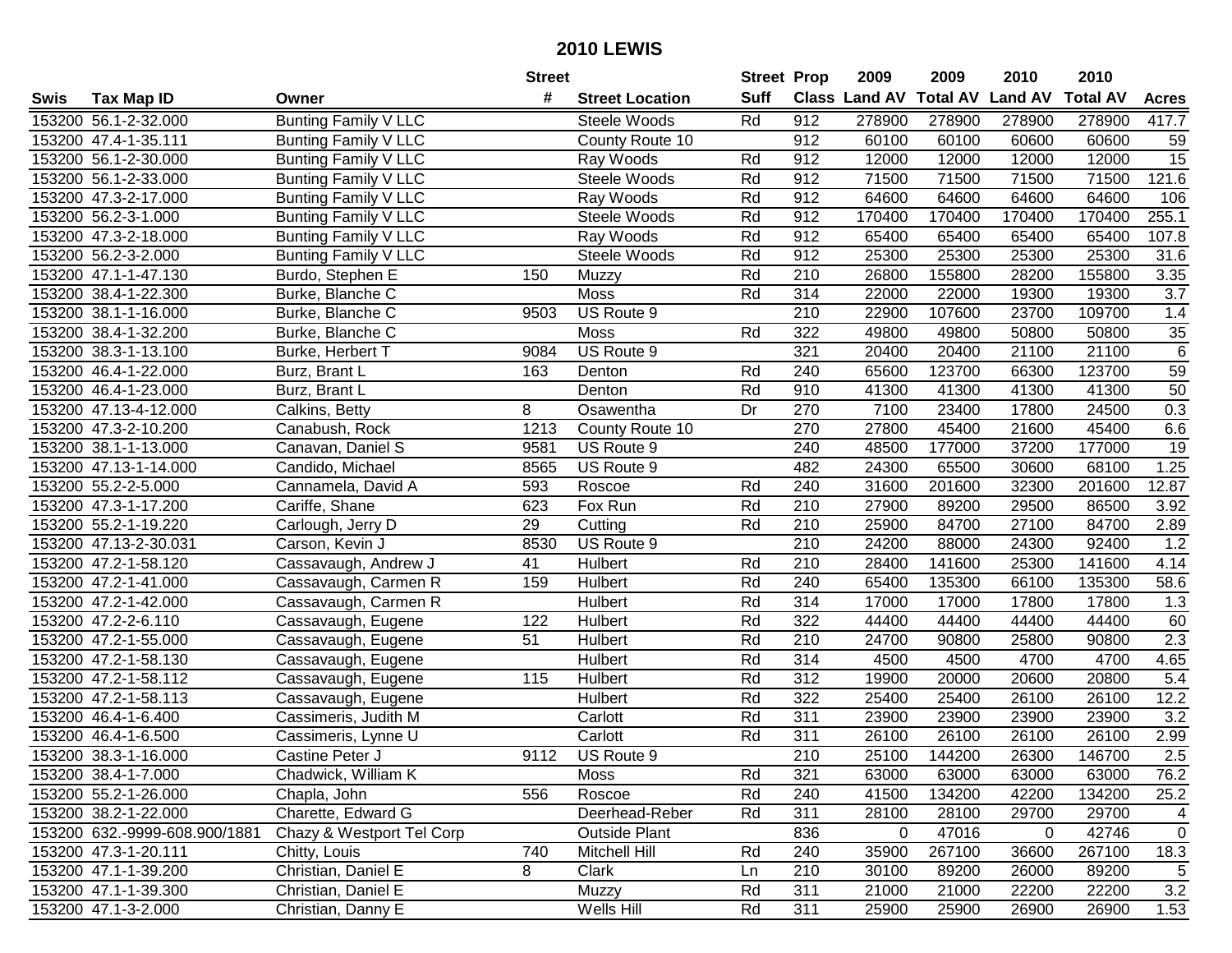| #<br><b>Suff</b><br><b>Total AV</b><br><b>Land AV</b><br><b>Class Land AV</b><br><b>Total AV</b><br><b>Tax Map ID</b><br><b>Street Location</b><br><b>Acres</b><br>Swis<br>Owner<br>Christian, Gloria A<br>153200 47.1-1-4.251<br>317<br>Wells Hill<br>Rd<br>210<br>22700<br>107000<br>23500<br>107000<br>1.32<br>27700<br>3.78<br>153200 47.3-1-23.000<br>Fox Run<br>Rd<br>210<br>82000<br>29200<br>82000<br>Christian, Todd M<br>687<br>5700<br>153200 38.1-1-6.000<br>Hale Hill<br>695<br>5600<br>5600<br>5700<br>0.93<br>Church<br>149<br>Ln<br>322<br>Wells Hill<br>Rd<br>27200<br>27200<br>27200<br>33.17<br>153200 47.1-1-45.100<br>Clark, Herbert<br>27200<br>153200 48.1-2-6.000<br>243<br>Rd<br>270<br>60700<br>82900<br>61400<br>82900<br>49.2<br>Clark, Herbert J<br>Mason<br>311<br>$\overline{2.3}$<br>153200 47.4-1-29.000<br>Hyde<br>Rd<br>19200<br>19200<br>20100<br>20100<br>Clark, Herbert J<br>153200 38.4-1-37.200<br>Moss<br>Rd<br>311<br>17100<br>17100<br>17700<br>17700<br>1.26<br>Clark, Herbert J<br>210<br>153200 46.2-1-26.000<br>Seventy<br>19200<br>62100<br>16300<br>62100<br>0.84<br>169<br>Clark, Ralph<br>Ln<br>Rd<br>314<br>153200 47.4-1-7.120<br>Cline, Gerald P<br>24500<br>24500<br>24500<br>24500<br>9.65<br>Redmond<br>270<br>5000<br>26200<br>153200 56.2-3-4.000<br>Coffin Linda L<br>1568<br>5000<br>21300<br>0.78<br>County Route 10<br>210<br>24300<br>25300<br>2.1<br>153200 47.2-1-51.100<br>Coffin, Deborah<br>Stowersville<br>Rd<br>29300<br>29900<br>906<br>153200 56.2-3-6.100<br>Coffin, Linda<br>240<br>53800<br>141200<br>54500<br>141200<br>32.7<br>1579<br>County Route 10<br>153200 56.2-3-3.211<br>105<br>29400<br>29400<br>29400<br>26.5<br>Coffin, Linda L<br>County Route 10<br>29400<br>38700<br>153200 56.1-2-1.000<br>Coffin, Linda L<br>570<br>Fox Run<br>Rd<br>240<br>38000<br>48000<br>50400<br>20.89<br>210<br>153200 56.2-3-3.100<br>Coffin, Linda L<br>County Route 10<br>23900<br>45900<br>24900<br>45900<br>1.9<br>1558<br>210<br>153200 47.13-2-14.000<br>$\overline{c}$<br>9800<br>86400<br>13800<br>82900<br>0.2<br>Cole, Lisa K<br>Fire House<br>Ln<br>$\overline{15}$<br>$\overline{3.8}$<br>210<br>27100<br>153200 38.1-1-21.100<br>Colegrove, Tina M<br>Pine Wood<br>Way<br>98200<br>29200<br>109000<br>23<br>153200 47.3-2-9.300<br>Collins, Malcolm V<br>Way<br>210<br>28100<br>270100<br>29700<br>270100<br>4.01<br><b>Discovery</b><br>153200 47.2-1-23.100<br>Collinson, Iola<br>881<br>Stowersville<br>Rd<br>240<br>70900<br>128800<br>77900<br>131400<br>120.44<br>136700<br>153200 47.2-1-63.110<br>Collinson, Iola<br>25<br>582<br>131600<br>134000<br>131600<br>105.91<br><b>Christmas Tree</b><br>Ln<br>$\overline{311}$<br><b>Hulbert</b><br>Rd<br>5500<br>5600<br>153200 47.2-2-1.000<br>Collinson, Iola<br>5500<br>5600<br>6.86<br>Rd<br>153200 47.2-1-63.200<br>Collinson, Iola<br>Stowersville<br>311<br>700<br>700<br>700<br>700<br>3.42<br>Rd<br>312<br>8900<br>153200 47.2-1-21.000<br>Collinson, Iola C<br>873<br>Stowersville<br>9000<br>9200<br>9300<br>0.18<br>322<br>153200 47.2-1-3.122<br>Rd<br>11500<br>11500<br>11700<br>11700<br>3.6<br>Collinson, Iola C<br>Stowersville<br>322<br>153200 47.2-1-3.121<br>Rd<br>4800<br>1.4<br>Collinson, Iola C<br>Stowersville<br>4800<br>4900<br>4900<br>Rd<br>260<br>14800<br>15000<br>153200 47.2-1-23.200<br>Collinson, Iola C<br>899<br>Stowersville<br>15000<br>15000<br>0.4<br>210<br>221500<br>225900<br>153200 47.2-1-63.120<br>Collinson, Iola CT<br>20<br><b>Christmas Tree</b><br>26200<br>27500<br>3.04<br>Ln<br>153200 47.2-1-20.000<br>Collinson, Iola Thew C<br>Rd<br>314<br>1900<br>1900<br>2000<br>2000<br>Stowersville<br>0.28<br>153200 47.13-1-16.000<br>8557<br>620<br>23200<br>88600<br>26800<br>88600<br><b>Congregational Church</b><br>US Route 9<br>0.9<br>311<br>153200 29.2-1-21.001<br>Connor, Richard<br>US Route 9<br>9400<br>9400<br>9400<br>9400<br>11.7<br>153200 47.1-2-10.000<br>910<br>42200<br>42200<br>44300<br>44300<br>Continental Stone Co Inc<br>US Route 9<br>108<br>153200 47.1-2-1.100<br>321<br>35500<br>35500<br>37300<br>37300<br>46.2<br>Continental Stone Co Inc<br>US Route 9<br>330<br>73200<br>74700<br>74700<br>153200 38.3-1-30.000<br>Continental Stone Co Inc<br>US Route 9<br>73200<br>100<br>22.8<br>153200 38.3-1-38.000<br>Continental Stone Co Inc<br>US Route 9<br>330<br>20400<br>20400<br>20800<br>20800<br>153200 46.2-1-44.000<br>Coolidge, Charles A<br>Goff<br>Rd<br>321<br>40700<br>40700<br>42700<br>42700<br>46.98<br>Goff<br>153200 47.1-1-42.000<br>Coolidge, Charles A<br>211<br>Rd<br>270<br>26100<br>38800<br>26800<br>39600<br>6<br>Wells Hill<br>153200 47.1-1-43.000<br>Coolidge, Charles A<br>Rd<br>311<br>26400<br>26400<br>26400<br>26400<br>6<br>$\overline{c}$<br>County Route 10<br>311<br>4000<br>153200 47.4-1-38.000<br>Coonrod, Alma<br>4000<br>4600<br>4600<br>$\overline{2}$<br>County Route 10<br>311<br>153200 47.4-1-39.000<br>Coonrod, Alma<br>4000<br>4000<br>4600<br>4600<br>105<br>45200<br>51.5<br>153200 47.4-1-11.000<br>Coonrod, Suanne<br>County Route 10<br>45200<br>45200<br>45200<br>321<br>153200 47.4-1-27.100<br>Rd<br>30700<br>30700<br>18600<br>18600<br>23.25<br>Coonrod, Suanne<br>Hurley<br>Rd<br>153200 47.4-1-24.000<br>Coonrod, Suanne<br>105<br>33200<br>33200<br>28200<br>28200<br>35.25 |  | <b>Street</b> |        | <b>Street Prop</b> | 2009 | 2009 | 2010 | 2010 |  |
|---------------------------------------------------------------------------------------------------------------------------------------------------------------------------------------------------------------------------------------------------------------------------------------------------------------------------------------------------------------------------------------------------------------------------------------------------------------------------------------------------------------------------------------------------------------------------------------------------------------------------------------------------------------------------------------------------------------------------------------------------------------------------------------------------------------------------------------------------------------------------------------------------------------------------------------------------------------------------------------------------------------------------------------------------------------------------------------------------------------------------------------------------------------------------------------------------------------------------------------------------------------------------------------------------------------------------------------------------------------------------------------------------------------------------------------------------------------------------------------------------------------------------------------------------------------------------------------------------------------------------------------------------------------------------------------------------------------------------------------------------------------------------------------------------------------------------------------------------------------------------------------------------------------------------------------------------------------------------------------------------------------------------------------------------------------------------------------------------------------------------------------------------------------------------------------------------------------------------------------------------------------------------------------------------------------------------------------------------------------------------------------------------------------------------------------------------------------------------------------------------------------------------------------------------------------------------------------------------------------------------------------------------------------------------------------------------------------------------------------------------------------------------------------------------------------------------------------------------------------------------------------------------------------------------------------------------------------------------------------------------------------------------------------------------------------------------------------------------------------------------------------------------------------------------------------------------------------------------------------------------------------------------------------------------------------------------------------------------------------------------------------------------------------------------------------------------------------------------------------------------------------------------------------------------------------------------------------------------------------------------------------------------------------------------------------------------------------------------------------------------------------------------------------------------------------------------------------------------------------------------------------------------------------------------------------------------------------------------------------------------------------------------------------------------------------------------------------------------------------------------------------------------------------------------------------------------------------------------------------------------------------------------------------------------------------------------------------------------------------------------------------------------------------------------------------------------------------------------------------------------------------------------------------------------------------------------------------------------------------------------------------------------------------------------------------------------------------------------------------------------------------------------------------------------------------------------------------------------------------------------------------------------------------------------------------------------------------------------------------------------------------------------------------------------------------------------------------------------------------------------------------------------------------------------------------------------------------------------------------------------------------------------------------------------------------------------------------------------------------------|--|---------------|--------|--------------------|------|------|------|------|--|
|                                                                                                                                                                                                                                                                                                                                                                                                                                                                                                                                                                                                                                                                                                                                                                                                                                                                                                                                                                                                                                                                                                                                                                                                                                                                                                                                                                                                                                                                                                                                                                                                                                                                                                                                                                                                                                                                                                                                                                                                                                                                                                                                                                                                                                                                                                                                                                                                                                                                                                                                                                                                                                                                                                                                                                                                                                                                                                                                                                                                                                                                                                                                                                                                                                                                                                                                                                                                                                                                                                                                                                                                                                                                                                                                                                                                                                                                                                                                                                                                                                                                                                                                                                                                                                                                                                                                                                                                                                                                                                                                                                                                                                                                                                                                                                                                                                                                                                                                                                                                                                                                                                                                                                                                                                                                                                                                                                     |  |               |        |                    |      |      |      |      |  |
|                                                                                                                                                                                                                                                                                                                                                                                                                                                                                                                                                                                                                                                                                                                                                                                                                                                                                                                                                                                                                                                                                                                                                                                                                                                                                                                                                                                                                                                                                                                                                                                                                                                                                                                                                                                                                                                                                                                                                                                                                                                                                                                                                                                                                                                                                                                                                                                                                                                                                                                                                                                                                                                                                                                                                                                                                                                                                                                                                                                                                                                                                                                                                                                                                                                                                                                                                                                                                                                                                                                                                                                                                                                                                                                                                                                                                                                                                                                                                                                                                                                                                                                                                                                                                                                                                                                                                                                                                                                                                                                                                                                                                                                                                                                                                                                                                                                                                                                                                                                                                                                                                                                                                                                                                                                                                                                                                                     |  |               |        |                    |      |      |      |      |  |
|                                                                                                                                                                                                                                                                                                                                                                                                                                                                                                                                                                                                                                                                                                                                                                                                                                                                                                                                                                                                                                                                                                                                                                                                                                                                                                                                                                                                                                                                                                                                                                                                                                                                                                                                                                                                                                                                                                                                                                                                                                                                                                                                                                                                                                                                                                                                                                                                                                                                                                                                                                                                                                                                                                                                                                                                                                                                                                                                                                                                                                                                                                                                                                                                                                                                                                                                                                                                                                                                                                                                                                                                                                                                                                                                                                                                                                                                                                                                                                                                                                                                                                                                                                                                                                                                                                                                                                                                                                                                                                                                                                                                                                                                                                                                                                                                                                                                                                                                                                                                                                                                                                                                                                                                                                                                                                                                                                     |  |               |        |                    |      |      |      |      |  |
|                                                                                                                                                                                                                                                                                                                                                                                                                                                                                                                                                                                                                                                                                                                                                                                                                                                                                                                                                                                                                                                                                                                                                                                                                                                                                                                                                                                                                                                                                                                                                                                                                                                                                                                                                                                                                                                                                                                                                                                                                                                                                                                                                                                                                                                                                                                                                                                                                                                                                                                                                                                                                                                                                                                                                                                                                                                                                                                                                                                                                                                                                                                                                                                                                                                                                                                                                                                                                                                                                                                                                                                                                                                                                                                                                                                                                                                                                                                                                                                                                                                                                                                                                                                                                                                                                                                                                                                                                                                                                                                                                                                                                                                                                                                                                                                                                                                                                                                                                                                                                                                                                                                                                                                                                                                                                                                                                                     |  |               |        |                    |      |      |      |      |  |
|                                                                                                                                                                                                                                                                                                                                                                                                                                                                                                                                                                                                                                                                                                                                                                                                                                                                                                                                                                                                                                                                                                                                                                                                                                                                                                                                                                                                                                                                                                                                                                                                                                                                                                                                                                                                                                                                                                                                                                                                                                                                                                                                                                                                                                                                                                                                                                                                                                                                                                                                                                                                                                                                                                                                                                                                                                                                                                                                                                                                                                                                                                                                                                                                                                                                                                                                                                                                                                                                                                                                                                                                                                                                                                                                                                                                                                                                                                                                                                                                                                                                                                                                                                                                                                                                                                                                                                                                                                                                                                                                                                                                                                                                                                                                                                                                                                                                                                                                                                                                                                                                                                                                                                                                                                                                                                                                                                     |  |               |        |                    |      |      |      |      |  |
|                                                                                                                                                                                                                                                                                                                                                                                                                                                                                                                                                                                                                                                                                                                                                                                                                                                                                                                                                                                                                                                                                                                                                                                                                                                                                                                                                                                                                                                                                                                                                                                                                                                                                                                                                                                                                                                                                                                                                                                                                                                                                                                                                                                                                                                                                                                                                                                                                                                                                                                                                                                                                                                                                                                                                                                                                                                                                                                                                                                                                                                                                                                                                                                                                                                                                                                                                                                                                                                                                                                                                                                                                                                                                                                                                                                                                                                                                                                                                                                                                                                                                                                                                                                                                                                                                                                                                                                                                                                                                                                                                                                                                                                                                                                                                                                                                                                                                                                                                                                                                                                                                                                                                                                                                                                                                                                                                                     |  |               |        |                    |      |      |      |      |  |
|                                                                                                                                                                                                                                                                                                                                                                                                                                                                                                                                                                                                                                                                                                                                                                                                                                                                                                                                                                                                                                                                                                                                                                                                                                                                                                                                                                                                                                                                                                                                                                                                                                                                                                                                                                                                                                                                                                                                                                                                                                                                                                                                                                                                                                                                                                                                                                                                                                                                                                                                                                                                                                                                                                                                                                                                                                                                                                                                                                                                                                                                                                                                                                                                                                                                                                                                                                                                                                                                                                                                                                                                                                                                                                                                                                                                                                                                                                                                                                                                                                                                                                                                                                                                                                                                                                                                                                                                                                                                                                                                                                                                                                                                                                                                                                                                                                                                                                                                                                                                                                                                                                                                                                                                                                                                                                                                                                     |  |               |        |                    |      |      |      |      |  |
|                                                                                                                                                                                                                                                                                                                                                                                                                                                                                                                                                                                                                                                                                                                                                                                                                                                                                                                                                                                                                                                                                                                                                                                                                                                                                                                                                                                                                                                                                                                                                                                                                                                                                                                                                                                                                                                                                                                                                                                                                                                                                                                                                                                                                                                                                                                                                                                                                                                                                                                                                                                                                                                                                                                                                                                                                                                                                                                                                                                                                                                                                                                                                                                                                                                                                                                                                                                                                                                                                                                                                                                                                                                                                                                                                                                                                                                                                                                                                                                                                                                                                                                                                                                                                                                                                                                                                                                                                                                                                                                                                                                                                                                                                                                                                                                                                                                                                                                                                                                                                                                                                                                                                                                                                                                                                                                                                                     |  |               |        |                    |      |      |      |      |  |
|                                                                                                                                                                                                                                                                                                                                                                                                                                                                                                                                                                                                                                                                                                                                                                                                                                                                                                                                                                                                                                                                                                                                                                                                                                                                                                                                                                                                                                                                                                                                                                                                                                                                                                                                                                                                                                                                                                                                                                                                                                                                                                                                                                                                                                                                                                                                                                                                                                                                                                                                                                                                                                                                                                                                                                                                                                                                                                                                                                                                                                                                                                                                                                                                                                                                                                                                                                                                                                                                                                                                                                                                                                                                                                                                                                                                                                                                                                                                                                                                                                                                                                                                                                                                                                                                                                                                                                                                                                                                                                                                                                                                                                                                                                                                                                                                                                                                                                                                                                                                                                                                                                                                                                                                                                                                                                                                                                     |  |               |        |                    |      |      |      |      |  |
|                                                                                                                                                                                                                                                                                                                                                                                                                                                                                                                                                                                                                                                                                                                                                                                                                                                                                                                                                                                                                                                                                                                                                                                                                                                                                                                                                                                                                                                                                                                                                                                                                                                                                                                                                                                                                                                                                                                                                                                                                                                                                                                                                                                                                                                                                                                                                                                                                                                                                                                                                                                                                                                                                                                                                                                                                                                                                                                                                                                                                                                                                                                                                                                                                                                                                                                                                                                                                                                                                                                                                                                                                                                                                                                                                                                                                                                                                                                                                                                                                                                                                                                                                                                                                                                                                                                                                                                                                                                                                                                                                                                                                                                                                                                                                                                                                                                                                                                                                                                                                                                                                                                                                                                                                                                                                                                                                                     |  |               |        |                    |      |      |      |      |  |
|                                                                                                                                                                                                                                                                                                                                                                                                                                                                                                                                                                                                                                                                                                                                                                                                                                                                                                                                                                                                                                                                                                                                                                                                                                                                                                                                                                                                                                                                                                                                                                                                                                                                                                                                                                                                                                                                                                                                                                                                                                                                                                                                                                                                                                                                                                                                                                                                                                                                                                                                                                                                                                                                                                                                                                                                                                                                                                                                                                                                                                                                                                                                                                                                                                                                                                                                                                                                                                                                                                                                                                                                                                                                                                                                                                                                                                                                                                                                                                                                                                                                                                                                                                                                                                                                                                                                                                                                                                                                                                                                                                                                                                                                                                                                                                                                                                                                                                                                                                                                                                                                                                                                                                                                                                                                                                                                                                     |  |               |        |                    |      |      |      |      |  |
|                                                                                                                                                                                                                                                                                                                                                                                                                                                                                                                                                                                                                                                                                                                                                                                                                                                                                                                                                                                                                                                                                                                                                                                                                                                                                                                                                                                                                                                                                                                                                                                                                                                                                                                                                                                                                                                                                                                                                                                                                                                                                                                                                                                                                                                                                                                                                                                                                                                                                                                                                                                                                                                                                                                                                                                                                                                                                                                                                                                                                                                                                                                                                                                                                                                                                                                                                                                                                                                                                                                                                                                                                                                                                                                                                                                                                                                                                                                                                                                                                                                                                                                                                                                                                                                                                                                                                                                                                                                                                                                                                                                                                                                                                                                                                                                                                                                                                                                                                                                                                                                                                                                                                                                                                                                                                                                                                                     |  |               |        |                    |      |      |      |      |  |
|                                                                                                                                                                                                                                                                                                                                                                                                                                                                                                                                                                                                                                                                                                                                                                                                                                                                                                                                                                                                                                                                                                                                                                                                                                                                                                                                                                                                                                                                                                                                                                                                                                                                                                                                                                                                                                                                                                                                                                                                                                                                                                                                                                                                                                                                                                                                                                                                                                                                                                                                                                                                                                                                                                                                                                                                                                                                                                                                                                                                                                                                                                                                                                                                                                                                                                                                                                                                                                                                                                                                                                                                                                                                                                                                                                                                                                                                                                                                                                                                                                                                                                                                                                                                                                                                                                                                                                                                                                                                                                                                                                                                                                                                                                                                                                                                                                                                                                                                                                                                                                                                                                                                                                                                                                                                                                                                                                     |  |               |        |                    |      |      |      |      |  |
|                                                                                                                                                                                                                                                                                                                                                                                                                                                                                                                                                                                                                                                                                                                                                                                                                                                                                                                                                                                                                                                                                                                                                                                                                                                                                                                                                                                                                                                                                                                                                                                                                                                                                                                                                                                                                                                                                                                                                                                                                                                                                                                                                                                                                                                                                                                                                                                                                                                                                                                                                                                                                                                                                                                                                                                                                                                                                                                                                                                                                                                                                                                                                                                                                                                                                                                                                                                                                                                                                                                                                                                                                                                                                                                                                                                                                                                                                                                                                                                                                                                                                                                                                                                                                                                                                                                                                                                                                                                                                                                                                                                                                                                                                                                                                                                                                                                                                                                                                                                                                                                                                                                                                                                                                                                                                                                                                                     |  |               |        |                    |      |      |      |      |  |
|                                                                                                                                                                                                                                                                                                                                                                                                                                                                                                                                                                                                                                                                                                                                                                                                                                                                                                                                                                                                                                                                                                                                                                                                                                                                                                                                                                                                                                                                                                                                                                                                                                                                                                                                                                                                                                                                                                                                                                                                                                                                                                                                                                                                                                                                                                                                                                                                                                                                                                                                                                                                                                                                                                                                                                                                                                                                                                                                                                                                                                                                                                                                                                                                                                                                                                                                                                                                                                                                                                                                                                                                                                                                                                                                                                                                                                                                                                                                                                                                                                                                                                                                                                                                                                                                                                                                                                                                                                                                                                                                                                                                                                                                                                                                                                                                                                                                                                                                                                                                                                                                                                                                                                                                                                                                                                                                                                     |  |               |        |                    |      |      |      |      |  |
|                                                                                                                                                                                                                                                                                                                                                                                                                                                                                                                                                                                                                                                                                                                                                                                                                                                                                                                                                                                                                                                                                                                                                                                                                                                                                                                                                                                                                                                                                                                                                                                                                                                                                                                                                                                                                                                                                                                                                                                                                                                                                                                                                                                                                                                                                                                                                                                                                                                                                                                                                                                                                                                                                                                                                                                                                                                                                                                                                                                                                                                                                                                                                                                                                                                                                                                                                                                                                                                                                                                                                                                                                                                                                                                                                                                                                                                                                                                                                                                                                                                                                                                                                                                                                                                                                                                                                                                                                                                                                                                                                                                                                                                                                                                                                                                                                                                                                                                                                                                                                                                                                                                                                                                                                                                                                                                                                                     |  |               |        |                    |      |      |      |      |  |
|                                                                                                                                                                                                                                                                                                                                                                                                                                                                                                                                                                                                                                                                                                                                                                                                                                                                                                                                                                                                                                                                                                                                                                                                                                                                                                                                                                                                                                                                                                                                                                                                                                                                                                                                                                                                                                                                                                                                                                                                                                                                                                                                                                                                                                                                                                                                                                                                                                                                                                                                                                                                                                                                                                                                                                                                                                                                                                                                                                                                                                                                                                                                                                                                                                                                                                                                                                                                                                                                                                                                                                                                                                                                                                                                                                                                                                                                                                                                                                                                                                                                                                                                                                                                                                                                                                                                                                                                                                                                                                                                                                                                                                                                                                                                                                                                                                                                                                                                                                                                                                                                                                                                                                                                                                                                                                                                                                     |  |               |        |                    |      |      |      |      |  |
|                                                                                                                                                                                                                                                                                                                                                                                                                                                                                                                                                                                                                                                                                                                                                                                                                                                                                                                                                                                                                                                                                                                                                                                                                                                                                                                                                                                                                                                                                                                                                                                                                                                                                                                                                                                                                                                                                                                                                                                                                                                                                                                                                                                                                                                                                                                                                                                                                                                                                                                                                                                                                                                                                                                                                                                                                                                                                                                                                                                                                                                                                                                                                                                                                                                                                                                                                                                                                                                                                                                                                                                                                                                                                                                                                                                                                                                                                                                                                                                                                                                                                                                                                                                                                                                                                                                                                                                                                                                                                                                                                                                                                                                                                                                                                                                                                                                                                                                                                                                                                                                                                                                                                                                                                                                                                                                                                                     |  |               |        |                    |      |      |      |      |  |
|                                                                                                                                                                                                                                                                                                                                                                                                                                                                                                                                                                                                                                                                                                                                                                                                                                                                                                                                                                                                                                                                                                                                                                                                                                                                                                                                                                                                                                                                                                                                                                                                                                                                                                                                                                                                                                                                                                                                                                                                                                                                                                                                                                                                                                                                                                                                                                                                                                                                                                                                                                                                                                                                                                                                                                                                                                                                                                                                                                                                                                                                                                                                                                                                                                                                                                                                                                                                                                                                                                                                                                                                                                                                                                                                                                                                                                                                                                                                                                                                                                                                                                                                                                                                                                                                                                                                                                                                                                                                                                                                                                                                                                                                                                                                                                                                                                                                                                                                                                                                                                                                                                                                                                                                                                                                                                                                                                     |  |               |        |                    |      |      |      |      |  |
|                                                                                                                                                                                                                                                                                                                                                                                                                                                                                                                                                                                                                                                                                                                                                                                                                                                                                                                                                                                                                                                                                                                                                                                                                                                                                                                                                                                                                                                                                                                                                                                                                                                                                                                                                                                                                                                                                                                                                                                                                                                                                                                                                                                                                                                                                                                                                                                                                                                                                                                                                                                                                                                                                                                                                                                                                                                                                                                                                                                                                                                                                                                                                                                                                                                                                                                                                                                                                                                                                                                                                                                                                                                                                                                                                                                                                                                                                                                                                                                                                                                                                                                                                                                                                                                                                                                                                                                                                                                                                                                                                                                                                                                                                                                                                                                                                                                                                                                                                                                                                                                                                                                                                                                                                                                                                                                                                                     |  |               |        |                    |      |      |      |      |  |
|                                                                                                                                                                                                                                                                                                                                                                                                                                                                                                                                                                                                                                                                                                                                                                                                                                                                                                                                                                                                                                                                                                                                                                                                                                                                                                                                                                                                                                                                                                                                                                                                                                                                                                                                                                                                                                                                                                                                                                                                                                                                                                                                                                                                                                                                                                                                                                                                                                                                                                                                                                                                                                                                                                                                                                                                                                                                                                                                                                                                                                                                                                                                                                                                                                                                                                                                                                                                                                                                                                                                                                                                                                                                                                                                                                                                                                                                                                                                                                                                                                                                                                                                                                                                                                                                                                                                                                                                                                                                                                                                                                                                                                                                                                                                                                                                                                                                                                                                                                                                                                                                                                                                                                                                                                                                                                                                                                     |  |               |        |                    |      |      |      |      |  |
|                                                                                                                                                                                                                                                                                                                                                                                                                                                                                                                                                                                                                                                                                                                                                                                                                                                                                                                                                                                                                                                                                                                                                                                                                                                                                                                                                                                                                                                                                                                                                                                                                                                                                                                                                                                                                                                                                                                                                                                                                                                                                                                                                                                                                                                                                                                                                                                                                                                                                                                                                                                                                                                                                                                                                                                                                                                                                                                                                                                                                                                                                                                                                                                                                                                                                                                                                                                                                                                                                                                                                                                                                                                                                                                                                                                                                                                                                                                                                                                                                                                                                                                                                                                                                                                                                                                                                                                                                                                                                                                                                                                                                                                                                                                                                                                                                                                                                                                                                                                                                                                                                                                                                                                                                                                                                                                                                                     |  |               |        |                    |      |      |      |      |  |
|                                                                                                                                                                                                                                                                                                                                                                                                                                                                                                                                                                                                                                                                                                                                                                                                                                                                                                                                                                                                                                                                                                                                                                                                                                                                                                                                                                                                                                                                                                                                                                                                                                                                                                                                                                                                                                                                                                                                                                                                                                                                                                                                                                                                                                                                                                                                                                                                                                                                                                                                                                                                                                                                                                                                                                                                                                                                                                                                                                                                                                                                                                                                                                                                                                                                                                                                                                                                                                                                                                                                                                                                                                                                                                                                                                                                                                                                                                                                                                                                                                                                                                                                                                                                                                                                                                                                                                                                                                                                                                                                                                                                                                                                                                                                                                                                                                                                                                                                                                                                                                                                                                                                                                                                                                                                                                                                                                     |  |               |        |                    |      |      |      |      |  |
|                                                                                                                                                                                                                                                                                                                                                                                                                                                                                                                                                                                                                                                                                                                                                                                                                                                                                                                                                                                                                                                                                                                                                                                                                                                                                                                                                                                                                                                                                                                                                                                                                                                                                                                                                                                                                                                                                                                                                                                                                                                                                                                                                                                                                                                                                                                                                                                                                                                                                                                                                                                                                                                                                                                                                                                                                                                                                                                                                                                                                                                                                                                                                                                                                                                                                                                                                                                                                                                                                                                                                                                                                                                                                                                                                                                                                                                                                                                                                                                                                                                                                                                                                                                                                                                                                                                                                                                                                                                                                                                                                                                                                                                                                                                                                                                                                                                                                                                                                                                                                                                                                                                                                                                                                                                                                                                                                                     |  |               |        |                    |      |      |      |      |  |
|                                                                                                                                                                                                                                                                                                                                                                                                                                                                                                                                                                                                                                                                                                                                                                                                                                                                                                                                                                                                                                                                                                                                                                                                                                                                                                                                                                                                                                                                                                                                                                                                                                                                                                                                                                                                                                                                                                                                                                                                                                                                                                                                                                                                                                                                                                                                                                                                                                                                                                                                                                                                                                                                                                                                                                                                                                                                                                                                                                                                                                                                                                                                                                                                                                                                                                                                                                                                                                                                                                                                                                                                                                                                                                                                                                                                                                                                                                                                                                                                                                                                                                                                                                                                                                                                                                                                                                                                                                                                                                                                                                                                                                                                                                                                                                                                                                                                                                                                                                                                                                                                                                                                                                                                                                                                                                                                                                     |  |               |        |                    |      |      |      |      |  |
|                                                                                                                                                                                                                                                                                                                                                                                                                                                                                                                                                                                                                                                                                                                                                                                                                                                                                                                                                                                                                                                                                                                                                                                                                                                                                                                                                                                                                                                                                                                                                                                                                                                                                                                                                                                                                                                                                                                                                                                                                                                                                                                                                                                                                                                                                                                                                                                                                                                                                                                                                                                                                                                                                                                                                                                                                                                                                                                                                                                                                                                                                                                                                                                                                                                                                                                                                                                                                                                                                                                                                                                                                                                                                                                                                                                                                                                                                                                                                                                                                                                                                                                                                                                                                                                                                                                                                                                                                                                                                                                                                                                                                                                                                                                                                                                                                                                                                                                                                                                                                                                                                                                                                                                                                                                                                                                                                                     |  |               |        |                    |      |      |      |      |  |
|                                                                                                                                                                                                                                                                                                                                                                                                                                                                                                                                                                                                                                                                                                                                                                                                                                                                                                                                                                                                                                                                                                                                                                                                                                                                                                                                                                                                                                                                                                                                                                                                                                                                                                                                                                                                                                                                                                                                                                                                                                                                                                                                                                                                                                                                                                                                                                                                                                                                                                                                                                                                                                                                                                                                                                                                                                                                                                                                                                                                                                                                                                                                                                                                                                                                                                                                                                                                                                                                                                                                                                                                                                                                                                                                                                                                                                                                                                                                                                                                                                                                                                                                                                                                                                                                                                                                                                                                                                                                                                                                                                                                                                                                                                                                                                                                                                                                                                                                                                                                                                                                                                                                                                                                                                                                                                                                                                     |  |               |        |                    |      |      |      |      |  |
|                                                                                                                                                                                                                                                                                                                                                                                                                                                                                                                                                                                                                                                                                                                                                                                                                                                                                                                                                                                                                                                                                                                                                                                                                                                                                                                                                                                                                                                                                                                                                                                                                                                                                                                                                                                                                                                                                                                                                                                                                                                                                                                                                                                                                                                                                                                                                                                                                                                                                                                                                                                                                                                                                                                                                                                                                                                                                                                                                                                                                                                                                                                                                                                                                                                                                                                                                                                                                                                                                                                                                                                                                                                                                                                                                                                                                                                                                                                                                                                                                                                                                                                                                                                                                                                                                                                                                                                                                                                                                                                                                                                                                                                                                                                                                                                                                                                                                                                                                                                                                                                                                                                                                                                                                                                                                                                                                                     |  |               |        |                    |      |      |      |      |  |
|                                                                                                                                                                                                                                                                                                                                                                                                                                                                                                                                                                                                                                                                                                                                                                                                                                                                                                                                                                                                                                                                                                                                                                                                                                                                                                                                                                                                                                                                                                                                                                                                                                                                                                                                                                                                                                                                                                                                                                                                                                                                                                                                                                                                                                                                                                                                                                                                                                                                                                                                                                                                                                                                                                                                                                                                                                                                                                                                                                                                                                                                                                                                                                                                                                                                                                                                                                                                                                                                                                                                                                                                                                                                                                                                                                                                                                                                                                                                                                                                                                                                                                                                                                                                                                                                                                                                                                                                                                                                                                                                                                                                                                                                                                                                                                                                                                                                                                                                                                                                                                                                                                                                                                                                                                                                                                                                                                     |  |               |        |                    |      |      |      |      |  |
|                                                                                                                                                                                                                                                                                                                                                                                                                                                                                                                                                                                                                                                                                                                                                                                                                                                                                                                                                                                                                                                                                                                                                                                                                                                                                                                                                                                                                                                                                                                                                                                                                                                                                                                                                                                                                                                                                                                                                                                                                                                                                                                                                                                                                                                                                                                                                                                                                                                                                                                                                                                                                                                                                                                                                                                                                                                                                                                                                                                                                                                                                                                                                                                                                                                                                                                                                                                                                                                                                                                                                                                                                                                                                                                                                                                                                                                                                                                                                                                                                                                                                                                                                                                                                                                                                                                                                                                                                                                                                                                                                                                                                                                                                                                                                                                                                                                                                                                                                                                                                                                                                                                                                                                                                                                                                                                                                                     |  |               |        |                    |      |      |      |      |  |
|                                                                                                                                                                                                                                                                                                                                                                                                                                                                                                                                                                                                                                                                                                                                                                                                                                                                                                                                                                                                                                                                                                                                                                                                                                                                                                                                                                                                                                                                                                                                                                                                                                                                                                                                                                                                                                                                                                                                                                                                                                                                                                                                                                                                                                                                                                                                                                                                                                                                                                                                                                                                                                                                                                                                                                                                                                                                                                                                                                                                                                                                                                                                                                                                                                                                                                                                                                                                                                                                                                                                                                                                                                                                                                                                                                                                                                                                                                                                                                                                                                                                                                                                                                                                                                                                                                                                                                                                                                                                                                                                                                                                                                                                                                                                                                                                                                                                                                                                                                                                                                                                                                                                                                                                                                                                                                                                                                     |  |               |        |                    |      |      |      |      |  |
|                                                                                                                                                                                                                                                                                                                                                                                                                                                                                                                                                                                                                                                                                                                                                                                                                                                                                                                                                                                                                                                                                                                                                                                                                                                                                                                                                                                                                                                                                                                                                                                                                                                                                                                                                                                                                                                                                                                                                                                                                                                                                                                                                                                                                                                                                                                                                                                                                                                                                                                                                                                                                                                                                                                                                                                                                                                                                                                                                                                                                                                                                                                                                                                                                                                                                                                                                                                                                                                                                                                                                                                                                                                                                                                                                                                                                                                                                                                                                                                                                                                                                                                                                                                                                                                                                                                                                                                                                                                                                                                                                                                                                                                                                                                                                                                                                                                                                                                                                                                                                                                                                                                                                                                                                                                                                                                                                                     |  |               |        |                    |      |      |      |      |  |
|                                                                                                                                                                                                                                                                                                                                                                                                                                                                                                                                                                                                                                                                                                                                                                                                                                                                                                                                                                                                                                                                                                                                                                                                                                                                                                                                                                                                                                                                                                                                                                                                                                                                                                                                                                                                                                                                                                                                                                                                                                                                                                                                                                                                                                                                                                                                                                                                                                                                                                                                                                                                                                                                                                                                                                                                                                                                                                                                                                                                                                                                                                                                                                                                                                                                                                                                                                                                                                                                                                                                                                                                                                                                                                                                                                                                                                                                                                                                                                                                                                                                                                                                                                                                                                                                                                                                                                                                                                                                                                                                                                                                                                                                                                                                                                                                                                                                                                                                                                                                                                                                                                                                                                                                                                                                                                                                                                     |  |               |        |                    |      |      |      |      |  |
|                                                                                                                                                                                                                                                                                                                                                                                                                                                                                                                                                                                                                                                                                                                                                                                                                                                                                                                                                                                                                                                                                                                                                                                                                                                                                                                                                                                                                                                                                                                                                                                                                                                                                                                                                                                                                                                                                                                                                                                                                                                                                                                                                                                                                                                                                                                                                                                                                                                                                                                                                                                                                                                                                                                                                                                                                                                                                                                                                                                                                                                                                                                                                                                                                                                                                                                                                                                                                                                                                                                                                                                                                                                                                                                                                                                                                                                                                                                                                                                                                                                                                                                                                                                                                                                                                                                                                                                                                                                                                                                                                                                                                                                                                                                                                                                                                                                                                                                                                                                                                                                                                                                                                                                                                                                                                                                                                                     |  |               |        |                    |      |      |      |      |  |
|                                                                                                                                                                                                                                                                                                                                                                                                                                                                                                                                                                                                                                                                                                                                                                                                                                                                                                                                                                                                                                                                                                                                                                                                                                                                                                                                                                                                                                                                                                                                                                                                                                                                                                                                                                                                                                                                                                                                                                                                                                                                                                                                                                                                                                                                                                                                                                                                                                                                                                                                                                                                                                                                                                                                                                                                                                                                                                                                                                                                                                                                                                                                                                                                                                                                                                                                                                                                                                                                                                                                                                                                                                                                                                                                                                                                                                                                                                                                                                                                                                                                                                                                                                                                                                                                                                                                                                                                                                                                                                                                                                                                                                                                                                                                                                                                                                                                                                                                                                                                                                                                                                                                                                                                                                                                                                                                                                     |  |               |        |                    |      |      |      |      |  |
|                                                                                                                                                                                                                                                                                                                                                                                                                                                                                                                                                                                                                                                                                                                                                                                                                                                                                                                                                                                                                                                                                                                                                                                                                                                                                                                                                                                                                                                                                                                                                                                                                                                                                                                                                                                                                                                                                                                                                                                                                                                                                                                                                                                                                                                                                                                                                                                                                                                                                                                                                                                                                                                                                                                                                                                                                                                                                                                                                                                                                                                                                                                                                                                                                                                                                                                                                                                                                                                                                                                                                                                                                                                                                                                                                                                                                                                                                                                                                                                                                                                                                                                                                                                                                                                                                                                                                                                                                                                                                                                                                                                                                                                                                                                                                                                                                                                                                                                                                                                                                                                                                                                                                                                                                                                                                                                                                                     |  |               |        |                    |      |      |      |      |  |
|                                                                                                                                                                                                                                                                                                                                                                                                                                                                                                                                                                                                                                                                                                                                                                                                                                                                                                                                                                                                                                                                                                                                                                                                                                                                                                                                                                                                                                                                                                                                                                                                                                                                                                                                                                                                                                                                                                                                                                                                                                                                                                                                                                                                                                                                                                                                                                                                                                                                                                                                                                                                                                                                                                                                                                                                                                                                                                                                                                                                                                                                                                                                                                                                                                                                                                                                                                                                                                                                                                                                                                                                                                                                                                                                                                                                                                                                                                                                                                                                                                                                                                                                                                                                                                                                                                                                                                                                                                                                                                                                                                                                                                                                                                                                                                                                                                                                                                                                                                                                                                                                                                                                                                                                                                                                                                                                                                     |  |               |        |                    |      |      |      |      |  |
|                                                                                                                                                                                                                                                                                                                                                                                                                                                                                                                                                                                                                                                                                                                                                                                                                                                                                                                                                                                                                                                                                                                                                                                                                                                                                                                                                                                                                                                                                                                                                                                                                                                                                                                                                                                                                                                                                                                                                                                                                                                                                                                                                                                                                                                                                                                                                                                                                                                                                                                                                                                                                                                                                                                                                                                                                                                                                                                                                                                                                                                                                                                                                                                                                                                                                                                                                                                                                                                                                                                                                                                                                                                                                                                                                                                                                                                                                                                                                                                                                                                                                                                                                                                                                                                                                                                                                                                                                                                                                                                                                                                                                                                                                                                                                                                                                                                                                                                                                                                                                                                                                                                                                                                                                                                                                                                                                                     |  |               |        |                    |      |      |      |      |  |
|                                                                                                                                                                                                                                                                                                                                                                                                                                                                                                                                                                                                                                                                                                                                                                                                                                                                                                                                                                                                                                                                                                                                                                                                                                                                                                                                                                                                                                                                                                                                                                                                                                                                                                                                                                                                                                                                                                                                                                                                                                                                                                                                                                                                                                                                                                                                                                                                                                                                                                                                                                                                                                                                                                                                                                                                                                                                                                                                                                                                                                                                                                                                                                                                                                                                                                                                                                                                                                                                                                                                                                                                                                                                                                                                                                                                                                                                                                                                                                                                                                                                                                                                                                                                                                                                                                                                                                                                                                                                                                                                                                                                                                                                                                                                                                                                                                                                                                                                                                                                                                                                                                                                                                                                                                                                                                                                                                     |  |               |        |                    |      |      |      |      |  |
|                                                                                                                                                                                                                                                                                                                                                                                                                                                                                                                                                                                                                                                                                                                                                                                                                                                                                                                                                                                                                                                                                                                                                                                                                                                                                                                                                                                                                                                                                                                                                                                                                                                                                                                                                                                                                                                                                                                                                                                                                                                                                                                                                                                                                                                                                                                                                                                                                                                                                                                                                                                                                                                                                                                                                                                                                                                                                                                                                                                                                                                                                                                                                                                                                                                                                                                                                                                                                                                                                                                                                                                                                                                                                                                                                                                                                                                                                                                                                                                                                                                                                                                                                                                                                                                                                                                                                                                                                                                                                                                                                                                                                                                                                                                                                                                                                                                                                                                                                                                                                                                                                                                                                                                                                                                                                                                                                                     |  |               |        |                    |      |      |      |      |  |
|                                                                                                                                                                                                                                                                                                                                                                                                                                                                                                                                                                                                                                                                                                                                                                                                                                                                                                                                                                                                                                                                                                                                                                                                                                                                                                                                                                                                                                                                                                                                                                                                                                                                                                                                                                                                                                                                                                                                                                                                                                                                                                                                                                                                                                                                                                                                                                                                                                                                                                                                                                                                                                                                                                                                                                                                                                                                                                                                                                                                                                                                                                                                                                                                                                                                                                                                                                                                                                                                                                                                                                                                                                                                                                                                                                                                                                                                                                                                                                                                                                                                                                                                                                                                                                                                                                                                                                                                                                                                                                                                                                                                                                                                                                                                                                                                                                                                                                                                                                                                                                                                                                                                                                                                                                                                                                                                                                     |  |               |        |                    |      |      |      |      |  |
|                                                                                                                                                                                                                                                                                                                                                                                                                                                                                                                                                                                                                                                                                                                                                                                                                                                                                                                                                                                                                                                                                                                                                                                                                                                                                                                                                                                                                                                                                                                                                                                                                                                                                                                                                                                                                                                                                                                                                                                                                                                                                                                                                                                                                                                                                                                                                                                                                                                                                                                                                                                                                                                                                                                                                                                                                                                                                                                                                                                                                                                                                                                                                                                                                                                                                                                                                                                                                                                                                                                                                                                                                                                                                                                                                                                                                                                                                                                                                                                                                                                                                                                                                                                                                                                                                                                                                                                                                                                                                                                                                                                                                                                                                                                                                                                                                                                                                                                                                                                                                                                                                                                                                                                                                                                                                                                                                                     |  |               |        |                    |      |      |      |      |  |
|                                                                                                                                                                                                                                                                                                                                                                                                                                                                                                                                                                                                                                                                                                                                                                                                                                                                                                                                                                                                                                                                                                                                                                                                                                                                                                                                                                                                                                                                                                                                                                                                                                                                                                                                                                                                                                                                                                                                                                                                                                                                                                                                                                                                                                                                                                                                                                                                                                                                                                                                                                                                                                                                                                                                                                                                                                                                                                                                                                                                                                                                                                                                                                                                                                                                                                                                                                                                                                                                                                                                                                                                                                                                                                                                                                                                                                                                                                                                                                                                                                                                                                                                                                                                                                                                                                                                                                                                                                                                                                                                                                                                                                                                                                                                                                                                                                                                                                                                                                                                                                                                                                                                                                                                                                                                                                                                                                     |  |               | Hurley |                    |      |      |      |      |  |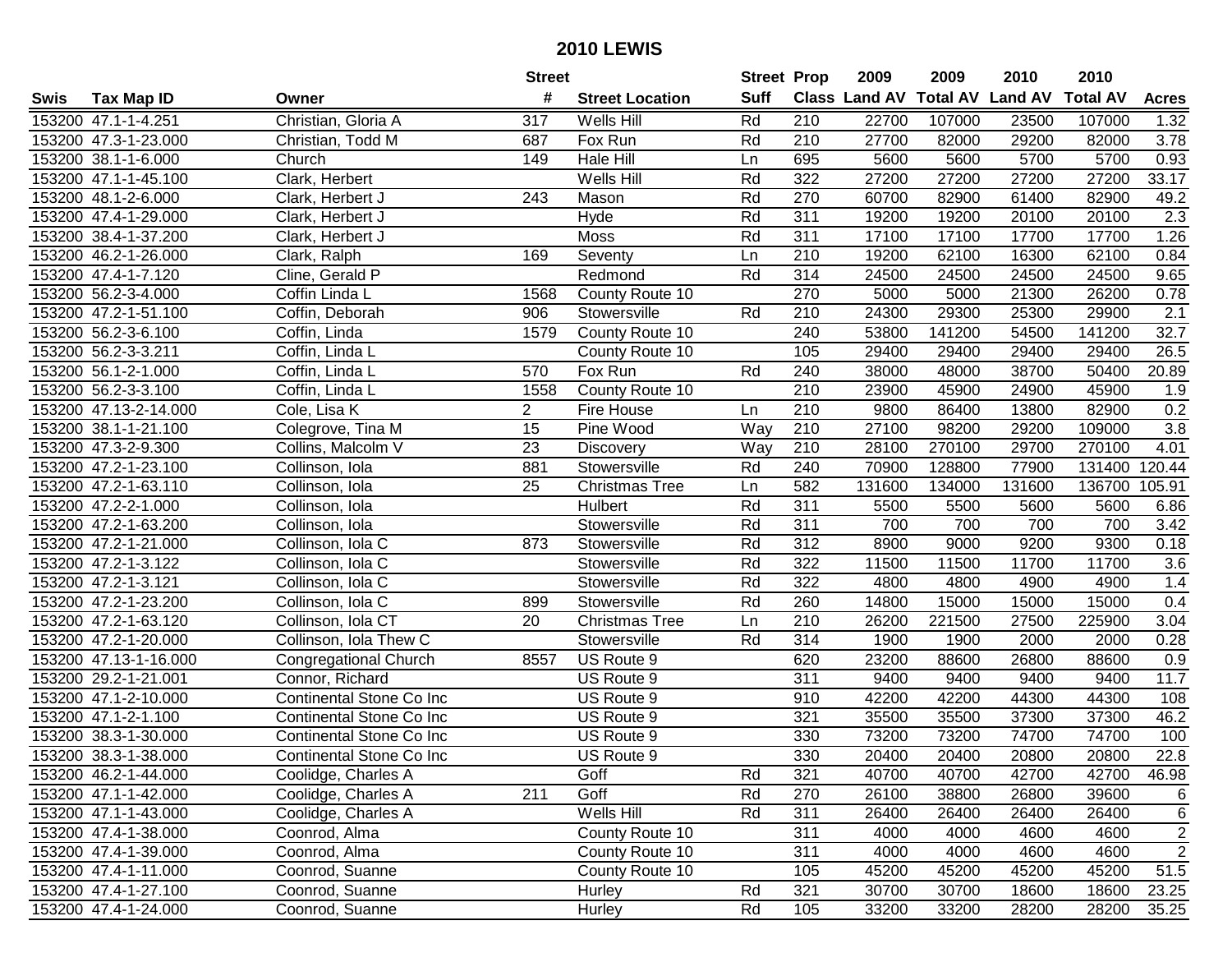|      |                       |                           | <b>Street</b> |                        | <b>Street Prop</b> |                  | 2009                 | 2009            | 2010           | 2010            |              |
|------|-----------------------|---------------------------|---------------|------------------------|--------------------|------------------|----------------------|-----------------|----------------|-----------------|--------------|
| Swis | <b>Tax Map ID</b>     | Owner                     | #             | <b>Street Location</b> | <b>Suff</b>        |                  | <b>Class Land AV</b> | <b>Total AV</b> | <b>Land AV</b> | <b>Total AV</b> | <b>Acres</b> |
|      | 153200 56.2-3-23.000  | Cornwright George E       | 25            | Cornwright             | Ln                 | 240              | 92300                | 198100          | 93000          | 198100          | 103.21       |
|      | 153200 47.1-1-33.200  | Cornwright, Todd W        | 320           | Wells Hill             | Rd                 | 210              | 28700                | 158400          | 29700          | 161600          | 3.46         |
|      | 153200 47.1-1-27.000  | Cornwright, William       |               | Wells Hill             | Rd                 | 311              | 2800                 | 2800            | 3000           | 3000            | $\mathbf{1}$ |
|      | 153200 47.1-1-25.100  | Cornwright, William       |               | Wells Hill             | Rd                 | 260              | 93200                | 95000           | 94100          | 96900           | 109.2        |
|      | 153200 47.1-2-25.200  | Cornwright, William H     | 474           | Stowersville           | Rd                 | 210              | 28300                | 239800          | 41100          | 244600          | 3.27         |
|      | 153200 47.1-1-33.100  | Cornwright, William H     | 354           | Wells Hill             | Rd                 | 444              | 76700                | 330800          | 76700          | 330800          | 10.5         |
|      | 153200 47.2-1-31.000  | Countryside Mgmnt Corp    | 682           | Stowersville           | Rd                 | 441              | 55800                | 253600          | 55800          | 253600          | 4.39         |
|      | 153200 56.2-3-21.000  | Coventry, Mavis           |               | County Route 10        |                    | 321              | 14700                | 14700           | 14700          | 14700           | 16.4         |
|      | 153200 47.2-1-12.100  | Cox, Diana M              | 169           | Moss                   | Rd                 | 210              | 28200                | 108400          | 24100          | 110600          | 4.03         |
|      | 153200 47.2-1-59.120  | Crandall, Jamie           | 274           | Hyde                   | Rd                 | 270              | 24100                | 34900           | 25100          | 35600           | $\sqrt{2}$   |
|      | 153200 47.2-1-57.000  | Crandall, Joel A          | 81            | Hulbert                | Rd                 | 210              | 24300                | 116000          | 25300          | 118300          | 2.1          |
|      | 153200 47.4-1-9.000   | Cross, Arthur II          | 251           | Hyde                   | Rd                 | 210              | 29500                | 111400          | 31300          | 111400          | 4.7          |
|      | 153200 47.2-1-43.000  | Cross, Arthur T           | 137           | Hulbert                | Rd                 | 210              | 22900                | 109900          | 23700          | 112100          | 1.4          |
|      | 153200 47.1-2-28.000  | Cross, Bessie J           | 458           | Stowersville           | Rd                 | 270              | 6700                 | 24000           | 17600          | 25200           | 0.28         |
|      | 153200 47.1-2-29.003  | Cross, Bessie J           | 462           | Stowersville           | Rd                 | 210              | 24200                | 42400           | 24200          | 44500           | 1.18         |
|      | 153200 46.2-1-7.210   | Cross, Carmen             | 29            | <b>Brookside</b>       | Way                | 210              | 34900                | 155400          | 27900          | 155400          | 7.41         |
|      | 153200 38.4-1-31.200  | Cross, Daniel             | 219           | Moss                   | Rd                 | 270              | 38900                | 48800           | 29500          | 39900           | 9.4          |
|      | 153200 38.4-1-32.100  | Cross, Dean               |               | Moss                   | Rd                 | 910              | 58100                | 58100           | 59300          | 59300           | 135          |
|      | 153200 38.4-1-8.112   | Cross, Dean A             |               | Deerhead-Reber         | Rd                 | 322              | 34600                | 34600           | 34600          | 34600           | 10           |
|      | 153200 38.4-1-22.500  | Cross, Debrah M           | 523           | Moss                   | Rd                 | 210              | 28600                | 99600           | 29300          | 99600           | 9.1          |
|      | 153200 46.2-1-10.000  | Cross, Edward             | 12            | French                 | Way                | 210              | 16700                | 33700           | 19600          | 35000           | 0.54         |
|      | 153200 46.2-1-31.000  | Cross, Jane               | 81            | Wells Hill             | Rd                 | 270              | 22100                | 32800           | 22800          | 32800           | $\mathbf{1}$ |
|      | 153200 47.1-1-11.000  | Cross, Leona              | 8899          | US Route 9             |                    | 210              | 23300                | 70000           | 24200          | 71400           | 1.6          |
|      | 153200 47.13-1-11.000 | Cross, Richard H          | 8579          | US Route 9             |                    | 210              | 25400                | 85700           | 25700          | 82400           | 1.81         |
|      | 153200 47.1-2-21.000  | Cross, Thomas             | 8630          | US Route 9             |                    | 210              | 16400                | 41300           | 20200          | 42100           | 0.5          |
|      | 153200 47.1-2-35.000  | Cross, Thomas             | 487           | Stowersville           | Rd                 | 210              | 28300                | 218400          | 29200          | 218400          | 3.25         |
|      | 153200 29.-2-21.000   | Cross, Wyman              | 9764          | US Route 9             |                    | 260              | 37800                | 44700           | 38500          | 44700           | 20.57        |
|      | 153200 46.2-1-36.000  | Crossman, Frederick       | 20            | Crossman               | Ln                 | 260              | 23500                | 53900           | 24400          | 59300           | 1.7          |
|      | 153200 38.3-1-36.200  | Crowningshield, Brian A   | 9039          | US Route 9             |                    | $\overline{210}$ | 29500                | 84900           | 31300          | 84900           | 4.71         |
|      | 153200 38.2-1-11.200  | Crowningshield, Chad      |               | Deerhead-Reber         | Rd                 | 322              | 64400                | 64400           | 64400          | 64400           | 105.52       |
|      | 153200 38.3-1-36.100  | Crowningshield, Florence  | 9045          | US Route 9             |                    | $\overline{210}$ | 18500                | 77900           | 21100          | 77900           | 0.76         |
|      | 153200 38.4-1-10.000  | Crowningshield, Glen W    |               | Deerhead-Reber         | Rd                 | 910              | 600                  | 600             | 700            | 700             | 0.3          |
|      | 153200 38.2-1-19.000  | Crowningshield, L         |               | Deerhead-Reber         | Rd                 | 910              | 19700                | 19700           | 20700          | 20700           | 44.6         |
|      | 153200 38.2-1-18.000  | Crowningshield, Leon      |               | Deerhead-Reber         | Rd                 | 900              | 19400                | 19400           | 20700          | 20700           | 5.5          |
|      | 153200 38.2-1-11.100  | Crowningshield, Leon      |               | Deerhead-Reber         | Rd                 | 321              | 34900                | 34900           | 34900          | 34900           | 41           |
|      | 153200 38.2-1-17.000  | Crowningshield, Leon      |               | Deerhead-Reber         | Rd                 | 322              | 20200                | 20200           | 20200          | 20200           | 10           |
|      | 153200 38.4-1-8.111   | Crowningshield, Leon      | 351           | Deerhead-Reber         | Rd                 | 322              | 89400                | 89400           | 89400          | 89400           | 84.7         |
|      | 153200 38.4-1-12.100  | Crowningshield, Mary Ann  | 432           | Deerhead-Reber         | Rd                 | 240              | 38900                | 144800          | 39600          | 144800          | 22           |
|      | 153200 47.4-1-1.100   | Crowningshield, Michael J | 99            | Redmond                | Rd                 | 210              | 25700                | 254400          | 30000          | 254400          | 10           |
|      | 153200 38.3-1-36.300  | Crowningshield, Tina L    | 9039          | US Route 9             |                    | 210              | 22700                | 105000          | 23400          | 107100          | 1.28         |
|      | 153200 38.4-1-8.200   | Crowningshield, Wilford   | 375           | Deerhead-Reber         | Rd                 | 240              | 37600                | 146900          | 38300          | 146900          | 20.43        |
|      | 153200 38.4-1-9.000   | Crowningshield, Wilford G |               | Deerhead-Reber         | Rd                 | 314              | 1000                 | 1000            | 1200           | 1200            | 0.5          |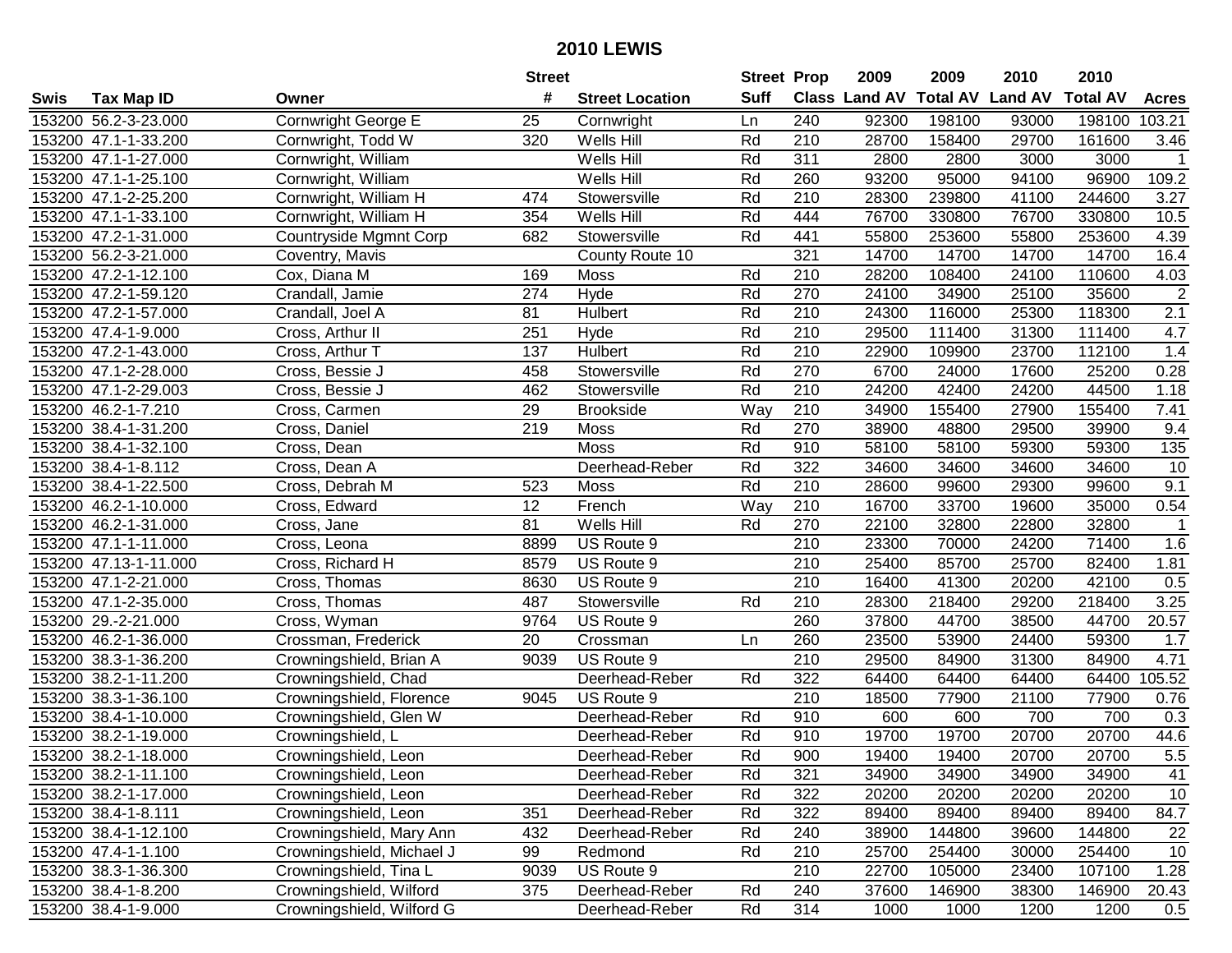|      |                      |                           | <b>Street</b> |                        | <b>Street Prop</b> |                  | 2009   | 2009   | 2010                           | 2010            |                  |
|------|----------------------|---------------------------|---------------|------------------------|--------------------|------------------|--------|--------|--------------------------------|-----------------|------------------|
| Swis | <b>Tax Map ID</b>    | Owner                     | #             | <b>Street Location</b> | <b>Suff</b>        |                  |        |        | Class Land AV Total AV Land AV | <b>Total AV</b> | <b>Acres</b>     |
|      | 153200 38.4-1-21.000 | Crowningshield, Wilford G |               | <b>Moss</b>            | Rd                 | 910              | 64700  | 64700  | 64700                          | 64700           | 102.6            |
|      | 153200 38.4-1-22.400 | Crowningshield, Wilford G | 568           | <b>Moss</b>            | Rd                 | 322              | 33300  | 33300  | 34000                          | 34000           | 37.8             |
|      | 153200 38.4-1-8.120  | Crowningshield, Wilma R   | 351           | Deerhead-Reber         | Rd                 | 210              | 27600  | 99200  | 28300                          | 99200           | 8.5              |
|      | 153200 38.4-1-11.000 | Crumley, William          | 395           | Deerhead-Reber         | Rd                 | 210              | 28100  | 103800 | 29700                          | 103800          | $\overline{4}$   |
|      | 153200 56.1-2-29.000 | Curran, Scott             | 135           | Ray Woods              | Rd                 | 210              | 33300  | 274600 | 27300                          | 274600          | 6.62             |
|      | 153200 47.3-2-6.000  | Curtis, Langdon           | 1112          | County Route 10        |                    | 240              | 30400  | 122300 | 31100                          | 118200          | 11.4             |
|      | 153200 55.2-1-19.100 | Cutting, Randall N        | 74            | Cutting                | Rd                 | 240              | 86900  | 211600 | 88000                          | 211600          | 68.28            |
|      | 153200 55.2-1-20.000 | Cutting, Randall N        |               | Cutting                | Rd                 | 322              | 45000  | 45000  | 45000                          | 45000           | 54.4             |
|      | 153200 55.2-1-18.100 | Cutting, Randall N        |               | Cutting                | Rd                 | 322              | 27000  | 27000  | 27500                          | 27500           | 14               |
|      | 153200 47.3-2-15.100 | Daby, Donald              | 1169          | County Route 10        |                    | 210              | 27100  | 70100  | 28600                          | 70100           | $3.5\,$          |
|      | 153200 56.2-3-25.000 | Daly, Robert T            | 1711          | County Route 10        |                    | 210              | 22700  | 40800  | 23500                          | 41600           | 1.3              |
|      | 153200 48.1-2-2.000  | Daniels, George           | 645           | Hyde                   | Rd                 | 210              | 37700  | 126900 | 29000                          | 129400          | 8.8              |
|      | 153200 48.1-2-1.100  | Danielson, Carol          |               | Mason                  | Rd                 | 910              | 35000  | 35000  | 40500                          | 40500           | 37.16            |
|      | 153200 56.2-3-18.220 | Davis, Harry A            |               | <b>Wadhams Heights</b> | Ln                 | 311              | 28600  | 28600  | 30900                          | 30900           | 6.99             |
|      | 153200 57.1-3-4.200  | Davis, Lyman G            | 2049          | County Route 10        |                    | 240              | 38600  | 134200 | 39300                          | 134200          | 21.6             |
|      | 153200 47.4-1-6.000  | Davis, Rodney C           |               | Hyde                   | Rd                 | 105              | 16200  | 16200  | 16200                          | 16200           | 14.6             |
|      | 153200 47.4-1-10.100 | Davis, Rodney C           | 177           | Hyde                   | Rd                 | 210              | 26300  | 71100  | 27600                          | 72200           | $\overline{3.1}$ |
|      | 153200 47.4-1-10.200 | Davis, Rodney C           | 213           | Hyde                   | Rd                 | 240              | 101800 | 198400 | 102500                         | 198400          | 86.7             |
|      | 153200 46.2-1-45.000 | Davis, Sarah H            | 112           | Goff                   | Rd                 | 210              | 23500  | 70900  | 24400                          | 70900           | 1.7              |
|      | 153200 56.2-3-18.210 | Delia Charles             |               | <b>Wadhams Heights</b> | Ln                 | 311              | 25300  | 25300  | 27100                          | 27100           | 5.35             |
|      | 153200 56.2-3-18.100 | Delia, Virginia           | 174           | <b>Wadhams Heights</b> | Ln                 | 210              | 26100  | 158600 | 27400                          | 158600          | 3.01             |
|      | 153200 55.2-1-35.004 | Deming, John              |               | Roscoe                 | Rd                 | 322              | 104400 | 104400 | 107200                         | 107200          | 208.8            |
|      | 153200 55.2-1-19.211 | Deming, John A            |               | Cutting                | Rd                 | 321              | 24400  | 24400  | 24400                          | 24400           | 3.12             |
|      | 153200 47.3-2-5.000  | Deming, John A            |               | County Route 10        |                    | 910              | 19400  | 19400  | 21300                          | 21300           | 24.3             |
|      | 153200 47.1-2-14.000 | Deming, John A            |               | Redmond                | Rd                 | 910              | 40700  | 40700  | 40700                          | 40700           | 36.6             |
|      | 153200 38.1-1-18.000 | Deming, John A            |               | US Route 9             |                    | 322              | 57900  | 57900  | 55600                          | 55600           | 96.98            |
|      | 153200 47.1-2-16.100 | Deming, John A            |               | Stowersville           | Rd                 | 910              | 136200 | 136200 | 136200                         | 136200          | 216.3            |
|      | 153200 47.2-1-27.002 | Deming, John A            |               | Mason                  | Rd                 | 322              | 88000  | 89800  | 91600                          | 91600           | 134.4            |
|      | 153200 47.4-1-37.000 | Dennis, Paula J           | 386           | Hurley                 | Rd                 | 322              | 28400  | 28400  | 29300                          | 29300           | 16.27            |
|      | 153200 47.1-1-13.000 | Denton Kimberley A        |               | US Route 9             |                    | 311              | 21900  | 21900  | 23500                          | 23500           | 3.77             |
|      | 153200 47.1-1-5.000  | Denton, Allan             |               | Pulsifer               | Ln                 | 311              | 500    | 500    | 500                            | 500             | 0.15             |
|      | 153200 47.1-1-1.131  | Denton, Allan             | 9             | Sandys                 | Way                | 240              | 71700  | 168100 | 73100                          | 168100          | 36.41            |
|      | 153200 47.1-1-10.200 | Denton, Allen             |               | Pulsifer               | Ln                 | 311              | 8300   | 8300   | 8700                           | 8700            | 0.5              |
|      | 153200 47.1-1-8.000  | Denton, Allen             | 39            | Pulsifer               | Ln                 | $\overline{210}$ | 17700  | 99500  | 21400                          | 99500           | 0.8              |
|      | 153200 47.1-1-1.132  | Denton, Andrew J          | 27            | Sandys                 | Way                | 210              | 27300  | 155900 | 28800                          | 155900          | 3.59             |
|      | 153200 47.13-4-9.200 | Denton, Edwin R           | 8603          | US Route 9             |                    | 210              | 14100  | 68400  | 18500                          | 71600           | 0.36             |
|      | 153200 56.2-3-3.212  | Denton, Kevin             | 1535          | County Route 10        |                    | 312              | 37000  | 37000  | 38800                          | 38800           | 43               |
|      | 153200 47.2-1-66.000 | Denton, Kevin             | 41            | Moss                   | Rd                 | 270              | 28400  | 55400  | 29100                          | 56500           | 8.88             |
|      | 153200 47.4-1-7.200  | Denton, Kevin             | 170           | Redmond                | Rd                 | 270              | 31800  | 75800  | 32100                          | 75800           | 13.7             |
|      | 153200 47.1-1-1.120  | Denton, Raymond L         | 128           | Sandys                 | Way                | 240              | 86700  | 154300 | 87400                          | 154300          | 150              |
|      | 153200 47.1-1-10.110 | Denton, Russell           | 19            | Pulsifer               | Ln                 | 210              | 27700  | 163000 | 29200                          | 163000          | 3.69             |
|      | 153200 47.1-2-42.000 | Denton, Russell J         | 423           | Stowersville           | Rd                 | 486              | 17400  | 204200 | 17400                          | 204200          | 0.45             |
|      |                      |                           |               |                        |                    |                  |        |        |                                |                 |                  |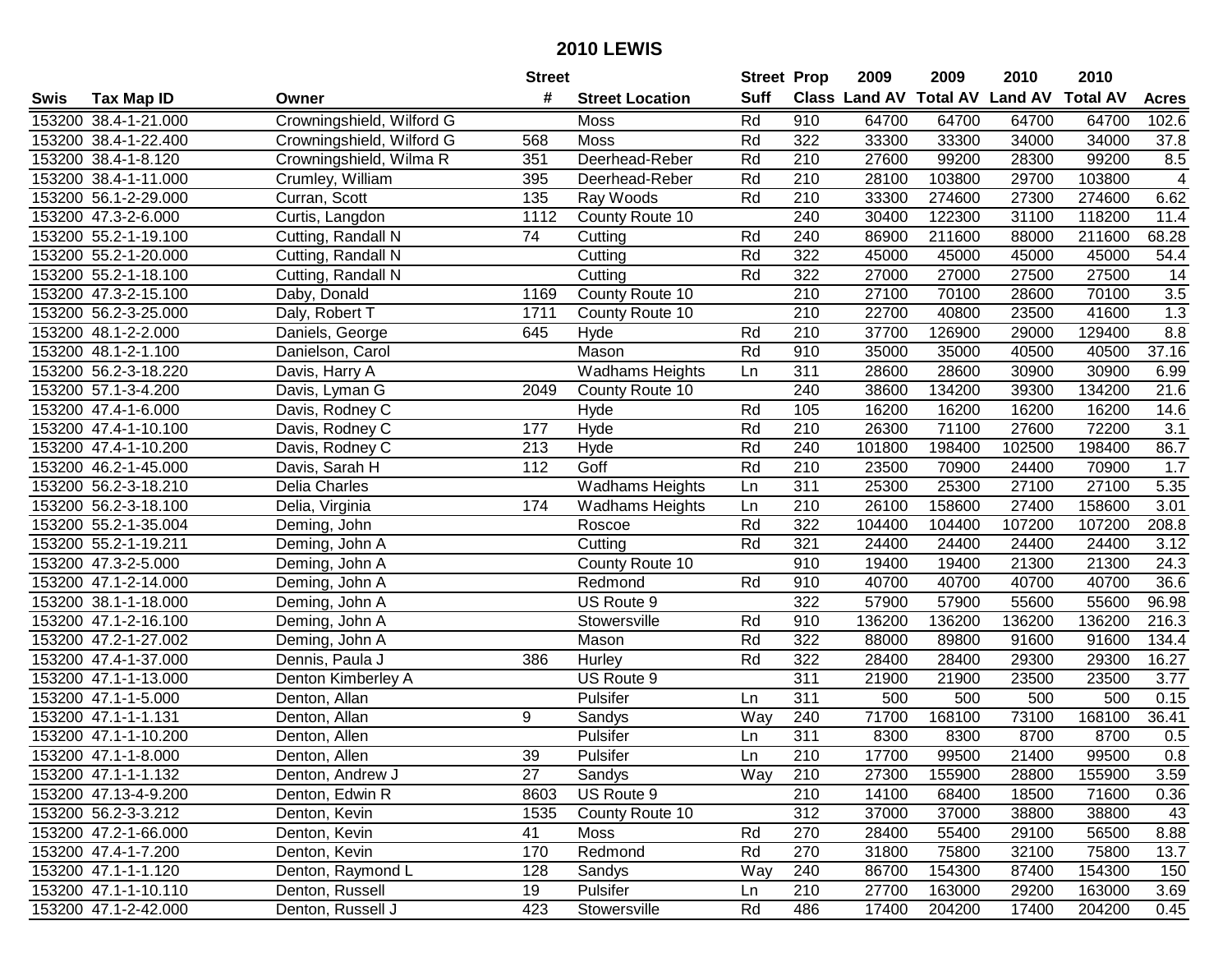|      |                       |                        | <b>Street</b>   |                        | <b>Street Prop</b> |                  | 2009                          | 2009   | 2010           | 2010            |                |
|------|-----------------------|------------------------|-----------------|------------------------|--------------------|------------------|-------------------------------|--------|----------------|-----------------|----------------|
| Swis | <b>Tax Map ID</b>     | Owner                  | #               | <b>Street Location</b> | Suff               |                  | <b>Class Land AV Total AV</b> |        | <b>Land AV</b> | <b>Total AV</b> | <b>Acres</b>   |
|      | 153200 47.1-1-9.000   | Denton, Russell J      |                 | US Route 9             |                    | 321              | 42400                         | 42400  | 44500          | 44500           | 66.11          |
|      | 153200 55.2-1-36.200  | Denton, Stephen C Jr   | 104             | <b>Blood Hill</b>      | Rd                 | 210              | 32300                         | 346500 | 34500          | 346500          | 6.08           |
|      | 153200 38.4-1-23.000  | Dickerson, Carol A     |                 | Moss                   | Rd                 | 321              | 23000                         | 23000  | 24500          | 24500           | 4.2            |
|      | 153200 39.3-3-6.000   | Dickerson, Darren      |                 | Stowersville           | Rd                 | 105              | 300                           | 300    | 300            | 300             | 0.33           |
|      | 153200 46.4-1-8.200   | Dickerson, Gary A      |                 | <b>Burpee Hill</b>     | Rd                 | 322              | 25700                         | 25700  | 25700          | 25700           | 11             |
|      | 153200 47.13-1-20.000 | Dickerson, Gary A      |                 | Fox Run                | Rd                 | 312              | 26800                         | 33200  | 28600          | 33200           | 5.5            |
|      | 153200 47.13-1-19.000 | Dickerson, Gary A      | 8545            | US Route 9             |                    | 210              | 21400                         | 135200 | 23100          | 135200          | 0.9            |
|      | 153200 29.4-1-17.000  | Dickerson, Glenn O     |                 | US Route 9             |                    | 910              | 46500                         | 46500  | 47400          | 47400           | 83.3           |
|      | 153200 29.4-1-19.000  | Dickerson, Glenn O     |                 | US Route 9             |                    | 910              | 43000                         | 43000  | 43900          | 43900           | 81.3           |
|      | 153200 56.2-3-6.200   | Dickerson, Larry       | 1603            | County Route 10        |                    | 210              | 31100                         | 124900 | 33200          | 118600          | 5.5            |
|      | 153200 47.4-1-16.000  | Dickerson, Larry L     |                 | Hurley                 | Rd                 | 910              | 28300                         | 28300  | 28300          | 28300           | 35.4           |
|      | 153200 48.1-2-5.000   | Dickerson, Larry L     |                 | Hyde                   | Rd                 | 910              | 113700                        | 113700 | 116000         | 116000          | 228.8          |
|      | 153200 48.3-2-4.000   | Dickerson, Larry L     | 132             | Hurley                 | Rd                 | 240              | 105200                        | 147200 | 105900         | 147200          | 142.4          |
|      | 153200 56.2-3-3.220   | Dickerson, Larry L     |                 | County Route 10        |                    | 314              | 23300                         | 23300  | 24500          | 24500           | 37.33          |
|      | 153200 47.2-1-35.100  | Dickerson, Larry L     |                 | Hyde                   | Rd                 | 910              | 69100                         | 69100  | 72700          | 72700           | 124.4          |
|      | 153200 39.3-3-4.200   | Dickerson, Maxwell     | 1217            | Stowersville           | Rd                 | 240              | 34700                         | 86800  | 35400          | 139700          | 16.7           |
|      | 153200 38.4-1-18.000  | Dickerson, Mildred     |                 | Moss                   | Rd                 | 910              | 67700                         | 67700  | 71000          | 71000           | 151.28         |
|      | 153200 47.2-1-26.000  | Dickerson, Mildred     | 1131            | Stowersville           | Rd                 | 240              | 103200                        | 105800 | 108300         | 108400          | 152.9          |
|      | 153200 38.4-1-19.000  | Dickerson, Warren      |                 | <b>Moss</b>            | Rd                 | 910              | 32200                         | 32200  | 34300          | 34300           | 50.7           |
|      | 153200 29.4-1-16.000  | Dickerson, William     |                 | US Route 9             |                    | 910              | 24400                         | 24400  | 24900          | 24900           | 43.5           |
|      | 153200 55.2-1-18.200  | Dickinson, Arthur L    | 97              | Cutting                | Rd                 | 210              | 24000                         | 181400 | 24700          | 181400          | 3.4            |
|      | 153200 56.1-2-25.000  | Diehl, Robert M        | 8198            | US Route 9             |                    | 210              | 36700                         | 142800 | 28600          | 142800          | 8.3            |
|      | 153200 47.13-1-12.000 | Disogra, Nicholas      | 8571            | US Route 9             |                    | 210              | 24900                         | 95100  | 25100          | 95100           | 1.53           |
|      | 153200 47.3-1-14.000  | Dodd, William H        | 56              | Hillman                | Ln                 | 280              | 91900                         | 205000 | 93300          | 205000          | 69.4           |
|      | 153200 57.1-3-13.000  | Dodge, Arthur          |                 | <b>Wadhams Heights</b> | Ln                 | 314              | 19900                         | 19900  | 19900          | 19900           | 2.7            |
|      | 153200 47.1-2-22.000  | Dougan, Maureen P      | 8626            | US Route 9             |                    | 210              | 21400                         | 92000  | 23100          | 92000           | 0.9            |
|      | 153200 47.1-2-33.000  | Dowd, Edward G         | 493             | Stowersville           | Rd                 | 210              | 27800                         | 71700  | 28600          | 73100           | $\mathbf{3}$   |
|      | 153200 47.3-1-7.100   | Doyle, Heidi D         | 718             | Fox Run                | Rd                 | 240              | 71000                         | 152400 | 71800          | 155400          | 62.3           |
|      | 153200 56.2-3-15.000  | Driscoll, Mary         | 1806            | County Route 10        |                    | 240              | 106300                        | 232600 | 107000         | 237300          | 112.7          |
|      | 153200 47.13-1-7.000  | Drummond Wayne F       | 51              | Osawentha              | Dr                 | $\overline{210}$ | 21400                         | 108500 | 23100          | 108500          | 0.9            |
|      | 153200 29.-2-25.200   | Drummond, Jill H       | 9687            | US Route 9             |                    | 210              | 30900                         | 165600 | 32900          | 168900          | 5.38           |
|      | 153200 46.2-1-48.130  | Dubay, Brian C         |                 | Goff                   | Rd                 | 322              | 29400                         | 29400  | 30100          | 30100           | 17.2           |
|      | 153200 46.2-1-48.110  | Dubay, Ellen I         | 61              | Goff                   | Rd                 | $\overline{210}$ | 30100                         | 87700  | 32000          | 87700           | $\overline{5}$ |
|      | 153200 46.2-1-30.000  | Dubay, Ronald E        | $\overline{39}$ | Johnson                | Ln                 | 240              | 39300                         | 198900 | 40000          | 198900          | 22.5           |
|      | 153200 46.4-1-16.000  | Dubrey, Jill K         |                 | Fox Run                | Rd                 | 311              | 5000                          | 5000   | 5300           | 5300            | 0.2            |
|      | 153200 47.1-2-44.000  | Duckwald, Loral E      | 8702            | US Route 9             |                    | 210              | 4900                          | 40700  | 6900           | 43100           | 0.1            |
|      | 153200 46.2-1-57.200  | Dunsmore, Barbara      | 261             | Carlott                | Rd                 | 210              | 26500                         | 80600  | 27900          | 80600           | 3.2            |
|      | 153200 47.4-1-1.220   | Duntley, Christopher S | 82              | Redmond                | Rd                 | 240              | 29600                         | 81700  | 30300          | 83300           | 10.39          |
|      | 153200 47.4-1-1.230   | Duntley, Christopher S | 77              | Redmond                | Rd                 | 240              | 30100                         | 155000 | 30800          | 155000          | 11             |
|      | 153200 47.4-1-1.211   | Duntley, Christopher S |                 | Redmond                | Rd                 | 314              | 7900                          | 7900   | 9000           | 9000            | 7.92           |
|      | 153200 47.2-1-61.000  | Duntley, Milton        |                 | Hulbert                | Rd                 | 321              | 40000                         | 40000  | 40000          | 40000           | 50             |
|      | 153200 47.2-1-3.200   | Durand, Gail           | 77              | Moss                   | Rd                 | 270              | 13100                         | 21100  | 17100          | 21100           | 0.3            |
|      |                       |                        |                 |                        |                    |                  |                               |        |                |                 |                |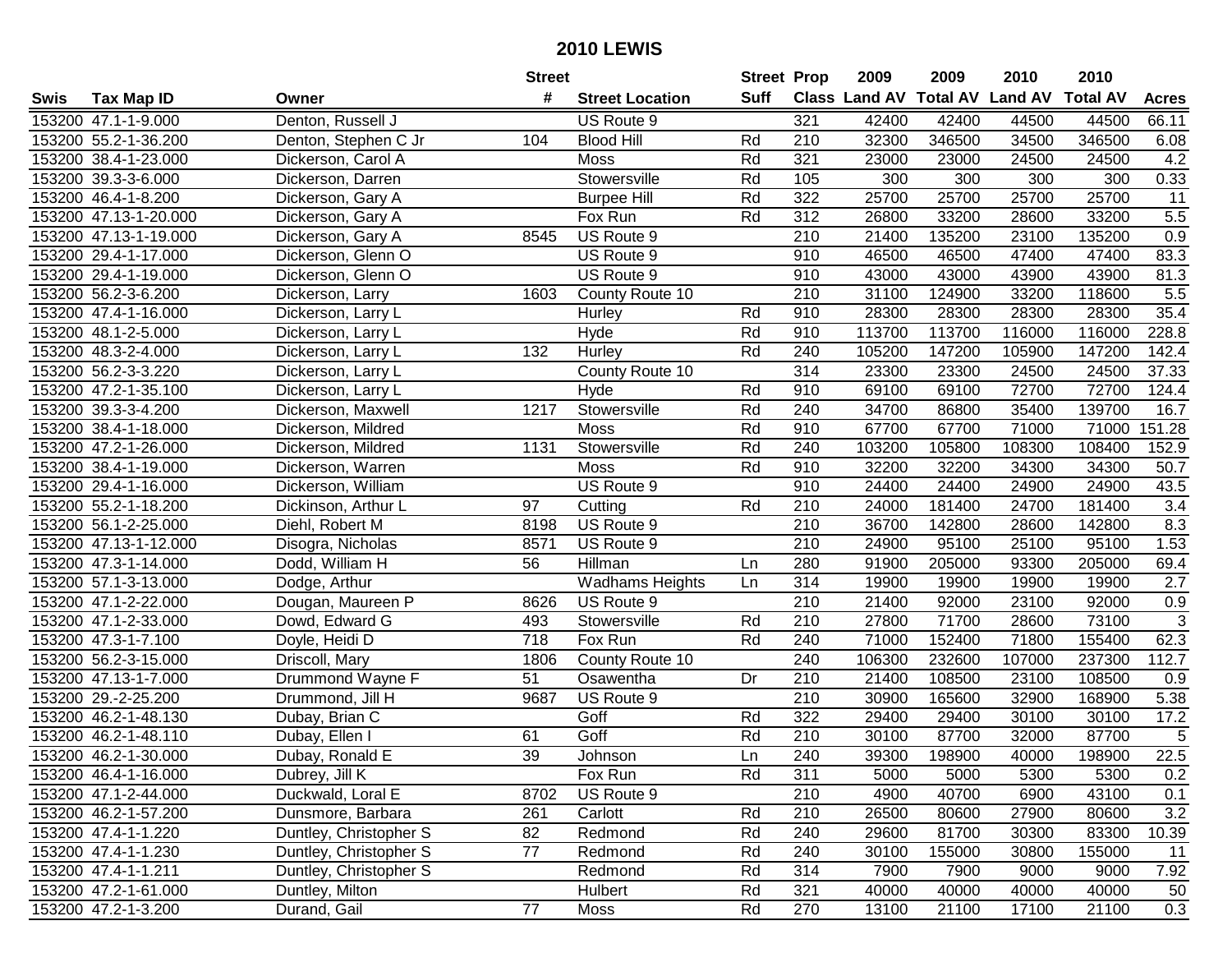|      |                          |                                       | <b>Street</b> |                        | <b>Street Prop</b> |                  | 2009          | 2009            | 2010            | 2010            |                  |
|------|--------------------------|---------------------------------------|---------------|------------------------|--------------------|------------------|---------------|-----------------|-----------------|-----------------|------------------|
| Swis | <b>Tax Map ID</b>        | Owner                                 | #             | <b>Street Location</b> | <b>Suff</b>        |                  | Class Land AV | <b>Total AV</b> | <b>Land AV</b>  | <b>Total AV</b> | <b>Acres</b>     |
|      | 153200 56.1-2-48.120     | Duso, Bernard H Jr                    | 139           | Cutting                | Rd                 | 210              | 26900         | 111000          | 28300           | 105400          | 3.4              |
|      | 153200 47.13-2-29.000    | Duso, Stephen F                       | 8534          | US Route 9             |                    | 210              | 24000         | 83700           | 24000           | 83700           | 1.1              |
|      | 153200 47.13-2-26.100    | Duso, Stephen F Jr                    | 972           | County Route 10        |                    | 210              | 9800          | 88800           | 13800           | 86000           | 0.2              |
|      | 153200 56.1-2-23.000     | Dwight, John K                        | 8263          | US Route 9             |                    | 210              | 19900         | 148000          | 22100           | 148000          | 0.9              |
|      | 153200 56.1-2-22.000     | Dwight, John K                        |               | US Route 9             |                    | 322              | 27400         | 27400           | 27900           | 27900           | 14.5             |
|      | 153200 47.1-2-26.300     | Dwight, John K                        |               | Stowersville           | Rd                 | $\overline{311}$ | 16200         | 16200           | 16200           | 16200           | 0.68             |
|      | 153200 47.1-2-26.400     | Dwight, John K                        | 452           | Stowersville           | Rd                 | 311              | 13400         | 13400           | 13500           | 13500           | 0.32             |
|      | 153200 46.2-1-34.000     | Eckert, Kevin B                       | 56            | Johnson                | Ln                 | 260              | 4900          | 28200           | 6600            | 28200           | 0.1              |
|      | 153200 38.4-1-15.000     | Eddy Foundation                       | 632           | Moss                   | Rd                 | $\overline{312}$ | 39500         | 41000           | 39500           | 41000           | 12.4             |
|      | 153200 38.4-1-12.200     | <b>Eddy Foundation</b>                |               | Moss                   | Rd                 | 314              | 32400         | 32400           | 33600           | 33600           | $\boldsymbol{9}$ |
|      | 153200 47.1-1-39.110     | Egglefield, Lew E                     | 51            | <b>Birch Trail</b>     | Way                | 240              | 68400         | 133300          | 69100           | 133300          | $\overline{77}$  |
|      | 153200 47.13-2-37.100    | Egglefield, Robert                    |               | County Route 10        |                    | 311              | 7900          | 7900            | 7900            | 7900            | 2.38             |
|      | 153200 47.13-2-37.200    | Egglefield, Robert                    | 989           | County Route 10        |                    | 210              | 26300         | 103600          | 26800           | 103800          | 2.23             |
|      | 153200 47.13-4-3.200     | Elder, Daniel H                       | 67            | Osawentha              | Dr                 | 210              | 17200         | 70900           | 20900           | 71700           | 0.6              |
|      | 153200 55.-2-16.000      | Elizabethtown Water Dept              |               | Old Military           | Ln                 | 322              |               |                 | 66300           | 66300           | 49.5             |
|      | 153200 56.1-2-16.000     | Elizabethtown-Lewis                   | 8143          | US Route 9             |                    | 662              | 65000         | 162000          | 65000           | 162000          | 0.45             |
|      | 153200 29.-2-9.000       | Essex Co ARC Facilities Inc           | 2132          | <b>Trout Pond</b>      | Rd                 | 210              | 24700         | 256900          | 27200           | 256900          | 2.9              |
|      | 153200 47.13-2-33.000    | <b>Essex Co Facilities Inc</b>        | 8518          | US Route 9             |                    | 484              | 11000         | 35900           | 11000           | 35900           | 0.2              |
|      | 153200 47.13-2-34.000    | <b>Essex Co Facilities Inc</b>        | 8516          | US Route 9             |                    | 210              | 9600          | 91700           | 9600            | 91700           | 0.3              |
|      | 153200 56.1-2-11.000     | <b>Essex County</b>                   | 8053          | US Route 9             |                    | 651              | 166000        | 1226200         | 166000          | 1226200         | 9.6              |
|      | 153200 47.2-1-30.120     | <b>Essex County</b>                   |               | Stowersville           | Rd                 | 322              | 30700         | 30700           | 33000           | 33000           | 17.32            |
|      | 153200 47.2-1-30.110     | <b>Essex County</b>                   | 702           | Stowersville           | Rd                 | 670              | 427500        | $3.1E + 07$     |                 | 427500 31146100 | 12.4             |
|      | 153200 56.1-2-21.000     | <b>Essex County</b>                   | 8181          | US Route 9             |                    | 323              | 153300        | 153300          | 153300          | 153300          | 45               |
|      | 153200 38.2-1-2.000/2010 | <b>Essex County</b>                   |               | Deerhead-Reber         | Rd                 | 910              |               |                 | 12000           | 12000           |                  |
|      | 153200 38.2-1-2.000      | <b>Essex County</b>                   |               | Deerhead-Reber         | Rd                 | 910              | 11800         | 11800           | 12000           | 12000           | 20.9             |
|      | 153200 47.1-1-22.100     | <b>Essex County ARC Facilities In</b> | 403           | Wells Hill             | Rd                 | 210              | 27900         | 190400          | 28700           | 190400          | 3.03             |
|      | 153200 47.1-1-24.000     | <b>Essex County Facilities Inc</b>    | 408           | Wells Hill             | Rd                 | 210              | 24300         | 222100          | 24400           | 222100          | 1.26             |
|      | 153200 56.1-2-24.000     | <b>Essex County Govt Ctr</b>          |               | US Route 9             |                    | 942              | 48300         | 48300           | 48300           | 48300           | 68.85            |
|      | 153200 47.3-2-16.000     | <b>Essex County Govt Ctr</b>          |               | Ray Woods              | Rd                 | 942              | 14200         | 14200           | 14200           | 14200           | 15.5             |
|      | 153200 47.3-2-22.000     | <b>Essex County Govt Ctr</b>          |               | US Route 9             |                    | 942              | 122500        | 122500          | 122500          | 122500          | 159.2            |
|      | 153200 47.3-2-21.000     | <b>Essex County Govt Ctr</b>          |               | US Route 9             |                    | $\overline{942}$ | 14900         | 14900           | 14900           | 14900           | 18.6             |
|      | 153200 56.1-2-10.000     | <b>Essex County Govt Ctr</b>          |               | US Route 9             |                    | 322              | 168400        | 168400          | 168400          | 168400          | 49.42            |
|      | 153200 47.3-2-20.000     | <b>Essex County Govt Ctr</b>          |               | Ray Woods              | Rd                 | 942              | 200900        | 200900          | 200900          | 200900          | 261.1            |
|      | 153200 56.1-2-3.000      | <b>Essex County Landfill</b>          |               | US Route 9             |                    | 852              | 8080400       |                 | 9072100 8080400 | 9072100         | 111.1            |
|      | 153200 47.2-1-59.112     | Evens, Peter A                        | 469           | Hurley                 | Rd                 | 210              | 28100         | 161100          | 29700           | 161100          | 4                |
|      | 153200 38.4-1-37.100     | Everson, Elizabeth A                  |               | Moss                   | Rd                 | 311              | 13500         | 13500           | 15500           | 15500           | 0.7              |
|      | 153200 47.2-1-6.000      | Ewald, Wendy S                        | 81            | Moss                   | Rd                 | 210              | 27700         | 89700           | 23600           | 87500           | 3.81             |
|      | 153200 47.13-1-25.000    | Ewald, Wendy S                        | 8509          | US Route 9             |                    | 210              | 32000         | 49400           | 33400           | 41900           | 5                |
|      | 153200 47.13-1-24.000    | Ewald, Wendy S                        | 8515          | US Route 9             |                    | 270              | 9800          | 21900           | 13800           | 21900           | 0.2              |
|      | 153200 38.3-1-14.000     | Farrell, Patrick W                    |               | US Route 9             |                    | 311              | 1500          | 1500            | 1700            | 1700            | 0.74             |
|      | 153200 38.3-1-15.000     | Farrell, Patrick W                    | 9106          | US Route 9             |                    | 210              | 13300         | 84300           | 17200           | 86000           | 0.31             |
|      | 153200 47.1-2-53.000     | Farrell, Scott                        | 8754          | US Route 9             |                    | 210              | 24600         | 102300          | 24800           | 104300          | 1.4              |
|      |                          |                                       |               |                        |                    |                  |               |                 |                 |                 |                  |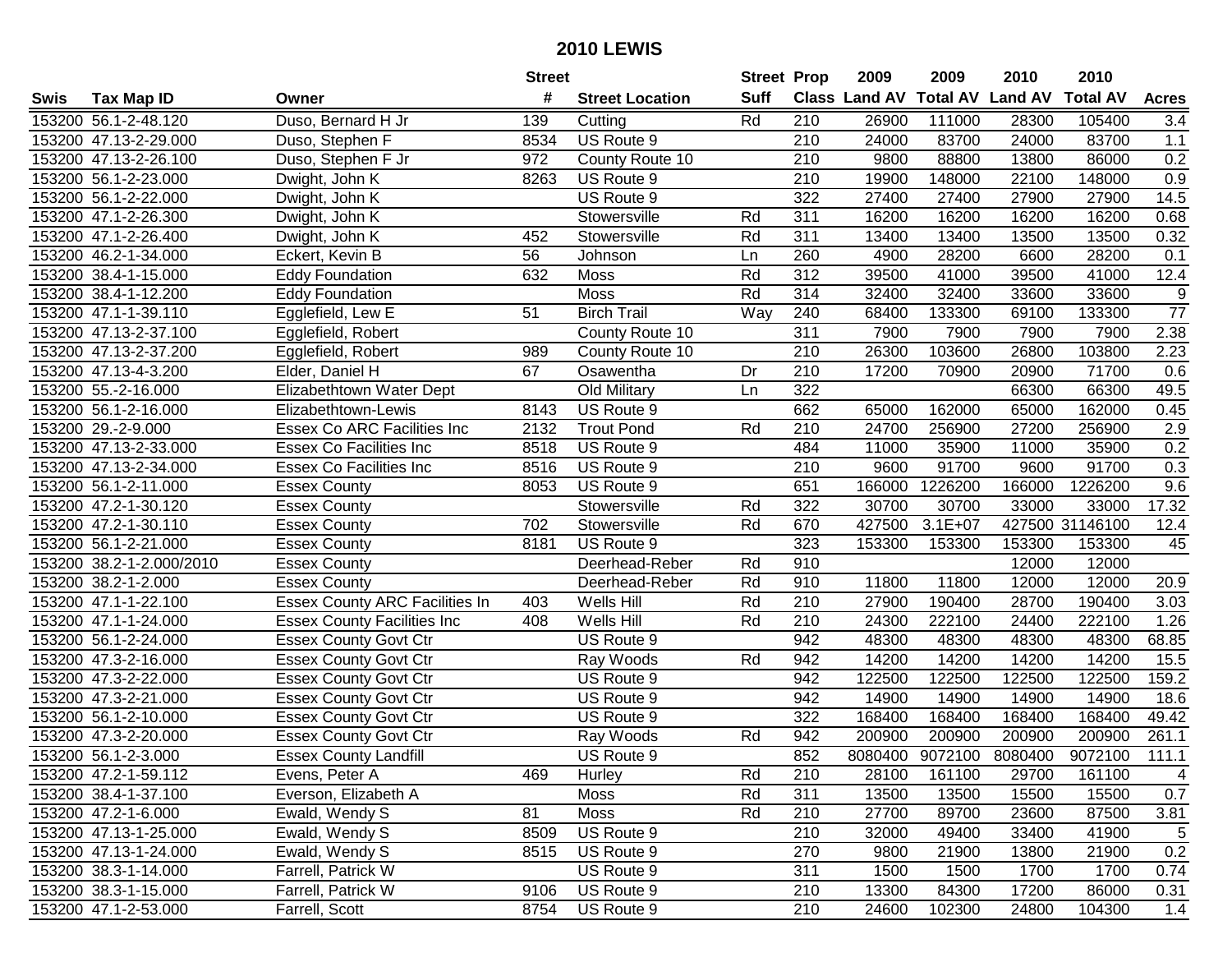|      |                       |                        | <b>Street</b> |                        | <b>Street Prop</b> |     | 2009                           | 2009   | 2010   | 2010             |                |
|------|-----------------------|------------------------|---------------|------------------------|--------------------|-----|--------------------------------|--------|--------|------------------|----------------|
| Swis | <b>Tax Map ID</b>     | Owner                  | #             | <b>Street Location</b> | Suff               |     | Class Land AV Total AV Land AV |        |        | <b>Total AV</b>  | <b>Acres</b>   |
|      | 153200 47.1-2-50.140  | Fedorowicz, Vincent    |               | US Route 9             |                    | 311 | 19800                          | 19800  | 20200  | 20200            | 2.01           |
|      | 153200 47.13-2-1.000  | Feeley, Scott          | 8604          | US Route 9             |                    | 452 | 16700                          | 122400 | 16700  | 134600           | 0.4            |
|      | 153200 47.1-2-18.000  | Feeley, Scott          | 8608          | US Route 9             |                    | 210 | 3900                           | 35400  | 5500   | 54000            | 0.08           |
|      | 153200 47.2-1-65.000  | Feeley, Scott A        | 815           | Stowersville           | Rd                 | 210 | 36400                          | 135800 | 28500  | 135800           | 8.13           |
|      | 153200 56.1-2-48.110  | Feltt, Laura J         | 147           | Cutting                | Rd                 | 240 | 31500                          | 82000  | 32200  | 82000            | 12.8           |
|      | 153200 47.4-1-15.000  | Ferrara, Vincent R     | 357           | Hyde                   | Rd                 | 260 | 62700                          | 91900  | 63400  | 91900            | 52.3           |
|      | 153200 29.-2-27.200   | Fields, Elaine C       | 9             | Fields                 | Way                | 240 | 53100                          | 202800 | 53800  | 202800           | 39.69          |
|      | 153200 29.-2-27.500   | Fields, Elaine C       | 9738          | US Route 9             |                    | 311 | 200                            | 200    | 200    | $\overline{200}$ | $\mathbf{1}$   |
|      | 153200 29.-2-32.000   | Fields, Elaine C       |               | Fields                 | Way                | 910 | 40000                          | 40000  | 40000  | 40000            | 50             |
|      | 153200 29.-2-33.000   | Fields, Frank J        | 37            | Fields                 | Way                | 210 | 26100                          | 154500 | 27400  | 154500           | 3.02           |
|      | 153200 47.3-1-5.000   | Fishwick, Elissa       | 747           | Fox Run                | Rd                 | 280 | 39000                          | 102100 | 39000  | 65200            | 21.05          |
|      | 153200 47.3-1-8.000   | Flagg, Thomas E        | 8351          | US Route 9             |                    | 240 | 82600                          | 147200 | 83300  | 147200           | 97.56          |
|      | 153200 47.13-2-7.100  | Fleury, Christopher J  | 8586          | US Route 9             |                    | 210 | 29800                          | 124900 | 31000  | 127400           | 4              |
|      | 153200 46.2-1-56.000  | Fleury, Clifford R     |               | Goff                   | Rd                 | 314 | 13300                          | 13300  | 13900  | 13900            | 0.9            |
|      | 153200 29.4-1-3.000   | Flinchum, Terry        |               | US Route 9             |                    | 910 | 28500                          | 28500  | 29100  | 29100            | 58.6           |
|      | 153200 29.4-1-2.000   | Flinchum, Terry        |               | US Route 9             |                    | 910 | 45000                          | 45000  | 45000  | 45000            | 100            |
|      | 153200 29.-3-1.000    | Flinchum, Terry        | 9770          | US Route 9             |                    | 240 | 34300                          | 138200 | 38000  | 138200           | 20             |
|      | 153200 47.2-1-4.000   | Floyd, Carl R          | 27            | Moss                   | Rd                 | 210 | 24100                          | 75400  | 25100  | 75400            | $\overline{2}$ |
|      | 153200 47.13-1-35.210 | Flynn, Robert M        |               | Fox Run                | Rd                 | 322 | 34600                          | 34600  | 34600  | 34600            | 10             |
|      | 153200 47.13-1-30.003 | Flynn, Robert M        | 852           | Fox Run                | Rd                 | 240 | 59500                          | 141100 | 60200  | 141100           | 47.72          |
|      | 153200 56.1-2-36.100  | Forbes, Randall T      | 8121          | US Route 9             |                    | 210 | 35200                          | 141100 | 37800  | 141100           | 7.54           |
|      | 153200 47.13-2-36.000 | Ford, Waren R          | 8504          | US Route 9             |                    | 210 | 16600                          | 74900  | 20400  | 74900            | 0.53           |
|      | 153200 47.13-2-35.000 | Ford, Waren R          |               | US Route 9             |                    | 311 | 1000                           | 1000   | 1000   | 1000             | 0.2            |
|      | 153200 46.2-1-37.000  | Fortier, Francis J III | 16            | Crossman               | Ln                 | 260 | 22300                          | 35100  | 23000  | 38600            | 1.1            |
|      | 153200 47.4-1-4.000   | Fortin, Stephen E      |               | Hyde                   | Rd                 | 910 | 32000                          | 32000  | 35600  | 35600            | 28.8           |
|      | 153200 47.4-1-5.100   | Fortin, Stephen E      | 87            | Hyde                   | Rd                 | 312 | 49300                          | 49300  | 49300  | 49300            | 35             |
|      | 153200 47.4-1-8.000   | Fournier, Nancy        | 16            | Duntley                | Ln                 | 312 | 101700                         | 105300 | 102400 | 105300           | 105.45         |
|      | 153200 57.1-3-5.200   | French, Lennie L       | 2121          | County Route 10        |                    | 210 | 28100                          | 103500 | 29700  | 103500           | 4              |
|      | 153200 46.2-1-12.100  | Frost, Virginia A      | 6             | French                 | Way                | 210 | 16900                          | 39900  | 19700  | 45800            | 0.56           |
|      | 153200 47.2-1-3.112   | Garris, Roger          |               | Stowersville           | Rd                 | 322 | 20500                          | 20500  | 20500  | 20500            | 25.6           |
|      | 153200 47.1-2-11.000  | Garris, Roger          |               | Stowersville           | Rd                 | 910 | 72600                          | 72600  | 74100  | 74100            | 132.8          |
|      | 153200 47.1-2-12.000  | Garris, Roger          |               | Stowersville           | Rd                 | 322 | 87100                          | 87100  | 91400  | 91400            | 167.4          |
|      | 153200 47.1-2-31.001  | Garris, Roger          |               | US Route 9             |                    | 311 | 19200                          | 19200  | 19500  | 19500            | 1.7            |
|      | 153200 38.3-1-40.000  | Garris, Roger          | 129           | Pulsifer               | Ln                 | 311 | 19900                          | 19900  | 22100  | 22100            | 0.9            |
|      | 153200 47.1-2-39.000  | Garvey, Patrick        | 449           | Stowersville           | Rd                 | 280 | 54300                          | 219900 | 54300  | 219900           | 10.4           |
|      | 153200 47.2-1-8.000   | Gay, Jerome            | 97            | Moss                   | Rd                 | 210 | 23700                          | 74400  | 18900  | 74400            | 1.79           |
|      | 153200 47.1-2-26.100  | Gay, Timothy D Jr      | 452           | Stowersville           | Rd                 | 210 | 35000                          | 35000  | 29900  | 105800           | 3.56           |
|      | 153200 56.1-2-44.200  | Gentles, Lynn C        | 136           | Cutting                | Rd                 | 210 | 22100                          | 90400  | 22800  | 90400            | $\mathbf{1}$   |
|      | 153200 47.13-2-21.000 | Gibbs Donald L         | 8558          | US Route 9             |                    | 220 | 17600                          | 98100  | 21300  | 98100            | 0.65           |
|      | 153200 55.2-1-39.200  | Gifis, Steven H        |               | Fox Run                | Rd                 | 322 | 30600                          | 30600  | 30600  | 30600            | 15.7           |
|      | 153200 55.2-1-31.000  | Gifis, Steven H        | 440           | Roscoe                 | Rd                 | 210 | 29100                          | 327300 | 30900  | 327300           | 4.5            |
|      | 153200 55.2-1-30.100  | Gifis, Susan P         | 440           | Roscoe                 | Rd                 | 322 | 66700                          | 66700  | 66700  | 66700            | 76.07          |
|      |                       |                        |               |                        |                    |     |                                |        |        |                  |                |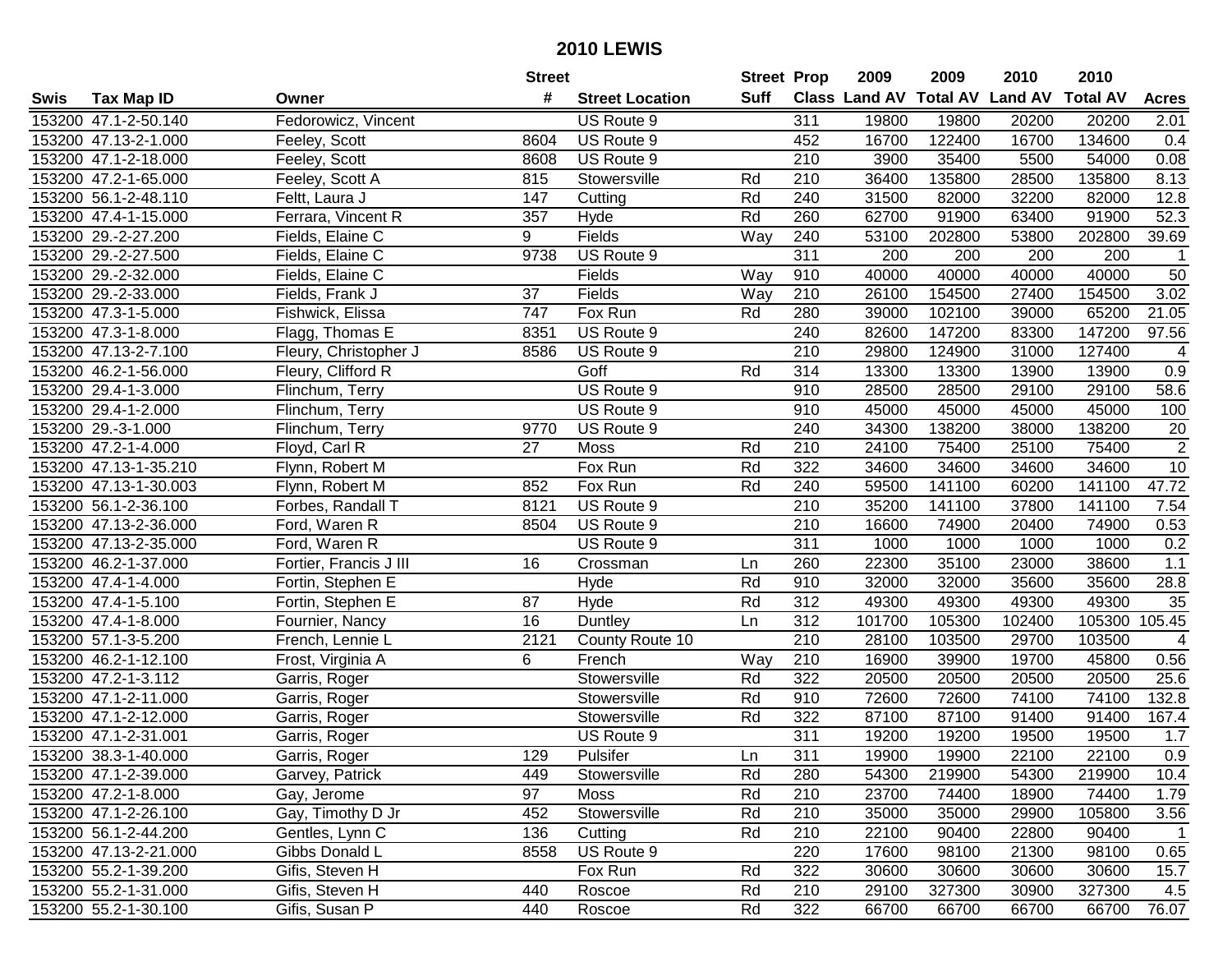| #<br><b>Suff</b><br><b>Total AV</b><br><b>Land AV</b><br>Class Land AV<br><b>Total AV</b><br>Tax Map ID<br><b>Street Location</b><br><b>Acres</b><br>Swis<br>Owner<br>Rd<br>153200 46.4-1-6.120<br>Girgus, Gerald<br>71<br>210<br>25900<br>81700<br>27200<br>81700<br>2.92<br>Carlott<br>153200 47.2-2-5.000<br>44<br>Hulbert<br>Rd<br>210<br>20200<br>79900<br>20700<br>79900<br>0.7<br>Glanda, J Tyler<br>153200 47.2-2-4.000<br>Hulbert<br>Rd<br>314<br>13900<br>13900<br>14200<br>0.8<br>Glanda, J Tyler<br>14200<br>US Route 9<br>270<br>24000<br>34600<br>35300<br>1.1<br>153200 47.13-4-5.000<br>Glebus, Anthony J<br>8623<br>24000<br>153200 47.13-4-3.100<br>21400<br>29800<br>23100<br>30400<br>0.9<br>Glebus, Anthony J<br>Osawentha<br>Dr<br>270<br>75<br>0.9<br>153200 47.13-4-19.000<br>Glebus, Anthony J<br>81<br>Dr<br>210<br>21400<br>132000<br>23100<br>132000<br>Osawentha<br>153200 56.1-2-34.200<br>Steele Woods<br>34900<br>17<br>Gledhill Sarah<br>26<br>Rd<br>240<br>226900<br>35600<br>226900<br>153200 38.1-1-26.110/1<br>837<br>70600<br>0.06<br><b>Global Tower Partners</b><br>9319<br>US Route 9<br>6000<br>Goff<br>102.86<br>153200 46.2-1-55.100<br>Goff, Henry C<br>40<br>Rd<br>240<br>84900<br>140000<br>85600<br>140000<br>Goff<br>Rd<br>27000<br>72100<br>153200 47.1-1-41.120<br>Goff, Henry C<br>218<br>210<br>72100<br>28400<br>3.44<br>153200 46.2-1-55.200<br>Goff, Hugh<br>218<br>Carlott<br>Rd<br>210<br>18800<br>113600<br>21300<br>113600<br>0.79<br>153200 46.2-1-54.000<br>Goff, Philip N<br>70<br>Goff<br>Rd<br>210<br>25700<br>111700<br>26900<br>111700<br>2.8<br>$\overline{3.1}$<br>153200 46.2-1-46.200<br>148<br>Goff<br>Rd<br>270<br>26300<br>27600<br>80300<br>Goff, Philip N Jr<br>80300<br>321<br>29300<br>153200 37.-2-48.000<br>Seventy<br>29300<br>29300<br>29300<br>36.6<br>Goff, Philip N Sr<br>Ln<br>Rd<br>322<br>251.65<br>153200 46.2-1-57.100<br>Carlott<br>128700<br>128700<br>128700<br>128700<br>Goff, Philip N Sr<br>Rd<br>153200 46.2-1-46.100<br>Goff<br>322<br>46400<br>46400<br>46400<br>64.6<br>Goff, Philip N Sr<br>46400<br>Rd<br>322<br>30.52<br>153200 47.1-1-41.110<br>Goff<br>24400<br>24400<br>24400<br>24400<br>Goff, Philip N Sr<br>Rd<br>153200 46.2-1-58.000<br>Carlott<br>314<br>82900<br>82900<br>87000<br>87000<br>157.2<br>Goff, Philip N Sr<br>153200 47.3-1-13.000<br>US Route 9<br>484<br>41400<br>103700<br>25700<br>Gokey, John E<br>8286<br>108900<br>0.9<br>153200 29.-2-27.300<br>US Route 9<br>210<br>31300<br>151300<br>33400<br>151300<br>5.6<br>Goodroe, John H<br>9689<br>84700<br>84700<br>126.9<br>153200 46.2-1-59.000<br>Gores, Mary C<br>Wells Hill<br>Rd<br>910<br>84700<br>84700<br>153200 46.2-1-52.000<br>Wells Hill<br>Rd<br>910<br>90400<br>90400<br>90400<br>90400<br>136.67<br>Gores, Mary C<br>153200 38.3-1-21.200<br>Gough, Brian D<br>US Route 9<br>210<br>23500<br>126200<br>24400<br>126200<br>1.7<br>9261<br>153200 47.13-2-5.000<br>US Route 9<br>210<br>13400<br>75600<br>75600<br>0.32<br>Gough, Nathan<br>8596<br>18000<br>153200 47.2-1-9.000<br>Rd<br>270<br>24000<br>34200<br>105<br>Moss<br>33500<br>25000<br>1.96<br>Gowdy, Scott<br>Rd<br>27300<br>153200 47.2-1-10.000<br>115<br>210<br>28700<br>98100<br>3.58<br>Gowdy, Scott T<br><b>Moss</b><br>96800<br>US Route 9<br>210<br>153200 47.1-1-18.112<br>Graver, Richard E<br>8775<br>28000<br>124700<br>28800<br>124700<br>3.1<br>21<br>153200 47.13-1-3.000<br>Dr<br>210<br>22800<br>74600<br>23100<br>74600<br>0.9<br>Graves, Otis<br>Osawentha<br>153200 38.1-1-10.100<br>108<br>Hale Hill<br>330<br>117700<br>117700<br>117700<br>117700<br>35.21<br>Graymont Materials (NY) Inc<br>Ln<br>$\overline{322}$<br>153200 38.1-1-5.100<br>Hale Hill<br>23100<br>23100<br>26600<br>26600<br>11.56<br>Graymont Materials (NY) Inc<br>Ln<br>$\overline{322}$<br>50.02<br>153200 38.4-1-2.200<br>US Route 9<br>30000<br>30000<br>31500<br>31500<br><b>Graymont Materials Inc</b><br>153200 38.3-1-18.100<br>210<br>23100<br>24000<br>90100<br><b>Graystone Materials Inc</b><br>9172<br>US Route 9<br>88300<br>1.5<br>153200 38.3-1-31.000<br>70100<br>71500<br>101.3<br>US Route 9<br>330<br>70100<br>71500<br><b>Graystone Materials Inc</b><br>153200 38.3-1-21.300<br>311<br>5500<br>5500<br>5500<br>5500<br>1.9<br>US Route 9<br>Graystone Materials Inc<br>153200 38.3-1-20.002<br>Graystone Materials Inc<br>9198<br>US Route 9<br>720<br>1165200<br>1210200<br>1165200<br>1210200<br>252.2<br>321<br>153200 38.4-1-6.202<br>Graystone Materials Inc<br>Moss<br>Rd<br>49900<br>49900<br>72.5<br>49900<br>49900<br>US Route 9<br>322<br>57500<br>153200 38.3-1-19.000<br>Graystone Materials Inc<br>57000<br>57500<br>57500<br>44.61<br>153200 29.4-1-23.300<br>Greer, Richard<br>US Route 9<br>910<br>7900<br>7900<br>8100<br>8100<br>19.2<br>153200 29.-2-23.000<br>Greer, Richard<br>US Route 9<br>314<br>16600<br>16600<br>17100<br>17100<br>$\overline{1}$<br>Greer, Richard E<br>US Route 9<br>71800<br>75800<br>220500<br>110.7<br>153200 29.4-1-23.200<br>9628<br>240<br>220500<br>Greer, Richard E<br>US Route 9<br>322<br>153200 29.4-1-1.001<br>30600<br>30600<br>30600<br>30600<br>38.2<br>153200 37.-2-56.000<br>314<br>Gregory, Maureen P<br>Seventy<br>Ln<br>2200<br>2200<br>2200<br>2200<br>0.34 |  | <b>Street</b> | <b>Street Prop</b> | 2009 | 2009 | 2010 | 2010 |  |
|-----------------------------------------------------------------------------------------------------------------------------------------------------------------------------------------------------------------------------------------------------------------------------------------------------------------------------------------------------------------------------------------------------------------------------------------------------------------------------------------------------------------------------------------------------------------------------------------------------------------------------------------------------------------------------------------------------------------------------------------------------------------------------------------------------------------------------------------------------------------------------------------------------------------------------------------------------------------------------------------------------------------------------------------------------------------------------------------------------------------------------------------------------------------------------------------------------------------------------------------------------------------------------------------------------------------------------------------------------------------------------------------------------------------------------------------------------------------------------------------------------------------------------------------------------------------------------------------------------------------------------------------------------------------------------------------------------------------------------------------------------------------------------------------------------------------------------------------------------------------------------------------------------------------------------------------------------------------------------------------------------------------------------------------------------------------------------------------------------------------------------------------------------------------------------------------------------------------------------------------------------------------------------------------------------------------------------------------------------------------------------------------------------------------------------------------------------------------------------------------------------------------------------------------------------------------------------------------------------------------------------------------------------------------------------------------------------------------------------------------------------------------------------------------------------------------------------------------------------------------------------------------------------------------------------------------------------------------------------------------------------------------------------------------------------------------------------------------------------------------------------------------------------------------------------------------------------------------------------------------------------------------------------------------------------------------------------------------------------------------------------------------------------------------------------------------------------------------------------------------------------------------------------------------------------------------------------------------------------------------------------------------------------------------------------------------------------------------------------------------------------------------------------------------------------------------------------------------------------------------------------------------------------------------------------------------------------------------------------------------------------------------------------------------------------------------------------------------------------------------------------------------------------------------------------------------------------------------------------------------------------------------------------------------------------------------------------------------------------------------------------------------------------------------------------------------------------------------------------------------------------------------------------------------------------------------------------------------------------------------------------------------------------------------------------------------------------------------------------------------------------------------------------------------------------------------------------------------------------------------------------------------------------------------------------------------------------------------------------------------------------------------------------------------------------------------------------------------------------------------------------------------------------------------------------------------------------------------------------------------------------------------------------------------------------------|--|---------------|--------------------|------|------|------|------|--|
|                                                                                                                                                                                                                                                                                                                                                                                                                                                                                                                                                                                                                                                                                                                                                                                                                                                                                                                                                                                                                                                                                                                                                                                                                                                                                                                                                                                                                                                                                                                                                                                                                                                                                                                                                                                                                                                                                                                                                                                                                                                                                                                                                                                                                                                                                                                                                                                                                                                                                                                                                                                                                                                                                                                                                                                                                                                                                                                                                                                                                                                                                                                                                                                                                                                                                                                                                                                                                                                                                                                                                                                                                                                                                                                                                                                                                                                                                                                                                                                                                                                                                                                                                                                                                                                                                                                                                                                                                                                                                                                                                                                                                                                                                                                                                                                                                                                                                                                                                                                                                                                                                                                                                                                                                                                                                                           |  |               |                    |      |      |      |      |  |
|                                                                                                                                                                                                                                                                                                                                                                                                                                                                                                                                                                                                                                                                                                                                                                                                                                                                                                                                                                                                                                                                                                                                                                                                                                                                                                                                                                                                                                                                                                                                                                                                                                                                                                                                                                                                                                                                                                                                                                                                                                                                                                                                                                                                                                                                                                                                                                                                                                                                                                                                                                                                                                                                                                                                                                                                                                                                                                                                                                                                                                                                                                                                                                                                                                                                                                                                                                                                                                                                                                                                                                                                                                                                                                                                                                                                                                                                                                                                                                                                                                                                                                                                                                                                                                                                                                                                                                                                                                                                                                                                                                                                                                                                                                                                                                                                                                                                                                                                                                                                                                                                                                                                                                                                                                                                                                           |  |               |                    |      |      |      |      |  |
|                                                                                                                                                                                                                                                                                                                                                                                                                                                                                                                                                                                                                                                                                                                                                                                                                                                                                                                                                                                                                                                                                                                                                                                                                                                                                                                                                                                                                                                                                                                                                                                                                                                                                                                                                                                                                                                                                                                                                                                                                                                                                                                                                                                                                                                                                                                                                                                                                                                                                                                                                                                                                                                                                                                                                                                                                                                                                                                                                                                                                                                                                                                                                                                                                                                                                                                                                                                                                                                                                                                                                                                                                                                                                                                                                                                                                                                                                                                                                                                                                                                                                                                                                                                                                                                                                                                                                                                                                                                                                                                                                                                                                                                                                                                                                                                                                                                                                                                                                                                                                                                                                                                                                                                                                                                                                                           |  |               |                    |      |      |      |      |  |
|                                                                                                                                                                                                                                                                                                                                                                                                                                                                                                                                                                                                                                                                                                                                                                                                                                                                                                                                                                                                                                                                                                                                                                                                                                                                                                                                                                                                                                                                                                                                                                                                                                                                                                                                                                                                                                                                                                                                                                                                                                                                                                                                                                                                                                                                                                                                                                                                                                                                                                                                                                                                                                                                                                                                                                                                                                                                                                                                                                                                                                                                                                                                                                                                                                                                                                                                                                                                                                                                                                                                                                                                                                                                                                                                                                                                                                                                                                                                                                                                                                                                                                                                                                                                                                                                                                                                                                                                                                                                                                                                                                                                                                                                                                                                                                                                                                                                                                                                                                                                                                                                                                                                                                                                                                                                                                           |  |               |                    |      |      |      |      |  |
|                                                                                                                                                                                                                                                                                                                                                                                                                                                                                                                                                                                                                                                                                                                                                                                                                                                                                                                                                                                                                                                                                                                                                                                                                                                                                                                                                                                                                                                                                                                                                                                                                                                                                                                                                                                                                                                                                                                                                                                                                                                                                                                                                                                                                                                                                                                                                                                                                                                                                                                                                                                                                                                                                                                                                                                                                                                                                                                                                                                                                                                                                                                                                                                                                                                                                                                                                                                                                                                                                                                                                                                                                                                                                                                                                                                                                                                                                                                                                                                                                                                                                                                                                                                                                                                                                                                                                                                                                                                                                                                                                                                                                                                                                                                                                                                                                                                                                                                                                                                                                                                                                                                                                                                                                                                                                                           |  |               |                    |      |      |      |      |  |
|                                                                                                                                                                                                                                                                                                                                                                                                                                                                                                                                                                                                                                                                                                                                                                                                                                                                                                                                                                                                                                                                                                                                                                                                                                                                                                                                                                                                                                                                                                                                                                                                                                                                                                                                                                                                                                                                                                                                                                                                                                                                                                                                                                                                                                                                                                                                                                                                                                                                                                                                                                                                                                                                                                                                                                                                                                                                                                                                                                                                                                                                                                                                                                                                                                                                                                                                                                                                                                                                                                                                                                                                                                                                                                                                                                                                                                                                                                                                                                                                                                                                                                                                                                                                                                                                                                                                                                                                                                                                                                                                                                                                                                                                                                                                                                                                                                                                                                                                                                                                                                                                                                                                                                                                                                                                                                           |  |               |                    |      |      |      |      |  |
|                                                                                                                                                                                                                                                                                                                                                                                                                                                                                                                                                                                                                                                                                                                                                                                                                                                                                                                                                                                                                                                                                                                                                                                                                                                                                                                                                                                                                                                                                                                                                                                                                                                                                                                                                                                                                                                                                                                                                                                                                                                                                                                                                                                                                                                                                                                                                                                                                                                                                                                                                                                                                                                                                                                                                                                                                                                                                                                                                                                                                                                                                                                                                                                                                                                                                                                                                                                                                                                                                                                                                                                                                                                                                                                                                                                                                                                                                                                                                                                                                                                                                                                                                                                                                                                                                                                                                                                                                                                                                                                                                                                                                                                                                                                                                                                                                                                                                                                                                                                                                                                                                                                                                                                                                                                                                                           |  |               |                    |      |      |      |      |  |
|                                                                                                                                                                                                                                                                                                                                                                                                                                                                                                                                                                                                                                                                                                                                                                                                                                                                                                                                                                                                                                                                                                                                                                                                                                                                                                                                                                                                                                                                                                                                                                                                                                                                                                                                                                                                                                                                                                                                                                                                                                                                                                                                                                                                                                                                                                                                                                                                                                                                                                                                                                                                                                                                                                                                                                                                                                                                                                                                                                                                                                                                                                                                                                                                                                                                                                                                                                                                                                                                                                                                                                                                                                                                                                                                                                                                                                                                                                                                                                                                                                                                                                                                                                                                                                                                                                                                                                                                                                                                                                                                                                                                                                                                                                                                                                                                                                                                                                                                                                                                                                                                                                                                                                                                                                                                                                           |  |               |                    |      |      |      |      |  |
|                                                                                                                                                                                                                                                                                                                                                                                                                                                                                                                                                                                                                                                                                                                                                                                                                                                                                                                                                                                                                                                                                                                                                                                                                                                                                                                                                                                                                                                                                                                                                                                                                                                                                                                                                                                                                                                                                                                                                                                                                                                                                                                                                                                                                                                                                                                                                                                                                                                                                                                                                                                                                                                                                                                                                                                                                                                                                                                                                                                                                                                                                                                                                                                                                                                                                                                                                                                                                                                                                                                                                                                                                                                                                                                                                                                                                                                                                                                                                                                                                                                                                                                                                                                                                                                                                                                                                                                                                                                                                                                                                                                                                                                                                                                                                                                                                                                                                                                                                                                                                                                                                                                                                                                                                                                                                                           |  |               |                    |      |      |      |      |  |
|                                                                                                                                                                                                                                                                                                                                                                                                                                                                                                                                                                                                                                                                                                                                                                                                                                                                                                                                                                                                                                                                                                                                                                                                                                                                                                                                                                                                                                                                                                                                                                                                                                                                                                                                                                                                                                                                                                                                                                                                                                                                                                                                                                                                                                                                                                                                                                                                                                                                                                                                                                                                                                                                                                                                                                                                                                                                                                                                                                                                                                                                                                                                                                                                                                                                                                                                                                                                                                                                                                                                                                                                                                                                                                                                                                                                                                                                                                                                                                                                                                                                                                                                                                                                                                                                                                                                                                                                                                                                                                                                                                                                                                                                                                                                                                                                                                                                                                                                                                                                                                                                                                                                                                                                                                                                                                           |  |               |                    |      |      |      |      |  |
|                                                                                                                                                                                                                                                                                                                                                                                                                                                                                                                                                                                                                                                                                                                                                                                                                                                                                                                                                                                                                                                                                                                                                                                                                                                                                                                                                                                                                                                                                                                                                                                                                                                                                                                                                                                                                                                                                                                                                                                                                                                                                                                                                                                                                                                                                                                                                                                                                                                                                                                                                                                                                                                                                                                                                                                                                                                                                                                                                                                                                                                                                                                                                                                                                                                                                                                                                                                                                                                                                                                                                                                                                                                                                                                                                                                                                                                                                                                                                                                                                                                                                                                                                                                                                                                                                                                                                                                                                                                                                                                                                                                                                                                                                                                                                                                                                                                                                                                                                                                                                                                                                                                                                                                                                                                                                                           |  |               |                    |      |      |      |      |  |
|                                                                                                                                                                                                                                                                                                                                                                                                                                                                                                                                                                                                                                                                                                                                                                                                                                                                                                                                                                                                                                                                                                                                                                                                                                                                                                                                                                                                                                                                                                                                                                                                                                                                                                                                                                                                                                                                                                                                                                                                                                                                                                                                                                                                                                                                                                                                                                                                                                                                                                                                                                                                                                                                                                                                                                                                                                                                                                                                                                                                                                                                                                                                                                                                                                                                                                                                                                                                                                                                                                                                                                                                                                                                                                                                                                                                                                                                                                                                                                                                                                                                                                                                                                                                                                                                                                                                                                                                                                                                                                                                                                                                                                                                                                                                                                                                                                                                                                                                                                                                                                                                                                                                                                                                                                                                                                           |  |               |                    |      |      |      |      |  |
|                                                                                                                                                                                                                                                                                                                                                                                                                                                                                                                                                                                                                                                                                                                                                                                                                                                                                                                                                                                                                                                                                                                                                                                                                                                                                                                                                                                                                                                                                                                                                                                                                                                                                                                                                                                                                                                                                                                                                                                                                                                                                                                                                                                                                                                                                                                                                                                                                                                                                                                                                                                                                                                                                                                                                                                                                                                                                                                                                                                                                                                                                                                                                                                                                                                                                                                                                                                                                                                                                                                                                                                                                                                                                                                                                                                                                                                                                                                                                                                                                                                                                                                                                                                                                                                                                                                                                                                                                                                                                                                                                                                                                                                                                                                                                                                                                                                                                                                                                                                                                                                                                                                                                                                                                                                                                                           |  |               |                    |      |      |      |      |  |
|                                                                                                                                                                                                                                                                                                                                                                                                                                                                                                                                                                                                                                                                                                                                                                                                                                                                                                                                                                                                                                                                                                                                                                                                                                                                                                                                                                                                                                                                                                                                                                                                                                                                                                                                                                                                                                                                                                                                                                                                                                                                                                                                                                                                                                                                                                                                                                                                                                                                                                                                                                                                                                                                                                                                                                                                                                                                                                                                                                                                                                                                                                                                                                                                                                                                                                                                                                                                                                                                                                                                                                                                                                                                                                                                                                                                                                                                                                                                                                                                                                                                                                                                                                                                                                                                                                                                                                                                                                                                                                                                                                                                                                                                                                                                                                                                                                                                                                                                                                                                                                                                                                                                                                                                                                                                                                           |  |               |                    |      |      |      |      |  |
|                                                                                                                                                                                                                                                                                                                                                                                                                                                                                                                                                                                                                                                                                                                                                                                                                                                                                                                                                                                                                                                                                                                                                                                                                                                                                                                                                                                                                                                                                                                                                                                                                                                                                                                                                                                                                                                                                                                                                                                                                                                                                                                                                                                                                                                                                                                                                                                                                                                                                                                                                                                                                                                                                                                                                                                                                                                                                                                                                                                                                                                                                                                                                                                                                                                                                                                                                                                                                                                                                                                                                                                                                                                                                                                                                                                                                                                                                                                                                                                                                                                                                                                                                                                                                                                                                                                                                                                                                                                                                                                                                                                                                                                                                                                                                                                                                                                                                                                                                                                                                                                                                                                                                                                                                                                                                                           |  |               |                    |      |      |      |      |  |
|                                                                                                                                                                                                                                                                                                                                                                                                                                                                                                                                                                                                                                                                                                                                                                                                                                                                                                                                                                                                                                                                                                                                                                                                                                                                                                                                                                                                                                                                                                                                                                                                                                                                                                                                                                                                                                                                                                                                                                                                                                                                                                                                                                                                                                                                                                                                                                                                                                                                                                                                                                                                                                                                                                                                                                                                                                                                                                                                                                                                                                                                                                                                                                                                                                                                                                                                                                                                                                                                                                                                                                                                                                                                                                                                                                                                                                                                                                                                                                                                                                                                                                                                                                                                                                                                                                                                                                                                                                                                                                                                                                                                                                                                                                                                                                                                                                                                                                                                                                                                                                                                                                                                                                                                                                                                                                           |  |               |                    |      |      |      |      |  |
|                                                                                                                                                                                                                                                                                                                                                                                                                                                                                                                                                                                                                                                                                                                                                                                                                                                                                                                                                                                                                                                                                                                                                                                                                                                                                                                                                                                                                                                                                                                                                                                                                                                                                                                                                                                                                                                                                                                                                                                                                                                                                                                                                                                                                                                                                                                                                                                                                                                                                                                                                                                                                                                                                                                                                                                                                                                                                                                                                                                                                                                                                                                                                                                                                                                                                                                                                                                                                                                                                                                                                                                                                                                                                                                                                                                                                                                                                                                                                                                                                                                                                                                                                                                                                                                                                                                                                                                                                                                                                                                                                                                                                                                                                                                                                                                                                                                                                                                                                                                                                                                                                                                                                                                                                                                                                                           |  |               |                    |      |      |      |      |  |
|                                                                                                                                                                                                                                                                                                                                                                                                                                                                                                                                                                                                                                                                                                                                                                                                                                                                                                                                                                                                                                                                                                                                                                                                                                                                                                                                                                                                                                                                                                                                                                                                                                                                                                                                                                                                                                                                                                                                                                                                                                                                                                                                                                                                                                                                                                                                                                                                                                                                                                                                                                                                                                                                                                                                                                                                                                                                                                                                                                                                                                                                                                                                                                                                                                                                                                                                                                                                                                                                                                                                                                                                                                                                                                                                                                                                                                                                                                                                                                                                                                                                                                                                                                                                                                                                                                                                                                                                                                                                                                                                                                                                                                                                                                                                                                                                                                                                                                                                                                                                                                                                                                                                                                                                                                                                                                           |  |               |                    |      |      |      |      |  |
|                                                                                                                                                                                                                                                                                                                                                                                                                                                                                                                                                                                                                                                                                                                                                                                                                                                                                                                                                                                                                                                                                                                                                                                                                                                                                                                                                                                                                                                                                                                                                                                                                                                                                                                                                                                                                                                                                                                                                                                                                                                                                                                                                                                                                                                                                                                                                                                                                                                                                                                                                                                                                                                                                                                                                                                                                                                                                                                                                                                                                                                                                                                                                                                                                                                                                                                                                                                                                                                                                                                                                                                                                                                                                                                                                                                                                                                                                                                                                                                                                                                                                                                                                                                                                                                                                                                                                                                                                                                                                                                                                                                                                                                                                                                                                                                                                                                                                                                                                                                                                                                                                                                                                                                                                                                                                                           |  |               |                    |      |      |      |      |  |
|                                                                                                                                                                                                                                                                                                                                                                                                                                                                                                                                                                                                                                                                                                                                                                                                                                                                                                                                                                                                                                                                                                                                                                                                                                                                                                                                                                                                                                                                                                                                                                                                                                                                                                                                                                                                                                                                                                                                                                                                                                                                                                                                                                                                                                                                                                                                                                                                                                                                                                                                                                                                                                                                                                                                                                                                                                                                                                                                                                                                                                                                                                                                                                                                                                                                                                                                                                                                                                                                                                                                                                                                                                                                                                                                                                                                                                                                                                                                                                                                                                                                                                                                                                                                                                                                                                                                                                                                                                                                                                                                                                                                                                                                                                                                                                                                                                                                                                                                                                                                                                                                                                                                                                                                                                                                                                           |  |               |                    |      |      |      |      |  |
|                                                                                                                                                                                                                                                                                                                                                                                                                                                                                                                                                                                                                                                                                                                                                                                                                                                                                                                                                                                                                                                                                                                                                                                                                                                                                                                                                                                                                                                                                                                                                                                                                                                                                                                                                                                                                                                                                                                                                                                                                                                                                                                                                                                                                                                                                                                                                                                                                                                                                                                                                                                                                                                                                                                                                                                                                                                                                                                                                                                                                                                                                                                                                                                                                                                                                                                                                                                                                                                                                                                                                                                                                                                                                                                                                                                                                                                                                                                                                                                                                                                                                                                                                                                                                                                                                                                                                                                                                                                                                                                                                                                                                                                                                                                                                                                                                                                                                                                                                                                                                                                                                                                                                                                                                                                                                                           |  |               |                    |      |      |      |      |  |
|                                                                                                                                                                                                                                                                                                                                                                                                                                                                                                                                                                                                                                                                                                                                                                                                                                                                                                                                                                                                                                                                                                                                                                                                                                                                                                                                                                                                                                                                                                                                                                                                                                                                                                                                                                                                                                                                                                                                                                                                                                                                                                                                                                                                                                                                                                                                                                                                                                                                                                                                                                                                                                                                                                                                                                                                                                                                                                                                                                                                                                                                                                                                                                                                                                                                                                                                                                                                                                                                                                                                                                                                                                                                                                                                                                                                                                                                                                                                                                                                                                                                                                                                                                                                                                                                                                                                                                                                                                                                                                                                                                                                                                                                                                                                                                                                                                                                                                                                                                                                                                                                                                                                                                                                                                                                                                           |  |               |                    |      |      |      |      |  |
|                                                                                                                                                                                                                                                                                                                                                                                                                                                                                                                                                                                                                                                                                                                                                                                                                                                                                                                                                                                                                                                                                                                                                                                                                                                                                                                                                                                                                                                                                                                                                                                                                                                                                                                                                                                                                                                                                                                                                                                                                                                                                                                                                                                                                                                                                                                                                                                                                                                                                                                                                                                                                                                                                                                                                                                                                                                                                                                                                                                                                                                                                                                                                                                                                                                                                                                                                                                                                                                                                                                                                                                                                                                                                                                                                                                                                                                                                                                                                                                                                                                                                                                                                                                                                                                                                                                                                                                                                                                                                                                                                                                                                                                                                                                                                                                                                                                                                                                                                                                                                                                                                                                                                                                                                                                                                                           |  |               |                    |      |      |      |      |  |
|                                                                                                                                                                                                                                                                                                                                                                                                                                                                                                                                                                                                                                                                                                                                                                                                                                                                                                                                                                                                                                                                                                                                                                                                                                                                                                                                                                                                                                                                                                                                                                                                                                                                                                                                                                                                                                                                                                                                                                                                                                                                                                                                                                                                                                                                                                                                                                                                                                                                                                                                                                                                                                                                                                                                                                                                                                                                                                                                                                                                                                                                                                                                                                                                                                                                                                                                                                                                                                                                                                                                                                                                                                                                                                                                                                                                                                                                                                                                                                                                                                                                                                                                                                                                                                                                                                                                                                                                                                                                                                                                                                                                                                                                                                                                                                                                                                                                                                                                                                                                                                                                                                                                                                                                                                                                                                           |  |               |                    |      |      |      |      |  |
|                                                                                                                                                                                                                                                                                                                                                                                                                                                                                                                                                                                                                                                                                                                                                                                                                                                                                                                                                                                                                                                                                                                                                                                                                                                                                                                                                                                                                                                                                                                                                                                                                                                                                                                                                                                                                                                                                                                                                                                                                                                                                                                                                                                                                                                                                                                                                                                                                                                                                                                                                                                                                                                                                                                                                                                                                                                                                                                                                                                                                                                                                                                                                                                                                                                                                                                                                                                                                                                                                                                                                                                                                                                                                                                                                                                                                                                                                                                                                                                                                                                                                                                                                                                                                                                                                                                                                                                                                                                                                                                                                                                                                                                                                                                                                                                                                                                                                                                                                                                                                                                                                                                                                                                                                                                                                                           |  |               |                    |      |      |      |      |  |
|                                                                                                                                                                                                                                                                                                                                                                                                                                                                                                                                                                                                                                                                                                                                                                                                                                                                                                                                                                                                                                                                                                                                                                                                                                                                                                                                                                                                                                                                                                                                                                                                                                                                                                                                                                                                                                                                                                                                                                                                                                                                                                                                                                                                                                                                                                                                                                                                                                                                                                                                                                                                                                                                                                                                                                                                                                                                                                                                                                                                                                                                                                                                                                                                                                                                                                                                                                                                                                                                                                                                                                                                                                                                                                                                                                                                                                                                                                                                                                                                                                                                                                                                                                                                                                                                                                                                                                                                                                                                                                                                                                                                                                                                                                                                                                                                                                                                                                                                                                                                                                                                                                                                                                                                                                                                                                           |  |               |                    |      |      |      |      |  |
|                                                                                                                                                                                                                                                                                                                                                                                                                                                                                                                                                                                                                                                                                                                                                                                                                                                                                                                                                                                                                                                                                                                                                                                                                                                                                                                                                                                                                                                                                                                                                                                                                                                                                                                                                                                                                                                                                                                                                                                                                                                                                                                                                                                                                                                                                                                                                                                                                                                                                                                                                                                                                                                                                                                                                                                                                                                                                                                                                                                                                                                                                                                                                                                                                                                                                                                                                                                                                                                                                                                                                                                                                                                                                                                                                                                                                                                                                                                                                                                                                                                                                                                                                                                                                                                                                                                                                                                                                                                                                                                                                                                                                                                                                                                                                                                                                                                                                                                                                                                                                                                                                                                                                                                                                                                                                                           |  |               |                    |      |      |      |      |  |
|                                                                                                                                                                                                                                                                                                                                                                                                                                                                                                                                                                                                                                                                                                                                                                                                                                                                                                                                                                                                                                                                                                                                                                                                                                                                                                                                                                                                                                                                                                                                                                                                                                                                                                                                                                                                                                                                                                                                                                                                                                                                                                                                                                                                                                                                                                                                                                                                                                                                                                                                                                                                                                                                                                                                                                                                                                                                                                                                                                                                                                                                                                                                                                                                                                                                                                                                                                                                                                                                                                                                                                                                                                                                                                                                                                                                                                                                                                                                                                                                                                                                                                                                                                                                                                                                                                                                                                                                                                                                                                                                                                                                                                                                                                                                                                                                                                                                                                                                                                                                                                                                                                                                                                                                                                                                                                           |  |               |                    |      |      |      |      |  |
|                                                                                                                                                                                                                                                                                                                                                                                                                                                                                                                                                                                                                                                                                                                                                                                                                                                                                                                                                                                                                                                                                                                                                                                                                                                                                                                                                                                                                                                                                                                                                                                                                                                                                                                                                                                                                                                                                                                                                                                                                                                                                                                                                                                                                                                                                                                                                                                                                                                                                                                                                                                                                                                                                                                                                                                                                                                                                                                                                                                                                                                                                                                                                                                                                                                                                                                                                                                                                                                                                                                                                                                                                                                                                                                                                                                                                                                                                                                                                                                                                                                                                                                                                                                                                                                                                                                                                                                                                                                                                                                                                                                                                                                                                                                                                                                                                                                                                                                                                                                                                                                                                                                                                                                                                                                                                                           |  |               |                    |      |      |      |      |  |
|                                                                                                                                                                                                                                                                                                                                                                                                                                                                                                                                                                                                                                                                                                                                                                                                                                                                                                                                                                                                                                                                                                                                                                                                                                                                                                                                                                                                                                                                                                                                                                                                                                                                                                                                                                                                                                                                                                                                                                                                                                                                                                                                                                                                                                                                                                                                                                                                                                                                                                                                                                                                                                                                                                                                                                                                                                                                                                                                                                                                                                                                                                                                                                                                                                                                                                                                                                                                                                                                                                                                                                                                                                                                                                                                                                                                                                                                                                                                                                                                                                                                                                                                                                                                                                                                                                                                                                                                                                                                                                                                                                                                                                                                                                                                                                                                                                                                                                                                                                                                                                                                                                                                                                                                                                                                                                           |  |               |                    |      |      |      |      |  |
|                                                                                                                                                                                                                                                                                                                                                                                                                                                                                                                                                                                                                                                                                                                                                                                                                                                                                                                                                                                                                                                                                                                                                                                                                                                                                                                                                                                                                                                                                                                                                                                                                                                                                                                                                                                                                                                                                                                                                                                                                                                                                                                                                                                                                                                                                                                                                                                                                                                                                                                                                                                                                                                                                                                                                                                                                                                                                                                                                                                                                                                                                                                                                                                                                                                                                                                                                                                                                                                                                                                                                                                                                                                                                                                                                                                                                                                                                                                                                                                                                                                                                                                                                                                                                                                                                                                                                                                                                                                                                                                                                                                                                                                                                                                                                                                                                                                                                                                                                                                                                                                                                                                                                                                                                                                                                                           |  |               |                    |      |      |      |      |  |
|                                                                                                                                                                                                                                                                                                                                                                                                                                                                                                                                                                                                                                                                                                                                                                                                                                                                                                                                                                                                                                                                                                                                                                                                                                                                                                                                                                                                                                                                                                                                                                                                                                                                                                                                                                                                                                                                                                                                                                                                                                                                                                                                                                                                                                                                                                                                                                                                                                                                                                                                                                                                                                                                                                                                                                                                                                                                                                                                                                                                                                                                                                                                                                                                                                                                                                                                                                                                                                                                                                                                                                                                                                                                                                                                                                                                                                                                                                                                                                                                                                                                                                                                                                                                                                                                                                                                                                                                                                                                                                                                                                                                                                                                                                                                                                                                                                                                                                                                                                                                                                                                                                                                                                                                                                                                                                           |  |               |                    |      |      |      |      |  |
|                                                                                                                                                                                                                                                                                                                                                                                                                                                                                                                                                                                                                                                                                                                                                                                                                                                                                                                                                                                                                                                                                                                                                                                                                                                                                                                                                                                                                                                                                                                                                                                                                                                                                                                                                                                                                                                                                                                                                                                                                                                                                                                                                                                                                                                                                                                                                                                                                                                                                                                                                                                                                                                                                                                                                                                                                                                                                                                                                                                                                                                                                                                                                                                                                                                                                                                                                                                                                                                                                                                                                                                                                                                                                                                                                                                                                                                                                                                                                                                                                                                                                                                                                                                                                                                                                                                                                                                                                                                                                                                                                                                                                                                                                                                                                                                                                                                                                                                                                                                                                                                                                                                                                                                                                                                                                                           |  |               |                    |      |      |      |      |  |
|                                                                                                                                                                                                                                                                                                                                                                                                                                                                                                                                                                                                                                                                                                                                                                                                                                                                                                                                                                                                                                                                                                                                                                                                                                                                                                                                                                                                                                                                                                                                                                                                                                                                                                                                                                                                                                                                                                                                                                                                                                                                                                                                                                                                                                                                                                                                                                                                                                                                                                                                                                                                                                                                                                                                                                                                                                                                                                                                                                                                                                                                                                                                                                                                                                                                                                                                                                                                                                                                                                                                                                                                                                                                                                                                                                                                                                                                                                                                                                                                                                                                                                                                                                                                                                                                                                                                                                                                                                                                                                                                                                                                                                                                                                                                                                                                                                                                                                                                                                                                                                                                                                                                                                                                                                                                                                           |  |               |                    |      |      |      |      |  |
|                                                                                                                                                                                                                                                                                                                                                                                                                                                                                                                                                                                                                                                                                                                                                                                                                                                                                                                                                                                                                                                                                                                                                                                                                                                                                                                                                                                                                                                                                                                                                                                                                                                                                                                                                                                                                                                                                                                                                                                                                                                                                                                                                                                                                                                                                                                                                                                                                                                                                                                                                                                                                                                                                                                                                                                                                                                                                                                                                                                                                                                                                                                                                                                                                                                                                                                                                                                                                                                                                                                                                                                                                                                                                                                                                                                                                                                                                                                                                                                                                                                                                                                                                                                                                                                                                                                                                                                                                                                                                                                                                                                                                                                                                                                                                                                                                                                                                                                                                                                                                                                                                                                                                                                                                                                                                                           |  |               |                    |      |      |      |      |  |
|                                                                                                                                                                                                                                                                                                                                                                                                                                                                                                                                                                                                                                                                                                                                                                                                                                                                                                                                                                                                                                                                                                                                                                                                                                                                                                                                                                                                                                                                                                                                                                                                                                                                                                                                                                                                                                                                                                                                                                                                                                                                                                                                                                                                                                                                                                                                                                                                                                                                                                                                                                                                                                                                                                                                                                                                                                                                                                                                                                                                                                                                                                                                                                                                                                                                                                                                                                                                                                                                                                                                                                                                                                                                                                                                                                                                                                                                                                                                                                                                                                                                                                                                                                                                                                                                                                                                                                                                                                                                                                                                                                                                                                                                                                                                                                                                                                                                                                                                                                                                                                                                                                                                                                                                                                                                                                           |  |               |                    |      |      |      |      |  |
|                                                                                                                                                                                                                                                                                                                                                                                                                                                                                                                                                                                                                                                                                                                                                                                                                                                                                                                                                                                                                                                                                                                                                                                                                                                                                                                                                                                                                                                                                                                                                                                                                                                                                                                                                                                                                                                                                                                                                                                                                                                                                                                                                                                                                                                                                                                                                                                                                                                                                                                                                                                                                                                                                                                                                                                                                                                                                                                                                                                                                                                                                                                                                                                                                                                                                                                                                                                                                                                                                                                                                                                                                                                                                                                                                                                                                                                                                                                                                                                                                                                                                                                                                                                                                                                                                                                                                                                                                                                                                                                                                                                                                                                                                                                                                                                                                                                                                                                                                                                                                                                                                                                                                                                                                                                                                                           |  |               |                    |      |      |      |      |  |
|                                                                                                                                                                                                                                                                                                                                                                                                                                                                                                                                                                                                                                                                                                                                                                                                                                                                                                                                                                                                                                                                                                                                                                                                                                                                                                                                                                                                                                                                                                                                                                                                                                                                                                                                                                                                                                                                                                                                                                                                                                                                                                                                                                                                                                                                                                                                                                                                                                                                                                                                                                                                                                                                                                                                                                                                                                                                                                                                                                                                                                                                                                                                                                                                                                                                                                                                                                                                                                                                                                                                                                                                                                                                                                                                                                                                                                                                                                                                                                                                                                                                                                                                                                                                                                                                                                                                                                                                                                                                                                                                                                                                                                                                                                                                                                                                                                                                                                                                                                                                                                                                                                                                                                                                                                                                                                           |  |               |                    |      |      |      |      |  |
|                                                                                                                                                                                                                                                                                                                                                                                                                                                                                                                                                                                                                                                                                                                                                                                                                                                                                                                                                                                                                                                                                                                                                                                                                                                                                                                                                                                                                                                                                                                                                                                                                                                                                                                                                                                                                                                                                                                                                                                                                                                                                                                                                                                                                                                                                                                                                                                                                                                                                                                                                                                                                                                                                                                                                                                                                                                                                                                                                                                                                                                                                                                                                                                                                                                                                                                                                                                                                                                                                                                                                                                                                                                                                                                                                                                                                                                                                                                                                                                                                                                                                                                                                                                                                                                                                                                                                                                                                                                                                                                                                                                                                                                                                                                                                                                                                                                                                                                                                                                                                                                                                                                                                                                                                                                                                                           |  |               |                    |      |      |      |      |  |
|                                                                                                                                                                                                                                                                                                                                                                                                                                                                                                                                                                                                                                                                                                                                                                                                                                                                                                                                                                                                                                                                                                                                                                                                                                                                                                                                                                                                                                                                                                                                                                                                                                                                                                                                                                                                                                                                                                                                                                                                                                                                                                                                                                                                                                                                                                                                                                                                                                                                                                                                                                                                                                                                                                                                                                                                                                                                                                                                                                                                                                                                                                                                                                                                                                                                                                                                                                                                                                                                                                                                                                                                                                                                                                                                                                                                                                                                                                                                                                                                                                                                                                                                                                                                                                                                                                                                                                                                                                                                                                                                                                                                                                                                                                                                                                                                                                                                                                                                                                                                                                                                                                                                                                                                                                                                                                           |  |               |                    |      |      |      |      |  |
|                                                                                                                                                                                                                                                                                                                                                                                                                                                                                                                                                                                                                                                                                                                                                                                                                                                                                                                                                                                                                                                                                                                                                                                                                                                                                                                                                                                                                                                                                                                                                                                                                                                                                                                                                                                                                                                                                                                                                                                                                                                                                                                                                                                                                                                                                                                                                                                                                                                                                                                                                                                                                                                                                                                                                                                                                                                                                                                                                                                                                                                                                                                                                                                                                                                                                                                                                                                                                                                                                                                                                                                                                                                                                                                                                                                                                                                                                                                                                                                                                                                                                                                                                                                                                                                                                                                                                                                                                                                                                                                                                                                                                                                                                                                                                                                                                                                                                                                                                                                                                                                                                                                                                                                                                                                                                                           |  |               |                    |      |      |      |      |  |
|                                                                                                                                                                                                                                                                                                                                                                                                                                                                                                                                                                                                                                                                                                                                                                                                                                                                                                                                                                                                                                                                                                                                                                                                                                                                                                                                                                                                                                                                                                                                                                                                                                                                                                                                                                                                                                                                                                                                                                                                                                                                                                                                                                                                                                                                                                                                                                                                                                                                                                                                                                                                                                                                                                                                                                                                                                                                                                                                                                                                                                                                                                                                                                                                                                                                                                                                                                                                                                                                                                                                                                                                                                                                                                                                                                                                                                                                                                                                                                                                                                                                                                                                                                                                                                                                                                                                                                                                                                                                                                                                                                                                                                                                                                                                                                                                                                                                                                                                                                                                                                                                                                                                                                                                                                                                                                           |  |               |                    |      |      |      |      |  |
|                                                                                                                                                                                                                                                                                                                                                                                                                                                                                                                                                                                                                                                                                                                                                                                                                                                                                                                                                                                                                                                                                                                                                                                                                                                                                                                                                                                                                                                                                                                                                                                                                                                                                                                                                                                                                                                                                                                                                                                                                                                                                                                                                                                                                                                                                                                                                                                                                                                                                                                                                                                                                                                                                                                                                                                                                                                                                                                                                                                                                                                                                                                                                                                                                                                                                                                                                                                                                                                                                                                                                                                                                                                                                                                                                                                                                                                                                                                                                                                                                                                                                                                                                                                                                                                                                                                                                                                                                                                                                                                                                                                                                                                                                                                                                                                                                                                                                                                                                                                                                                                                                                                                                                                                                                                                                                           |  |               |                    |      |      |      |      |  |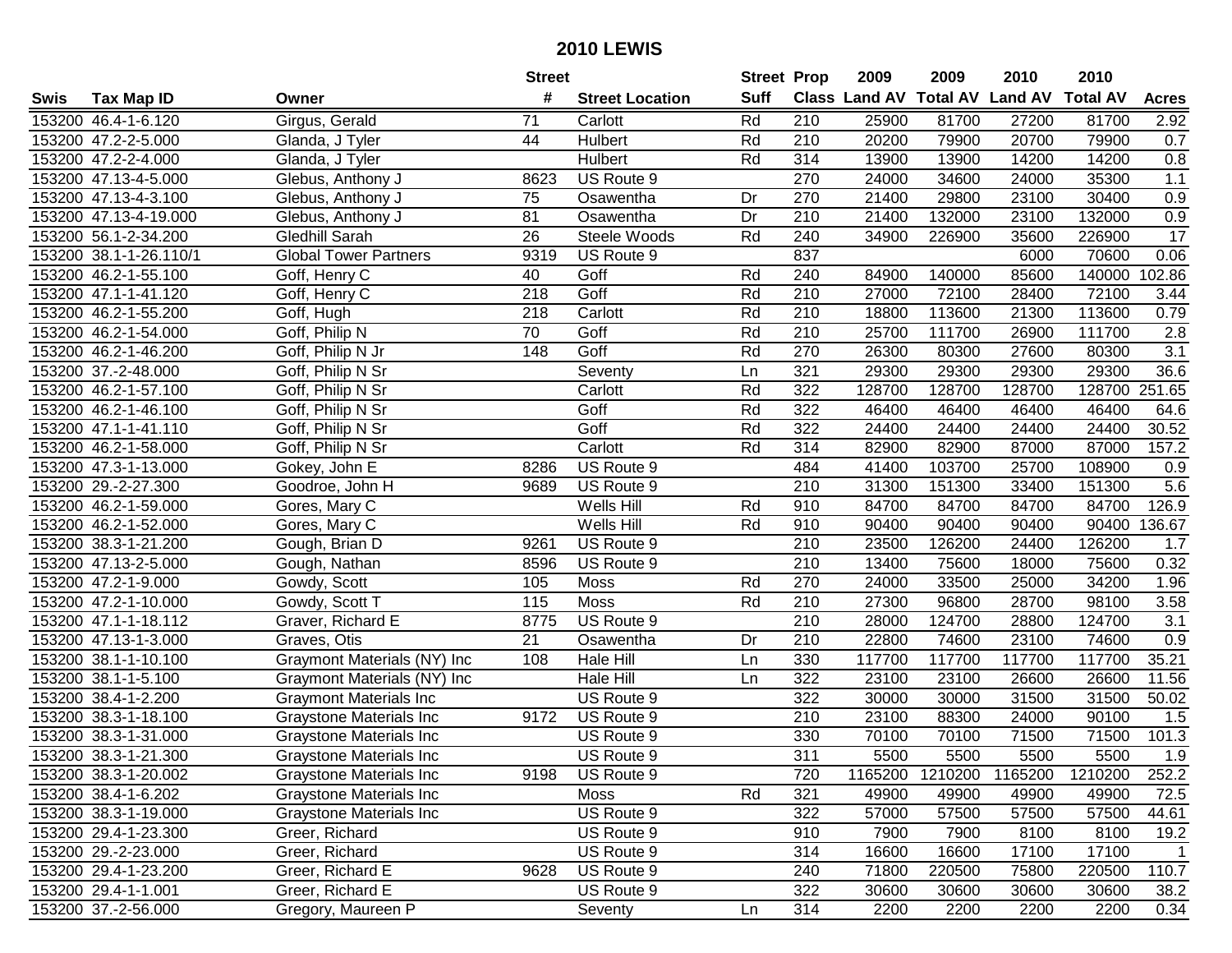|      |                      |                               | <b>Street</b> |                        | <b>Street Prop</b> |                  | 2009                 | 2009            | 2010           | 2010            |              |
|------|----------------------|-------------------------------|---------------|------------------------|--------------------|------------------|----------------------|-----------------|----------------|-----------------|--------------|
| Swis | <b>Tax Map ID</b>    | Owner                         | #             | <b>Street Location</b> | Suff               |                  | <b>Class Land AV</b> | <b>Total AV</b> | <b>Land AV</b> | <b>Total AV</b> | <b>Acres</b> |
|      | 153200 47.1-1-21.000 | Griffin, Evelina              | 8705          | US Route 9             |                    | 210              | 35200                | 82900           | 28300          | 82900           | 6.68         |
|      | 153200 55.2-1-30.200 | Grinwis, Paul D               | 490           | Roscoe                 | Rd                 | 240              | 45500                | 224300          | 49700          | 224300          | 12.69        |
|      | 153200 55.2-1-39.112 | Grisamore, Jeffrey G          | 343           | Roscoe                 | Rd                 | 240              | 30600                | 211600          | 31300          | 211600          | 11.6         |
|      | 153200 19.4-2-7.000  | Gruetzmacher, Bill M          |               | 10374 US Route 9       |                    | 270              | 16800                | 30600           | 17300          | 31200           | 1.1          |
|      | 153200 29.-2-27.400  | Guilder, April                | 35            | Fields                 | Way                | 210              | 29000                | 130300          | 29800          | 130300          | 4.06         |
|      | 153200 28.-2-1.000   | Gutchess, Keith E Sr          |               | <b>Trout Pond</b>      | Rd                 | 912              | 2809600              | 2834600         | 2829600        | 2834600         | 6390         |
|      | 153200 38.1-1-1.000  | Gutchess, Keith E Sr          |               | <b>Hale Hill</b>       | Ln                 | 912              | 164300               | 164300          | 164300         | 164300          | 332.39       |
|      | 153200 29.-2-4.202   | Gutknecht, Mary L             | 2304          | <b>Trout Pond</b>      | Rd                 | 240              | 55400                | 157000          | 62800          | 160100          | 100.1        |
|      | 153200 29.-3-5.000   | Gutknecht, Mary L             |               | US Route 9             |                    | 322              | 30500                | 30500           | 30500          | 30500           | 38.09        |
|      | 153200 57.1-3-10.200 | Haley, William E              |               | Eggleston              | Ln                 | 311              | 10500                | 10500           | 10500          | 10500           | 4.4          |
|      | 153200 47.13-3-1.000 | Hall, Gail                    | 8480          | US Route 9             |                    | 210              | 23800                | 112400          | 23800          | 106800          | $\mathbf{1}$ |
|      | 153200 29.-2-10.000  | Hammond, Sandra               |               | <b>Trout Pond</b>      | Rd                 | 311              | 17500                | 17500           | 17800          | 17800           | 0.38         |
|      | 153200 47.1-1-47.120 | Hanes, Steven D               | 170           | Muzzy                  | Rd                 | 210              | 25800                | 104400          | 27000          | 100200          | 2.83         |
|      | 153200 46.2-1-7.220  | Hanson, Scott M               |               | <b>Brookside</b>       | Way                | 314              | 29400                | 29400           | 29400          | 29400           | 7.41         |
|      | 153200 47.3-1-17.100 | Harris, Alden F               | 618           | Fox Run                | Rd                 | 220              | 82800                | 140600          | 83500          | 140600          | 98           |
|      | 153200 46.2-1-50.200 | Hart, Lowell A                | 74            | Wells Hill             | Rd                 | 210              | 28300                | 161700          | 29900          | 135000          | 4.1          |
|      | 153200 39.3-3-3.110  | Hartwell, Linda C             | 1357          | Stowersville           | Rd                 | 240              | 53100                | 123100          | 54900          | 125600          | 42.07        |
|      | 153200 56.1-2-47.000 | Harwood, Joel E               | 258           | Cutting                | Rd                 | 210              | 22500                | 92200           | 23300          | 94000           | 1.2          |
|      | 153200 56.1-2-37.000 | Haseltine, Janet              |               | US Route 9             |                    | 311              | 1000                 | 1000            | 1000           | 1000            | 0.22         |
|      | 153200 48.3-2-2.220  | Hassinger, Theresa H          |               | <b>Twin Valley</b>     | Ln                 | 322              | 18100                | 18100           | 18100          | 18100           | 15           |
|      | 153200 47.1-2-40.100 | Hathaway, Dorothy             | 433           | Stowersville           | Rd                 | 210              | 16900                | 60700           | 20600          | 63700           | 0.56         |
|      | 153200 47.1-2-19.000 | Hathaway, Gary A              | 8612          | US Route 9             |                    | 210              | 21400                | 73500           | 23100          | 75000           | 0.9          |
|      | 153200 47.13-1-4.000 | Hathaway, Ralph               | 31            | Osawentha              | Dr                 | 270              | 14800                | 29400           | 19000          | 30800           | 0.4          |
|      | 153200 47.1-2-40.200 | Hathaway, Randy C             | 431           | Stowersville           | Rd                 | 210              | 5900                 | 80600           | 8300           | 80600           | 0.12         |
|      | 153200 55.2-1-2.000  | Hathaway, Roger               |               | Old Military           | Ln                 | 910              | 56100                | 56100           | 56100          | 56100           | 80           |
|      | 153200 55.2-1-45.000 | Hathaway, Roger               | 203           | Old Military           | Ln                 | 240              | 78300                | 113600          | 80900          | 113600          | 83.3         |
|      | 153200 55.2-1-44.000 | Hathaway, Roger A             |               | Old Military           | Ln                 | 323              | 45700                | 45700           | 45700          | 45700           | 63           |
|      | 153200 47.3-1-22.000 | Hathaway, Susan               | 716           | Mitchell Hill          | Rd                 | 210              | 22500                | 51700           | 23300          | 52700           | 1.2          |
|      | 153200 19.4-2-8.000  | Haupt, Thomas                 |               | US Route 9             |                    | $\overline{311}$ | 7100                 | 7100            | 7100           | 7100            | 8.86         |
|      | 153200 19.4-2-4.200  | Haupt, Thomas                 |               | US Route 9             |                    | 910              | 9800                 | 9800            | 9800           | 9800            | 12.3         |
|      | 153200 19.4-2-4.111  | Haupt, Thomas                 |               | US Route 9             |                    | 322              | 8000                 | 8000            | 8000           | 8000            | 10           |
|      | 153200 38.1-1-15.400 | Hayes, Eugene M               |               | US Route 9             |                    | 321              | 31500                | 31500           | 32000          | 32000           | 19.6         |
|      | 153200 39.1-3-2.000  | Hazen, Robert E               |               | Deerhead-Reber         | Rd                 | 912              | 21900                | 21900           | 21900          | 21900           | 23.5         |
|      | 153200 39.1-3-1.000  | Hazen, Robert E               |               | Deerhead-Reber         | Rd                 | 912              | 68200                | 68200           | 68200          | 68200           | 94.9         |
|      | 153200 38.2-1-10.200 | Hazen, Robert E               |               | Deerhead-Reber         | Rd                 | 912              | 47200                | 47200           | 48100          | 48100           | 93.1         |
|      | 153200 38.2-1-10.111 | Hazen, Robert E               |               | Deerhead-Reber         | Rd                 | 105              | 80000                | 80000           | 81600          | 81600           | 119.8        |
|      | 153200 38.2-1-10.120 | Hazen, Robert E               |               | Deerhead-Reber         | Rd                 | 912              | 5900                 | 5900            | 5900           | 5900            | 3            |
|      | 153200 47.2-1-64.000 | Heald, Brad                   | 312           | Moss                   | Rd                 | 210              | 27300                | 82000           | 28800          | 82000           | 3.6          |
|      | 153200 47.3-1-20.120 | Heald, Peter                  | 697           | Fox Run                | Rd                 | 210              | 27400                | 79600           | 29200          | 77400           | 3.78         |
|      | 153200 47.3-1-4.000  | <b>Heaven Hill Ministries</b> | 742           | Fox Run                | Rd                 | 620              | 43600                | 100700          | 47300          | 105700          | 27.83        |
|      | 153200 56.1-2-40.000 | Henrichs, Loren W             | 7982          | US Route 9             |                    | 210              | 24100                | 91200           | 25100          | 91200           | 2            |
|      | 153200 55.2-1-21.000 | Hens, Geralyn M               |               | Fox Run                | Rd                 | 322              | 31500                | 31500           | 33500          | 33500           | 24           |
|      |                      |                               |               |                        |                    |                  |                      |                 |                |                 |              |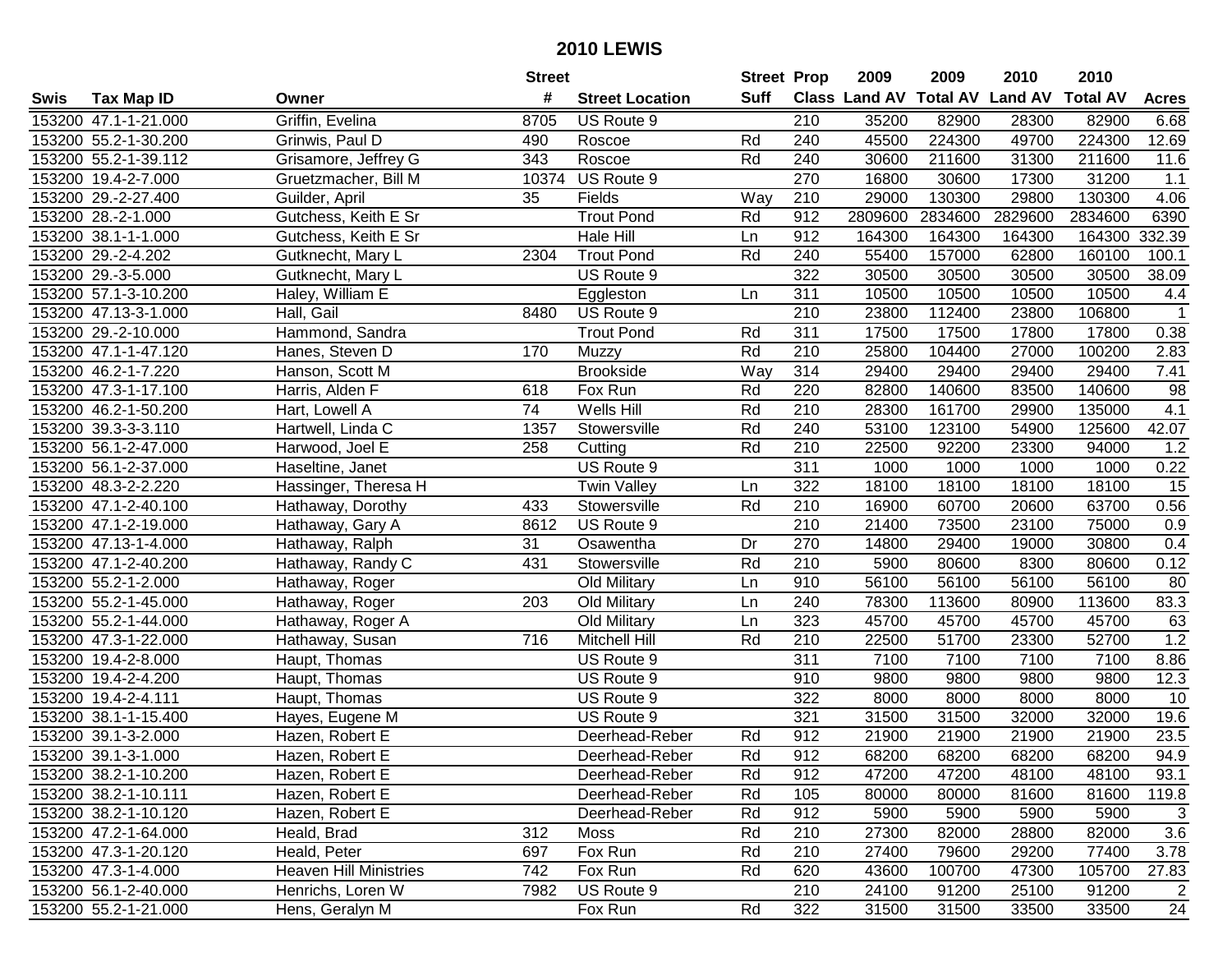|      |                       |                        | <b>Street</b> |                        | <b>Street Prop</b> |                  | 2009          | 2009   | 2010                    | 2010            |                  |
|------|-----------------------|------------------------|---------------|------------------------|--------------------|------------------|---------------|--------|-------------------------|-----------------|------------------|
| Swis | <b>Tax Map ID</b>     | Owner                  | #             | <b>Street Location</b> | <b>Suff</b>        |                  | Class Land AV |        | <b>Total AV Land AV</b> | <b>Total AV</b> | <b>Acres</b>     |
|      | 153200 47.4-1-20.000  | Hernandez, Mark        |               | Hurley                 | Rd                 | 311              | 22000         | 22000  | 21900                   | 21900           | 7.05             |
|      | 153200 47.4-1-19.000  | Hernandez, Mark        | 100           | Hurley                 | Rd                 | 210              | 27700         | 297000 | 28100                   | 307500          | 7.6              |
|      | 153200 55.2-1-29.100  | Hildebrandt, Claudia   | 191           | Fox Run                | Rd                 | 280              | 180500        | 365600 | 180500                  | 365600 225.18   |                  |
|      | 153200 47.1-1-20.200  | Hodgdon, Marlena R     |               | US Route 9             |                    | 311              | 34800         | 34800  | 34800                   | 34800           | 9.5              |
|      | 153200 47.1-1-20.100  | Hodgdon, Marlena R     | 8735          | US Route 9             |                    | 210              | 33800         | 85700  | 27800                   | 85700           | 6                |
|      | 153200 47.1-1-29.200  | Hodor, Gary J          | 8669          | US Route 9             |                    | 270              | 17300         | 54000  | 21000                   | 54000           | 0.61             |
|      | 153200 47.13-4-9.100  | Hommes, Michele M      | 28            | Osawentha              | Dr                 | 210              | 26300         | 125400 | 26800                   | 122800          | 2.24             |
|      | 153200 46.4-1-24.000  | Honeywell, Martha K    | 328           | <b>Blood Hill</b>      | Rd                 | 240              | 69400         | 310700 | 70100                   | 310700          | 67.5             |
|      | 153200 47.2-1-59.200  | Hopper, William K      | 289           | Hyde                   | Rd                 | $\overline{210}$ | 33300         | 188200 | 35700                   | 193800          | 6.6              |
|      | 153200 47.13-1-29.111 | Hort, Michael P        | 52            | Rustic                 | Way                | 240              | 48400         | 122900 | 49300                   | 145600          | 27               |
|      | 153200 47.13-1-27.000 | Hort, Michael P        |               | US Route 9             |                    | 314              | 600           | 600    | 600                     | 600             | 0.2              |
|      | 153200 47.2-1-44.000  | Howerton, Junior       |               | Hulbert                | Rd                 | 321              | 27600         | 27600  | 28200                   | 28200           | 20               |
|      | 153200 38.3-1-6.300   | Huckins Keith T        | 9089          | US Route 9             |                    | 240              | 40500         | 151300 | 30200                   | 143800          | 10.2             |
|      | 153200 38.3-1-17.000  | Hughes, Charles R      | 9134          | US Route 9             |                    | 210              | 22200         | 102000 | 23000                   | 104000          | 1.07             |
|      | 153200 55.2-1-40.200  | Hulbert, Lance W       |               | Roscoe                 | Rd                 | 240              |               |        | 42300                   | 191300          | 25.33            |
|      | 153200 55.2-1-40.100  | Hulbert, Lawrence W    | 291           | Roscoe                 | Rd                 | 240              |               |        | 170100                  | 414800          | 213.12           |
|      | 153200 38.3-1-23.000  | Hulbert, Robert        | 9264          | US Route 9             |                    | 270              | 26100         | 40500  | 27400                   | 41300           | 3                |
|      | 153200 55.2-1-32.000  | Hume, Brent D          | 461           | Roscoe                 | Rd                 | 210              | 33300         | 80000  | 35700                   | 76000           | 6.6              |
|      | 153200 47.13-4-2.000  | Huntley, Donald        | 62            | Osawentha              | Dr                 | 210              | 17700         | 152300 | 21400                   | 152300          | 0.66             |
|      | 153200 47.13-4-18.000 | Huntley, Donald R      |               | Osawentha              | Dr                 | 311              | 16700         | 16700  | 16700                   | 16700           | 0.7              |
|      | 153200 48.3-2-2.230   | Hurd, Wesley J         |               | <b>Twin Valley</b>     | Ln                 | 314              | 6700          | 6700   | 6700                    | 6700            | 4.7              |
|      | 153200 48.3-2-2.100   | Hurd, Wesley J         | 69            | <b>Twin Valley</b>     | Ln                 | 210              | 21700         | 95100  | 22000                   | 95100           | 0.88             |
|      | 153200 47.13-4-7.000  | Hutchins, Eldred M     | 8615          | US Route 9             |                    | 210              | 14800         | 85700  | 19000                   | 85700           | 0.4              |
|      | 153200 47.1-1-35.110  | Hutchins, Pamela       | 55            | Osawentha              | Dr                 | 210              | 21300         | 122400 | 22100                   | 125100          | 0.76             |
|      | 153200 55.2-1-17.132  | Hutchins, Todd         |               | Fox Run                | Rd                 | 311              | 2400          | 2400   | 2400                    | 2400            | 0.66             |
|      | 153200 55.-2-14.000   | Huttig, George         |               | Old Military           | Ln                 | 321              | 14300         | 14300  | 14300                   | 14300           | 17.9             |
|      | 153200 19.4-2-4.120   | laria, Darby           | 1023          | Reber                  | Rd                 | 280              | 25800         | 31400  | 32200                   | 52800           | 12.5             |
|      | 153200 38.1-1-20.100  | Ingram, Gordon D       | 9298          | US Route 9             |                    | 416              | 263200        | 456100 | 263200                  | 465200          | 66.2             |
|      | 153200 47.1-2-32.000  | Itzkowitz, Louis       |               | Stowersville           | Rd                 | $\overline{311}$ | 700           | 700    | 800                     | 800             | 0.2              |
|      | 153200 47.3-2-12.000  | Ives, Steven R         | 1271          | County Route 10        |                    | 240              | 40400         | 115700 | 41100                   | 97300           | 23.86            |
|      | 153200 47.1-3-1.000   | Jackson, Philip N      | 329           | Wells Hill             | Rd                 | 312              | 37500         | 50000  | 40500                   | 50000           | 8.71             |
|      | 153200 47.1-3-5.000   | Jackson, Philip N      |               | Wells Hill             | Rd                 | 314              | 10900         | 10900  | 11400                   | 11400           | 1.86             |
|      | 153200 47.1-3-3.000   | Jackson, Philip N      |               | Wells Hill             | Rd                 | 311              | 26200         | 26200  | 27100                   | 27100           | 1.63             |
|      | 153200 47.1-3-4.000   | Jackson, Philip N      |               | Wells Hill             | Rd                 | 314              | 9900          | 9900   | 11600                   | 11600           | $\overline{2.6}$ |
|      | 153200 47.1-1-47.140  | Jacques, Kevin A       | 284           | Wells Hill             | Rd                 | 210              | 25400         | 187300 | 26600                   | 183600          | 2.66             |
|      | 153200 38.4-1-24.120  | Java, Joseph           | 487           | Moss                   | Rd                 | 260              | 22100         | 39000  | 23300                   | 42900           | 1.2              |
|      | 153200 47.13-1-28.100 | Jehovah Witness        | 8487          | US Route 9             |                    | 620              | 34700         | 175500 | 41000                   | 230100          | 1.5              |
|      | 153200 47.1-1-22.200  | Jennings, Harold       |               | Wells Hill             | Rd                 | 312              | 18400         | 23300  | 18500                   | 23800           | 1.3              |
|      | 153200 47.2-1-11.100  | Johanson Resources Inc |               | Moss                   | Rd                 | 311              | 3100          | 3100   | 3100                    | 3100            | 1.3              |
|      | 153200 47.2-1-1.000   | Johanson Resources Inc |               | Moss                   | Rd                 | 912              | 119200        | 119200 | 119200                  | 119200          | 230.1            |
|      | 153200 47.2-1-2.000   | Johanson Resources Inc |               | Moss                   | Rd                 | 912              | 48400         | 48400  | 48400                   | 48400           | 69.1             |
|      | 153200 47.1-2-9.000   | Johnson, George B      |               | US Route 9             |                    | 910              | 20900         | 20900  | 20900                   | 20900           | 26.1             |
|      |                       |                        |               |                        |                    |                  |               |        |                         |                 |                  |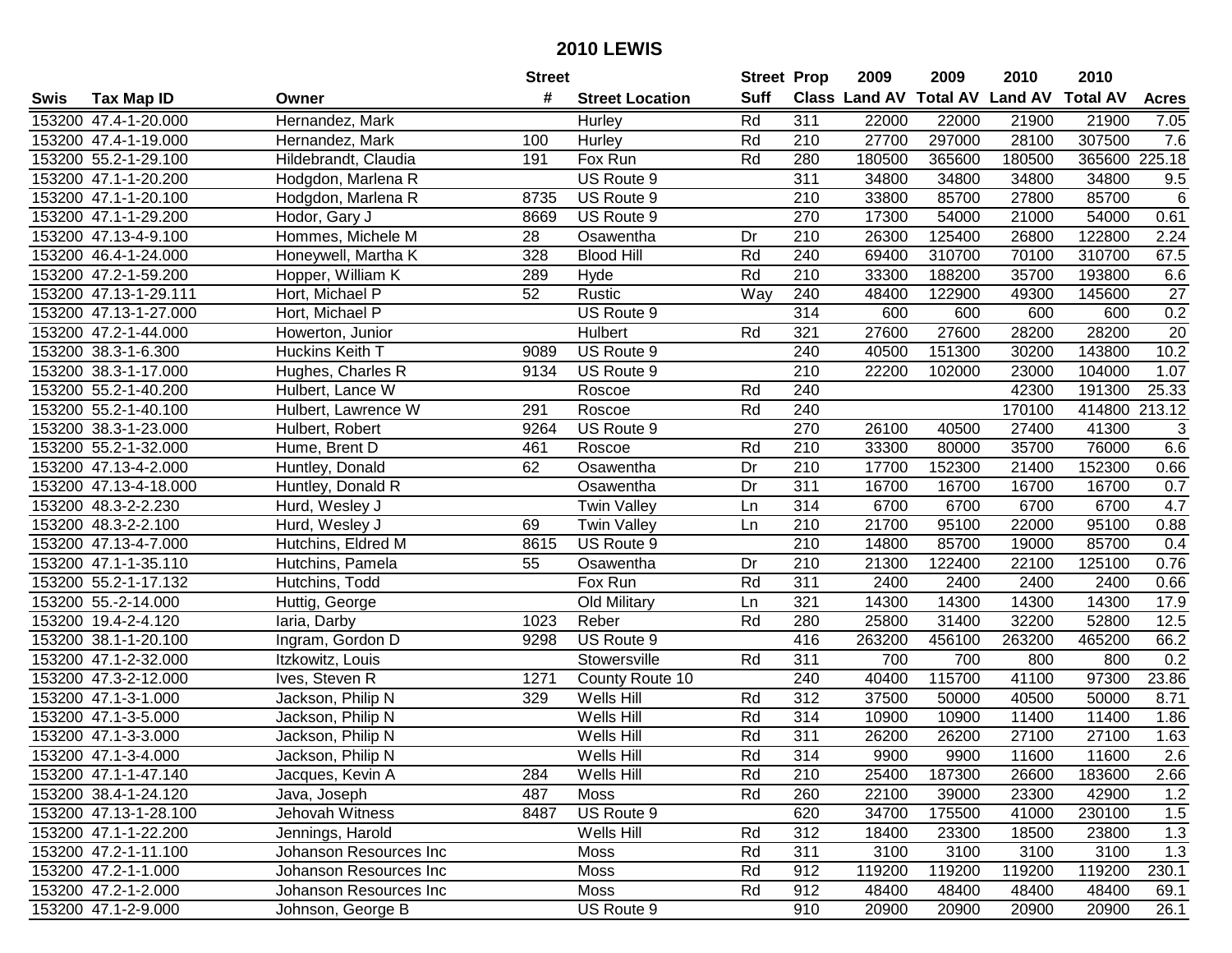|      |                       |                                    | <b>Street</b> |                        | <b>Street Prop</b> |                  | 2009                          | 2009   | 2010           | 2010            |                  |
|------|-----------------------|------------------------------------|---------------|------------------------|--------------------|------------------|-------------------------------|--------|----------------|-----------------|------------------|
| Swis | <b>Tax Map ID</b>     | Owner                              | #             | <b>Street Location</b> | Suff               |                  | <b>Class Land AV Total AV</b> |        | <b>Land AV</b> | <b>Total AV</b> | <b>Acres</b>     |
|      | 153200 47.1-2-30.001  | Johnson, George B                  | 8770          | US Route 9             |                    | 270              | 28200                         | 58400  | 25600          | 56600           | 3.2              |
|      | 153200 47.1-2-8.000   | Johnson, George B                  |               | US Route 9             |                    | 910              | 49100                         | 49100  | 49100          | 49100           | 50               |
|      | 153200 38.1-1-15.500  | Jones, Alan                        | 9533          | US Route 9             |                    | 210              | 37900                         | 265800 | 41000          | 265800          | 8.9              |
|      | 153200 38.1-1-15.300  | Jones, Alan                        |               | Hale Hill              | Ln                 | 321              | 23700                         | 23700  | 24400          | 24400           | 10.1             |
|      | 153200 38.1-1-15.200  | Jones, Alan                        |               | Hale Hill              | Ln                 | 321              | 26800                         | 26800  | 28700          | 28700           | 9.7              |
|      | 153200 47.4-1-35.120  | Joseph, Stephen E                  |               | County Route 10        |                    | 314              | 28100                         | 28100  | 28100          | 28100           | $\overline{5}$   |
|      | 153200 57.1-3-9.000   | Kamrowski, Bruce                   |               | Eggleston              | Ln                 | 321              | 6100                          | 6100   | 6600           | 6600            | $\overline{3.4}$ |
|      | 153200 56.2-3-32.100  | Karatas, Terry                     | 1686          | County Route 10        |                    | 240              | 34000                         | 133500 | 34700          | 126800          | 15.9             |
|      | 153200 56.2-3-33.000  | Karatas, Terry                     |               | County Route 10        |                    | 314              | 3000                          | 3000   | 3100           | 3100            | 0.7              |
|      | 153200 56.2-3-13.000  | Karatas, Terry                     |               | County Route 10        |                    | 314              | 5000                          | 5000   | 8300           | 8300            | 1.5              |
|      | 153200 47.1-2-50.130  | Keahon, James                      |               | US Route 9             |                    | 311              | 19900                         | 19900  | 20300          | 20300           | 2.04             |
|      | 153200 56.1-2-14.000  | Keech, Vicki L                     | 8073          | US Route 9             |                    | 210              | 22900                         | 126700 | 23700          | 126700          | 1.4              |
|      | 153200 38.1-1-5.200   | Ken Col Properties LLC             | 158           | Hale Hill              | Ln                 | 449              | 238400                        | 486200 | 238400         | 486200          | 152.05           |
|      | 153200 38.1-1-4.000   | Ken Col Properties LLC             |               | Hale Hill              | Ln                 | 912              | 184100                        | 184100 | 184100         | 184100          | 377.57           |
|      | 153200 47.3-2-11.000  | Kennedy, Darby A                   | 1253          | County Route 10        |                    | 240              | 40100                         | 100000 | 30000          | 102000          | 10               |
|      | 153200 46.4-1-6.140   | Kerr, Douglas W                    | 555           | <b>Blood Hill</b>      | Rd                 | 240              | 30800                         | 142000 | 31500          | 144800          | 11.88            |
|      | 153200 37.-2-45.000   | Kingsley, Mabon                    |               | Seventy                | Ln                 | 910              | 56900                         | 56900  | 56900          | 56900           | 77.35            |
|      | 153200 46.2-1-20.100  | Kingsley, Mabon                    |               | Seventy                | Ln                 | 322              | 74000                         | 74000  | 74000          | 74000           | 113.6            |
|      | 153200 56.1-2-5.000   | Kinnicutt, Dennis                  | 165           | Cutting                | Rd                 | 240              | 59700                         | 92700  | 60400          | 92700           | 48               |
|      | 153200 47.1-2-13.000  | Klippel-Teakle, Jane               |               | Stowersville           | Rd                 | 910              | 100600                        | 100600 | 101100         | 101100 150.91   |                  |
|      | 153200 47.13-1-35.100 | Knight, Gerald P                   | 836           | Fox Run                | Rd                 | 240              | 41700                         | 72100  | 30600          | 69200           | 10.8             |
|      | 153200 47.1-2-6.000   | Koechel, Daniel                    | 8838          | US Route 9             |                    | 210              | 3400                          | 6100   | 4600           | 32600           | 0.07             |
|      | 153200 47.1-2-7.000   | Koechel, Daniel                    |               | US Route 9             |                    | 311              | 1000                          | 1000   | 1000           | 1000            | 0.1              |
|      | 153200 47.13-1-18.000 | Koop-Angelicola, Stephen           | 8549          | US Route 9             |                    | 482              | 10500                         | 147000 | 10500          | 147000          | 0.2              |
|      | 153200 38.4-1-20.000  | Kosko, Louis H                     | 352           | Moss                   | Rd                 | 912              | 80600                         | 85800  | 83200          | 89200           | 220.7            |
|      | 153200 47.4-1-14.100  | Kullman, Sarah E                   | 447           | Hurley                 | Rd                 | 210              | 31100                         | 126900 | 33200          | 126900          | 5.5              |
|      | 153200 55.2-1-5.111   | Kurtenbach, Henry E                |               | <b>Burpee Hill</b>     | Rd                 | 322              | 46400                         | 46400  | 46400          | 46400           | 64.6             |
|      | 153200 38.1-1-15.100  | LaBombard, Myrna                   |               | Hale Hill              | Ln                 | 322              | 32100                         | 32100  | 32100          | 32100           | 40.1             |
|      | 153200 39.3-3-4.100   | LaBombard, Myrna                   | 1295          | Stowersville           | Rd                 | 280              | 237900                        | 418900 | 259100         | 418900          | 416.63           |
|      | 153200 46.2-1-9.200   | Lacey, Edward                      | 119           | Seventy                | Ln                 | $\overline{210}$ | 18600                         | 41700  | 15900          | 59400           | 0.77             |
|      | 153200 55.4-2-8.200   | Lamere, Thomas                     | 143           | Fox Run                | Rd                 | 280              | 33200                         | 65000  | 34100          | 68200           | 14.84            |
|      | 153200 47.13-2-3.100  | Lamica, Bennie E                   | 8598          | US Route 9             |                    | $\overline{210}$ | 16100                         | 81700  | 20000          | 79700           | 0.48             |
|      | 153200 38.4-1-37.300  | Landon, Donna J                    | 211           | Moss                   | Rd                 | 270              | 22500                         | 38900  | 17400          | 42000           | 1.2              |
|      | 153200 38.4-1-5.100   | Landon, Donna J                    |               | Moss                   | Rd                 | 314              | 500                           | 500    | 600            | 600             | 0.27             |
|      | 153200 47.1-1-47.112  | Langner, Kathryn D                 | 298           | Wells Hill             | Rd                 | 312              | 25100                         | 38700  | 26800          | 40300           | 5.23             |
|      | 153200 47.4-1-18.000  | Larsen, Richard                    |               | Hurley                 | Rd                 | 322              | 32200                         | 32200  | 32200          | 32200           | 40.3             |
|      | 153200 38.1-1-21.200  | Laughlin, Carol L                  | 18            | Pine Wood              | Way                | 210              | 27500                         | 143000 | 29000          | 143000          | 3.7              |
|      | 153200 29.2-1-5.000   | <b>LBA Forest Stwdshp Init LLC</b> |               | US Route 9             |                    | 912              | 31000                         | 31000  | 33100          | 33100           | 53.1             |
|      | 153200 29.-2-6.000    | LBA Forest Stwdshp Init LLC        |               | <b>Trout Pond</b>      | Rd                 | 912              | 55700                         | 55700  | 56800          | 56800           | 170.05           |
|      | 153200 29.2-1-1.000   | <b>LBA Forest Stwdshp Init LLC</b> |               | US Route 9             |                    | 912              | 12300                         | 12300  | 13800          | 13800           | 19.2             |
|      | 153200 29.-2-5.000    | <b>LBA Forest Stwdshp Init LLC</b> |               | <b>Trout Pond</b>      | Rd                 | 912              | 50600                         | 50600  | 51600          | 51600           | 136.16           |
|      | 153200 47.1-2-24.000  | Lee Thurland J                     | 8638          | US Route 9             |                    | 210              | 25600                         | 100900 | 26000          | 100900          | 1.9              |
|      |                       |                                    |               |                        |                    |                  |                               |        |                |                 |                  |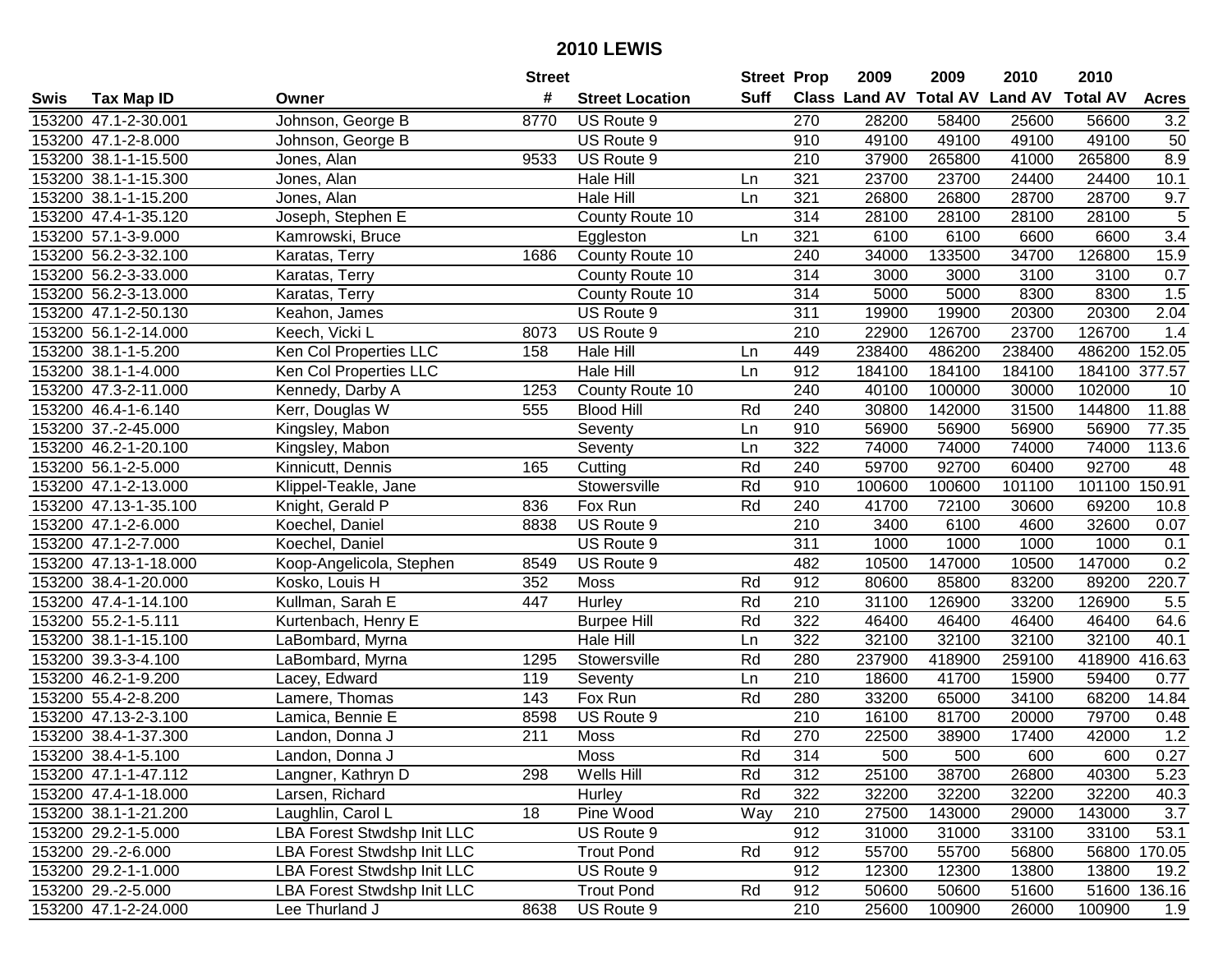| #<br><b>Suff</b><br><b>Total AV</b><br><b>Land AV</b><br><b>Class Land AV</b><br><b>Total AV</b><br><b>Tax Map ID</b><br><b>Street Location</b><br><b>Acres</b><br>Swis<br>Owner<br>153200 46.4-1-6.200<br>Lee, Thurland<br>581<br><b>Blood Hill</b><br>Rd<br>210<br>25600<br>151300<br>26800<br>151300<br>2.76<br>16.12<br>153200 29.-3-4.000<br><b>Trout Pond</b><br>Rd<br>312<br>40200<br>61500<br>42400<br>62700<br>LeFort, Deborah J<br>2094<br>153200 29.-3-3.000<br>LeFort, Deborah J<br><b>Trout Pond</b><br>Rd<br>311<br>22800<br>22800<br>23100<br>23100<br>3.6<br>$\overline{311}$<br>12800<br>12800<br>12800<br>10.1<br>153200 47.13-1-2.000<br>Lewis Cemetery Corp<br>US Route 9<br>12800<br>153200 47.13-2-12.374<br>Lewis Volunteer Fire Co<br>14<br>662<br>18300<br>120300<br>18300<br>120900<br>0.55<br>Fire House<br>Ln<br>Rd<br>153200 47.1-1-19.001<br>Lewis Water District No 1<br>Wells Hill<br>330<br>37200<br>37200<br>39100<br>39100<br>5.94<br>153200 47.13-4-1.100<br>Dr<br>822<br>15100<br>0.34<br>Lewis Water District No 1<br>15600<br>15100<br>15600<br>Osawentha<br>311<br>153200 47.1-2-51.110<br>20500<br>20500<br>21000<br>2.33<br>Lewis, Clifford A Sr<br>US Route 9<br>21000<br>153200 47.1-2-51.200<br>22700<br>Lewis, Clifford A Sr<br>30<br>Way<br>210<br>20200<br>105700<br>105700<br>0.85<br>Jeffrey<br>Rd<br>270<br>47500<br>59700<br>153200 56.2-3-8.110<br>706<br><b>Brainards Forge</b><br>48200<br>32.8<br>Lewis, Steven J<br>59000<br>210<br>24100<br>25100<br>$\overline{c}$<br>153200 56.2-3-8.200<br>572<br>Steele Woods<br>Rd<br>142900<br>135600<br>Lewis, Steven J<br>153200 56.2-3-8.120<br>Steele Woods<br>Rd<br>210<br>22100<br>127400<br>22800<br>121000<br>$\mathbf{1}$<br>Lewis, Steven J<br>578<br>3<br>11.52<br>153200 55.4-2-3.200<br>240<br>43100<br>211600<br>211600<br><b>Bronson</b><br>Way<br>47000<br>Lindquist, Nancy<br>153200 47.1-2-52.000<br>8746<br>US Route 9<br>210<br>24200<br>104000<br>24300<br>104000<br>1.2<br>Lindsay, Paul E<br>270<br>52.62<br>153200 46.4-1-13.300<br>240<br>Rd<br>56700<br>58700<br>57400<br>59900<br>Link, Robert A<br>Denton<br>153200 38.2-1-21.000<br>Deerhead-Reber<br>Rd<br>321<br>13400<br>13400<br>13900<br>13900<br>6<br>Little, Byron B Jr<br>2.2<br>Rd<br>312<br>153200 38.2-1-20.000<br>Little, Byron B Jr<br>107<br>19000<br>25900<br>19900<br>25900<br>Deerhead-Reber<br>770<br>153200 29.-2-27.100<br>Fields<br>Way<br>280<br>308600<br>470100<br>326800<br>470100<br>Locurcio, Gennaro<br>150<br>59<br>153200 29.-3-2.000<br>US Route 9<br>912<br>39000<br>39000<br>39500<br>39500<br>Locurcio, Gennaro<br>7.3<br>153200 56.2-3-24.000<br>210<br>34700<br>318900<br>37300<br>318900<br>Longware, Alta J<br>709<br><b>Brainards Forge</b><br>Rd<br>153200 47.2-1-3.111<br>Rd<br>31500<br>108200<br>32200<br>12.76<br>Lydamore, Terry S<br>69<br>Moss<br>210<br>110400<br>912<br>153200 29.4-1-8.000<br>Lyme Adk Timberlands I LLC<br>US Route 9<br>132400<br>132400<br>132400<br>132400<br>260<br>Rd<br>912<br>160<br>153200 38.2-1-5.000<br>Lyme Adk Timberlands I LLC<br>88400<br>88400<br>88400<br>88400<br>Deerhead-Reber<br>153200 29.4-1-21.000<br>912<br>76000<br>76000<br>77500<br>77500<br>175<br>Lyme Adk Timberlands I LLC<br>US Route 9<br>153200 38.2-1-13.000<br>912<br>63000<br>63000<br>63000<br>90<br>Lyme Adk Timberlands I LLC<br>US Route 9<br>63000<br>912<br>92900<br>218<br>153200 29.4-1-9.000<br>US Route 9<br>91100<br>91100<br>92900<br>Lyme Adk Timberlands I LLC<br>912<br>75100<br>76600<br>153200 38.2-1-16.001<br>Lyme Adk Timberlands I LLC<br>Deerhead-Reber<br>Rd<br>75100<br>76600<br>160<br>101500<br>153200 38.2-1-12.000<br>Rd<br>912<br>101500<br>101500<br>101500<br>189.8<br>Lyme Adk Timberlands I LLC<br>Deerhead-Reber<br>$\overline{912}$<br>153200 29.4-1-20.000<br>42900<br>42900<br>43800<br>43800<br>Lyme Adk Timberlands I LLC<br>US Route 9<br>81<br>Rd<br>$\overline{912}$<br>183.1<br>153200 38.2-1-6.000<br>Deerhead-Reber<br>78900<br>78900<br>80500<br>80500<br>Lyme Adk Timberlands I LLC<br>153200 29.4-1-7.000<br>$\overline{912}$<br>17000<br>17000<br>US Route 9<br>16000<br>16000<br>25<br>vme Adk Timberlands I LLC<br>237<br>153200 29.4-1-4.000<br>912<br>97800<br>97800<br>99800<br>99800<br>Lyme Adk Timberlands I LLC<br>US Route 9<br>912<br>50600<br>100<br>153200 29.4-1-10.000<br>US Route 9<br>49600<br>49600<br>50600<br>Lyme Adk Timberlands I LLC<br>153200 38.2-1-3.200<br>912<br>63800<br>63800<br>63800<br>63800<br>104.1<br>Lyme Adk Timberlands I LLC<br>Interstate 87<br>153200 38.2-1-4.200<br>Lyme Adk Timberlands I LLC<br>Interstate 87<br>912<br>58200<br>58200<br>58200<br>58200<br>91.3<br>153200 38.2-1-4.100<br>912<br>10500<br>13.1<br>Lyme Adk Timberlands I LLC<br>Deerhead-Reber<br>Rd<br>10500<br>10500<br>10500<br>153200 29.4-1-5.200<br>Lyme Adk Timberlands I LLC<br>912<br>74700<br>74700<br>76200<br>76200<br>171.2<br>Interstate 87<br>153200 29.2-1-19.100<br>24600<br>25100<br>Lyme Adk Timberlands I LLC<br>US Route 9<br>912<br>24600<br>25100<br>52.4<br>153200 29.4-1-5.100<br>Lyme Adk Timberlands I LLC<br>US Route 9<br>912<br>10400<br>10400<br>11100<br>11100<br>16.3<br>912<br>153200 29.2-1-19.200<br>Lyme Adk Timberlands I LLC<br>Interstate 87<br>26400<br>26900<br>26900<br>58.9<br>26400<br>153200 38.2-1-3.100<br>Lyme Adk Timberlands I LLC<br>Rd<br>912<br>400<br>400<br>400<br>Deerhead-Reber<br>400<br>0.46<br>21200<br>153200 46.2-1-8.000<br>52<br>311<br>21200<br>21200<br>21200<br>2.1<br>Lyon, Raymond D<br>Way<br><b>Brookside</b> |  | <b>Street</b> | <b>Street Prop</b> | 2009 | 2009 | 2010 | 2010 |  |
|-----------------------------------------------------------------------------------------------------------------------------------------------------------------------------------------------------------------------------------------------------------------------------------------------------------------------------------------------------------------------------------------------------------------------------------------------------------------------------------------------------------------------------------------------------------------------------------------------------------------------------------------------------------------------------------------------------------------------------------------------------------------------------------------------------------------------------------------------------------------------------------------------------------------------------------------------------------------------------------------------------------------------------------------------------------------------------------------------------------------------------------------------------------------------------------------------------------------------------------------------------------------------------------------------------------------------------------------------------------------------------------------------------------------------------------------------------------------------------------------------------------------------------------------------------------------------------------------------------------------------------------------------------------------------------------------------------------------------------------------------------------------------------------------------------------------------------------------------------------------------------------------------------------------------------------------------------------------------------------------------------------------------------------------------------------------------------------------------------------------------------------------------------------------------------------------------------------------------------------------------------------------------------------------------------------------------------------------------------------------------------------------------------------------------------------------------------------------------------------------------------------------------------------------------------------------------------------------------------------------------------------------------------------------------------------------------------------------------------------------------------------------------------------------------------------------------------------------------------------------------------------------------------------------------------------------------------------------------------------------------------------------------------------------------------------------------------------------------------------------------------------------------------------------------------------------------------------------------------------------------------------------------------------------------------------------------------------------------------------------------------------------------------------------------------------------------------------------------------------------------------------------------------------------------------------------------------------------------------------------------------------------------------------------------------------------------------------------------------------------------------------------------------------------------------------------------------------------------------------------------------------------------------------------------------------------------------------------------------------------------------------------------------------------------------------------------------------------------------------------------------------------------------------------------------------------------------------------------------------------------------------------------------------------------------------------------------------------------------------------------------------------------------------------------------------------------------------------------------------------------------------------------------------------------------------------------------------------------------------------------------------------------------------------------------------------------------------------------------------------------------------------------------------------------------------------------------------------------------------------------------------------------------------------------------------------------------------------------------------------------------------------------------------------------------------------------------------------------------------------------------------------------------------------------------------------------------------------------------------------------------------------------------------------------------------------------------------------------------------------------------------------------------------------------------------------------------------------------------------------------------------------------------------------------------------------------------------------------|--|---------------|--------------------|------|------|------|------|--|
|                                                                                                                                                                                                                                                                                                                                                                                                                                                                                                                                                                                                                                                                                                                                                                                                                                                                                                                                                                                                                                                                                                                                                                                                                                                                                                                                                                                                                                                                                                                                                                                                                                                                                                                                                                                                                                                                                                                                                                                                                                                                                                                                                                                                                                                                                                                                                                                                                                                                                                                                                                                                                                                                                                                                                                                                                                                                                                                                                                                                                                                                                                                                                                                                                                                                                                                                                                                                                                                                                                                                                                                                                                                                                                                                                                                                                                                                                                                                                                                                                                                                                                                                                                                                                                                                                                                                                                                                                                                                                                                                                                                                                                                                                                                                                                                                                                                                                                                                                                                                                                                                                                                                                                                                                                                                                                                                                                                                                                                                                                                                                                                               |  |               |                    |      |      |      |      |  |
|                                                                                                                                                                                                                                                                                                                                                                                                                                                                                                                                                                                                                                                                                                                                                                                                                                                                                                                                                                                                                                                                                                                                                                                                                                                                                                                                                                                                                                                                                                                                                                                                                                                                                                                                                                                                                                                                                                                                                                                                                                                                                                                                                                                                                                                                                                                                                                                                                                                                                                                                                                                                                                                                                                                                                                                                                                                                                                                                                                                                                                                                                                                                                                                                                                                                                                                                                                                                                                                                                                                                                                                                                                                                                                                                                                                                                                                                                                                                                                                                                                                                                                                                                                                                                                                                                                                                                                                                                                                                                                                                                                                                                                                                                                                                                                                                                                                                                                                                                                                                                                                                                                                                                                                                                                                                                                                                                                                                                                                                                                                                                                                               |  |               |                    |      |      |      |      |  |
|                                                                                                                                                                                                                                                                                                                                                                                                                                                                                                                                                                                                                                                                                                                                                                                                                                                                                                                                                                                                                                                                                                                                                                                                                                                                                                                                                                                                                                                                                                                                                                                                                                                                                                                                                                                                                                                                                                                                                                                                                                                                                                                                                                                                                                                                                                                                                                                                                                                                                                                                                                                                                                                                                                                                                                                                                                                                                                                                                                                                                                                                                                                                                                                                                                                                                                                                                                                                                                                                                                                                                                                                                                                                                                                                                                                                                                                                                                                                                                                                                                                                                                                                                                                                                                                                                                                                                                                                                                                                                                                                                                                                                                                                                                                                                                                                                                                                                                                                                                                                                                                                                                                                                                                                                                                                                                                                                                                                                                                                                                                                                                                               |  |               |                    |      |      |      |      |  |
|                                                                                                                                                                                                                                                                                                                                                                                                                                                                                                                                                                                                                                                                                                                                                                                                                                                                                                                                                                                                                                                                                                                                                                                                                                                                                                                                                                                                                                                                                                                                                                                                                                                                                                                                                                                                                                                                                                                                                                                                                                                                                                                                                                                                                                                                                                                                                                                                                                                                                                                                                                                                                                                                                                                                                                                                                                                                                                                                                                                                                                                                                                                                                                                                                                                                                                                                                                                                                                                                                                                                                                                                                                                                                                                                                                                                                                                                                                                                                                                                                                                                                                                                                                                                                                                                                                                                                                                                                                                                                                                                                                                                                                                                                                                                                                                                                                                                                                                                                                                                                                                                                                                                                                                                                                                                                                                                                                                                                                                                                                                                                                                               |  |               |                    |      |      |      |      |  |
|                                                                                                                                                                                                                                                                                                                                                                                                                                                                                                                                                                                                                                                                                                                                                                                                                                                                                                                                                                                                                                                                                                                                                                                                                                                                                                                                                                                                                                                                                                                                                                                                                                                                                                                                                                                                                                                                                                                                                                                                                                                                                                                                                                                                                                                                                                                                                                                                                                                                                                                                                                                                                                                                                                                                                                                                                                                                                                                                                                                                                                                                                                                                                                                                                                                                                                                                                                                                                                                                                                                                                                                                                                                                                                                                                                                                                                                                                                                                                                                                                                                                                                                                                                                                                                                                                                                                                                                                                                                                                                                                                                                                                                                                                                                                                                                                                                                                                                                                                                                                                                                                                                                                                                                                                                                                                                                                                                                                                                                                                                                                                                                               |  |               |                    |      |      |      |      |  |
|                                                                                                                                                                                                                                                                                                                                                                                                                                                                                                                                                                                                                                                                                                                                                                                                                                                                                                                                                                                                                                                                                                                                                                                                                                                                                                                                                                                                                                                                                                                                                                                                                                                                                                                                                                                                                                                                                                                                                                                                                                                                                                                                                                                                                                                                                                                                                                                                                                                                                                                                                                                                                                                                                                                                                                                                                                                                                                                                                                                                                                                                                                                                                                                                                                                                                                                                                                                                                                                                                                                                                                                                                                                                                                                                                                                                                                                                                                                                                                                                                                                                                                                                                                                                                                                                                                                                                                                                                                                                                                                                                                                                                                                                                                                                                                                                                                                                                                                                                                                                                                                                                                                                                                                                                                                                                                                                                                                                                                                                                                                                                                                               |  |               |                    |      |      |      |      |  |
|                                                                                                                                                                                                                                                                                                                                                                                                                                                                                                                                                                                                                                                                                                                                                                                                                                                                                                                                                                                                                                                                                                                                                                                                                                                                                                                                                                                                                                                                                                                                                                                                                                                                                                                                                                                                                                                                                                                                                                                                                                                                                                                                                                                                                                                                                                                                                                                                                                                                                                                                                                                                                                                                                                                                                                                                                                                                                                                                                                                                                                                                                                                                                                                                                                                                                                                                                                                                                                                                                                                                                                                                                                                                                                                                                                                                                                                                                                                                                                                                                                                                                                                                                                                                                                                                                                                                                                                                                                                                                                                                                                                                                                                                                                                                                                                                                                                                                                                                                                                                                                                                                                                                                                                                                                                                                                                                                                                                                                                                                                                                                                                               |  |               |                    |      |      |      |      |  |
|                                                                                                                                                                                                                                                                                                                                                                                                                                                                                                                                                                                                                                                                                                                                                                                                                                                                                                                                                                                                                                                                                                                                                                                                                                                                                                                                                                                                                                                                                                                                                                                                                                                                                                                                                                                                                                                                                                                                                                                                                                                                                                                                                                                                                                                                                                                                                                                                                                                                                                                                                                                                                                                                                                                                                                                                                                                                                                                                                                                                                                                                                                                                                                                                                                                                                                                                                                                                                                                                                                                                                                                                                                                                                                                                                                                                                                                                                                                                                                                                                                                                                                                                                                                                                                                                                                                                                                                                                                                                                                                                                                                                                                                                                                                                                                                                                                                                                                                                                                                                                                                                                                                                                                                                                                                                                                                                                                                                                                                                                                                                                                                               |  |               |                    |      |      |      |      |  |
|                                                                                                                                                                                                                                                                                                                                                                                                                                                                                                                                                                                                                                                                                                                                                                                                                                                                                                                                                                                                                                                                                                                                                                                                                                                                                                                                                                                                                                                                                                                                                                                                                                                                                                                                                                                                                                                                                                                                                                                                                                                                                                                                                                                                                                                                                                                                                                                                                                                                                                                                                                                                                                                                                                                                                                                                                                                                                                                                                                                                                                                                                                                                                                                                                                                                                                                                                                                                                                                                                                                                                                                                                                                                                                                                                                                                                                                                                                                                                                                                                                                                                                                                                                                                                                                                                                                                                                                                                                                                                                                                                                                                                                                                                                                                                                                                                                                                                                                                                                                                                                                                                                                                                                                                                                                                                                                                                                                                                                                                                                                                                                                               |  |               |                    |      |      |      |      |  |
|                                                                                                                                                                                                                                                                                                                                                                                                                                                                                                                                                                                                                                                                                                                                                                                                                                                                                                                                                                                                                                                                                                                                                                                                                                                                                                                                                                                                                                                                                                                                                                                                                                                                                                                                                                                                                                                                                                                                                                                                                                                                                                                                                                                                                                                                                                                                                                                                                                                                                                                                                                                                                                                                                                                                                                                                                                                                                                                                                                                                                                                                                                                                                                                                                                                                                                                                                                                                                                                                                                                                                                                                                                                                                                                                                                                                                                                                                                                                                                                                                                                                                                                                                                                                                                                                                                                                                                                                                                                                                                                                                                                                                                                                                                                                                                                                                                                                                                                                                                                                                                                                                                                                                                                                                                                                                                                                                                                                                                                                                                                                                                                               |  |               |                    |      |      |      |      |  |
|                                                                                                                                                                                                                                                                                                                                                                                                                                                                                                                                                                                                                                                                                                                                                                                                                                                                                                                                                                                                                                                                                                                                                                                                                                                                                                                                                                                                                                                                                                                                                                                                                                                                                                                                                                                                                                                                                                                                                                                                                                                                                                                                                                                                                                                                                                                                                                                                                                                                                                                                                                                                                                                                                                                                                                                                                                                                                                                                                                                                                                                                                                                                                                                                                                                                                                                                                                                                                                                                                                                                                                                                                                                                                                                                                                                                                                                                                                                                                                                                                                                                                                                                                                                                                                                                                                                                                                                                                                                                                                                                                                                                                                                                                                                                                                                                                                                                                                                                                                                                                                                                                                                                                                                                                                                                                                                                                                                                                                                                                                                                                                                               |  |               |                    |      |      |      |      |  |
|                                                                                                                                                                                                                                                                                                                                                                                                                                                                                                                                                                                                                                                                                                                                                                                                                                                                                                                                                                                                                                                                                                                                                                                                                                                                                                                                                                                                                                                                                                                                                                                                                                                                                                                                                                                                                                                                                                                                                                                                                                                                                                                                                                                                                                                                                                                                                                                                                                                                                                                                                                                                                                                                                                                                                                                                                                                                                                                                                                                                                                                                                                                                                                                                                                                                                                                                                                                                                                                                                                                                                                                                                                                                                                                                                                                                                                                                                                                                                                                                                                                                                                                                                                                                                                                                                                                                                                                                                                                                                                                                                                                                                                                                                                                                                                                                                                                                                                                                                                                                                                                                                                                                                                                                                                                                                                                                                                                                                                                                                                                                                                                               |  |               |                    |      |      |      |      |  |
|                                                                                                                                                                                                                                                                                                                                                                                                                                                                                                                                                                                                                                                                                                                                                                                                                                                                                                                                                                                                                                                                                                                                                                                                                                                                                                                                                                                                                                                                                                                                                                                                                                                                                                                                                                                                                                                                                                                                                                                                                                                                                                                                                                                                                                                                                                                                                                                                                                                                                                                                                                                                                                                                                                                                                                                                                                                                                                                                                                                                                                                                                                                                                                                                                                                                                                                                                                                                                                                                                                                                                                                                                                                                                                                                                                                                                                                                                                                                                                                                                                                                                                                                                                                                                                                                                                                                                                                                                                                                                                                                                                                                                                                                                                                                                                                                                                                                                                                                                                                                                                                                                                                                                                                                                                                                                                                                                                                                                                                                                                                                                                                               |  |               |                    |      |      |      |      |  |
|                                                                                                                                                                                                                                                                                                                                                                                                                                                                                                                                                                                                                                                                                                                                                                                                                                                                                                                                                                                                                                                                                                                                                                                                                                                                                                                                                                                                                                                                                                                                                                                                                                                                                                                                                                                                                                                                                                                                                                                                                                                                                                                                                                                                                                                                                                                                                                                                                                                                                                                                                                                                                                                                                                                                                                                                                                                                                                                                                                                                                                                                                                                                                                                                                                                                                                                                                                                                                                                                                                                                                                                                                                                                                                                                                                                                                                                                                                                                                                                                                                                                                                                                                                                                                                                                                                                                                                                                                                                                                                                                                                                                                                                                                                                                                                                                                                                                                                                                                                                                                                                                                                                                                                                                                                                                                                                                                                                                                                                                                                                                                                                               |  |               |                    |      |      |      |      |  |
|                                                                                                                                                                                                                                                                                                                                                                                                                                                                                                                                                                                                                                                                                                                                                                                                                                                                                                                                                                                                                                                                                                                                                                                                                                                                                                                                                                                                                                                                                                                                                                                                                                                                                                                                                                                                                                                                                                                                                                                                                                                                                                                                                                                                                                                                                                                                                                                                                                                                                                                                                                                                                                                                                                                                                                                                                                                                                                                                                                                                                                                                                                                                                                                                                                                                                                                                                                                                                                                                                                                                                                                                                                                                                                                                                                                                                                                                                                                                                                                                                                                                                                                                                                                                                                                                                                                                                                                                                                                                                                                                                                                                                                                                                                                                                                                                                                                                                                                                                                                                                                                                                                                                                                                                                                                                                                                                                                                                                                                                                                                                                                                               |  |               |                    |      |      |      |      |  |
|                                                                                                                                                                                                                                                                                                                                                                                                                                                                                                                                                                                                                                                                                                                                                                                                                                                                                                                                                                                                                                                                                                                                                                                                                                                                                                                                                                                                                                                                                                                                                                                                                                                                                                                                                                                                                                                                                                                                                                                                                                                                                                                                                                                                                                                                                                                                                                                                                                                                                                                                                                                                                                                                                                                                                                                                                                                                                                                                                                                                                                                                                                                                                                                                                                                                                                                                                                                                                                                                                                                                                                                                                                                                                                                                                                                                                                                                                                                                                                                                                                                                                                                                                                                                                                                                                                                                                                                                                                                                                                                                                                                                                                                                                                                                                                                                                                                                                                                                                                                                                                                                                                                                                                                                                                                                                                                                                                                                                                                                                                                                                                                               |  |               |                    |      |      |      |      |  |
|                                                                                                                                                                                                                                                                                                                                                                                                                                                                                                                                                                                                                                                                                                                                                                                                                                                                                                                                                                                                                                                                                                                                                                                                                                                                                                                                                                                                                                                                                                                                                                                                                                                                                                                                                                                                                                                                                                                                                                                                                                                                                                                                                                                                                                                                                                                                                                                                                                                                                                                                                                                                                                                                                                                                                                                                                                                                                                                                                                                                                                                                                                                                                                                                                                                                                                                                                                                                                                                                                                                                                                                                                                                                                                                                                                                                                                                                                                                                                                                                                                                                                                                                                                                                                                                                                                                                                                                                                                                                                                                                                                                                                                                                                                                                                                                                                                                                                                                                                                                                                                                                                                                                                                                                                                                                                                                                                                                                                                                                                                                                                                                               |  |               |                    |      |      |      |      |  |
|                                                                                                                                                                                                                                                                                                                                                                                                                                                                                                                                                                                                                                                                                                                                                                                                                                                                                                                                                                                                                                                                                                                                                                                                                                                                                                                                                                                                                                                                                                                                                                                                                                                                                                                                                                                                                                                                                                                                                                                                                                                                                                                                                                                                                                                                                                                                                                                                                                                                                                                                                                                                                                                                                                                                                                                                                                                                                                                                                                                                                                                                                                                                                                                                                                                                                                                                                                                                                                                                                                                                                                                                                                                                                                                                                                                                                                                                                                                                                                                                                                                                                                                                                                                                                                                                                                                                                                                                                                                                                                                                                                                                                                                                                                                                                                                                                                                                                                                                                                                                                                                                                                                                                                                                                                                                                                                                                                                                                                                                                                                                                                                               |  |               |                    |      |      |      |      |  |
|                                                                                                                                                                                                                                                                                                                                                                                                                                                                                                                                                                                                                                                                                                                                                                                                                                                                                                                                                                                                                                                                                                                                                                                                                                                                                                                                                                                                                                                                                                                                                                                                                                                                                                                                                                                                                                                                                                                                                                                                                                                                                                                                                                                                                                                                                                                                                                                                                                                                                                                                                                                                                                                                                                                                                                                                                                                                                                                                                                                                                                                                                                                                                                                                                                                                                                                                                                                                                                                                                                                                                                                                                                                                                                                                                                                                                                                                                                                                                                                                                                                                                                                                                                                                                                                                                                                                                                                                                                                                                                                                                                                                                                                                                                                                                                                                                                                                                                                                                                                                                                                                                                                                                                                                                                                                                                                                                                                                                                                                                                                                                                                               |  |               |                    |      |      |      |      |  |
|                                                                                                                                                                                                                                                                                                                                                                                                                                                                                                                                                                                                                                                                                                                                                                                                                                                                                                                                                                                                                                                                                                                                                                                                                                                                                                                                                                                                                                                                                                                                                                                                                                                                                                                                                                                                                                                                                                                                                                                                                                                                                                                                                                                                                                                                                                                                                                                                                                                                                                                                                                                                                                                                                                                                                                                                                                                                                                                                                                                                                                                                                                                                                                                                                                                                                                                                                                                                                                                                                                                                                                                                                                                                                                                                                                                                                                                                                                                                                                                                                                                                                                                                                                                                                                                                                                                                                                                                                                                                                                                                                                                                                                                                                                                                                                                                                                                                                                                                                                                                                                                                                                                                                                                                                                                                                                                                                                                                                                                                                                                                                                                               |  |               |                    |      |      |      |      |  |
|                                                                                                                                                                                                                                                                                                                                                                                                                                                                                                                                                                                                                                                                                                                                                                                                                                                                                                                                                                                                                                                                                                                                                                                                                                                                                                                                                                                                                                                                                                                                                                                                                                                                                                                                                                                                                                                                                                                                                                                                                                                                                                                                                                                                                                                                                                                                                                                                                                                                                                                                                                                                                                                                                                                                                                                                                                                                                                                                                                                                                                                                                                                                                                                                                                                                                                                                                                                                                                                                                                                                                                                                                                                                                                                                                                                                                                                                                                                                                                                                                                                                                                                                                                                                                                                                                                                                                                                                                                                                                                                                                                                                                                                                                                                                                                                                                                                                                                                                                                                                                                                                                                                                                                                                                                                                                                                                                                                                                                                                                                                                                                                               |  |               |                    |      |      |      |      |  |
|                                                                                                                                                                                                                                                                                                                                                                                                                                                                                                                                                                                                                                                                                                                                                                                                                                                                                                                                                                                                                                                                                                                                                                                                                                                                                                                                                                                                                                                                                                                                                                                                                                                                                                                                                                                                                                                                                                                                                                                                                                                                                                                                                                                                                                                                                                                                                                                                                                                                                                                                                                                                                                                                                                                                                                                                                                                                                                                                                                                                                                                                                                                                                                                                                                                                                                                                                                                                                                                                                                                                                                                                                                                                                                                                                                                                                                                                                                                                                                                                                                                                                                                                                                                                                                                                                                                                                                                                                                                                                                                                                                                                                                                                                                                                                                                                                                                                                                                                                                                                                                                                                                                                                                                                                                                                                                                                                                                                                                                                                                                                                                                               |  |               |                    |      |      |      |      |  |
|                                                                                                                                                                                                                                                                                                                                                                                                                                                                                                                                                                                                                                                                                                                                                                                                                                                                                                                                                                                                                                                                                                                                                                                                                                                                                                                                                                                                                                                                                                                                                                                                                                                                                                                                                                                                                                                                                                                                                                                                                                                                                                                                                                                                                                                                                                                                                                                                                                                                                                                                                                                                                                                                                                                                                                                                                                                                                                                                                                                                                                                                                                                                                                                                                                                                                                                                                                                                                                                                                                                                                                                                                                                                                                                                                                                                                                                                                                                                                                                                                                                                                                                                                                                                                                                                                                                                                                                                                                                                                                                                                                                                                                                                                                                                                                                                                                                                                                                                                                                                                                                                                                                                                                                                                                                                                                                                                                                                                                                                                                                                                                                               |  |               |                    |      |      |      |      |  |
|                                                                                                                                                                                                                                                                                                                                                                                                                                                                                                                                                                                                                                                                                                                                                                                                                                                                                                                                                                                                                                                                                                                                                                                                                                                                                                                                                                                                                                                                                                                                                                                                                                                                                                                                                                                                                                                                                                                                                                                                                                                                                                                                                                                                                                                                                                                                                                                                                                                                                                                                                                                                                                                                                                                                                                                                                                                                                                                                                                                                                                                                                                                                                                                                                                                                                                                                                                                                                                                                                                                                                                                                                                                                                                                                                                                                                                                                                                                                                                                                                                                                                                                                                                                                                                                                                                                                                                                                                                                                                                                                                                                                                                                                                                                                                                                                                                                                                                                                                                                                                                                                                                                                                                                                                                                                                                                                                                                                                                                                                                                                                                                               |  |               |                    |      |      |      |      |  |
|                                                                                                                                                                                                                                                                                                                                                                                                                                                                                                                                                                                                                                                                                                                                                                                                                                                                                                                                                                                                                                                                                                                                                                                                                                                                                                                                                                                                                                                                                                                                                                                                                                                                                                                                                                                                                                                                                                                                                                                                                                                                                                                                                                                                                                                                                                                                                                                                                                                                                                                                                                                                                                                                                                                                                                                                                                                                                                                                                                                                                                                                                                                                                                                                                                                                                                                                                                                                                                                                                                                                                                                                                                                                                                                                                                                                                                                                                                                                                                                                                                                                                                                                                                                                                                                                                                                                                                                                                                                                                                                                                                                                                                                                                                                                                                                                                                                                                                                                                                                                                                                                                                                                                                                                                                                                                                                                                                                                                                                                                                                                                                                               |  |               |                    |      |      |      |      |  |
|                                                                                                                                                                                                                                                                                                                                                                                                                                                                                                                                                                                                                                                                                                                                                                                                                                                                                                                                                                                                                                                                                                                                                                                                                                                                                                                                                                                                                                                                                                                                                                                                                                                                                                                                                                                                                                                                                                                                                                                                                                                                                                                                                                                                                                                                                                                                                                                                                                                                                                                                                                                                                                                                                                                                                                                                                                                                                                                                                                                                                                                                                                                                                                                                                                                                                                                                                                                                                                                                                                                                                                                                                                                                                                                                                                                                                                                                                                                                                                                                                                                                                                                                                                                                                                                                                                                                                                                                                                                                                                                                                                                                                                                                                                                                                                                                                                                                                                                                                                                                                                                                                                                                                                                                                                                                                                                                                                                                                                                                                                                                                                                               |  |               |                    |      |      |      |      |  |
|                                                                                                                                                                                                                                                                                                                                                                                                                                                                                                                                                                                                                                                                                                                                                                                                                                                                                                                                                                                                                                                                                                                                                                                                                                                                                                                                                                                                                                                                                                                                                                                                                                                                                                                                                                                                                                                                                                                                                                                                                                                                                                                                                                                                                                                                                                                                                                                                                                                                                                                                                                                                                                                                                                                                                                                                                                                                                                                                                                                                                                                                                                                                                                                                                                                                                                                                                                                                                                                                                                                                                                                                                                                                                                                                                                                                                                                                                                                                                                                                                                                                                                                                                                                                                                                                                                                                                                                                                                                                                                                                                                                                                                                                                                                                                                                                                                                                                                                                                                                                                                                                                                                                                                                                                                                                                                                                                                                                                                                                                                                                                                                               |  |               |                    |      |      |      |      |  |
|                                                                                                                                                                                                                                                                                                                                                                                                                                                                                                                                                                                                                                                                                                                                                                                                                                                                                                                                                                                                                                                                                                                                                                                                                                                                                                                                                                                                                                                                                                                                                                                                                                                                                                                                                                                                                                                                                                                                                                                                                                                                                                                                                                                                                                                                                                                                                                                                                                                                                                                                                                                                                                                                                                                                                                                                                                                                                                                                                                                                                                                                                                                                                                                                                                                                                                                                                                                                                                                                                                                                                                                                                                                                                                                                                                                                                                                                                                                                                                                                                                                                                                                                                                                                                                                                                                                                                                                                                                                                                                                                                                                                                                                                                                                                                                                                                                                                                                                                                                                                                                                                                                                                                                                                                                                                                                                                                                                                                                                                                                                                                                                               |  |               |                    |      |      |      |      |  |
|                                                                                                                                                                                                                                                                                                                                                                                                                                                                                                                                                                                                                                                                                                                                                                                                                                                                                                                                                                                                                                                                                                                                                                                                                                                                                                                                                                                                                                                                                                                                                                                                                                                                                                                                                                                                                                                                                                                                                                                                                                                                                                                                                                                                                                                                                                                                                                                                                                                                                                                                                                                                                                                                                                                                                                                                                                                                                                                                                                                                                                                                                                                                                                                                                                                                                                                                                                                                                                                                                                                                                                                                                                                                                                                                                                                                                                                                                                                                                                                                                                                                                                                                                                                                                                                                                                                                                                                                                                                                                                                                                                                                                                                                                                                                                                                                                                                                                                                                                                                                                                                                                                                                                                                                                                                                                                                                                                                                                                                                                                                                                                                               |  |               |                    |      |      |      |      |  |
|                                                                                                                                                                                                                                                                                                                                                                                                                                                                                                                                                                                                                                                                                                                                                                                                                                                                                                                                                                                                                                                                                                                                                                                                                                                                                                                                                                                                                                                                                                                                                                                                                                                                                                                                                                                                                                                                                                                                                                                                                                                                                                                                                                                                                                                                                                                                                                                                                                                                                                                                                                                                                                                                                                                                                                                                                                                                                                                                                                                                                                                                                                                                                                                                                                                                                                                                                                                                                                                                                                                                                                                                                                                                                                                                                                                                                                                                                                                                                                                                                                                                                                                                                                                                                                                                                                                                                                                                                                                                                                                                                                                                                                                                                                                                                                                                                                                                                                                                                                                                                                                                                                                                                                                                                                                                                                                                                                                                                                                                                                                                                                                               |  |               |                    |      |      |      |      |  |
|                                                                                                                                                                                                                                                                                                                                                                                                                                                                                                                                                                                                                                                                                                                                                                                                                                                                                                                                                                                                                                                                                                                                                                                                                                                                                                                                                                                                                                                                                                                                                                                                                                                                                                                                                                                                                                                                                                                                                                                                                                                                                                                                                                                                                                                                                                                                                                                                                                                                                                                                                                                                                                                                                                                                                                                                                                                                                                                                                                                                                                                                                                                                                                                                                                                                                                                                                                                                                                                                                                                                                                                                                                                                                                                                                                                                                                                                                                                                                                                                                                                                                                                                                                                                                                                                                                                                                                                                                                                                                                                                                                                                                                                                                                                                                                                                                                                                                                                                                                                                                                                                                                                                                                                                                                                                                                                                                                                                                                                                                                                                                                                               |  |               |                    |      |      |      |      |  |
|                                                                                                                                                                                                                                                                                                                                                                                                                                                                                                                                                                                                                                                                                                                                                                                                                                                                                                                                                                                                                                                                                                                                                                                                                                                                                                                                                                                                                                                                                                                                                                                                                                                                                                                                                                                                                                                                                                                                                                                                                                                                                                                                                                                                                                                                                                                                                                                                                                                                                                                                                                                                                                                                                                                                                                                                                                                                                                                                                                                                                                                                                                                                                                                                                                                                                                                                                                                                                                                                                                                                                                                                                                                                                                                                                                                                                                                                                                                                                                                                                                                                                                                                                                                                                                                                                                                                                                                                                                                                                                                                                                                                                                                                                                                                                                                                                                                                                                                                                                                                                                                                                                                                                                                                                                                                                                                                                                                                                                                                                                                                                                                               |  |               |                    |      |      |      |      |  |
|                                                                                                                                                                                                                                                                                                                                                                                                                                                                                                                                                                                                                                                                                                                                                                                                                                                                                                                                                                                                                                                                                                                                                                                                                                                                                                                                                                                                                                                                                                                                                                                                                                                                                                                                                                                                                                                                                                                                                                                                                                                                                                                                                                                                                                                                                                                                                                                                                                                                                                                                                                                                                                                                                                                                                                                                                                                                                                                                                                                                                                                                                                                                                                                                                                                                                                                                                                                                                                                                                                                                                                                                                                                                                                                                                                                                                                                                                                                                                                                                                                                                                                                                                                                                                                                                                                                                                                                                                                                                                                                                                                                                                                                                                                                                                                                                                                                                                                                                                                                                                                                                                                                                                                                                                                                                                                                                                                                                                                                                                                                                                                                               |  |               |                    |      |      |      |      |  |
|                                                                                                                                                                                                                                                                                                                                                                                                                                                                                                                                                                                                                                                                                                                                                                                                                                                                                                                                                                                                                                                                                                                                                                                                                                                                                                                                                                                                                                                                                                                                                                                                                                                                                                                                                                                                                                                                                                                                                                                                                                                                                                                                                                                                                                                                                                                                                                                                                                                                                                                                                                                                                                                                                                                                                                                                                                                                                                                                                                                                                                                                                                                                                                                                                                                                                                                                                                                                                                                                                                                                                                                                                                                                                                                                                                                                                                                                                                                                                                                                                                                                                                                                                                                                                                                                                                                                                                                                                                                                                                                                                                                                                                                                                                                                                                                                                                                                                                                                                                                                                                                                                                                                                                                                                                                                                                                                                                                                                                                                                                                                                                                               |  |               |                    |      |      |      |      |  |
|                                                                                                                                                                                                                                                                                                                                                                                                                                                                                                                                                                                                                                                                                                                                                                                                                                                                                                                                                                                                                                                                                                                                                                                                                                                                                                                                                                                                                                                                                                                                                                                                                                                                                                                                                                                                                                                                                                                                                                                                                                                                                                                                                                                                                                                                                                                                                                                                                                                                                                                                                                                                                                                                                                                                                                                                                                                                                                                                                                                                                                                                                                                                                                                                                                                                                                                                                                                                                                                                                                                                                                                                                                                                                                                                                                                                                                                                                                                                                                                                                                                                                                                                                                                                                                                                                                                                                                                                                                                                                                                                                                                                                                                                                                                                                                                                                                                                                                                                                                                                                                                                                                                                                                                                                                                                                                                                                                                                                                                                                                                                                                                               |  |               |                    |      |      |      |      |  |
|                                                                                                                                                                                                                                                                                                                                                                                                                                                                                                                                                                                                                                                                                                                                                                                                                                                                                                                                                                                                                                                                                                                                                                                                                                                                                                                                                                                                                                                                                                                                                                                                                                                                                                                                                                                                                                                                                                                                                                                                                                                                                                                                                                                                                                                                                                                                                                                                                                                                                                                                                                                                                                                                                                                                                                                                                                                                                                                                                                                                                                                                                                                                                                                                                                                                                                                                                                                                                                                                                                                                                                                                                                                                                                                                                                                                                                                                                                                                                                                                                                                                                                                                                                                                                                                                                                                                                                                                                                                                                                                                                                                                                                                                                                                                                                                                                                                                                                                                                                                                                                                                                                                                                                                                                                                                                                                                                                                                                                                                                                                                                                                               |  |               |                    |      |      |      |      |  |
|                                                                                                                                                                                                                                                                                                                                                                                                                                                                                                                                                                                                                                                                                                                                                                                                                                                                                                                                                                                                                                                                                                                                                                                                                                                                                                                                                                                                                                                                                                                                                                                                                                                                                                                                                                                                                                                                                                                                                                                                                                                                                                                                                                                                                                                                                                                                                                                                                                                                                                                                                                                                                                                                                                                                                                                                                                                                                                                                                                                                                                                                                                                                                                                                                                                                                                                                                                                                                                                                                                                                                                                                                                                                                                                                                                                                                                                                                                                                                                                                                                                                                                                                                                                                                                                                                                                                                                                                                                                                                                                                                                                                                                                                                                                                                                                                                                                                                                                                                                                                                                                                                                                                                                                                                                                                                                                                                                                                                                                                                                                                                                                               |  |               |                    |      |      |      |      |  |
|                                                                                                                                                                                                                                                                                                                                                                                                                                                                                                                                                                                                                                                                                                                                                                                                                                                                                                                                                                                                                                                                                                                                                                                                                                                                                                                                                                                                                                                                                                                                                                                                                                                                                                                                                                                                                                                                                                                                                                                                                                                                                                                                                                                                                                                                                                                                                                                                                                                                                                                                                                                                                                                                                                                                                                                                                                                                                                                                                                                                                                                                                                                                                                                                                                                                                                                                                                                                                                                                                                                                                                                                                                                                                                                                                                                                                                                                                                                                                                                                                                                                                                                                                                                                                                                                                                                                                                                                                                                                                                                                                                                                                                                                                                                                                                                                                                                                                                                                                                                                                                                                                                                                                                                                                                                                                                                                                                                                                                                                                                                                                                                               |  |               |                    |      |      |      |      |  |
|                                                                                                                                                                                                                                                                                                                                                                                                                                                                                                                                                                                                                                                                                                                                                                                                                                                                                                                                                                                                                                                                                                                                                                                                                                                                                                                                                                                                                                                                                                                                                                                                                                                                                                                                                                                                                                                                                                                                                                                                                                                                                                                                                                                                                                                                                                                                                                                                                                                                                                                                                                                                                                                                                                                                                                                                                                                                                                                                                                                                                                                                                                                                                                                                                                                                                                                                                                                                                                                                                                                                                                                                                                                                                                                                                                                                                                                                                                                                                                                                                                                                                                                                                                                                                                                                                                                                                                                                                                                                                                                                                                                                                                                                                                                                                                                                                                                                                                                                                                                                                                                                                                                                                                                                                                                                                                                                                                                                                                                                                                                                                                                               |  |               |                    |      |      |      |      |  |
|                                                                                                                                                                                                                                                                                                                                                                                                                                                                                                                                                                                                                                                                                                                                                                                                                                                                                                                                                                                                                                                                                                                                                                                                                                                                                                                                                                                                                                                                                                                                                                                                                                                                                                                                                                                                                                                                                                                                                                                                                                                                                                                                                                                                                                                                                                                                                                                                                                                                                                                                                                                                                                                                                                                                                                                                                                                                                                                                                                                                                                                                                                                                                                                                                                                                                                                                                                                                                                                                                                                                                                                                                                                                                                                                                                                                                                                                                                                                                                                                                                                                                                                                                                                                                                                                                                                                                                                                                                                                                                                                                                                                                                                                                                                                                                                                                                                                                                                                                                                                                                                                                                                                                                                                                                                                                                                                                                                                                                                                                                                                                                                               |  |               |                    |      |      |      |      |  |
|                                                                                                                                                                                                                                                                                                                                                                                                                                                                                                                                                                                                                                                                                                                                                                                                                                                                                                                                                                                                                                                                                                                                                                                                                                                                                                                                                                                                                                                                                                                                                                                                                                                                                                                                                                                                                                                                                                                                                                                                                                                                                                                                                                                                                                                                                                                                                                                                                                                                                                                                                                                                                                                                                                                                                                                                                                                                                                                                                                                                                                                                                                                                                                                                                                                                                                                                                                                                                                                                                                                                                                                                                                                                                                                                                                                                                                                                                                                                                                                                                                                                                                                                                                                                                                                                                                                                                                                                                                                                                                                                                                                                                                                                                                                                                                                                                                                                                                                                                                                                                                                                                                                                                                                                                                                                                                                                                                                                                                                                                                                                                                                               |  |               |                    |      |      |      |      |  |
|                                                                                                                                                                                                                                                                                                                                                                                                                                                                                                                                                                                                                                                                                                                                                                                                                                                                                                                                                                                                                                                                                                                                                                                                                                                                                                                                                                                                                                                                                                                                                                                                                                                                                                                                                                                                                                                                                                                                                                                                                                                                                                                                                                                                                                                                                                                                                                                                                                                                                                                                                                                                                                                                                                                                                                                                                                                                                                                                                                                                                                                                                                                                                                                                                                                                                                                                                                                                                                                                                                                                                                                                                                                                                                                                                                                                                                                                                                                                                                                                                                                                                                                                                                                                                                                                                                                                                                                                                                                                                                                                                                                                                                                                                                                                                                                                                                                                                                                                                                                                                                                                                                                                                                                                                                                                                                                                                                                                                                                                                                                                                                                               |  |               |                    |      |      |      |      |  |
|                                                                                                                                                                                                                                                                                                                                                                                                                                                                                                                                                                                                                                                                                                                                                                                                                                                                                                                                                                                                                                                                                                                                                                                                                                                                                                                                                                                                                                                                                                                                                                                                                                                                                                                                                                                                                                                                                                                                                                                                                                                                                                                                                                                                                                                                                                                                                                                                                                                                                                                                                                                                                                                                                                                                                                                                                                                                                                                                                                                                                                                                                                                                                                                                                                                                                                                                                                                                                                                                                                                                                                                                                                                                                                                                                                                                                                                                                                                                                                                                                                                                                                                                                                                                                                                                                                                                                                                                                                                                                                                                                                                                                                                                                                                                                                                                                                                                                                                                                                                                                                                                                                                                                                                                                                                                                                                                                                                                                                                                                                                                                                                               |  |               |                    |      |      |      |      |  |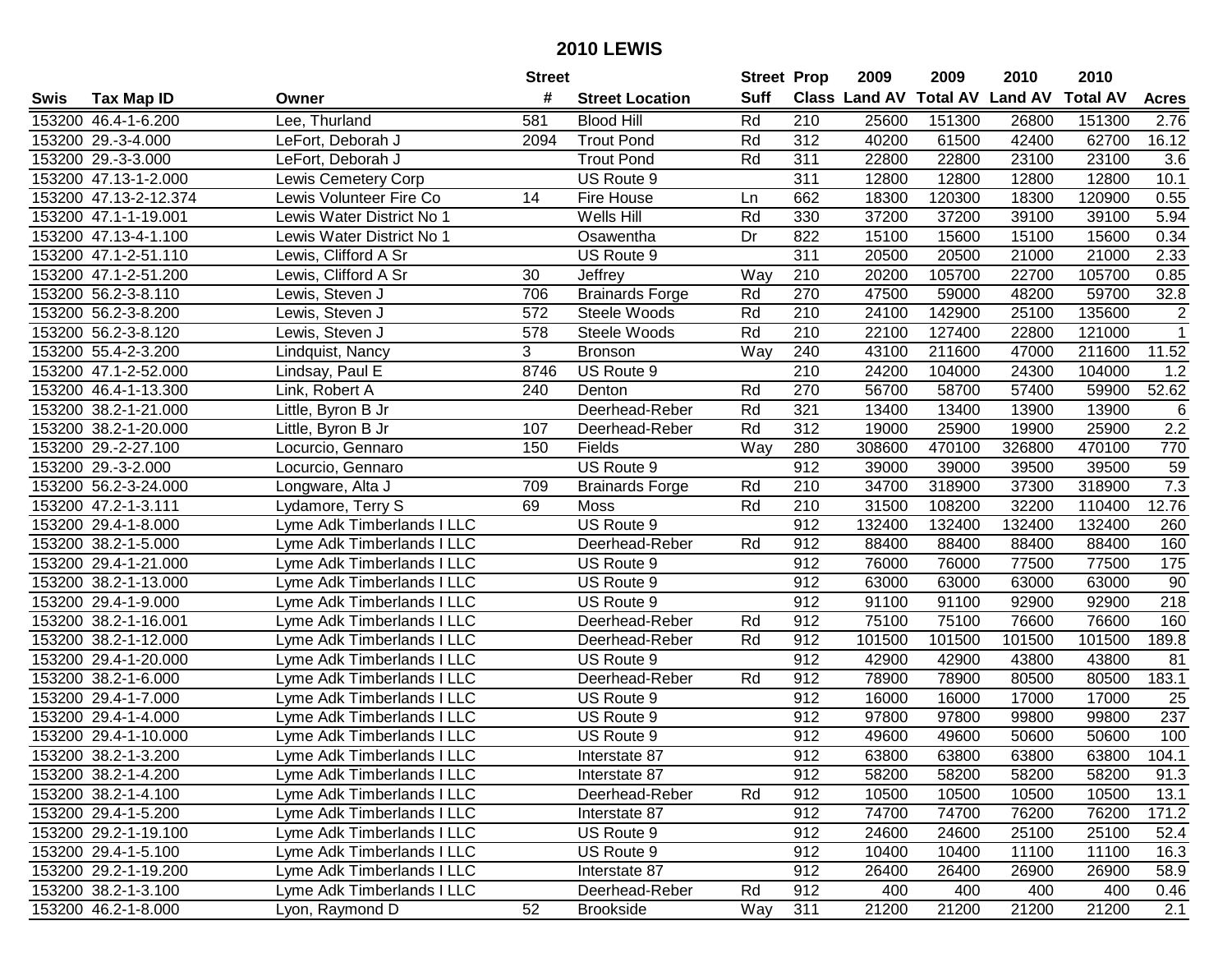| #<br>Suff<br>Class Land AV Total AV Land AV<br><b>Total AV</b><br><b>Tax Map ID</b><br><b>Street Location</b><br><b>Acres</b><br>Swis<br>Owner<br>M Piette & Sons Inc<br>42600<br>153200 29.4-1-18.000<br>910<br>42600<br>43500<br>43500<br>US Route 9<br>80<br>$\overline{2}$<br>51200<br>210<br>24100<br>50200<br>25100<br>153200 38.2-1-10.112<br>MacDougal, Dale B<br>487<br>Deerhead-Reber<br>Rd<br>1.56<br>153200 46.2-1-27.000<br>MaGill, Ray W<br>260<br>23200<br>39900<br>24100<br>41900<br>119<br>Ln<br>Johnson<br>Rd<br><b>Brainards Forge</b><br>240<br>41800<br>128300<br>25.59<br>153200 47.4-1-27.220<br>Maher, Donald R<br>787<br>125800<br>42500<br>153200 47.1-1-26.002<br>Maltzan, Robert E<br>Wells Hill<br>Rd<br>210<br>24800<br>124900<br>25000<br>125300<br>1.5<br>396<br>Rd<br>83.67<br>153200 47.2-1-24.000<br>94<br>Moss<br>240<br>81800<br>141900<br>82500<br>144700<br>Marple, Annette L<br>153200 47.2-1-22.000<br>Rd<br>321<br>34000<br>34000<br>42.5<br>Marple, Annette L<br>Moss<br>34000<br>34000<br>153200 47.2-1-34.000<br>391<br>Rd<br>270<br>37200<br>83800<br>37900<br>85500<br>19.87<br>Hyde<br>Marsha, Christine A<br>153200 47.3-2-7.000<br>1141<br>County Route 10<br>240<br>31900<br>154900<br>32600<br>154900<br>13.3<br>Martin, Charles<br>153200 29.4-1-14.000<br>910<br>6600<br>6600<br>6700<br>6700<br>11<br>Martin, John J<br>US Route 9<br>US Route 9<br>910<br>25300<br>25800<br>25800<br>45.3<br>153200 29.4-1-13.100<br>Martin, John J<br>25300<br>153200 47.13-2-11.001<br>311<br>18900<br>18900<br>22000<br>22000<br>6.2<br>Martin, Malcolm E<br>981<br>County Route 10<br>153200 47.1-2-15.000<br>321<br>74900<br>74900<br>54300<br>54300<br>89.8<br>Stowersville<br>Rd<br>Martin, Malcolm E<br>260<br>153200 47.3-2-8.000<br>75600<br>97800<br>70100<br>70100<br>81.7<br>Martin, Malcolm E<br>County Route 10<br>270<br>153200 56.2-3-35.001<br>776<br>Rd<br>34000<br>64000<br>36500<br>64000<br>6.94<br>Martin, Richard<br><b>Brainards Forge</b><br>312<br>37400<br>37300<br>38100<br>153200 38.1-1-14.000<br>9537<br>US Route 9<br>34200<br>9.8<br>Marty, Michael J<br>240<br>12.6<br>153200 29.2-1-16.000<br>10200<br>US Route 9<br>16900<br>30900<br>18100<br>30900<br>Marty, Michael J<br>153200 55.2-1-34.200<br>Roscoe<br>Rd<br>210<br>40100<br>250700<br>255700<br>4.5<br>Marvin, Walter S III<br>495<br>42300<br>40.32<br>153200 29.-2-22.000<br>9724<br>US Route 9<br>240<br>53600<br>223000<br>54300<br>223000<br>Mathurin, Matthew E<br>153200 56.2-3-17.000<br><b>Wadhams Heights</b><br>240<br>40800<br>165800<br>43600<br>165800<br>27<br>Matteau, Raymond<br>179<br>Ln<br>19<br>Rd<br>240<br>36500<br>37200<br>153200 47.1-1-40.000<br>Matthews, Harold G<br>181<br>60000<br>60000<br>Muzzy<br>Rd<br>25.1<br>153200 55.4-2-8.100<br>172<br>Fox Run<br>240<br>41400<br>238500<br>46600<br>238500<br>Matthews, James M<br>210<br>153200 56.1-2-18.000<br>8193<br>US Route 9<br>18000<br>51800<br>20700<br>51800<br>0.7<br>Mattox, Ethel<br>153200 56.1-2-9.000<br>215<br>Rd<br>210<br>23900<br>130900<br>130900<br>1.9<br>Mattox, Thomas<br>24900<br>Cutting<br>312<br>0.2<br>Rd<br>9800<br>153200 47.13-1-34.000<br>Maye, Dennis W<br>878<br>Fox Run<br>9800<br>10000<br>10000<br>Rd<br>311<br>0.8<br>153200 47.13-1-35.220<br>Maye, Dennis W<br>Fox Run<br>4200<br>4200<br>4200<br>4200<br>Rd<br>210<br>25400<br>88400<br>153200 46.4-1-21.200<br>McAuliffe, Mary A<br>505<br>Fox Run<br>88400<br>26600<br>2.66<br>153200 46.2-1-9.100<br>125<br>210<br>17400<br>48700<br>15100<br>49700<br>0.62<br>McClurg, Kathryn I<br>Seventy<br>Ln<br>322<br>29800<br>30500<br>30500<br>25<br>153200 56.1-2-46.300<br>McCoy, Sylvia<br>US Route 9<br>29800<br>240<br>205400<br>$\overline{135}$<br>153200 56.1-2-46.100<br>McCoy, Sylvia<br>8001<br>US Route 9<br>91900<br>205400<br>92600<br>153200 47.3-1-6.000<br>$\overline{715}$<br>Rd<br>$\overline{210}$<br>4600<br>7900<br>Fox Run<br>6600<br>8100<br>0.1<br>McCray, Ann<br>$\overline{2}$<br>7400<br>153200 38.4-1-16.000<br>Rd<br>321<br>7000<br>7000<br>7400<br>McCray, Ellis<br><b>Moss</b><br>314<br>0.5<br>153200 37.-2-53.000<br>9600<br>McDonald, Philip<br>9600<br>9800<br>9800<br>Seventy<br>Ln<br>1.7<br>$\overline{210}$<br>153200 38.3-1-21.100<br>9277<br>US Route 9<br>23500<br>89500<br>24400<br>89500<br>Mcdougal, Kalvin S<br>153200 47.13-2-31.038<br>McGivney, Carole<br>997<br>County Route 10<br>210<br>17500<br>76000<br>21100<br>77500<br>0.63<br>153200 47.13-2-22.000<br>McGrath, Pamela J<br>8554<br>US Route 9<br>210<br>10300<br>85700<br>14400<br>85700<br>0.21<br><b>Wadhams Heights</b><br>153200 57.1-3-14.200<br>McKinley, Schelling<br>244<br>210<br>36200<br>148000<br>39000<br>148000<br>Ln<br>8.04<br>Rd<br>Wells Hill<br>210<br>26000<br>162100<br>114800<br>2.1<br>153200 47.1-1-28.100<br>McPhail, Bruce<br>410<br>26400<br>US Route 9<br>16400<br>153200 47.13-4-8.000<br>Melton, Gaylen B<br>210<br>70600<br>20200<br>70600<br>0.5<br>8607<br>3<br>Stowersville<br>Rd<br>210<br>153200 39.3-3-3.200<br>Melton, Michael L<br>1387<br>26100<br>198000<br>27400<br>198000<br>153200 46.4-1-6.130<br>Rd<br>311<br>21700<br>21700<br>23000<br>23000<br>3.56<br>Merrihew, Hedy<br>Carlott<br>153200 46.4-1-6.110<br>Rd<br>321<br>24100<br>24100<br>3.53<br>Merrihew, Hedy<br>Carlott<br>24100<br>24100 |  | <b>Street</b> | <b>Street Prop</b> | 2009 | 2009 | 2010 | 2010 |  |
|--------------------------------------------------------------------------------------------------------------------------------------------------------------------------------------------------------------------------------------------------------------------------------------------------------------------------------------------------------------------------------------------------------------------------------------------------------------------------------------------------------------------------------------------------------------------------------------------------------------------------------------------------------------------------------------------------------------------------------------------------------------------------------------------------------------------------------------------------------------------------------------------------------------------------------------------------------------------------------------------------------------------------------------------------------------------------------------------------------------------------------------------------------------------------------------------------------------------------------------------------------------------------------------------------------------------------------------------------------------------------------------------------------------------------------------------------------------------------------------------------------------------------------------------------------------------------------------------------------------------------------------------------------------------------------------------------------------------------------------------------------------------------------------------------------------------------------------------------------------------------------------------------------------------------------------------------------------------------------------------------------------------------------------------------------------------------------------------------------------------------------------------------------------------------------------------------------------------------------------------------------------------------------------------------------------------------------------------------------------------------------------------------------------------------------------------------------------------------------------------------------------------------------------------------------------------------------------------------------------------------------------------------------------------------------------------------------------------------------------------------------------------------------------------------------------------------------------------------------------------------------------------------------------------------------------------------------------------------------------------------------------------------------------------------------------------------------------------------------------------------------------------------------------------------------------------------------------------------------------------------------------------------------------------------------------------------------------------------------------------------------------------------------------------------------------------------------------------------------------------------------------------------------------------------------------------------------------------------------------------------------------------------------------------------------------------------------------------------------------------------------------------------------------------------------------------------------------------------------------------------------------------------------------------------------------------------------------------------------------------------------------------------------------------------------------------------------------------------------------------------------------------------------------------------------------------------------------------------------------------------------------------------------------------------------------------------------------------------------------------------------------------------------------------------------------------------------------------------------------------------------------------------------------------------------------------------------------------------------------------------------------------------------------------------------------------------------------------------------------------------------------------------------------------------------------------------------------------------------------------------------------------------------------------------------------------------------------------------------------------------------------------------------------------------------------------------------------------------------------------------------------------------------------------------------------------------------------------------------------------------------------------------------------------------------------------------------------------------------------------|--|---------------|--------------------|------|------|------|------|--|
|                                                                                                                                                                                                                                                                                                                                                                                                                                                                                                                                                                                                                                                                                                                                                                                                                                                                                                                                                                                                                                                                                                                                                                                                                                                                                                                                                                                                                                                                                                                                                                                                                                                                                                                                                                                                                                                                                                                                                                                                                                                                                                                                                                                                                                                                                                                                                                                                                                                                                                                                                                                                                                                                                                                                                                                                                                                                                                                                                                                                                                                                                                                                                                                                                                                                                                                                                                                                                                                                                                                                                                                                                                                                                                                                                                                                                                                                                                                                                                                                                                                                                                                                                                                                                                                                                                                                                                                                                                                                                                                                                                                                                                                                                                                                                                                                                                                                                                                                                                                                                                                                                                                                                                                                                                                                                                                                                                    |  |               |                    |      |      |      |      |  |
|                                                                                                                                                                                                                                                                                                                                                                                                                                                                                                                                                                                                                                                                                                                                                                                                                                                                                                                                                                                                                                                                                                                                                                                                                                                                                                                                                                                                                                                                                                                                                                                                                                                                                                                                                                                                                                                                                                                                                                                                                                                                                                                                                                                                                                                                                                                                                                                                                                                                                                                                                                                                                                                                                                                                                                                                                                                                                                                                                                                                                                                                                                                                                                                                                                                                                                                                                                                                                                                                                                                                                                                                                                                                                                                                                                                                                                                                                                                                                                                                                                                                                                                                                                                                                                                                                                                                                                                                                                                                                                                                                                                                                                                                                                                                                                                                                                                                                                                                                                                                                                                                                                                                                                                                                                                                                                                                                                    |  |               |                    |      |      |      |      |  |
|                                                                                                                                                                                                                                                                                                                                                                                                                                                                                                                                                                                                                                                                                                                                                                                                                                                                                                                                                                                                                                                                                                                                                                                                                                                                                                                                                                                                                                                                                                                                                                                                                                                                                                                                                                                                                                                                                                                                                                                                                                                                                                                                                                                                                                                                                                                                                                                                                                                                                                                                                                                                                                                                                                                                                                                                                                                                                                                                                                                                                                                                                                                                                                                                                                                                                                                                                                                                                                                                                                                                                                                                                                                                                                                                                                                                                                                                                                                                                                                                                                                                                                                                                                                                                                                                                                                                                                                                                                                                                                                                                                                                                                                                                                                                                                                                                                                                                                                                                                                                                                                                                                                                                                                                                                                                                                                                                                    |  |               |                    |      |      |      |      |  |
|                                                                                                                                                                                                                                                                                                                                                                                                                                                                                                                                                                                                                                                                                                                                                                                                                                                                                                                                                                                                                                                                                                                                                                                                                                                                                                                                                                                                                                                                                                                                                                                                                                                                                                                                                                                                                                                                                                                                                                                                                                                                                                                                                                                                                                                                                                                                                                                                                                                                                                                                                                                                                                                                                                                                                                                                                                                                                                                                                                                                                                                                                                                                                                                                                                                                                                                                                                                                                                                                                                                                                                                                                                                                                                                                                                                                                                                                                                                                                                                                                                                                                                                                                                                                                                                                                                                                                                                                                                                                                                                                                                                                                                                                                                                                                                                                                                                                                                                                                                                                                                                                                                                                                                                                                                                                                                                                                                    |  |               |                    |      |      |      |      |  |
|                                                                                                                                                                                                                                                                                                                                                                                                                                                                                                                                                                                                                                                                                                                                                                                                                                                                                                                                                                                                                                                                                                                                                                                                                                                                                                                                                                                                                                                                                                                                                                                                                                                                                                                                                                                                                                                                                                                                                                                                                                                                                                                                                                                                                                                                                                                                                                                                                                                                                                                                                                                                                                                                                                                                                                                                                                                                                                                                                                                                                                                                                                                                                                                                                                                                                                                                                                                                                                                                                                                                                                                                                                                                                                                                                                                                                                                                                                                                                                                                                                                                                                                                                                                                                                                                                                                                                                                                                                                                                                                                                                                                                                                                                                                                                                                                                                                                                                                                                                                                                                                                                                                                                                                                                                                                                                                                                                    |  |               |                    |      |      |      |      |  |
|                                                                                                                                                                                                                                                                                                                                                                                                                                                                                                                                                                                                                                                                                                                                                                                                                                                                                                                                                                                                                                                                                                                                                                                                                                                                                                                                                                                                                                                                                                                                                                                                                                                                                                                                                                                                                                                                                                                                                                                                                                                                                                                                                                                                                                                                                                                                                                                                                                                                                                                                                                                                                                                                                                                                                                                                                                                                                                                                                                                                                                                                                                                                                                                                                                                                                                                                                                                                                                                                                                                                                                                                                                                                                                                                                                                                                                                                                                                                                                                                                                                                                                                                                                                                                                                                                                                                                                                                                                                                                                                                                                                                                                                                                                                                                                                                                                                                                                                                                                                                                                                                                                                                                                                                                                                                                                                                                                    |  |               |                    |      |      |      |      |  |
|                                                                                                                                                                                                                                                                                                                                                                                                                                                                                                                                                                                                                                                                                                                                                                                                                                                                                                                                                                                                                                                                                                                                                                                                                                                                                                                                                                                                                                                                                                                                                                                                                                                                                                                                                                                                                                                                                                                                                                                                                                                                                                                                                                                                                                                                                                                                                                                                                                                                                                                                                                                                                                                                                                                                                                                                                                                                                                                                                                                                                                                                                                                                                                                                                                                                                                                                                                                                                                                                                                                                                                                                                                                                                                                                                                                                                                                                                                                                                                                                                                                                                                                                                                                                                                                                                                                                                                                                                                                                                                                                                                                                                                                                                                                                                                                                                                                                                                                                                                                                                                                                                                                                                                                                                                                                                                                                                                    |  |               |                    |      |      |      |      |  |
|                                                                                                                                                                                                                                                                                                                                                                                                                                                                                                                                                                                                                                                                                                                                                                                                                                                                                                                                                                                                                                                                                                                                                                                                                                                                                                                                                                                                                                                                                                                                                                                                                                                                                                                                                                                                                                                                                                                                                                                                                                                                                                                                                                                                                                                                                                                                                                                                                                                                                                                                                                                                                                                                                                                                                                                                                                                                                                                                                                                                                                                                                                                                                                                                                                                                                                                                                                                                                                                                                                                                                                                                                                                                                                                                                                                                                                                                                                                                                                                                                                                                                                                                                                                                                                                                                                                                                                                                                                                                                                                                                                                                                                                                                                                                                                                                                                                                                                                                                                                                                                                                                                                                                                                                                                                                                                                                                                    |  |               |                    |      |      |      |      |  |
|                                                                                                                                                                                                                                                                                                                                                                                                                                                                                                                                                                                                                                                                                                                                                                                                                                                                                                                                                                                                                                                                                                                                                                                                                                                                                                                                                                                                                                                                                                                                                                                                                                                                                                                                                                                                                                                                                                                                                                                                                                                                                                                                                                                                                                                                                                                                                                                                                                                                                                                                                                                                                                                                                                                                                                                                                                                                                                                                                                                                                                                                                                                                                                                                                                                                                                                                                                                                                                                                                                                                                                                                                                                                                                                                                                                                                                                                                                                                                                                                                                                                                                                                                                                                                                                                                                                                                                                                                                                                                                                                                                                                                                                                                                                                                                                                                                                                                                                                                                                                                                                                                                                                                                                                                                                                                                                                                                    |  |               |                    |      |      |      |      |  |
|                                                                                                                                                                                                                                                                                                                                                                                                                                                                                                                                                                                                                                                                                                                                                                                                                                                                                                                                                                                                                                                                                                                                                                                                                                                                                                                                                                                                                                                                                                                                                                                                                                                                                                                                                                                                                                                                                                                                                                                                                                                                                                                                                                                                                                                                                                                                                                                                                                                                                                                                                                                                                                                                                                                                                                                                                                                                                                                                                                                                                                                                                                                                                                                                                                                                                                                                                                                                                                                                                                                                                                                                                                                                                                                                                                                                                                                                                                                                                                                                                                                                                                                                                                                                                                                                                                                                                                                                                                                                                                                                                                                                                                                                                                                                                                                                                                                                                                                                                                                                                                                                                                                                                                                                                                                                                                                                                                    |  |               |                    |      |      |      |      |  |
|                                                                                                                                                                                                                                                                                                                                                                                                                                                                                                                                                                                                                                                                                                                                                                                                                                                                                                                                                                                                                                                                                                                                                                                                                                                                                                                                                                                                                                                                                                                                                                                                                                                                                                                                                                                                                                                                                                                                                                                                                                                                                                                                                                                                                                                                                                                                                                                                                                                                                                                                                                                                                                                                                                                                                                                                                                                                                                                                                                                                                                                                                                                                                                                                                                                                                                                                                                                                                                                                                                                                                                                                                                                                                                                                                                                                                                                                                                                                                                                                                                                                                                                                                                                                                                                                                                                                                                                                                                                                                                                                                                                                                                                                                                                                                                                                                                                                                                                                                                                                                                                                                                                                                                                                                                                                                                                                                                    |  |               |                    |      |      |      |      |  |
|                                                                                                                                                                                                                                                                                                                                                                                                                                                                                                                                                                                                                                                                                                                                                                                                                                                                                                                                                                                                                                                                                                                                                                                                                                                                                                                                                                                                                                                                                                                                                                                                                                                                                                                                                                                                                                                                                                                                                                                                                                                                                                                                                                                                                                                                                                                                                                                                                                                                                                                                                                                                                                                                                                                                                                                                                                                                                                                                                                                                                                                                                                                                                                                                                                                                                                                                                                                                                                                                                                                                                                                                                                                                                                                                                                                                                                                                                                                                                                                                                                                                                                                                                                                                                                                                                                                                                                                                                                                                                                                                                                                                                                                                                                                                                                                                                                                                                                                                                                                                                                                                                                                                                                                                                                                                                                                                                                    |  |               |                    |      |      |      |      |  |
|                                                                                                                                                                                                                                                                                                                                                                                                                                                                                                                                                                                                                                                                                                                                                                                                                                                                                                                                                                                                                                                                                                                                                                                                                                                                                                                                                                                                                                                                                                                                                                                                                                                                                                                                                                                                                                                                                                                                                                                                                                                                                                                                                                                                                                                                                                                                                                                                                                                                                                                                                                                                                                                                                                                                                                                                                                                                                                                                                                                                                                                                                                                                                                                                                                                                                                                                                                                                                                                                                                                                                                                                                                                                                                                                                                                                                                                                                                                                                                                                                                                                                                                                                                                                                                                                                                                                                                                                                                                                                                                                                                                                                                                                                                                                                                                                                                                                                                                                                                                                                                                                                                                                                                                                                                                                                                                                                                    |  |               |                    |      |      |      |      |  |
|                                                                                                                                                                                                                                                                                                                                                                                                                                                                                                                                                                                                                                                                                                                                                                                                                                                                                                                                                                                                                                                                                                                                                                                                                                                                                                                                                                                                                                                                                                                                                                                                                                                                                                                                                                                                                                                                                                                                                                                                                                                                                                                                                                                                                                                                                                                                                                                                                                                                                                                                                                                                                                                                                                                                                                                                                                                                                                                                                                                                                                                                                                                                                                                                                                                                                                                                                                                                                                                                                                                                                                                                                                                                                                                                                                                                                                                                                                                                                                                                                                                                                                                                                                                                                                                                                                                                                                                                                                                                                                                                                                                                                                                                                                                                                                                                                                                                                                                                                                                                                                                                                                                                                                                                                                                                                                                                                                    |  |               |                    |      |      |      |      |  |
|                                                                                                                                                                                                                                                                                                                                                                                                                                                                                                                                                                                                                                                                                                                                                                                                                                                                                                                                                                                                                                                                                                                                                                                                                                                                                                                                                                                                                                                                                                                                                                                                                                                                                                                                                                                                                                                                                                                                                                                                                                                                                                                                                                                                                                                                                                                                                                                                                                                                                                                                                                                                                                                                                                                                                                                                                                                                                                                                                                                                                                                                                                                                                                                                                                                                                                                                                                                                                                                                                                                                                                                                                                                                                                                                                                                                                                                                                                                                                                                                                                                                                                                                                                                                                                                                                                                                                                                                                                                                                                                                                                                                                                                                                                                                                                                                                                                                                                                                                                                                                                                                                                                                                                                                                                                                                                                                                                    |  |               |                    |      |      |      |      |  |
|                                                                                                                                                                                                                                                                                                                                                                                                                                                                                                                                                                                                                                                                                                                                                                                                                                                                                                                                                                                                                                                                                                                                                                                                                                                                                                                                                                                                                                                                                                                                                                                                                                                                                                                                                                                                                                                                                                                                                                                                                                                                                                                                                                                                                                                                                                                                                                                                                                                                                                                                                                                                                                                                                                                                                                                                                                                                                                                                                                                                                                                                                                                                                                                                                                                                                                                                                                                                                                                                                                                                                                                                                                                                                                                                                                                                                                                                                                                                                                                                                                                                                                                                                                                                                                                                                                                                                                                                                                                                                                                                                                                                                                                                                                                                                                                                                                                                                                                                                                                                                                                                                                                                                                                                                                                                                                                                                                    |  |               |                    |      |      |      |      |  |
|                                                                                                                                                                                                                                                                                                                                                                                                                                                                                                                                                                                                                                                                                                                                                                                                                                                                                                                                                                                                                                                                                                                                                                                                                                                                                                                                                                                                                                                                                                                                                                                                                                                                                                                                                                                                                                                                                                                                                                                                                                                                                                                                                                                                                                                                                                                                                                                                                                                                                                                                                                                                                                                                                                                                                                                                                                                                                                                                                                                                                                                                                                                                                                                                                                                                                                                                                                                                                                                                                                                                                                                                                                                                                                                                                                                                                                                                                                                                                                                                                                                                                                                                                                                                                                                                                                                                                                                                                                                                                                                                                                                                                                                                                                                                                                                                                                                                                                                                                                                                                                                                                                                                                                                                                                                                                                                                                                    |  |               |                    |      |      |      |      |  |
|                                                                                                                                                                                                                                                                                                                                                                                                                                                                                                                                                                                                                                                                                                                                                                                                                                                                                                                                                                                                                                                                                                                                                                                                                                                                                                                                                                                                                                                                                                                                                                                                                                                                                                                                                                                                                                                                                                                                                                                                                                                                                                                                                                                                                                                                                                                                                                                                                                                                                                                                                                                                                                                                                                                                                                                                                                                                                                                                                                                                                                                                                                                                                                                                                                                                                                                                                                                                                                                                                                                                                                                                                                                                                                                                                                                                                                                                                                                                                                                                                                                                                                                                                                                                                                                                                                                                                                                                                                                                                                                                                                                                                                                                                                                                                                                                                                                                                                                                                                                                                                                                                                                                                                                                                                                                                                                                                                    |  |               |                    |      |      |      |      |  |
|                                                                                                                                                                                                                                                                                                                                                                                                                                                                                                                                                                                                                                                                                                                                                                                                                                                                                                                                                                                                                                                                                                                                                                                                                                                                                                                                                                                                                                                                                                                                                                                                                                                                                                                                                                                                                                                                                                                                                                                                                                                                                                                                                                                                                                                                                                                                                                                                                                                                                                                                                                                                                                                                                                                                                                                                                                                                                                                                                                                                                                                                                                                                                                                                                                                                                                                                                                                                                                                                                                                                                                                                                                                                                                                                                                                                                                                                                                                                                                                                                                                                                                                                                                                                                                                                                                                                                                                                                                                                                                                                                                                                                                                                                                                                                                                                                                                                                                                                                                                                                                                                                                                                                                                                                                                                                                                                                                    |  |               |                    |      |      |      |      |  |
|                                                                                                                                                                                                                                                                                                                                                                                                                                                                                                                                                                                                                                                                                                                                                                                                                                                                                                                                                                                                                                                                                                                                                                                                                                                                                                                                                                                                                                                                                                                                                                                                                                                                                                                                                                                                                                                                                                                                                                                                                                                                                                                                                                                                                                                                                                                                                                                                                                                                                                                                                                                                                                                                                                                                                                                                                                                                                                                                                                                                                                                                                                                                                                                                                                                                                                                                                                                                                                                                                                                                                                                                                                                                                                                                                                                                                                                                                                                                                                                                                                                                                                                                                                                                                                                                                                                                                                                                                                                                                                                                                                                                                                                                                                                                                                                                                                                                                                                                                                                                                                                                                                                                                                                                                                                                                                                                                                    |  |               |                    |      |      |      |      |  |
|                                                                                                                                                                                                                                                                                                                                                                                                                                                                                                                                                                                                                                                                                                                                                                                                                                                                                                                                                                                                                                                                                                                                                                                                                                                                                                                                                                                                                                                                                                                                                                                                                                                                                                                                                                                                                                                                                                                                                                                                                                                                                                                                                                                                                                                                                                                                                                                                                                                                                                                                                                                                                                                                                                                                                                                                                                                                                                                                                                                                                                                                                                                                                                                                                                                                                                                                                                                                                                                                                                                                                                                                                                                                                                                                                                                                                                                                                                                                                                                                                                                                                                                                                                                                                                                                                                                                                                                                                                                                                                                                                                                                                                                                                                                                                                                                                                                                                                                                                                                                                                                                                                                                                                                                                                                                                                                                                                    |  |               |                    |      |      |      |      |  |
|                                                                                                                                                                                                                                                                                                                                                                                                                                                                                                                                                                                                                                                                                                                                                                                                                                                                                                                                                                                                                                                                                                                                                                                                                                                                                                                                                                                                                                                                                                                                                                                                                                                                                                                                                                                                                                                                                                                                                                                                                                                                                                                                                                                                                                                                                                                                                                                                                                                                                                                                                                                                                                                                                                                                                                                                                                                                                                                                                                                                                                                                                                                                                                                                                                                                                                                                                                                                                                                                                                                                                                                                                                                                                                                                                                                                                                                                                                                                                                                                                                                                                                                                                                                                                                                                                                                                                                                                                                                                                                                                                                                                                                                                                                                                                                                                                                                                                                                                                                                                                                                                                                                                                                                                                                                                                                                                                                    |  |               |                    |      |      |      |      |  |
|                                                                                                                                                                                                                                                                                                                                                                                                                                                                                                                                                                                                                                                                                                                                                                                                                                                                                                                                                                                                                                                                                                                                                                                                                                                                                                                                                                                                                                                                                                                                                                                                                                                                                                                                                                                                                                                                                                                                                                                                                                                                                                                                                                                                                                                                                                                                                                                                                                                                                                                                                                                                                                                                                                                                                                                                                                                                                                                                                                                                                                                                                                                                                                                                                                                                                                                                                                                                                                                                                                                                                                                                                                                                                                                                                                                                                                                                                                                                                                                                                                                                                                                                                                                                                                                                                                                                                                                                                                                                                                                                                                                                                                                                                                                                                                                                                                                                                                                                                                                                                                                                                                                                                                                                                                                                                                                                                                    |  |               |                    |      |      |      |      |  |
|                                                                                                                                                                                                                                                                                                                                                                                                                                                                                                                                                                                                                                                                                                                                                                                                                                                                                                                                                                                                                                                                                                                                                                                                                                                                                                                                                                                                                                                                                                                                                                                                                                                                                                                                                                                                                                                                                                                                                                                                                                                                                                                                                                                                                                                                                                                                                                                                                                                                                                                                                                                                                                                                                                                                                                                                                                                                                                                                                                                                                                                                                                                                                                                                                                                                                                                                                                                                                                                                                                                                                                                                                                                                                                                                                                                                                                                                                                                                                                                                                                                                                                                                                                                                                                                                                                                                                                                                                                                                                                                                                                                                                                                                                                                                                                                                                                                                                                                                                                                                                                                                                                                                                                                                                                                                                                                                                                    |  |               |                    |      |      |      |      |  |
|                                                                                                                                                                                                                                                                                                                                                                                                                                                                                                                                                                                                                                                                                                                                                                                                                                                                                                                                                                                                                                                                                                                                                                                                                                                                                                                                                                                                                                                                                                                                                                                                                                                                                                                                                                                                                                                                                                                                                                                                                                                                                                                                                                                                                                                                                                                                                                                                                                                                                                                                                                                                                                                                                                                                                                                                                                                                                                                                                                                                                                                                                                                                                                                                                                                                                                                                                                                                                                                                                                                                                                                                                                                                                                                                                                                                                                                                                                                                                                                                                                                                                                                                                                                                                                                                                                                                                                                                                                                                                                                                                                                                                                                                                                                                                                                                                                                                                                                                                                                                                                                                                                                                                                                                                                                                                                                                                                    |  |               |                    |      |      |      |      |  |
|                                                                                                                                                                                                                                                                                                                                                                                                                                                                                                                                                                                                                                                                                                                                                                                                                                                                                                                                                                                                                                                                                                                                                                                                                                                                                                                                                                                                                                                                                                                                                                                                                                                                                                                                                                                                                                                                                                                                                                                                                                                                                                                                                                                                                                                                                                                                                                                                                                                                                                                                                                                                                                                                                                                                                                                                                                                                                                                                                                                                                                                                                                                                                                                                                                                                                                                                                                                                                                                                                                                                                                                                                                                                                                                                                                                                                                                                                                                                                                                                                                                                                                                                                                                                                                                                                                                                                                                                                                                                                                                                                                                                                                                                                                                                                                                                                                                                                                                                                                                                                                                                                                                                                                                                                                                                                                                                                                    |  |               |                    |      |      |      |      |  |
|                                                                                                                                                                                                                                                                                                                                                                                                                                                                                                                                                                                                                                                                                                                                                                                                                                                                                                                                                                                                                                                                                                                                                                                                                                                                                                                                                                                                                                                                                                                                                                                                                                                                                                                                                                                                                                                                                                                                                                                                                                                                                                                                                                                                                                                                                                                                                                                                                                                                                                                                                                                                                                                                                                                                                                                                                                                                                                                                                                                                                                                                                                                                                                                                                                                                                                                                                                                                                                                                                                                                                                                                                                                                                                                                                                                                                                                                                                                                                                                                                                                                                                                                                                                                                                                                                                                                                                                                                                                                                                                                                                                                                                                                                                                                                                                                                                                                                                                                                                                                                                                                                                                                                                                                                                                                                                                                                                    |  |               |                    |      |      |      |      |  |
|                                                                                                                                                                                                                                                                                                                                                                                                                                                                                                                                                                                                                                                                                                                                                                                                                                                                                                                                                                                                                                                                                                                                                                                                                                                                                                                                                                                                                                                                                                                                                                                                                                                                                                                                                                                                                                                                                                                                                                                                                                                                                                                                                                                                                                                                                                                                                                                                                                                                                                                                                                                                                                                                                                                                                                                                                                                                                                                                                                                                                                                                                                                                                                                                                                                                                                                                                                                                                                                                                                                                                                                                                                                                                                                                                                                                                                                                                                                                                                                                                                                                                                                                                                                                                                                                                                                                                                                                                                                                                                                                                                                                                                                                                                                                                                                                                                                                                                                                                                                                                                                                                                                                                                                                                                                                                                                                                                    |  |               |                    |      |      |      |      |  |
|                                                                                                                                                                                                                                                                                                                                                                                                                                                                                                                                                                                                                                                                                                                                                                                                                                                                                                                                                                                                                                                                                                                                                                                                                                                                                                                                                                                                                                                                                                                                                                                                                                                                                                                                                                                                                                                                                                                                                                                                                                                                                                                                                                                                                                                                                                                                                                                                                                                                                                                                                                                                                                                                                                                                                                                                                                                                                                                                                                                                                                                                                                                                                                                                                                                                                                                                                                                                                                                                                                                                                                                                                                                                                                                                                                                                                                                                                                                                                                                                                                                                                                                                                                                                                                                                                                                                                                                                                                                                                                                                                                                                                                                                                                                                                                                                                                                                                                                                                                                                                                                                                                                                                                                                                                                                                                                                                                    |  |               |                    |      |      |      |      |  |
|                                                                                                                                                                                                                                                                                                                                                                                                                                                                                                                                                                                                                                                                                                                                                                                                                                                                                                                                                                                                                                                                                                                                                                                                                                                                                                                                                                                                                                                                                                                                                                                                                                                                                                                                                                                                                                                                                                                                                                                                                                                                                                                                                                                                                                                                                                                                                                                                                                                                                                                                                                                                                                                                                                                                                                                                                                                                                                                                                                                                                                                                                                                                                                                                                                                                                                                                                                                                                                                                                                                                                                                                                                                                                                                                                                                                                                                                                                                                                                                                                                                                                                                                                                                                                                                                                                                                                                                                                                                                                                                                                                                                                                                                                                                                                                                                                                                                                                                                                                                                                                                                                                                                                                                                                                                                                                                                                                    |  |               |                    |      |      |      |      |  |
|                                                                                                                                                                                                                                                                                                                                                                                                                                                                                                                                                                                                                                                                                                                                                                                                                                                                                                                                                                                                                                                                                                                                                                                                                                                                                                                                                                                                                                                                                                                                                                                                                                                                                                                                                                                                                                                                                                                                                                                                                                                                                                                                                                                                                                                                                                                                                                                                                                                                                                                                                                                                                                                                                                                                                                                                                                                                                                                                                                                                                                                                                                                                                                                                                                                                                                                                                                                                                                                                                                                                                                                                                                                                                                                                                                                                                                                                                                                                                                                                                                                                                                                                                                                                                                                                                                                                                                                                                                                                                                                                                                                                                                                                                                                                                                                                                                                                                                                                                                                                                                                                                                                                                                                                                                                                                                                                                                    |  |               |                    |      |      |      |      |  |
|                                                                                                                                                                                                                                                                                                                                                                                                                                                                                                                                                                                                                                                                                                                                                                                                                                                                                                                                                                                                                                                                                                                                                                                                                                                                                                                                                                                                                                                                                                                                                                                                                                                                                                                                                                                                                                                                                                                                                                                                                                                                                                                                                                                                                                                                                                                                                                                                                                                                                                                                                                                                                                                                                                                                                                                                                                                                                                                                                                                                                                                                                                                                                                                                                                                                                                                                                                                                                                                                                                                                                                                                                                                                                                                                                                                                                                                                                                                                                                                                                                                                                                                                                                                                                                                                                                                                                                                                                                                                                                                                                                                                                                                                                                                                                                                                                                                                                                                                                                                                                                                                                                                                                                                                                                                                                                                                                                    |  |               |                    |      |      |      |      |  |
|                                                                                                                                                                                                                                                                                                                                                                                                                                                                                                                                                                                                                                                                                                                                                                                                                                                                                                                                                                                                                                                                                                                                                                                                                                                                                                                                                                                                                                                                                                                                                                                                                                                                                                                                                                                                                                                                                                                                                                                                                                                                                                                                                                                                                                                                                                                                                                                                                                                                                                                                                                                                                                                                                                                                                                                                                                                                                                                                                                                                                                                                                                                                                                                                                                                                                                                                                                                                                                                                                                                                                                                                                                                                                                                                                                                                                                                                                                                                                                                                                                                                                                                                                                                                                                                                                                                                                                                                                                                                                                                                                                                                                                                                                                                                                                                                                                                                                                                                                                                                                                                                                                                                                                                                                                                                                                                                                                    |  |               |                    |      |      |      |      |  |
|                                                                                                                                                                                                                                                                                                                                                                                                                                                                                                                                                                                                                                                                                                                                                                                                                                                                                                                                                                                                                                                                                                                                                                                                                                                                                                                                                                                                                                                                                                                                                                                                                                                                                                                                                                                                                                                                                                                                                                                                                                                                                                                                                                                                                                                                                                                                                                                                                                                                                                                                                                                                                                                                                                                                                                                                                                                                                                                                                                                                                                                                                                                                                                                                                                                                                                                                                                                                                                                                                                                                                                                                                                                                                                                                                                                                                                                                                                                                                                                                                                                                                                                                                                                                                                                                                                                                                                                                                                                                                                                                                                                                                                                                                                                                                                                                                                                                                                                                                                                                                                                                                                                                                                                                                                                                                                                                                                    |  |               |                    |      |      |      |      |  |
|                                                                                                                                                                                                                                                                                                                                                                                                                                                                                                                                                                                                                                                                                                                                                                                                                                                                                                                                                                                                                                                                                                                                                                                                                                                                                                                                                                                                                                                                                                                                                                                                                                                                                                                                                                                                                                                                                                                                                                                                                                                                                                                                                                                                                                                                                                                                                                                                                                                                                                                                                                                                                                                                                                                                                                                                                                                                                                                                                                                                                                                                                                                                                                                                                                                                                                                                                                                                                                                                                                                                                                                                                                                                                                                                                                                                                                                                                                                                                                                                                                                                                                                                                                                                                                                                                                                                                                                                                                                                                                                                                                                                                                                                                                                                                                                                                                                                                                                                                                                                                                                                                                                                                                                                                                                                                                                                                                    |  |               |                    |      |      |      |      |  |
|                                                                                                                                                                                                                                                                                                                                                                                                                                                                                                                                                                                                                                                                                                                                                                                                                                                                                                                                                                                                                                                                                                                                                                                                                                                                                                                                                                                                                                                                                                                                                                                                                                                                                                                                                                                                                                                                                                                                                                                                                                                                                                                                                                                                                                                                                                                                                                                                                                                                                                                                                                                                                                                                                                                                                                                                                                                                                                                                                                                                                                                                                                                                                                                                                                                                                                                                                                                                                                                                                                                                                                                                                                                                                                                                                                                                                                                                                                                                                                                                                                                                                                                                                                                                                                                                                                                                                                                                                                                                                                                                                                                                                                                                                                                                                                                                                                                                                                                                                                                                                                                                                                                                                                                                                                                                                                                                                                    |  |               |                    |      |      |      |      |  |
|                                                                                                                                                                                                                                                                                                                                                                                                                                                                                                                                                                                                                                                                                                                                                                                                                                                                                                                                                                                                                                                                                                                                                                                                                                                                                                                                                                                                                                                                                                                                                                                                                                                                                                                                                                                                                                                                                                                                                                                                                                                                                                                                                                                                                                                                                                                                                                                                                                                                                                                                                                                                                                                                                                                                                                                                                                                                                                                                                                                                                                                                                                                                                                                                                                                                                                                                                                                                                                                                                                                                                                                                                                                                                                                                                                                                                                                                                                                                                                                                                                                                                                                                                                                                                                                                                                                                                                                                                                                                                                                                                                                                                                                                                                                                                                                                                                                                                                                                                                                                                                                                                                                                                                                                                                                                                                                                                                    |  |               |                    |      |      |      |      |  |
|                                                                                                                                                                                                                                                                                                                                                                                                                                                                                                                                                                                                                                                                                                                                                                                                                                                                                                                                                                                                                                                                                                                                                                                                                                                                                                                                                                                                                                                                                                                                                                                                                                                                                                                                                                                                                                                                                                                                                                                                                                                                                                                                                                                                                                                                                                                                                                                                                                                                                                                                                                                                                                                                                                                                                                                                                                                                                                                                                                                                                                                                                                                                                                                                                                                                                                                                                                                                                                                                                                                                                                                                                                                                                                                                                                                                                                                                                                                                                                                                                                                                                                                                                                                                                                                                                                                                                                                                                                                                                                                                                                                                                                                                                                                                                                                                                                                                                                                                                                                                                                                                                                                                                                                                                                                                                                                                                                    |  |               |                    |      |      |      |      |  |
|                                                                                                                                                                                                                                                                                                                                                                                                                                                                                                                                                                                                                                                                                                                                                                                                                                                                                                                                                                                                                                                                                                                                                                                                                                                                                                                                                                                                                                                                                                                                                                                                                                                                                                                                                                                                                                                                                                                                                                                                                                                                                                                                                                                                                                                                                                                                                                                                                                                                                                                                                                                                                                                                                                                                                                                                                                                                                                                                                                                                                                                                                                                                                                                                                                                                                                                                                                                                                                                                                                                                                                                                                                                                                                                                                                                                                                                                                                                                                                                                                                                                                                                                                                                                                                                                                                                                                                                                                                                                                                                                                                                                                                                                                                                                                                                                                                                                                                                                                                                                                                                                                                                                                                                                                                                                                                                                                                    |  |               |                    |      |      |      |      |  |
|                                                                                                                                                                                                                                                                                                                                                                                                                                                                                                                                                                                                                                                                                                                                                                                                                                                                                                                                                                                                                                                                                                                                                                                                                                                                                                                                                                                                                                                                                                                                                                                                                                                                                                                                                                                                                                                                                                                                                                                                                                                                                                                                                                                                                                                                                                                                                                                                                                                                                                                                                                                                                                                                                                                                                                                                                                                                                                                                                                                                                                                                                                                                                                                                                                                                                                                                                                                                                                                                                                                                                                                                                                                                                                                                                                                                                                                                                                                                                                                                                                                                                                                                                                                                                                                                                                                                                                                                                                                                                                                                                                                                                                                                                                                                                                                                                                                                                                                                                                                                                                                                                                                                                                                                                                                                                                                                                                    |  |               |                    |      |      |      |      |  |
|                                                                                                                                                                                                                                                                                                                                                                                                                                                                                                                                                                                                                                                                                                                                                                                                                                                                                                                                                                                                                                                                                                                                                                                                                                                                                                                                                                                                                                                                                                                                                                                                                                                                                                                                                                                                                                                                                                                                                                                                                                                                                                                                                                                                                                                                                                                                                                                                                                                                                                                                                                                                                                                                                                                                                                                                                                                                                                                                                                                                                                                                                                                                                                                                                                                                                                                                                                                                                                                                                                                                                                                                                                                                                                                                                                                                                                                                                                                                                                                                                                                                                                                                                                                                                                                                                                                                                                                                                                                                                                                                                                                                                                                                                                                                                                                                                                                                                                                                                                                                                                                                                                                                                                                                                                                                                                                                                                    |  |               |                    |      |      |      |      |  |
|                                                                                                                                                                                                                                                                                                                                                                                                                                                                                                                                                                                                                                                                                                                                                                                                                                                                                                                                                                                                                                                                                                                                                                                                                                                                                                                                                                                                                                                                                                                                                                                                                                                                                                                                                                                                                                                                                                                                                                                                                                                                                                                                                                                                                                                                                                                                                                                                                                                                                                                                                                                                                                                                                                                                                                                                                                                                                                                                                                                                                                                                                                                                                                                                                                                                                                                                                                                                                                                                                                                                                                                                                                                                                                                                                                                                                                                                                                                                                                                                                                                                                                                                                                                                                                                                                                                                                                                                                                                                                                                                                                                                                                                                                                                                                                                                                                                                                                                                                                                                                                                                                                                                                                                                                                                                                                                                                                    |  |               |                    |      |      |      |      |  |
|                                                                                                                                                                                                                                                                                                                                                                                                                                                                                                                                                                                                                                                                                                                                                                                                                                                                                                                                                                                                                                                                                                                                                                                                                                                                                                                                                                                                                                                                                                                                                                                                                                                                                                                                                                                                                                                                                                                                                                                                                                                                                                                                                                                                                                                                                                                                                                                                                                                                                                                                                                                                                                                                                                                                                                                                                                                                                                                                                                                                                                                                                                                                                                                                                                                                                                                                                                                                                                                                                                                                                                                                                                                                                                                                                                                                                                                                                                                                                                                                                                                                                                                                                                                                                                                                                                                                                                                                                                                                                                                                                                                                                                                                                                                                                                                                                                                                                                                                                                                                                                                                                                                                                                                                                                                                                                                                                                    |  |               |                    |      |      |      |      |  |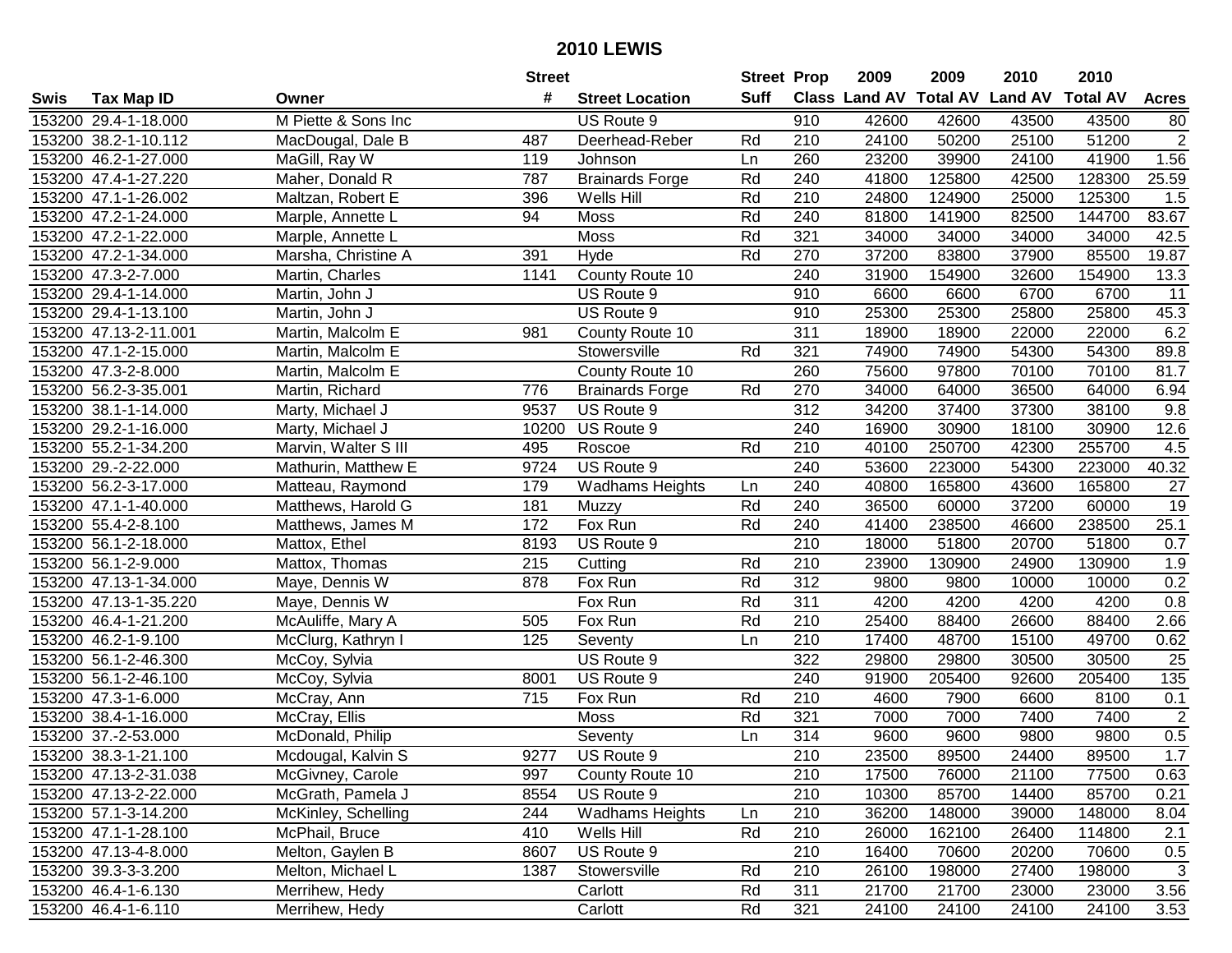|      |                      |                        | <b>Street</b>   |                        | <b>Street Prop</b> |                  | 2009   | 2009   | 2010                           | 2010            |                |
|------|----------------------|------------------------|-----------------|------------------------|--------------------|------------------|--------|--------|--------------------------------|-----------------|----------------|
| Swis | <b>Tax Map ID</b>    | Owner                  | #               | <b>Street Location</b> | <b>Suff</b>        |                  |        |        | Class Land AV Total AV Land AV | <b>Total AV</b> | <b>Acres</b>   |
|      | 153200 47.13-1-1.000 | Merrihew, Hedy         |                 | Fox Run                | Rd                 | 311              | 19800  | 19800  | 20200                          | 20200           | 2              |
|      | 153200 46.2-1-38.000 | Merrihew, Karen        | 114             | Johnson                | Ln                 | 260              | 16700  | 43800  | 19600                          | 44700           | 0.54           |
|      | 153200 46.2-1-39.000 | Merrihew, Karen        |                 | Johnson                | Ln                 | 321              | 6200   | 6200   | 6200                           | 6200            | 1.61           |
|      | 153200 55.2-2-8.000  | Merrihew, Susan K      | 527             | Roscoe                 | Rd                 | 210              | 29300  | 185000 | 30000                          | 185000          | 10             |
|      | 153200 46.2-1-48.120 | Messina, Frank P       |                 | Goff                   | Rd                 | 322              | 25800  | 25800  | 26500                          | 26500           | 12.7           |
|      | 153200 38.1-1-29.000 | Michael, Alexander     | $\overline{87}$ | <b>Hale Hill</b>       | Ln                 | $\overline{312}$ | 112300 | 130400 | 39600                          | 133000          | 8.3            |
|      | 153200 56.1-2-17.000 | Mickle, David J        | 8149            | US Route 9             |                    | 260              | 41400  | 103200 | 42100                          | 103200          | 25.1           |
|      | 153200 47.3-2-2.000  | Milholland, John       |                 | County Route 10        |                    | 311              | 16400  | 16400  | 16400                          | 16400           | $\mathbf{1}$   |
|      | 153200 47.4-1-35.112 | Milholland, John A     |                 | Ray Woods              | Rd                 | 314              | 28100  | 28100  | 28100                          | 28100           | $\overline{5}$ |
|      | 153200 56.1-2-34.120 | Milholland, John A     |                 | Steele Woods           | Rd                 | 322              | 30700  | 30700  | 30700                          | 30700           | 23             |
|      | 153200 47.4-1-1.212  | Miller, Albert E III   | 126             | Redmond                | Rd                 | 240              | 29600  | 168600 | 30300                          | 165400          | 10.39          |
|      | 153200 56.1-2-15.000 | Miller, Donald S       | 8091            | US Route 9             |                    | 210              | 29600  | 123900 | 31500                          | 123900          | 4.77           |
|      | 153200 48.3-2-5.000  | Miller, Norman L       |                 | Hurley                 | Rd                 | 910              | 38900  | 38900  | 38900                          | 38900           | 48.6           |
|      | 153200 46.2-1-14.000 | Miller, Robert         | 5               | <b>Brookside</b>       | Way                | 210              | 15600  | 110600 | 18700                          | 111000          | 0.45           |
|      | 153200 38.1-1-26.300 | Mitchell, Alan         | 9371            | US Route 9             |                    | 270              | 28100  | 71500  | 29700                          | 71500           | $\overline{4}$ |
|      | 153200 46.4-1-9.000  | Mitchell, Daniel       | 648             | Mitchell Hill          | Rd                 | 240              | 34000  | 113400 | 34700                          | 113400          | 15.9           |
|      | 153200 38.1-1-26.110 | Mitchell, Dennis H     | 9325            | US Route 9             |                    | 240              | 74900  | 130700 | 75600                          | 133300          | 85.54          |
|      | 153200 46.4-1-8.330  | Mitchell, Gerald       | 269             | Denton                 | Rd                 | 240              | 42100  | 92700  | 42800                          | 92700           | 26             |
|      | 153200 56.2-3-20.000 | Mitchell, Gerald A     |                 | <b>Brainards Forge</b> | Rd                 | 321              | 79900  | 79900  | 74500                          | 74500           | 80.6           |
|      | 153200 46.4-1-8.320  | Mitchell, Gerald W Jr  | 622             | Mitchell Hill          | Rd                 | 210              | 27200  | 92100  | 27900                          | 92100           | 7.4            |
|      | 153200 38.1-1-26.120 | Mitchell, James        | 9353            | US Route 9             |                    | 210              | 24100  | 89500  | 25100                          | 91300           | $\overline{2}$ |
|      | 153200 46.4-1-8.310  | Mitchell, Jamie        | 612             | Mitchell Hill          | Rd                 | 210              | 27000  | 120600 | 27700                          | 120600          | 7.1            |
|      | 153200 47.3-2-15.200 | Mitchell, Raymond E    | 1214            | County Route 10        |                    | 240              | 71800  | 115600 | 72500                          | 115600          | 73.1           |
|      | 153200 46.2-2-2.000  | Mitchell, Robert E Jr  |                 | Clark                  | Ln                 | 311              | 32900  | 32900  | 32900                          | 32900           | 9.14           |
|      | 153200 46.4-1-8.100  | Mitchell, Rolland E Jr |                 | Denton                 | Rd                 | 322              | 39600  | 39600  | 40300                          | 40300           | 30             |
|      | 153200 38.1-1-26.200 | Mitchell, Stephen Jr   | 9393            | US Route 9             |                    | 210              | 31900  | 99200  | 34100                          | 101200          | 5.9            |
|      | 153200 19.4-2-3.000  | Molnar, Tamas          |                 | US Route 9             |                    | 322              | 40600  | 40600  | 44000                          | 44000           | 51.3           |
|      | 153200 47.4-1-28.200 | Monty, James W         | 1325            | County Route 10        |                    | 210              | 14800  | 131000 | 18200                          | 126900          | 0.4            |
|      | 153200 29.2-1-6.000  | Moore, George          |                 | US Route 9             |                    | 910              | 12000  | 12000  | 12000                          | 12000           | 25             |
|      | 153200 29.2-1-8.000  | Moore, George          |                 | US Route 9             |                    | 910              | 75300  | 75300  | 75300                          | 75300           | 165.9          |
|      | 153200 38.3-1-7.000  | Moore, Ralph F         | 9063            | US Route 9             |                    | $\overline{210}$ | 27100  | 95600  | 28600                          | 95600           | 3.5            |
|      | 153200 38.2-1-9.000  | Moran, Leamon          |                 | Deerhead-Reber         | Rd                 | 105              | 66600  | 66600  | 67900                          | 67900           | 117            |
|      | 153200 38.2-1-8.000  | Moran, Leamon          |                 | Deerhead-Reber         | Rd                 | 105              | 88100  | 88100  | 88100                          | 88100           | 88.77          |
|      | 153200 38.2-1-7.000  | Moran, Leamon          |                 | Deerhead-Reber         | Rd                 | 910              | 74400  | 74400  | 75900                          | 75900           | 170.4          |
|      | 153200 38.3-1-34.100 | Morgan, James III      | 9051            | US Route 9             |                    | 270              | 24300  | 51200  | 25300                          | 51200           | 2.1            |
|      | 153200 55.2-1-5.121  | Morris, Matthew        | 218             | <b>Blood Hill</b>      | Rd                 | 240              | 66100  | 185000 | 66800                          | 185000          | 60.1           |
|      | 153200 55.2-1-5.112  | Morris, Matthew G      |                 | <b>Burpee Hill</b>     | Rd                 | 322              | 22200  | 22200  | 22700                          | 22700           | 8.05           |
|      | 153200 55.2-1-38.000 | Morris, Michael        | 391             | Roscoe                 | Rd                 | 210              | 28300  | 197600 | 29900                          | 197600          | 4.1            |
|      | 153200 38.4-1-28.000 | Morrison, Jeanne       | 415             | Moss                   | Rd                 | 210              | 30100  | 92200  | 26000                          | 95900           | 5              |
|      | 153200 47.2-1-19.000 | Morrissey, Spencer A   | 915             | Stowersville           | Rd                 | 210              | 24300  | 160100 | 25300                          | 160100          | 2.1            |
|      | 153200 55.2-1-14.000 | Morse, James R         | 558             | Fox Run                | Rd                 | 240              | 32700  | 78100  | 33400                          | 79300           | 14.21          |
|      | 153200 56.1-2-2.000  | Morse, James R Jr      |                 | Fox Run                | Rd                 | 910              | 55000  | 55000  | 55000                          | 55000           | 30.08          |
|      |                      |                        |                 |                        |                    |                  |        |        |                                |                 |                |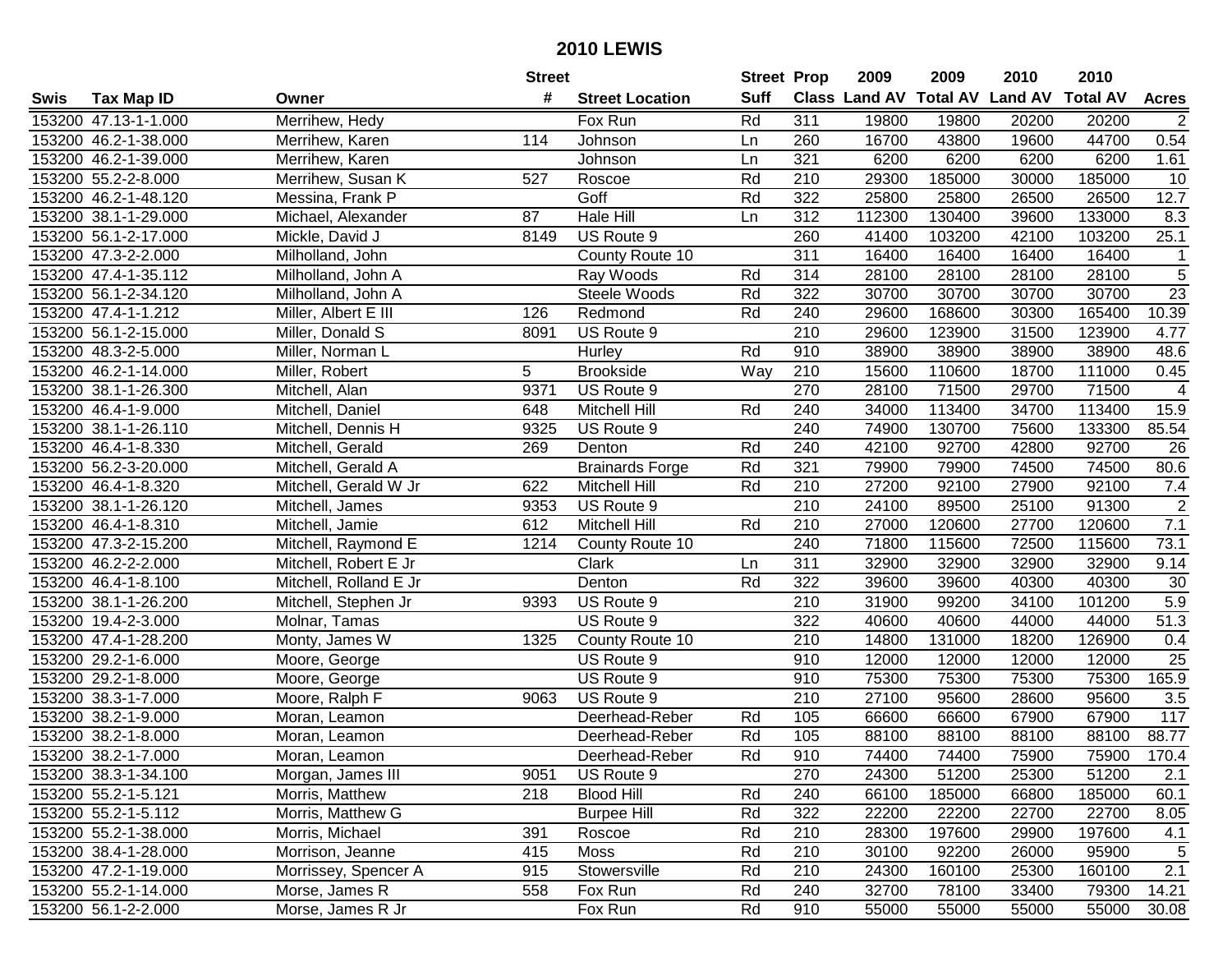|      |                       |                           | <b>Street</b> |                        | <b>Street Prop</b> |                  | 2009    | 2009    | 2010                           | 2010            |              |
|------|-----------------------|---------------------------|---------------|------------------------|--------------------|------------------|---------|---------|--------------------------------|-----------------|--------------|
| Swis | <b>Tax Map ID</b>     | Owner                     | #             | <b>Street Location</b> | <b>Suff</b>        |                  |         |         | Class Land AV Total AV Land AV | <b>Total AV</b> | <b>Acres</b> |
|      | 153200 47.3-1-20.112  | Morse, James R Jr         | 651           | Fox Run                | Rd                 | 311              | 26600   | 26600   | 28600                          | 28600           | 6            |
|      | 153200 47.1-1-39.120  | Moson, Ronald J           | 52            | <b>Birch Trail</b>     | Way                | 210              | 28300   | 123200  | 29000                          | 137000          | 8.7          |
|      | 153200 47.2-1-12.200  | Moulton, Bradley          | 185           | <b>Moss</b>            | Rd                 | 210              | 23600   | 68900   | 18900                          | 61700           | 1.77         |
|      | 153200 56.1-2-13.000  | Mousseau, Nancy R         | 8063          | US Route 9             |                    | 210              | 22100   | 72600   | 22800                          | 72600           | $\mathbf{1}$ |
|      | 153200 47.1-2-34.000  | Mt Fay Fish & Game Club   | 509           | Stowersville           | Rd                 | 920              | 58100   | 75700   | 65800                          | 75700           | 66           |
|      | 153200 38.3-1-29.000  | Mud Pond Assoc Ltd Ptnshp |               | US Route 9             |                    | 912              | 57000   | 57000   | 59900                          | 59900           | 100          |
|      | 153200 38.3-1-26.000  | Mud Pond Assoc Ltd Ptnshp |               | US Route 9             |                    | 912              | 71900   | 71900   | 71900                          | 71900           | 72.9         |
|      | 153200 38.3-1-28.000  | Mud Pond Assoc Ltd Ptnshp |               | US Route 9             |                    | 912              | 32000   | 32000   | 33600                          | 33600           | 50           |
|      | 153200 38.4-1-2.110   | Mud Pond Assoc Ltd Ptnshp |               | US Route 9             |                    | 912              | 27600   | 27600   | 27600                          | 27600           | 40.56        |
|      | 153200 38.2-1-15.004  | Mud Pond Assoc Ltd Ptnshp |               | Deerhead-Reber         | Rd                 | 321              | 141200  | 141200  | 144000                         | 144000          | 296.9        |
|      | 153200 38.4-1-3.000   | Mud Pond Assoc Ltd Ptnshp |               | US Route 9             |                    | 912              | 26000   | 26000   | 27300                          | 27300           | 43.3         |
|      | 153200 38.4-1-4.000   | Mud Pond Assoc Ltd Ptnshp |               | US Route 9             |                    | 912              | 20400   | 20400   | 20400                          | 20400           | 25.5         |
|      | 153200 38.4-1-33.000  | Mud Pond Assoc Ltd Ptnshp |               | Moss                   | Rd                 | 912              | 62900   | 62900   | 62900                          | 62900           | 102          |
|      | 153200 47.13-1-26.000 | Muller, Jean E            | 8507          | US Route 9             |                    | 210              | 8900    | 27900   | 12400                          | 27900           | 0.18         |
|      | 153200 57.1-3-3.000   | Neuzil, Christopher       |               | County Route 10        |                    | 321              | 56300   | 56300   | 56800                          | 56800           | 50.6         |
|      | 153200 47.1-2-51.122  | Newman, James W           |               | US Route 9             |                    | 311              | 23900   | 23900   | 25100                          | 25100           | 4.06         |
|      | 153200 46.2-1-29.000  | Nichols, John             | 81            | Johnson                | Ln                 | 210              | 25300   | 79400   | 26500                          | 79400           | 2.59         |
|      | 153200 55.2-1-25.000  | Niegowski, Robert         | 293           | Fox Run                | Rd                 | 240              | 38200   | 150600  | 47600                          | 156800          | 32           |
|      | 153200 47.13-2-27.000 | Nine Yards Inc            | 8550          | US Route 9             |                    | 652              | 16300   | 76700   | 16300                          | 78300           | 0.4          |
|      | 153200 47.2-1-16.200  | Nolette, Alvin Sr         | 128           | <b>Moss</b>            | Rd                 | 270              | 22300   | 39200   | 23000                          | 39200           | $1.1$        |
|      | 153200 47.2-1-49.000  | Norton, Richard E         |               | Stowersville           | Rd                 | 314              | 8000    | 8000    | 8400                           | 8400            | 0.7          |
|      | 153200 47.2-1-50.000  | Norton, Richard E         | 936           | Stowersville           | Rd                 | 210              | 19500   | 100500  | 20700                          | 102900          | 0.7          |
|      | 153200 39.3-3-3.120   | Nutini, Joseph M          |               | Stowersville           | Rd                 | 105              | 61200   | 61200   | 61200                          | 61200           | 71.39        |
|      | 153200 37.-2-52.000   | NYCO Minerals Inc         |               | Seventy                | Ln                 | 910              | 49700   | 49700   | 49700                          | 49700           | 70.97        |
|      | 153200 29.-2-8.006    | <b>NYCO Minerals Inc</b>  |               | US Route 9             |                    | 912              | 175400  | 175400  | 175400                         | 175400          | 357.7        |
|      | 153200 38.3-1-3.000   | NYCO Minerals Inc         |               | US Route 9             |                    | 912              | 58900   | 58900   | 60100                          | 60100           | 149.1        |
|      | 153200 37.-2-44.200   | NYCO Minerals Inc         |               | Seventy                | Ln                 | 515              | 22600   | 49400   | 28800                          | 50400           | 1.1          |
|      | 153200 37.-2-44.100   | NYCO Minerals Inc         | 189           | Seventy                | Ln                 | 720              | 2000000 | 2000000 | 2000000                        | 2000000         | 207.4        |
|      | 153200 46.2-1-25.000  | NYCO Minerals Inc         | 173           | Seventy                | Ln                 | $\overline{210}$ | 23900   | 51100   | 19200                          | 55300           | 1.9          |
|      | 153200 46.2-1-2.000   | NYCO Minerals Inc         |               | Wells Hill             | Rd                 | 912              | 67900   | 67900   | 69300                          | 69300           | 121.5        |
|      | 153200 37.-2-49.000   | <b>NYCO Minerals Inc</b>  |               | Seventy                | Ln                 | 912              | 56800   | 56800   | 56800                          | 56800           | 88.18        |
|      | 153200 38.3-1-41.000  | NYCO Minerals Inc         |               | US Route 9             |                    | 912              | 97200   | 97200   | 97200                          | 97200           | 180          |
|      | 153200 46.2-1-4.000   | <b>NYCO Minerals Inc</b>  |               | Wells Hill             | Rd                 | 910              | 38900   | 38900   | 40800                          | 40800           | 62.6         |
|      | 153200 46.2-1-1.000   | NYCO Minerals Inc         |               | Wells Hill             | Rd                 | 910              | 69100   | 69100   | 71300                          | 71300           | 133.6        |
|      | 153200 46.2-1-60.000  | NYCO Minerals Inc         |               | Wells Hill             | Rd                 | 912              | 98600   | 98600   | 98600                          |                 | 98600 183.17 |
|      | 153200 47.1-1-1.110   | NYCO Minerals Inc         |               | Pulsifer               | Ln                 | 910              | 18700   | 18700   | 18700                          | 18700           | 20.5         |
|      | 153200 46.2-1-3.000   | <b>NYCO Minerals Inc</b>  |               | Wells Hill             | Rd                 | 912              | 36600   | 36600   | 38400                          | 38400           | 63           |
|      | 153200 47.1-1-1.140   | <b>NYCO Minerals Inc</b>  |               | Pulsifer               | Ln                 | 910              | 99400   | 99400   | 99400                          |                 | 99400 144.52 |
|      | 153200 38.3-1-39.110  | <b>NYCO Minerals Inc</b>  |               | US Route 9             |                    | 910              | 33900   | 33900   | 34400                          | 34400           | 22.65        |
|      | 153200 46.2-1-42.200  | <b>NYCO Minerals Inc</b>  |               | Johnson                | Ln                 | 720              | 2000000 | 2000000 | 2000000                        | 2000000         | 80           |
|      | 153200 46.2-1-51.000  | NYCO Minerals Inc         |               | Wells Hill             | Rd                 | 912              | 79000   | 79000   | 79000                          | 79000           | 107.6        |
|      | 153200 46.1-1-5.000   | NYCO Minerals Inc         |               | Wells Hill             | Rd                 | 912              | 93500   | 93500   | 93500                          | 93500           | 171.5        |
|      |                       |                           |               |                        |                    |                  |         |         |                                |                 |              |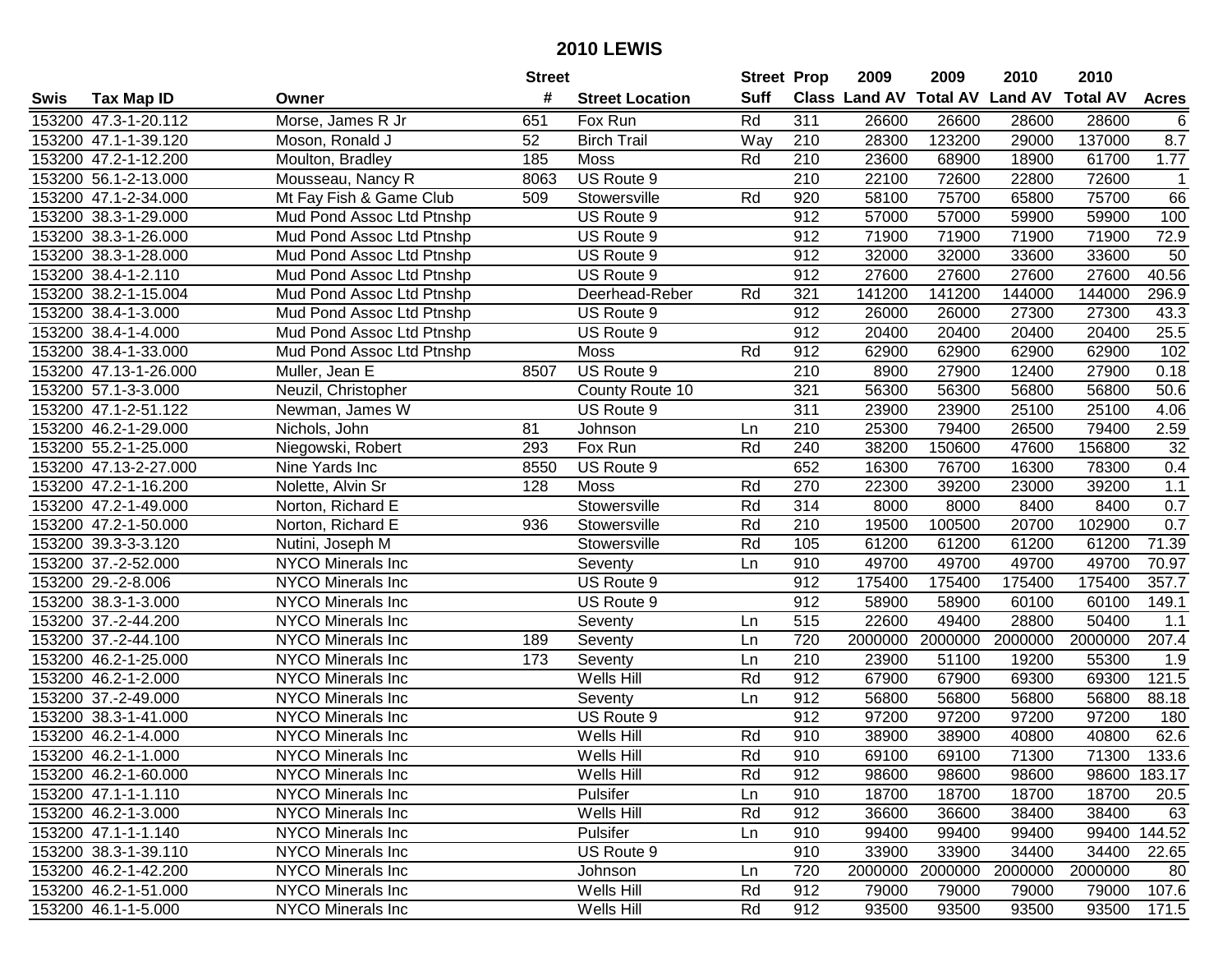|      |                               |                          | <b>Street</b>   |                            | <b>Street Prop</b> |                  | 2009                          | 2009    | 2010           | 2010            |                   |
|------|-------------------------------|--------------------------|-----------------|----------------------------|--------------------|------------------|-------------------------------|---------|----------------|-----------------|-------------------|
| Swis | <b>Tax Map ID</b>             | Owner                    | #               | <b>Street Location</b>     | <b>Suff</b>        |                  | <b>Class Land AV Total AV</b> |         | <b>Land AV</b> | <b>Total AV</b> | <b>Acres</b>      |
|      | 153200 38.3-1-27.000          | <b>NYCO Minerals Inc</b> | 138             | Pulsifer                   | Ln                 | 720              | 53600                         | 53600   | 54700          | 54700           | 70.92             |
|      | 153200 46.2-1-23.000          | NYCO Minerals Inc        | 153             | Johnson                    | Ln                 | 912              | 35400                         | 45700   | 35400          | 45700           | 35                |
|      | 153200 38.3-1-39.120          | <b>NYCO Minerals Inc</b> | 8925            | US Route 9                 |                    | 910              | 31200                         | 31200   | 34800          | 34800           | 47.78             |
|      | 153200 632.-9999-131.600/1001 | NYSEG Corp               |                 | Northeast Grouped Tra      |                    | 882              | 0                             | 302940  | $\Omega$       | 314980          | $\mathbf 0$       |
|      | 153200 47.1-1-17.000          | <b>NYSEG Corp</b>        |                 | US Route 9                 |                    | 330              | 15800                         | 15800   | 15800          | 15800           | $\overline{1}$    |
|      | 153200 47.2-1-28.001          | <b>NYSEG Corp</b>        | 730             | Stowersville               | Rd                 | 871              | 100000                        | 1141673 | 100000         | 1141673         | 5.66              |
|      | 153200 632.-9999-131.600/1881 | <b>NYSEG Corp</b>        |                 | <b>Total Electric Dist</b> |                    | 884              | 0                             | 1317756 | 0              | 2075084         | $\mathbf 0$       |
|      | 153200 47.13-1-33.001         | ODonnell, Deirdre C      | 49              | Rustic                     | Way                | 240              | 80300                         | 311900  | 43000          | 290200          | 12                |
|      | 153200 38.3-1-9.000           | OKusky Carl J Jr         | 9121            | US Route 9                 |                    | $\overline{210}$ | 24100                         | 128900  | 25100          | 128900          | $\overline{2}$    |
|      | 153200 46.2-1-21.000          | OKusky, Carl             |                 | Seventy                    | Ln                 | 314              | 6300                          | 6300    | 6600           | 6600            | 0.38              |
|      | 153200 38.3-1-8.000           | OKusky, Carl J Jr        | 9123            | US Route 9                 |                    | 210              | 24500                         | 81700   | 25600          | 81700           | 2.2               |
|      | 153200 38.3-1-6.120           | OKusky, Carl J Jr        |                 | US Route 9                 |                    | 311              | 16800                         | 16800   | 17600          | 17600           | 1.2               |
|      | 153200 47.1-1-12.000          | Olsen, James D           | 8885            | US Route 9                 |                    | 210              | 23100                         | 149800  | 23900          | 149800          | 1.48              |
|      | 153200 56.1-2-19.000          | Olsen, James T           | 8201            | US Route 9                 |                    | 424              | 63500                         | 108200  | 63500          | 108200          | 0.96              |
|      | 153200 56.1-2-20.000          | Olsen, James T           |                 | US Route 9                 |                    | 330              | 19100                         | 19100   | 19100          | 19100           | 0.6               |
|      | 153200 47.1-2-51.121          | Overtchenko, Igor        |                 | US Route 9                 |                    | 311              | 22500                         | 22500   | 22500          | 22500           | 2.71              |
|      | 153200 38.3-1-39.200          | Palmer, Tammy M          | 8917            | US Route 9                 |                    | 210              | 22500                         | 83100   | 23300          | 95600           | 1.2               |
|      | 153200 37.-2-46.300           | Panetta, Kenneth L       | 237             | Seventy                    | Ln                 | 270              | 23700                         | 34300   | 24600          | 35000           | 1.8               |
|      | 153200 56.2-3-32.200          | Parisi, Joseph A         | 576             | Steele Woods               | Rd                 | 210              | 23400                         | 81900   | 24100          | 81900           | 2.1               |
|      | 153200 56.2-3-34.000          | Parisi, Joseph A         | 614             | Steele Woods               | Rd                 | 311              | 22100                         | 42600   | 22800          | 22800           | $\mathbf{1}$      |
|      | 153200 57.1-3-14.110          | Pastore, Deborah J       |                 | <b>Wadhams Heights</b>     | Ln                 | 323              | 17600                         | 17600   | 17600          | 17600           | 8.44              |
|      | 153200 46.4-1-13.100          | Pavlick Frederick R      |                 | Denton                     | Rd                 | 311              | 22700                         | 22700   | 24100          | 24100           | 4.03              |
|      | 153200 46.4-1-13.200          | Pavlick, Frederick R     | 162             | Denton                     | Rd                 | 260              | 63700                         | 70500   | 64400          | 70500           | 54.66             |
|      | 153200 55.2-1-4.000           | Pellettier, Karen K      | 199             | <b>Blood Hill</b>          | Rd                 | 240              | 85800                         | 219500  | 86500          | 219500          | 104.8             |
|      | 153200 47.13-1-15.000         | People Of Lewis          | 933             | Fox Run                    | Rd                 | 695              | 15200                         | 15200   | 15900          | 15900           | 7.6               |
|      | 153200 46.2-1-33.000          | Phelan, William          | 10 <sup>1</sup> | Johnson                    | Ln                 | 210              | 37700                         | 129000  | 29000          | 133400          | 8.8               |
|      | 153200 47.4-1-35.130          | Phinney, Brian R         | 1308            | County Route 10            |                    | 270              | 25300                         | 35200   | 26000          | 35900           | $\sqrt{5}$        |
|      | 153200 55.2-2-7.000           | Piatt, Steven M          | 553             | Roscoe                     | Rd                 | 210              | 28200                         | 178800  | 29900          | 178800          | 4.07              |
|      | 153200 47.1-1-31.000          | Pierce Deborah           |                 | Osawentha                  | Dr                 | $\overline{311}$ | 3500                          | 3500    | 3900           | 3900            | 0.9               |
|      | 153200 47.1-2-26.200          | Pierce, Atwood F         |                 | Stowersville               | Rd                 | $\overline{312}$ | 24200                         | 25300   | 24200          | 25300           | 1.22              |
|      | 153200 47.1-2-27.000          | Pierce, Atwood F         | 444             | Stowersville               | Rd                 | $\overline{210}$ | 16500                         | 72200   | 19700          | 73600           | 0.46              |
|      | 153200 47.1-1-34.000          | Pierce, Deborah          | 61              | Osawentha                  | $\overline{Dr}$    | 210              | 17300                         | 177100  | 20200          | 177100          | 0.5               |
|      | 153200 56.1-2-36.200          | Pierce, Jeffrey L        | 10              | Steele Woods               | Rd                 | 240              | 34900                         | 129200  | 35600          | 129200          | 16.96             |
|      | 153200 56.1-2-35.000          | Pierce, Jeffrey L        |                 | Steele Woods               | Rd                 | 321              | 300                           | 300     | 300            | 300             | 0.1               |
|      | 153200 57.1-3-5.100           | Pierce, John A           | 2147            | County Route 10            |                    | 112              | 90800                         | 162000  | 91500          | 162000          | 82.2              |
|      | 153200 47.2-1-59.111          | Pierce, Linda M          | 289             | Hyde                       | Rd                 | 240              | 82900                         | 213300  | 83600          | 213300          | 84.5              |
|      | 153200 47.2-1-39.000          | Pierce, Linda M          |                 | Hulbert                    | Rd                 | 321              | 21000                         | 21000   | 21000          | 21000           | 25                |
|      | 153200 56.2-3-14.300          | Pierce, Michael          |                 | County Route 10            |                    | 314              | 9400                          | 9400    | 6700           | 6700            | 2.9               |
|      | 153200 56.2-3-14.100          | Pierce, Michael          |                 | County Route 10            |                    | 321              | 58900                         | 58900   | 59400          | 59400           | 56.2              |
|      | 153200 56.2-3-14.200          | Pierce, Michael          |                 | County Route 10            |                    | 321              | 17800                         | 17800   | 17800          | 17800           | 22.3              |
|      | 153200 56.1-2-44.111          | Pierce, Timothy J        | 102             | Cutting                    | Rd                 | 240              | 32300                         | 183900  | 33000          | 183900          | 13.7              |
|      | 153200 48.3-2-2.210           | Pierce, Vernon           |                 | <b>Twin Valley</b>         | Ln                 | 105              | 27800                         | 27800   | 27800          | 27800           | $\overline{25.5}$ |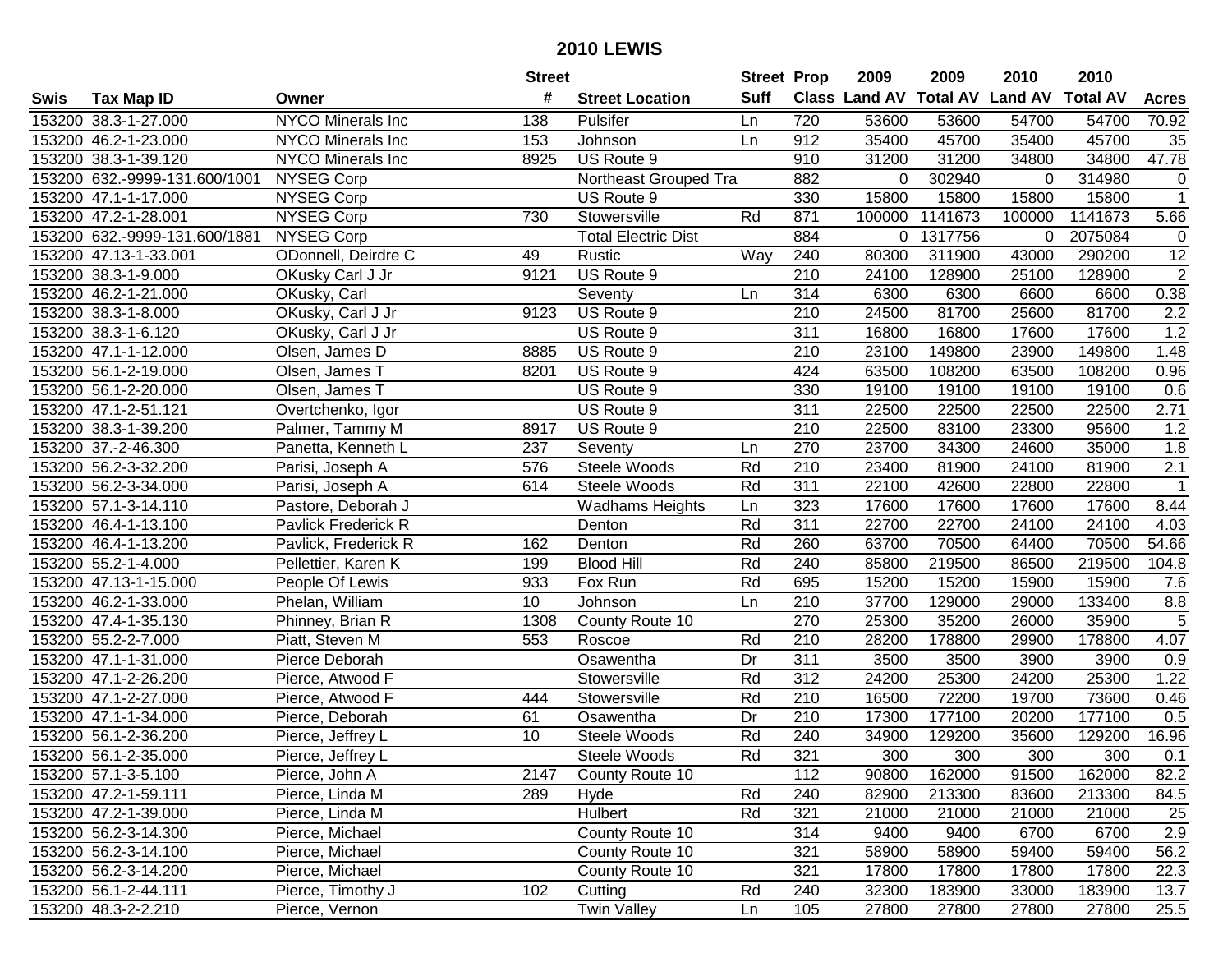| #<br><b>Suff</b><br><b>Total AV</b><br><b>Land AV</b><br><b>Class Land AV</b><br><b>Total AV</b><br><b>Tax Map ID</b><br><b>Street Location</b><br>Swis<br>Owner<br>322<br>153200 47.2-1-30.220<br>Pierces Service Station Inc<br>Rd<br>30700<br>30700<br>30700<br>30700<br>Stowersville<br>201100<br>153200 47.2-1-30.210<br>Stowersville<br>Rd<br>432<br>74300<br>74300<br>201100<br><b>Pierces Service Station Inc</b><br>707<br>153200 47.1-2-1.200<br>Pine Brothers Builders LLC<br>US Route 9<br>210<br>16400<br>137800<br>19300<br>137800<br>8862<br>Rd<br>210<br>40800<br>239200<br>153200 47.1-2-36.000<br>Plante, Raymond A<br>Stowersville<br>43000<br>239200<br>473<br>153200 47.13-1-31.001<br>26<br>Way<br>210<br>29100<br>179400<br>30900<br>172200<br>Plante, Robert<br>Rustic<br>Plattsburgh State Teachers Col<br><b>Twin Valley</b><br>613<br>153200 48.3-2-1.000<br>95<br>305800<br>814800<br>305800<br>814800<br>Ln<br>8769<br>US Route 9<br>210<br>27800<br>94500<br>153200 47.1-1-18.120<br>Podmore, Kathy<br>90400<br>28600<br>US Route 9<br>270<br>25000<br>36100<br>25200<br>42900<br>153200 47.1-1-18.200<br>Podmore, Kathy J<br>8763<br>153200 56.1-2-4.000<br>Rd<br>$\overline{312}$<br>53200<br>129<br>64000<br>53900<br>64000<br>Podstupka, Alfred<br>Cutting<br>153200 46.2-1-41.000<br>80<br>210<br>28900<br>148500<br>30600<br>148500<br>Pokon, Benjamin<br>Johnson<br>Ln<br>912<br>153200 29.2-1-20.001<br>US Route 9<br>23800<br>23800<br>24300<br>24300<br>Polak, Bogdan<br>153200 29.-3-6.000<br>322<br>23300<br>23300<br>23300<br>23300<br>Poquette, Charles L<br>7<br>Hemlock<br>Ln<br>322<br>Rd<br>21700<br>21700<br>22200<br>22200<br>153200 47.1-1-44.000<br>Pordon, Scott<br>Wells Hill<br>Rd<br>153200 55.2-2-3.000<br>3<br>210<br>27800<br>56200<br>28500<br>56200<br>Pratt Bradley M<br>Denton<br>311<br>153200 48.3-2-6.200<br><b>Twin Valley</b><br>2100<br>2100<br>2100<br>2100<br>Pratt, Michael E<br>Ln<br>912<br>153200 48.3-2-6.100<br>5500<br>5500<br>5500<br>5500<br><b>Twin Valley</b><br>Ln<br>Pratt, Michael E<br>912<br>153200 57.1-3-8.000<br>29100<br>29100<br>29100<br>29100<br>Pratt, Stephen<br>Ln<br>Eggleston<br>153200 57.1-3-10.120<br>912<br>30700<br>30700<br>30700<br>30700<br>Pratt, Stephen<br>Eggleston<br>Ln<br>153200 57.1-3-12.000<br>386800 |  |                | <b>Street</b> |           | <b>Street Prop</b> |     | 2009   | 2009   | 2010   | 2010 |                  |
|----------------------------------------------------------------------------------------------------------------------------------------------------------------------------------------------------------------------------------------------------------------------------------------------------------------------------------------------------------------------------------------------------------------------------------------------------------------------------------------------------------------------------------------------------------------------------------------------------------------------------------------------------------------------------------------------------------------------------------------------------------------------------------------------------------------------------------------------------------------------------------------------------------------------------------------------------------------------------------------------------------------------------------------------------------------------------------------------------------------------------------------------------------------------------------------------------------------------------------------------------------------------------------------------------------------------------------------------------------------------------------------------------------------------------------------------------------------------------------------------------------------------------------------------------------------------------------------------------------------------------------------------------------------------------------------------------------------------------------------------------------------------------------------------------------------------------------------------------------------------------------------------------------------------------------------------------------------------------------------------------------------------------------------------------------------------------------------------------------------------------------------------------------------------------------------------------------------------------------------------------------------------------------------------------------------------------|--|----------------|---------------|-----------|--------------------|-----|--------|--------|--------|------|------------------|
|                                                                                                                                                                                                                                                                                                                                                                                                                                                                                                                                                                                                                                                                                                                                                                                                                                                                                                                                                                                                                                                                                                                                                                                                                                                                                                                                                                                                                                                                                                                                                                                                                                                                                                                                                                                                                                                                                                                                                                                                                                                                                                                                                                                                                                                                                                                            |  |                |               |           |                    |     |        |        |        |      | <b>Acres</b>     |
|                                                                                                                                                                                                                                                                                                                                                                                                                                                                                                                                                                                                                                                                                                                                                                                                                                                                                                                                                                                                                                                                                                                                                                                                                                                                                                                                                                                                                                                                                                                                                                                                                                                                                                                                                                                                                                                                                                                                                                                                                                                                                                                                                                                                                                                                                                                            |  |                |               |           |                    |     |        |        |        |      | 26.31            |
|                                                                                                                                                                                                                                                                                                                                                                                                                                                                                                                                                                                                                                                                                                                                                                                                                                                                                                                                                                                                                                                                                                                                                                                                                                                                                                                                                                                                                                                                                                                                                                                                                                                                                                                                                                                                                                                                                                                                                                                                                                                                                                                                                                                                                                                                                                                            |  |                |               |           |                    |     |        |        |        |      | 14.5             |
|                                                                                                                                                                                                                                                                                                                                                                                                                                                                                                                                                                                                                                                                                                                                                                                                                                                                                                                                                                                                                                                                                                                                                                                                                                                                                                                                                                                                                                                                                                                                                                                                                                                                                                                                                                                                                                                                                                                                                                                                                                                                                                                                                                                                                                                                                                                            |  |                |               |           |                    |     |        |        |        |      | 0.5              |
|                                                                                                                                                                                                                                                                                                                                                                                                                                                                                                                                                                                                                                                                                                                                                                                                                                                                                                                                                                                                                                                                                                                                                                                                                                                                                                                                                                                                                                                                                                                                                                                                                                                                                                                                                                                                                                                                                                                                                                                                                                                                                                                                                                                                                                                                                                                            |  |                |               |           |                    |     |        |        |        |      | 6.5              |
|                                                                                                                                                                                                                                                                                                                                                                                                                                                                                                                                                                                                                                                                                                                                                                                                                                                                                                                                                                                                                                                                                                                                                                                                                                                                                                                                                                                                                                                                                                                                                                                                                                                                                                                                                                                                                                                                                                                                                                                                                                                                                                                                                                                                                                                                                                                            |  |                |               |           |                    |     |        |        |        |      | 4.51             |
|                                                                                                                                                                                                                                                                                                                                                                                                                                                                                                                                                                                                                                                                                                                                                                                                                                                                                                                                                                                                                                                                                                                                                                                                                                                                                                                                                                                                                                                                                                                                                                                                                                                                                                                                                                                                                                                                                                                                                                                                                                                                                                                                                                                                                                                                                                                            |  |                |               |           |                    |     |        |        |        |      | 375.7            |
|                                                                                                                                                                                                                                                                                                                                                                                                                                                                                                                                                                                                                                                                                                                                                                                                                                                                                                                                                                                                                                                                                                                                                                                                                                                                                                                                                                                                                                                                                                                                                                                                                                                                                                                                                                                                                                                                                                                                                                                                                                                                                                                                                                                                                                                                                                                            |  |                |               |           |                    |     |        |        |        |      | 3                |
|                                                                                                                                                                                                                                                                                                                                                                                                                                                                                                                                                                                                                                                                                                                                                                                                                                                                                                                                                                                                                                                                                                                                                                                                                                                                                                                                                                                                                                                                                                                                                                                                                                                                                                                                                                                                                                                                                                                                                                                                                                                                                                                                                                                                                                                                                                                            |  |                |               |           |                    |     |        |        |        |      | 1.6              |
|                                                                                                                                                                                                                                                                                                                                                                                                                                                                                                                                                                                                                                                                                                                                                                                                                                                                                                                                                                                                                                                                                                                                                                                                                                                                                                                                                                                                                                                                                                                                                                                                                                                                                                                                                                                                                                                                                                                                                                                                                                                                                                                                                                                                                                                                                                                            |  |                |               |           |                    |     |        |        |        |      | 39.9             |
|                                                                                                                                                                                                                                                                                                                                                                                                                                                                                                                                                                                                                                                                                                                                                                                                                                                                                                                                                                                                                                                                                                                                                                                                                                                                                                                                                                                                                                                                                                                                                                                                                                                                                                                                                                                                                                                                                                                                                                                                                                                                                                                                                                                                                                                                                                                            |  |                |               |           |                    |     |        |        |        |      | 4.4              |
|                                                                                                                                                                                                                                                                                                                                                                                                                                                                                                                                                                                                                                                                                                                                                                                                                                                                                                                                                                                                                                                                                                                                                                                                                                                                                                                                                                                                                                                                                                                                                                                                                                                                                                                                                                                                                                                                                                                                                                                                                                                                                                                                                                                                                                                                                                                            |  |                |               |           |                    |     |        |        |        |      | 33.1             |
|                                                                                                                                                                                                                                                                                                                                                                                                                                                                                                                                                                                                                                                                                                                                                                                                                                                                                                                                                                                                                                                                                                                                                                                                                                                                                                                                                                                                                                                                                                                                                                                                                                                                                                                                                                                                                                                                                                                                                                                                                                                                                                                                                                                                                                                                                                                            |  |                |               |           |                    |     |        |        |        |      | 9.35             |
|                                                                                                                                                                                                                                                                                                                                                                                                                                                                                                                                                                                                                                                                                                                                                                                                                                                                                                                                                                                                                                                                                                                                                                                                                                                                                                                                                                                                                                                                                                                                                                                                                                                                                                                                                                                                                                                                                                                                                                                                                                                                                                                                                                                                                                                                                                                            |  |                |               |           |                    |     |        |        |        |      | 7.32             |
|                                                                                                                                                                                                                                                                                                                                                                                                                                                                                                                                                                                                                                                                                                                                                                                                                                                                                                                                                                                                                                                                                                                                                                                                                                                                                                                                                                                                                                                                                                                                                                                                                                                                                                                                                                                                                                                                                                                                                                                                                                                                                                                                                                                                                                                                                                                            |  |                |               |           |                    |     |        |        |        |      | 8.1              |
|                                                                                                                                                                                                                                                                                                                                                                                                                                                                                                                                                                                                                                                                                                                                                                                                                                                                                                                                                                                                                                                                                                                                                                                                                                                                                                                                                                                                                                                                                                                                                                                                                                                                                                                                                                                                                                                                                                                                                                                                                                                                                                                                                                                                                                                                                                                            |  |                |               |           |                    |     |        |        |        |      | 0.5              |
|                                                                                                                                                                                                                                                                                                                                                                                                                                                                                                                                                                                                                                                                                                                                                                                                                                                                                                                                                                                                                                                                                                                                                                                                                                                                                                                                                                                                                                                                                                                                                                                                                                                                                                                                                                                                                                                                                                                                                                                                                                                                                                                                                                                                                                                                                                                            |  |                |               |           |                    |     |        |        |        |      | 5.77             |
|                                                                                                                                                                                                                                                                                                                                                                                                                                                                                                                                                                                                                                                                                                                                                                                                                                                                                                                                                                                                                                                                                                                                                                                                                                                                                                                                                                                                                                                                                                                                                                                                                                                                                                                                                                                                                                                                                                                                                                                                                                                                                                                                                                                                                                                                                                                            |  |                |               |           |                    |     |        |        |        |      | 36.4             |
|                                                                                                                                                                                                                                                                                                                                                                                                                                                                                                                                                                                                                                                                                                                                                                                                                                                                                                                                                                                                                                                                                                                                                                                                                                                                                                                                                                                                                                                                                                                                                                                                                                                                                                                                                                                                                                                                                                                                                                                                                                                                                                                                                                                                                                                                                                                            |  |                |               |           |                    |     |        |        |        |      | 8.05             |
|                                                                                                                                                                                                                                                                                                                                                                                                                                                                                                                                                                                                                                                                                                                                                                                                                                                                                                                                                                                                                                                                                                                                                                                                                                                                                                                                                                                                                                                                                                                                                                                                                                                                                                                                                                                                                                                                                                                                                                                                                                                                                                                                                                                                                                                                                                                            |  | Pratt, Stephen | 248           | Eggleston | Ln                 | 240 | 137600 | 386800 | 138300 |      | 127.1            |
| 153200 57.1-3-10.110<br>912<br>34200<br>34200<br>34700<br>34700<br>Pratt, Stephen<br>Ln<br>Eggleston                                                                                                                                                                                                                                                                                                                                                                                                                                                                                                                                                                                                                                                                                                                                                                                                                                                                                                                                                                                                                                                                                                                                                                                                                                                                                                                                                                                                                                                                                                                                                                                                                                                                                                                                                                                                                                                                                                                                                                                                                                                                                                                                                                                                                       |  |                |               |           |                    |     |        |        |        |      | 28.85            |
| 210<br>117900<br>153200 47.13-1-22.000<br>8529<br>US Route 9<br>30800<br>122800<br>32200<br>Preston, Cynthia                                                                                                                                                                                                                                                                                                                                                                                                                                                                                                                                                                                                                                                                                                                                                                                                                                                                                                                                                                                                                                                                                                                                                                                                                                                                                                                                                                                                                                                                                                                                                                                                                                                                                                                                                                                                                                                                                                                                                                                                                                                                                                                                                                                                               |  |                |               |           |                    |     |        |        |        |      | 4.5              |
| 153200 47.13-1-21.000<br>US Route 9<br>311<br>200<br>200<br>200<br>200<br>Preston, Cynthia                                                                                                                                                                                                                                                                                                                                                                                                                                                                                                                                                                                                                                                                                                                                                                                                                                                                                                                                                                                                                                                                                                                                                                                                                                                                                                                                                                                                                                                                                                                                                                                                                                                                                                                                                                                                                                                                                                                                                                                                                                                                                                                                                                                                                                 |  |                |               |           |                    |     |        |        |        |      | 0.1              |
| 260<br>26900<br>50100<br>50100<br>153200 56.1-2-48.200<br>137<br>Rd<br>28300<br>Preston, James<br>Cutting                                                                                                                                                                                                                                                                                                                                                                                                                                                                                                                                                                                                                                                                                                                                                                                                                                                                                                                                                                                                                                                                                                                                                                                                                                                                                                                                                                                                                                                                                                                                                                                                                                                                                                                                                                                                                                                                                                                                                                                                                                                                                                                                                                                                                  |  |                |               |           |                    |     |        |        |        |      | 3.4              |
| 153200 19.4-2-4.112<br>Reber<br>Rd<br>322<br>16000<br>17600<br>17600<br>Price, John F<br>16000                                                                                                                                                                                                                                                                                                                                                                                                                                                                                                                                                                                                                                                                                                                                                                                                                                                                                                                                                                                                                                                                                                                                                                                                                                                                                                                                                                                                                                                                                                                                                                                                                                                                                                                                                                                                                                                                                                                                                                                                                                                                                                                                                                                                                             |  |                |               |           |                    |     |        |        |        |      | 20               |
| 153200 37.-2-46.200<br>251<br>Seventy<br>270<br>32500<br>24300<br>31900<br>25300<br>Proctor, Frederick<br>Ln                                                                                                                                                                                                                                                                                                                                                                                                                                                                                                                                                                                                                                                                                                                                                                                                                                                                                                                                                                                                                                                                                                                                                                                                                                                                                                                                                                                                                                                                                                                                                                                                                                                                                                                                                                                                                                                                                                                                                                                                                                                                                                                                                                                                               |  |                |               |           |                    |     |        |        |        |      | 2.1              |
| 314<br>153200 37.-2-46.100<br>Seventy<br>Ln<br>8900<br>8900<br>9100<br>9100<br>Proctor, George J Sr                                                                                                                                                                                                                                                                                                                                                                                                                                                                                                                                                                                                                                                                                                                                                                                                                                                                                                                                                                                                                                                                                                                                                                                                                                                                                                                                                                                                                                                                                                                                                                                                                                                                                                                                                                                                                                                                                                                                                                                                                                                                                                                                                                                                                        |  |                |               |           |                    |     |        |        |        |      | $\sqrt{2}$       |
| 210<br>32300<br>110900<br>153200 47.3-1-11.000<br>Puleo John M<br>8323<br>US Route 9<br>110900<br>26900                                                                                                                                                                                                                                                                                                                                                                                                                                                                                                                                                                                                                                                                                                                                                                                                                                                                                                                                                                                                                                                                                                                                                                                                                                                                                                                                                                                                                                                                                                                                                                                                                                                                                                                                                                                                                                                                                                                                                                                                                                                                                                                                                                                                                    |  |                |               |           |                    |     |        |        |        |      | 6.1              |
| 312<br>153200 47.3-1-12.000<br>US Route 9<br>27900<br>27900<br>29300<br>29300<br>Puleo, Joseph                                                                                                                                                                                                                                                                                                                                                                                                                                                                                                                                                                                                                                                                                                                                                                                                                                                                                                                                                                                                                                                                                                                                                                                                                                                                                                                                                                                                                                                                                                                                                                                                                                                                                                                                                                                                                                                                                                                                                                                                                                                                                                                                                                                                                             |  |                |               |           |                    |     |        |        |        |      | 29               |
| $\overline{210}$<br>14800<br>97400<br>18200<br>99300<br>153200 38.3-1-13.200<br>Pulsifer, George E<br>9072<br>US Route 9                                                                                                                                                                                                                                                                                                                                                                                                                                                                                                                                                                                                                                                                                                                                                                                                                                                                                                                                                                                                                                                                                                                                                                                                                                                                                                                                                                                                                                                                                                                                                                                                                                                                                                                                                                                                                                                                                                                                                                                                                                                                                                                                                                                                   |  |                |               |           |                    |     |        |        |        |      | 0.4              |
| Rd<br>349400<br>153200 47.1-2-16.300<br>528<br>Stowersville<br>240<br>31800<br>35600<br>349400<br>Pulsifer, James                                                                                                                                                                                                                                                                                                                                                                                                                                                                                                                                                                                                                                                                                                                                                                                                                                                                                                                                                                                                                                                                                                                                                                                                                                                                                                                                                                                                                                                                                                                                                                                                                                                                                                                                                                                                                                                                                                                                                                                                                                                                                                                                                                                                          |  |                |               |           |                    |     |        |        |        |      | 13.1             |
| 153200 46.2-1-24.000<br>$\overline{210}$<br>29300<br>94500<br>150<br>Johnson<br>94500<br>31100<br>Pulsifer, James<br>Ln                                                                                                                                                                                                                                                                                                                                                                                                                                                                                                                                                                                                                                                                                                                                                                                                                                                                                                                                                                                                                                                                                                                                                                                                                                                                                                                                                                                                                                                                                                                                                                                                                                                                                                                                                                                                                                                                                                                                                                                                                                                                                                                                                                                                    |  |                |               |           |                    |     |        |        |        |      | 4.6              |
| 321<br>153200 47.1-2-16.200<br>Rd<br>25200<br>25200<br>25200<br>25200<br>Pulsifer, James<br>Stowersville                                                                                                                                                                                                                                                                                                                                                                                                                                                                                                                                                                                                                                                                                                                                                                                                                                                                                                                                                                                                                                                                                                                                                                                                                                                                                                                                                                                                                                                                                                                                                                                                                                                                                                                                                                                                                                                                                                                                                                                                                                                                                                                                                                                                                   |  |                |               |           |                    |     |        |        |        |      | 9.35             |
| 153200 38.4-1-36.000<br>Rd<br>$\overline{210}$<br>230<br>25300<br>82000<br>26500<br>82000<br>Pulsifer, Jeanne<br>Moss                                                                                                                                                                                                                                                                                                                                                                                                                                                                                                                                                                                                                                                                                                                                                                                                                                                                                                                                                                                                                                                                                                                                                                                                                                                                                                                                                                                                                                                                                                                                                                                                                                                                                                                                                                                                                                                                                                                                                                                                                                                                                                                                                                                                      |  |                |               |           |                    |     |        |        |        |      | $\overline{2.6}$ |
| Rd<br>$\overline{210}$<br>153200 46.4-1-18.000<br>519<br>Fox Run<br>22100<br>70900<br>22800<br>70900<br>Pulsifer, John                                                                                                                                                                                                                                                                                                                                                                                                                                                                                                                                                                                                                                                                                                                                                                                                                                                                                                                                                                                                                                                                                                                                                                                                                                                                                                                                                                                                                                                                                                                                                                                                                                                                                                                                                                                                                                                                                                                                                                                                                                                                                                                                                                                                     |  |                |               |           |                    |     |        |        |        |      | $\overline{1}$   |
| 153200 37.-2-50.000<br>Pulsifer, Philip<br>Seventy<br>Ln<br>910<br>66000<br>66000<br>67300<br>67300                                                                                                                                                                                                                                                                                                                                                                                                                                                                                                                                                                                                                                                                                                                                                                                                                                                                                                                                                                                                                                                                                                                                                                                                                                                                                                                                                                                                                                                                                                                                                                                                                                                                                                                                                                                                                                                                                                                                                                                                                                                                                                                                                                                                                        |  |                |               |           |                    |     |        |        |        |      | 190              |
| 153200 38.3-1-2.000<br>Pulsifer, Philip<br>US Route 9<br>321<br>66300<br>66300<br>67600<br>67600                                                                                                                                                                                                                                                                                                                                                                                                                                                                                                                                                                                                                                                                                                                                                                                                                                                                                                                                                                                                                                                                                                                                                                                                                                                                                                                                                                                                                                                                                                                                                                                                                                                                                                                                                                                                                                                                                                                                                                                                                                                                                                                                                                                                                           |  |                |               |           |                    |     |        |        |        |      | 160              |
| 153200 47.13-2-25.000<br>Pulsifer, Philip<br>980<br>County Route 10<br>210<br>25600<br>108800<br>26000<br>108800                                                                                                                                                                                                                                                                                                                                                                                                                                                                                                                                                                                                                                                                                                                                                                                                                                                                                                                                                                                                                                                                                                                                                                                                                                                                                                                                                                                                                                                                                                                                                                                                                                                                                                                                                                                                                                                                                                                                                                                                                                                                                                                                                                                                           |  |                |               |           |                    |     |        |        |        |      | 1.92             |
| 153200 47.3-2-1.000<br>US Route 9<br>322<br>19400<br>21300<br>Pulsifer, Philip<br>19400<br>21300                                                                                                                                                                                                                                                                                                                                                                                                                                                                                                                                                                                                                                                                                                                                                                                                                                                                                                                                                                                                                                                                                                                                                                                                                                                                                                                                                                                                                                                                                                                                                                                                                                                                                                                                                                                                                                                                                                                                                                                                                                                                                                                                                                                                                           |  |                |               |           |                    |     |        |        |        |      | 24.3             |
| County Route 10<br>153200 47.13-2-26.200<br>Pulsifer, Philip<br>311<br>4300<br>4300<br>4300<br>4300                                                                                                                                                                                                                                                                                                                                                                                                                                                                                                                                                                                                                                                                                                                                                                                                                                                                                                                                                                                                                                                                                                                                                                                                                                                                                                                                                                                                                                                                                                                                                                                                                                                                                                                                                                                                                                                                                                                                                                                                                                                                                                                                                                                                                        |  |                |               |           |                    |     |        |        |        |      | 1.5              |
| 77400<br>153200 38.1-1-31.000<br>Pulsifer, Philip<br>195<br>Hale Hill<br>260<br>84400<br>79000<br>84400<br>Ln                                                                                                                                                                                                                                                                                                                                                                                                                                                                                                                                                                                                                                                                                                                                                                                                                                                                                                                                                                                                                                                                                                                                                                                                                                                                                                                                                                                                                                                                                                                                                                                                                                                                                                                                                                                                                                                                                                                                                                                                                                                                                                                                                                                                              |  |                |               |           |                    |     |        |        |        |      | 197              |
| 153200 37.-2-51.000<br>Pulsifer, Philip<br>Seventy<br>910<br>57500<br>57500<br>58600<br>58600<br>Ln                                                                                                                                                                                                                                                                                                                                                                                                                                                                                                                                                                                                                                                                                                                                                                                                                                                                                                                                                                                                                                                                                                                                                                                                                                                                                                                                                                                                                                                                                                                                                                                                                                                                                                                                                                                                                                                                                                                                                                                                                                                                                                                                                                                                                        |  |                |               |           |                    |     |        |        |        |      | 160              |
| 153200 37.-2-31.000<br>Pulsifer, Philip<br>Seventy<br>910<br>65600<br>65600<br>64300<br>64300<br>Ln                                                                                                                                                                                                                                                                                                                                                                                                                                                                                                                                                                                                                                                                                                                                                                                                                                                                                                                                                                                                                                                                                                                                                                                                                                                                                                                                                                                                                                                                                                                                                                                                                                                                                                                                                                                                                                                                                                                                                                                                                                                                                                                                                                                                                        |  |                |               |           |                    |     |        |        |        |      | 168              |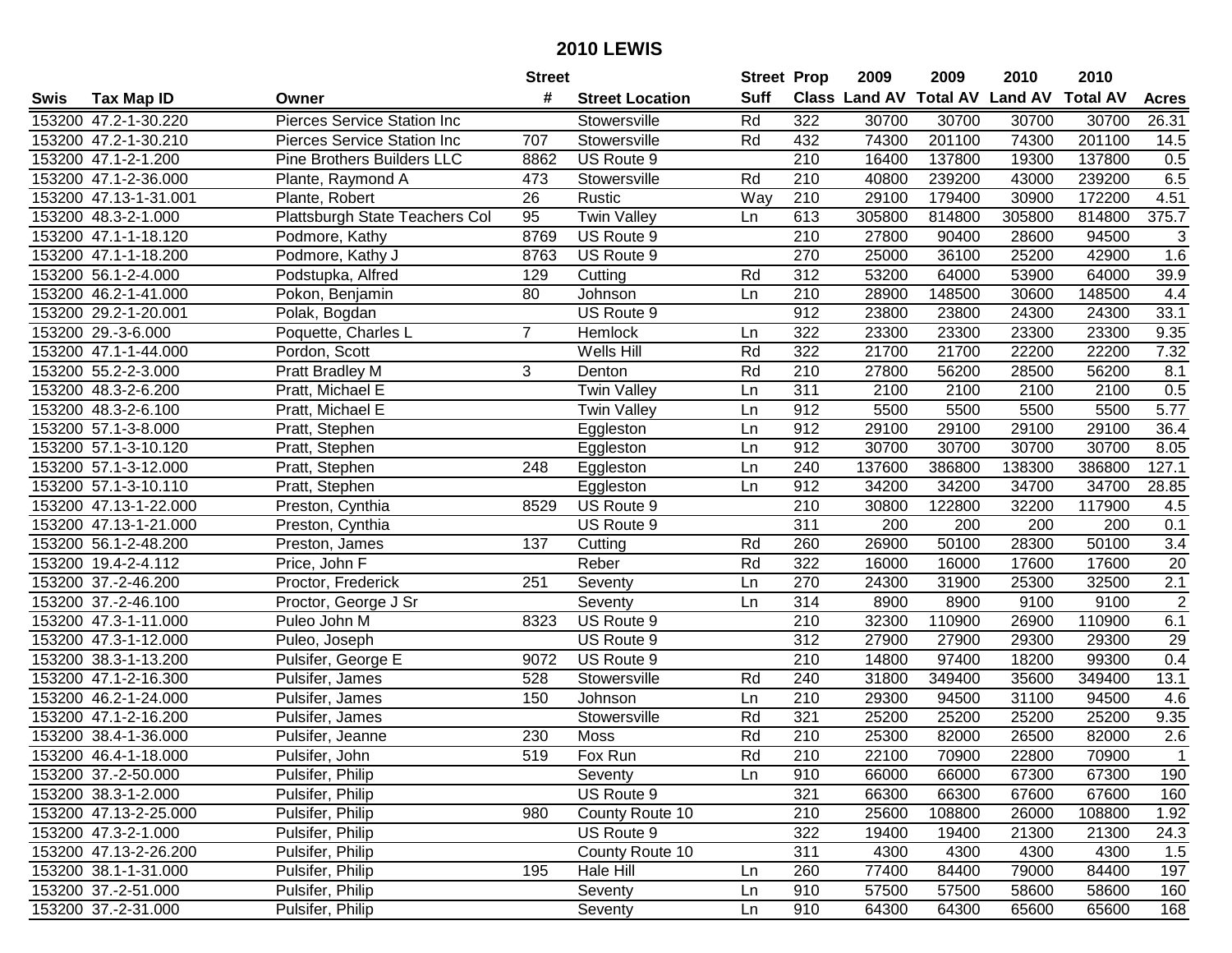|      |                       |                        | <b>Street</b> |                        | <b>Street Prop</b> |                  | 2009   | 2009   | 2010                           | 2010            |                  |
|------|-----------------------|------------------------|---------------|------------------------|--------------------|------------------|--------|--------|--------------------------------|-----------------|------------------|
| Swis | <b>Tax Map ID</b>     | Owner                  | #             | <b>Street Location</b> | Suff               |                  |        |        | Class Land AV Total AV Land AV | <b>Total AV</b> | <b>Acres</b>     |
|      | 153200 38.3-1-1.100   | Pulsifer, Philip       |               | US Route 9             |                    | 322              | 66300  | 66300  | 67600                          | 67600           | 160              |
|      | 153200 47.13-2-24.000 | Pulsifer, Philip L     | 986           | County Route 10        |                    | 312              | 16400  | 20700  | 20200                          | 20700           | 0.5              |
|      | 153200 46.2-1-42.100  | Pulsifer, Phillip      |               | Johnson                | Ln                 | 910              | 44500  | 44500  | 44500                          | 44500           | 107.97           |
|      | 153200 38.3-1-11.000  | Pulsifer, Roger A      | 9056          | US Route 9             |                    | 210              | 13100  | 72800  | 17400                          | 74300           | 0.33             |
|      | 153200 47.13-2-20.000 | Pulsifer, Rolland H Jr | 8560          | US Route 9             |                    | 210              | 13100  | 56800  | 17800                          | 57900           | 0.3              |
|      | 153200 38.4-1-1.001   | Pulsifer, Stacy        | 196           | Moss                   | Rd                 | 210              | 16700  | 82800  | 19300                          | 94500           | 0.5              |
|      | 153200 47.1-1-2.200   | Pulsifer, Terry L      | 79            | Pulsifer               | Ln                 | 210              | 20100  | 100900 | 22200                          | 100900          | 0.91             |
|      | 153200 47.1-1-39.140  | Pulsifer, Terry L Jr   | 8             | <b>Birch Trail</b>     | Way                | 210              | 26500  | 225700 | 27200                          | 225700          | 6.5              |
|      | 153200 46.4-1-17.000  | Pulsifer, Travis       | 533           | Fox Run                | Rd                 | $\overline{210}$ | 22900  | 60000  | 23700                          | 60000           | 1.4              |
|      | 153200 38.3-1-37.000  | Pulsifer, William      | 8981          | US Route 9             |                    | 210              | 22700  | 110500 | 23500                          | 113200          | 1.3              |
|      | 153200 38.4-1-35.000  | Pulsifer, William      | 204           | Moss                   | Rd                 | 220              | 22700  | 114800 | 23500                          | 117100          | 1.3              |
|      | 153200 38.3-1-1.200   | Pulsifer, William A    | 138           | Pulsifer               | Ln                 | 312              | 16600  | 17400  | 17100                          | 17700           | 1                |
|      | 153200 46.4-1-25.026  | Pulver, Phyllis M      | 335           | <b>Blood Hill</b>      | Rd                 | 912              | 107900 | 201300 | 108600                         | 201300          | 155.15           |
|      | 153200 46.4-1-3.100   | Pulver, Phyllis M      |               | <b>Burpee Hill</b>     | Rd                 | 912              | 123000 | 138900 | 123700                         | 138900          | 189.3            |
|      | 153200 46.4-1-14.000  | Pulver, Phyllis M      |               | <b>Burpee Hill</b>     | Rd                 | 912              | 69900  | 69900  | 69900                          | 69900           | 118              |
|      | 153200 47.1-1-14.000  | Quain, Eric            | 8867          | US Route 9             |                    | 270              | 29700  | 64500  | 31500                          | 65800           | 4.78             |
|      | 153200 38.4-1-34.000  | Quinnonez, Ralph       |               | Moss                   | Rd                 | 321              | 20200  | 20200  | 21200                          | 21200           | 2.8              |
|      | 153200 55.2-1-33.000  | Rall, Matthew          | 481           | Roscoe                 | Rd                 | 210              | 36300  | 115200 | 39100                          | 115200          | 8.1              |
|      | 153200 46.4-1-21.100  | Ramsburg, Charles J    |               | Denton                 | Rd                 | 322              | 41100  | 41100  | 41100                          | 41100           | 46.68            |
|      | 153200 46.4-1-20.000  | Ramsburg, Charles J    |               | Fox Run                | Rd                 | 312              | 35900  | 48100  | 36400                          | 49100           | 38.02            |
|      | 153200 46.4-1-19.000  | Ramsburg, Charles J    | 513           | Fox Run                | Rd                 | 312              | 16600  | 30400  | 17100                          | 31000           | $\mathbf{1}$     |
|      | 153200 57.1-3-4.100   | Rand, Harvey A         | 2021          | County Route 10        |                    | 322              | 17800  | 17800  | 17800                          | 17800           | 22.26            |
|      | 153200 47.13-1-23.000 | Rand, Mark             | 8521          | US Route 9             |                    | 210              | 9800   | 69000  | 13800                          | 69000           | 0.2              |
|      | 153200 46.2-1-15.000  | Rand, Milo             | 19            | <b>Brookside</b>       | Way                | 210              | 38600  | 106200 | 29400                          | 108300          | 9.25             |
|      | 153200 55.2-1-15.200  | Ratliff, Don G         |               | Fox Run                | Rd                 | 322              | 35400  | 35400  | 35400                          | 35400           | 20.35            |
|      | 153200 55.2-1-15.110  | Ratliff, James         |               | Fox Run                | Rd                 | 322              | 30500  | 30500  | 30500                          | 30500           | 15.45            |
|      | 153200 55.2-1-13.000  | Ratliff, James T       | 483           | Fox Run                | Rd                 | 210              | 24700  | 125600 | 25800                          | 125600          | 2.3              |
|      | 153200 55.2-1-15.300  | Ratliff, James T Jr    | 502           | Fox Run                | Rd                 | 240              | 49600  | 315100 | 49600                          | 315100          | 14.73            |
|      | 153200 55.2-1-15.120  | Ratliff, Jerri         |               | Fox Run                | Rd                 | 314              | 26100  | 26100  | 26100                          | 26100           | 5.74             |
|      | 153200 47.13-2-4.000  | Rauch, Debra J         | 8594          | US Route 9             |                    | $\overline{210}$ | 24800  | 80000  | 25000                          | 79900           | 1.51             |
|      | 153200 47.2-1-18.000  | Rawson, Boyce D Jr     | 50            | Moss                   | Rd                 | $\overline{210}$ | 24300  | 89500  | 25300                          | 91300           | $\overline{2.1}$ |
|      | 153200 55.2-1-19.212  | Reeve, Alan D          |               | Cutting                | Rd                 | 314              | 24000  | 24000  | 24000                          | 24000           | 2.88             |
|      | 153200 47.13-1-10.000 | Remaley, Thomas W      | 8583          | US Route 9             |                    | 210              | 24400  | 124900 | 24500                          | 124900          | 1.3              |
|      | 153200 47.13-1-32.000 | Remington, Rebecca     | 906           | Fox Run                | Rd                 | 210              | 27400  | 64400  | 28100                          | 61800           | 7.62             |
|      | 153200 56.1-2-43.000  | Renz, Frederick        | 7950          | US Route 9             |                    | 240              | 36100  | 130300 | 36800                          | 130300          | 18.5             |
|      | 153200 46.2-2-1.000   | Reuter, William C      |               | Clark                  | Ln                 | 322              | 64700  | 64700  | 64700                          | 64700           | 69.87            |
|      | 153200 47.1-1-23.000  | Reynolds, Elton S      | 416           | Wells Hill             | Rd                 | 210              | 19000  | 80000  | 22400                          | 79700           | 0.8              |
|      | 153200 47.13-1-13.000 | Reynolds, Julia H      | 8567          | US Route 9             |                    | 210              | 15300  | 62200  | 19400                          | 62200           | 0.43             |
|      | 153200 47.2-1-5.000   | Rezucha, Paul          | 31            | Moss                   | Rd                 | 260              | 8800   | 19000  | 9800                           | 19000           | 0.2              |
|      | 153200 56.1-2-49.000  | Richer, Joseph H       | 130           | Cutting                | Rd                 | 210              | 22100  | 85000  | 22800                          | 85000           | $\mathbf{1}$     |
|      | 153200 47.1-1-7.000   | Rider, Melissa J       | 71            | Pulsifer               | Ln                 | 270              | 12500  | 33900  | 16600                          | 35100           | 0.26             |
|      | 153200 47.1-1-3.200   | Rider, Melissa J       |               | Pulsifer               | Ln                 | 311              | 15300  | 15300  | 16100                          | 16100           | 2.31             |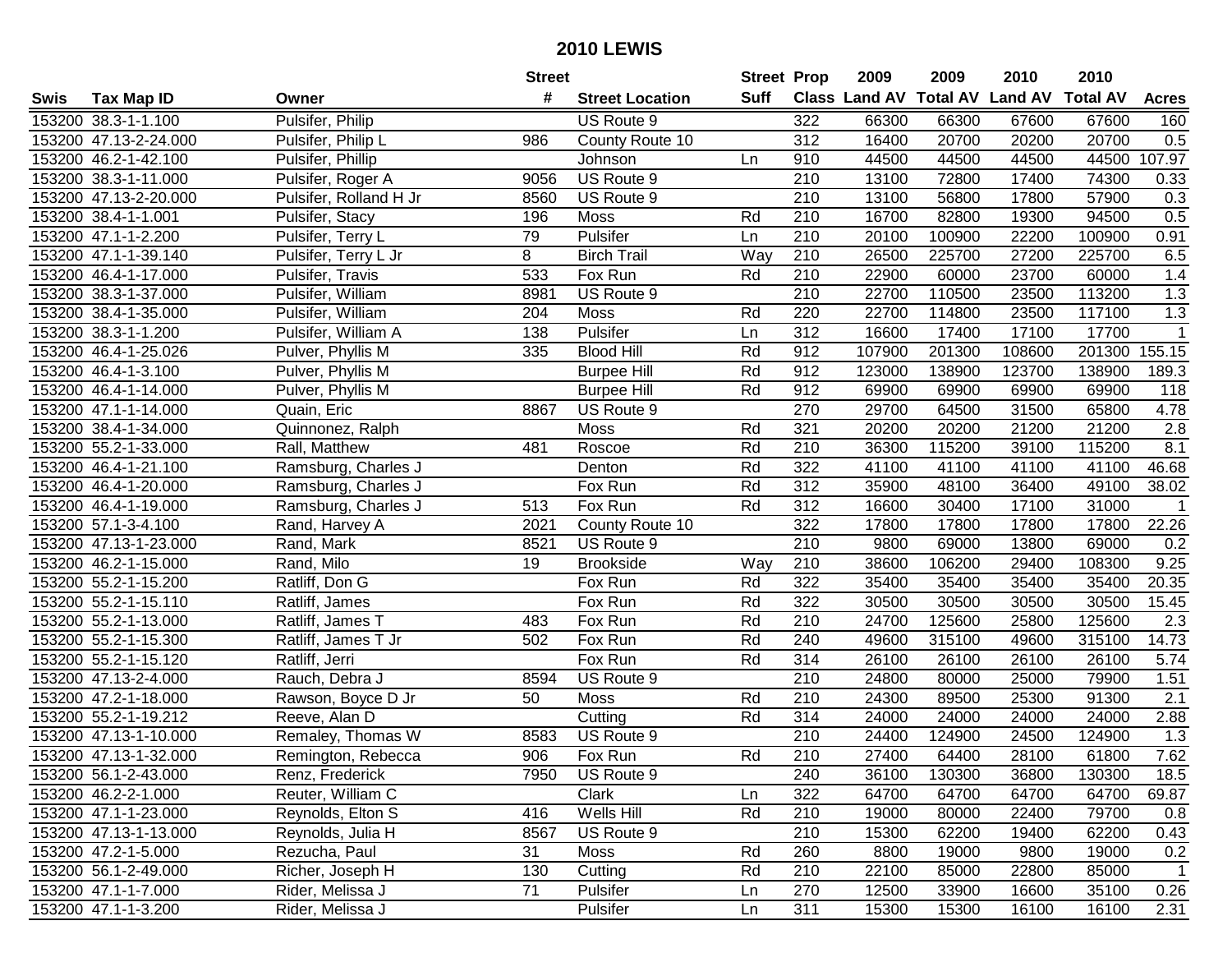|      |                      |                        | <b>Street</b> |                        | <b>Street Prop</b> |                  | 2009                          | 2009   | 2010           | 2010            |                  |
|------|----------------------|------------------------|---------------|------------------------|--------------------|------------------|-------------------------------|--------|----------------|-----------------|------------------|
| Swis | <b>Tax Map ID</b>    | Owner                  | #             | <b>Street Location</b> | <b>Suff</b>        |                  | <b>Class Land AV Total AV</b> |        | <b>Land AV</b> | <b>Total AV</b> | <b>Acres</b>     |
|      | 153200 47.3-1-24.000 | Riley, Luther L        | 728           | <b>Mitchell Hill</b>   | Rd                 | 210              | 26500                         | 55700  | 27900          | 56800           | 3.21             |
|      | 153200 47.3-2-14.000 | Rissacher, Ida L       |               | County Route 10        |                    | 312              | 26100                         | 28400  | 27400          | 29000           | $\sqrt{3}$       |
|      | 153200 38.3-1-34.200 | Robert, Timothy A      | 9049          | US Route 9             |                    | 270              | 10300                         | 19400  | 15400          | 19800           | 0.5              |
|      | 153200 46.2-1-5.000  | Roberts, Ralph K       | 86            | Wriggly                | Way                | 260              | 46300                         | 72100  | 64500          | 73500           | 54.8             |
|      | 153200 47.3-1-20.200 | Roberts, Raymond R     | 792           | <b>Mitchell Hill</b>   | Rd                 | 270              | 27400                         | 66400  | 28900          | 66400           | 3.64             |
|      | 153200 47.1-1-35.120 | Robertson, Ivan        |               | Osawentha              | Dr                 | 311              | 600                           | 600    | 700            | 700             | 0.29             |
|      | 153200 47.1-1-35.200 | Robertson, Kathleen    | 53            | Osawentha              | Dr                 | 270              | 19300                         | 49300  | 22400          | 51700           | 0.81             |
|      | 153200 55.2-1-27.200 | Robertson, Richard C   | 552           | Roscoe                 | Rd                 | 240              | 31300                         | 93100  | 34000          | 93100           | 15.01            |
|      | 153200 47.2-1-47.000 | Robetoy, Lena J        | 948           | Stowersville           | Rd                 | 312              | 18300                         | 33400  | 22200          | 33400           | 0.92             |
|      | 153200 56.1-2-38.000 | Rock, Francis          | 8032          | US Route 9             |                    | 210              | 14800                         | 122600 | 18200          | 122600          | 0.4              |
|      | 153200 56.2-3-7.000  | Rock, Gregory H        | 567           | Steele Woods           | Rd                 | 210              | 24200                         | 194600 | 25200          | 194600          | 2.05             |
|      | 153200 47.13-2-6.000 | Roemischer, Ingrid     | 8592          | US Route 9             |                    | 483              | 16800                         | 69100  | 16800          | 72500           | 0.48             |
|      | 153200 46.4-1-15.000 | Rugar, Charles R       | 579           | Fox Run                | Rd                 | 210              | 27300                         | 43200  | 28800          | 46300           | 3.6              |
|      | 153200 47.4-1-35.200 | Rumney, Lee R          | 1276          | County Route 10        |                    | 210              | 30100                         | 120400 | 26000          | 118000          | 5                |
|      | 153200 56.1-2-28.004 | Russo, Richard J Jr    | 121           | Ray Woods              | Rd                 | 240              | 46300                         | 261400 | 32500          | 261400          | 13.12            |
|      | 153200 38.3-1-24.000 | Ryan, Nancy A          | 9250          | US Route 9             |                    | 210              | 26500                         | 121400 | 27800          | 121400          | 3.9              |
|      | 153200 38.3-1-22.100 | Salva, Mary A          | 9291          | US Route 9             |                    | 210              | 27300                         | 117500 | 28800          | 117500          | $\overline{3.6}$ |
|      | 153200 38.3-1-22.200 | Salva, Mary A          |               | US Route 9             |                    | 314              | 17100                         | 17100  | 17700          | 17700           | 1.25             |
|      | 153200 47.4-1-14.200 | Sanchez, Francisco     | 455           | Hurley                 | Rd                 | 240              | 41100                         | 136100 | 30400          | 142900          | 10.5             |
|      | 153200 56.2-3-5.000  | Sandberg, Stephen R Jr | 1624          | County Route 10        |                    | 210              | 24700                         | 148200 | 25700          | 148200          | 2.1              |
|      | 153200 57.1-3-14.120 | Saulsgiver, Mark       | 226           | <b>Wadhams Heights</b> | Ln                 | 240              | 43100                         | 175000 | 43800          | 175000          | 27.3             |
|      | 153200 47.3-1-21.000 | Scaglione, David D     | 729           | Mitchell Hill          | Rd                 | 240              | 51900                         | 254500 | 52600          | 259600          | 38.19            |
|      | 153200 46.2-2-3.000  | Schaefer, Stephan      | 26            | Clark                  | Ln                 | 210              | 31500                         | 136000 | 33600          | 138700          | 5.68             |
|      | 153200 56.2-3-16.000 | Scharwath, Eileen N    |               | County Route 10        |                    | 910              | 26600                         | 26600  | 26600          | 26600           | 33.23            |
|      | 153200 47.2-1-25.000 | Scheinberg, Denise     | 1069          | Stowersville           | Rd                 | 240              | 105100                        | 307800 | 105800         | 314000          | 153.35           |
|      | 153200 47.2-1-32.000 | Scheinberg, Denise     | 42            | Mason                  | Rd                 | 240              | 32200                         | 205800 | 32900          | 205800          | 13.6             |
|      | 153200 48.1-2-1.200  | Schmitt, Emily A       |               | Mason                  | Rd                 | 311              | 21900                         | 21900  | 22400          | 22400           | 7.62             |
|      | 153200 39.3-3-5.000  | Schmitt, Frank W       |               | Stowersville           | Rd                 | 321              | 32600                         | 32600  | 32600          | 32600           | 47.9             |
|      | 153200 46.2-1-17.000 | Schoen-Rene, Ernst     | 75            | Seventy                | Ln                 | 260              | 22900                         | 34600  | 18000          | 39800           | 1.4              |
|      | 153200 47.1-1-39.150 | Schultz, David F       |               | Muzzy                  | Rd                 | $\overline{311}$ | 22200                         | 22200  | 22900          | 22900           | 8.2              |
|      | 153200 47.1-1-39.130 | Schultz, Robert        | 40            | <b>Birch Trail</b>     | Way                | 260              | 27800                         | 77300  | 28500          | 78800           | 8.1              |
|      | 153200 47.2-1-38.000 | Scott, Jeffery W       | 426           | Hyde                   | Rd                 | 910              | 22600                         | 22600  | 30900          | 30900           | 18.25            |
|      | 153200 47.2-1-37.000 | Scott, Jeffery W       | 434           | Hyde                   | Rd                 | $\overline{210}$ | 37700                         | 138700 | 40800          | 141500          | 8.82             |
|      | 153200 47.1-2-48.000 | Scozzafava, John W Jr  | 8728          | US Route 9             |                    | $\overline{210}$ | 26200                         | 102800 | 26700          | 102800          | $\overline{2.2}$ |
|      | 153200 38.4-1-22.200 | Sears, Dawn M          |               | Moss                   | Rd                 | 322              | 28000                         | 28000  | 24500          | 24500           | 10.2             |
|      | 153200 29.2-1-18.000 | Seessel, Fay G         |               | US Route 9             |                    | 910              | 57500                         | 57500  | 57500          | 57500           | 133.4            |
|      | 153200 29.4-1-11.000 | Seessel, Fay G         |               | US Route 9             |                    | 910              | 29200                         | 29200  | 29800          | 29800           | 54               |
|      | 153200 29.2-1-14.000 | Seessel, Fay G         |               | US Route 9             |                    | 910              | 31600                         | 31600  | 33500          | 33500           | 49.3             |
|      | 153200 29.4-1-6.000  | Seessel, Fay G         |               | US Route 9             |                    | 910              | 56600                         | 56600  | 57700          | 57700           | 120              |
|      | 153200 55.-2-15.000  | Selig, Stephen H       |               | Old Military           | Ln                 | 910              | 112700                        | 120700 | 119100         | 123100          | 178.9            |
|      | 153200 56.2-3-19.000 | Selikowitz, Stuart     |               | <b>Wadhams Heights</b> | Ln                 | 322              | 35700                         | 35700  | 35700          | 35700           | 24.83            |
|      | 153200 47.2-1-13.000 | Seymour, Welton        | 741           | Stowersville           | Rd                 | 230              | 20300                         | 73500  | 21400          | 65900           | 0.8              |
|      |                      |                        |               |                        |                    |                  |                               |        |                |                 |                  |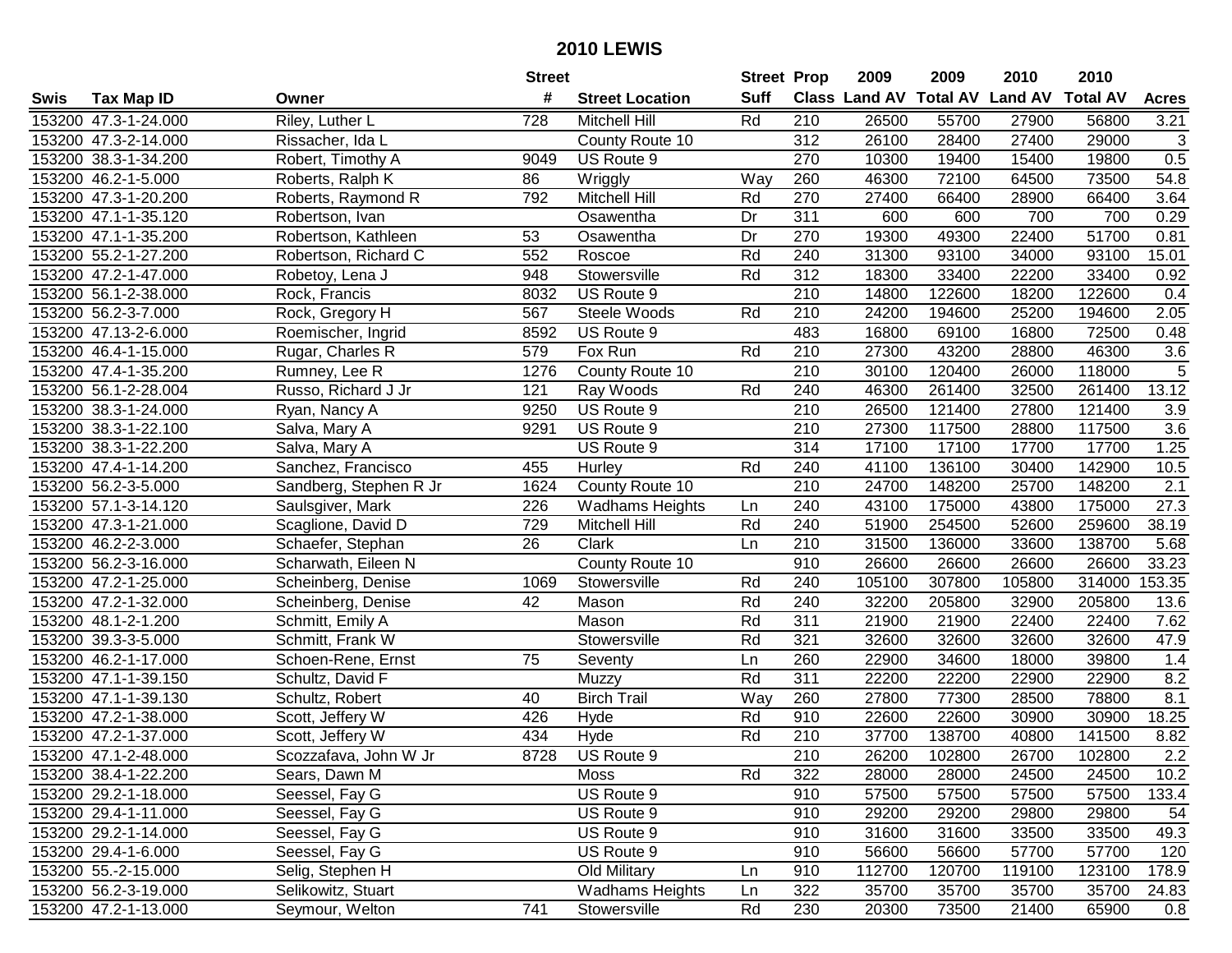|      |                       |                     | <b>Street</b>   |                        | <b>Street Prop</b> |                  | 2009   | 2009   | 2010                           | 2010            |                    |
|------|-----------------------|---------------------|-----------------|------------------------|--------------------|------------------|--------|--------|--------------------------------|-----------------|--------------------|
| Swis | <b>Tax Map ID</b>     | Owner               | #               | <b>Street Location</b> | <b>Suff</b>        |                  |        |        | Class Land AV Total AV Land AV | <b>Total AV</b> | <b>Acres</b>       |
|      | 153200 56.2-3-11.000  | Shambo, Roger E     | 621             | Steele Woods           | Rd                 | 210              | 16400  | 81700  | 39900                          | 85300           | 15.6               |
|      | 153200 39.3-3-3.300   | Shears, Ricky A     | 1394            | Stowersville           | Rd                 | 210              | 22500  | 89500  | 23300                          | 84400           | 1.2                |
|      | 153200 47.1-2-50.110  | Sheehan, Timothy J  | 37              | <b>Jeffrey</b>         | Way                | 210              | 27100  | 116600 | 27800                          | 118900          | 2.67               |
|      | 153200 55.2-1-16.100  | Shepard, Wayne      | 28              | Cutting                | Rd                 | 271              | 44700  | 115800 | 44700                          | 118100          | 10.7               |
|      | 153200 55.2-1-22.000  | Shepard, Wayne      | 29              | Shepards View          | Way                | 240              | 36400  | 256700 | 48500                          | 261800          | 33.9               |
|      | 153200 55.2-1-16.200  | Shepard, Wayne M    | $\overline{41}$ | Shepards View          | Way                | 240              | 45600  | 214700 | 52800                          | 214700          | 10                 |
|      | 153200 57.1-3-2.000   | Shirley Forests Inc |                 | County Route 10        |                    | 911              | 61800  | 61800  | 64500                          | 64500           | 124.3              |
|      | 153200 47.4-1-25.000  | Shirley Forests Inc |                 | County Route 10        |                    | 911              | 32200  | 32200  | 28900                          | 28900           | 18.19              |
|      | 153200 39.3-3-2.000   | Shirley Forests Inc |                 | Deerhead-Reber         | Rd                 | 911              | 19300  | 19300  | 19300                          | 19300           | 24.1               |
|      | 153200 47.3-2-19.000  | Shirley Forests Inc |                 | Ray Woods              | Rd                 | 911              | 16000  | 16000  | 16000                          | 16000           | 20                 |
|      | 153200 48.1-2-4.000   | Shirley Forests Inc |                 | Hyde                   | Rd                 | 911              | 3800   | 3800   | 4300                           | 4300            | 8.7                |
|      | 153200 48.1-2-3.000   | Shirley Forests Inc |                 | Mason                  | Rd                 | 911              | 113400 | 113400 | 113400                         | 113400          | 200                |
|      | 153200 47.4-1-12.000  | Shirley Forests Inc |                 | Hurley                 | Rd                 | 911              | 36500  | 36500  | 39600                          | 39600           | 69.85              |
|      | 153200 47.4-1-17.000  | Shirley Forests Inc |                 | Hurley                 | Rd                 | 911              | 57000  | 57000  | 57000                          | 57000           | 85.4               |
|      | 153200 47.4-1-22.000  | Shirley Forests Inc |                 | Hurley                 | Rd                 | 911              | 41200  | 41200  | 45300                          | 45300           | 145.45             |
|      | 153200 47.4-1-26.000  | Shirley Forests Inc |                 | County Route 10        |                    | 911              | 26400  | 26400  | 23800                          | 23800           | 12.46              |
|      | 153200 57.1-3-7.000   | Shirley Forests Inc |                 | <b>Wadhams Heights</b> | Ln                 | 911              | 33100  | 33100  | 33100                          | 33100           | 41.4               |
|      | 153200 48.3-2-3.000   | Shirley Forests Inc |                 | Hurley                 | Rd                 | 911              | 80900  | 80900  | 80900                          | 80900           | 143                |
|      | 153200 47.4-1-23.000  | Shirley Forests Inc |                 | Hurley                 | Rd                 | 911              | 62700  | 62700  | 62700                          | 62700           | $101.\overline{7}$ |
|      | 153200 56.1-2-31.000  | Shirley Forests Inc | 156             | Ray Woods              | Rd                 | 240              | 34700  | 242200 | 35400                          | 242200          | 16.7               |
|      | 153200 39.3-3-1.000   | Shirley Forests Inc |                 | Deerhead-Reber         | Rd                 | 911              | 130000 | 130000 | 130000                         | 130000          | 194.6              |
|      | 153200 38.4-1-14.000  | Shirley Forests Inc |                 | Deerhead-Reber         | Rd                 | 911              | 28000  | 28000  | 28000                          | 28000           | 35                 |
|      | 153200 38.4-1-17.000  | Shirley Forests Inc |                 | Moss                   | Rd                 | 911              | 96800  | 96800  | 98700                          | 98700           | 190                |
|      | 153200 55.2-1-15.130  | Shovan, Joseph W    | 450             | Fox Run                | Rd                 | 210              | 32200  | 264400 | 34400                          | 264400          | 6.06               |
|      | 153200 47.3-2-13.000  | Shriver, Charles D  |                 | County Route 10        |                    | 321              | 31400  | 31400  | 31900                          | 31900           | 19.5               |
|      | 153200 55.2-1-12.000  | Shute, Catherine    | 38              | Denton                 | Rd                 | 240              | 47100  | 143100 | 47800                          | 143100          | 32.3               |
|      | 153200 47.13-1-29.120 | Siedlecki, John     | 35              | Rustic                 | Way                | 210              | 25100  | 151300 | 26300                          | 151300          | 2.5                |
|      | 153200 55.-2-8.000    | Silver Sky Inc      |                 | Old Military           | Ln                 | 910              | 115400 | 115400 | 115400                         | 115400          | 160                |
|      | 153200 47.2-1-11.200  | Simmons, John       | 127             | Moss                   | Rd                 | 270              | 26300  | 36900  | 21900                          | 36900           | 3.1                |
|      | 153200 55.-2-13.000   | Siner, Elinor M     |                 | <b>Old Military</b>    | Ln                 | 321              | 30200  | 30200  | 30200                          | 30200           | 37.7               |
|      | 153200 55.-2-12.000   | Siner, Elinor M     |                 | Old Military           | Ln                 | 322              | 14500  | 14500  | 14500                          | 14500           | 18.1               |
|      | 153200 46.2-1-49.000  | Skeens, William A   |                 | Wells Hill             | Rd                 | 312              | 17200  | 18700  | 17800                          | 18700           | 1.3                |
|      | 153200 38.4-1-30.000  | Skoglund, Rolf E    |                 | <b>Moss</b>            | Rd                 | 910              | 58100  | 58100  | 58100                          | 58100           | 91.2               |
|      | 153200 47.13-1-9.000  | Smith, Constance M  | 15              | Osawentha              | Dr                 | $\overline{210}$ | 24200  | 105900 | 24300                          | 104800          | 1.2                |
|      | 153200 38.3-1-5.000   | Smith, David J      |                 | US Route 9             |                    | 910              | 41300  | 41300  | 41300                          | 41300           | 53                 |
|      | 153200 38.3-1-6.110   | Smith, David J      | 9161            | US Route 9             |                    | 240              | 47600  | 240500 | 48300                          | 240500          | 32.9               |
|      | 153200 55.2-2-1.000   | Smith, Gerald W     | 23              | Denton                 | Rd                 | 240              | 54900  | 130500 | 55600                          | 130500          | 42                 |
|      | 153200 47.2-1-48.000  | Smith, Julie A      | 101             | Hulbert                | Rd                 | 210              | 24100  | 114100 | 25100                          | 114100          | $\overline{2}$     |
|      | 153200 47.2-1-58.200  | Smith, Julie A      |                 | Hulbert                | Rd                 | 311              | 26900  | 26900  | 26900                          | 26900           | 5.4                |
|      | 153200 47.4-1-28.112  | Smith, Kenneth      | 80              | Hyde                   | Rd                 | 270              | 27100  | 54300  | 28600                          | 55800           | 3.5                |
|      | 153200 47.1-1-46.000  | Smith, Lanita       | 270             | Wells Hill             | Rd                 | 210              | 22100  | 115500 | 22800                          | 117800          | 1                  |
|      | 153200 46.2-1-12.200  | Smith, Paul         |                 | Seventy                | Ln                 | 314              | 4300   | 4300   | 4400                           | 4400            | 0.26               |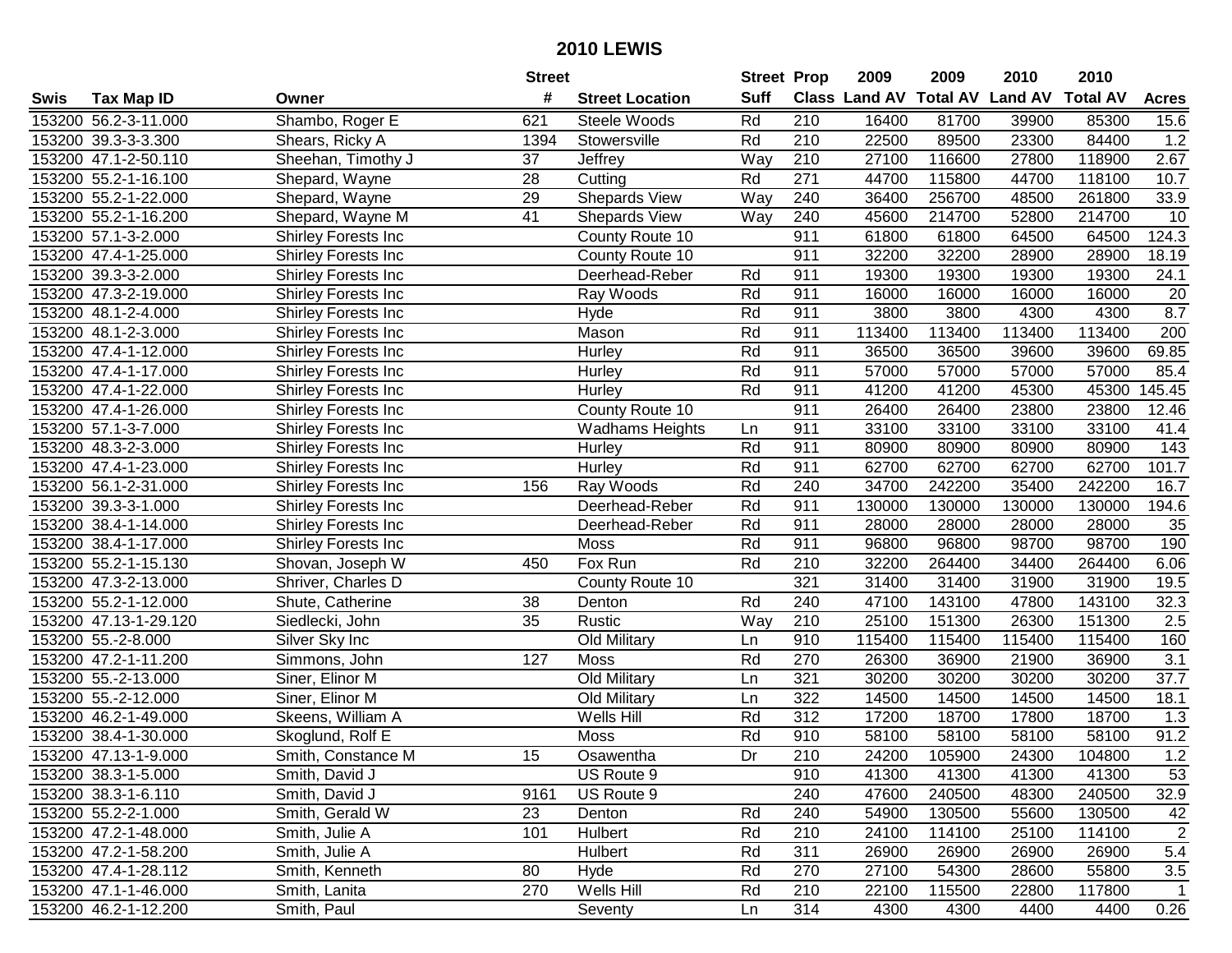| #<br><b>Suff</b><br>Class Land AV Total AV Land AV Total AV<br><b>Tax Map ID</b><br><b>Street Location</b><br><b>Acres</b><br>Swis<br>Owner<br>153200 46.2-1-11.000<br>Smith, Paul<br>314<br>6200<br>6200<br>6300<br>6300<br>0.38<br>Seventy<br>Ln<br>45700<br>48700<br>45700<br>153200 38.3-1-4.000<br>US Route 9<br>910<br>49200<br>62.9<br>Smith, Paul J<br>9169<br>153200 38.1-1-28.000<br>Smith, Paul J<br>US Route 9<br>70700<br>70700<br>72100<br>72100<br>160<br>910<br>Rd<br>210<br>31600<br>100000<br>26600<br>5.74<br>153200 47.2-1-67.000<br>Smith, Roger W<br>825<br>Stowersville<br>118000<br>153200 46.-1-7.000<br>Smith, Wilber C<br>Old Military<br>910<br>79600<br>79600<br>81200<br>81200<br>160<br>Ln<br>Rd<br>130.9<br>153200 46.4-1-1.000<br>Smith, Wilbur C<br><b>Burpee Hill</b><br>910<br>64300<br>64300<br>67500<br>67500<br>Smith, Wilbur C<br>Rd<br>910<br>71400<br>71400<br>74900<br>74900<br>150<br>153200 46.4-1-2.000<br><b>Burpee Hill</b><br>254<br>153200 46.4-1-5.000<br>Smith, Wilbur C<br>Rd<br>910<br>120700<br>120700<br>123100<br>123100<br>Denton<br><b>Old Military</b><br>72600<br>72600<br>74100<br>74100<br>142.4<br>153200 46.-1-6.000<br>Smith, Wilbur C<br>910<br>Ln<br>Rd<br>292500<br>457300<br>292500<br>457300<br>153200 46.4-1-4.000<br>Smith, Wilbur C<br><b>Blood Hill</b><br>240<br>400<br>385<br>Wells Hill<br>105700<br>239300<br>244100<br>150.2<br>153200 46.2-1-43.000<br>Smith, William E<br>145<br>Rd<br>240<br>112000<br>505400<br>153200 47.4-1-33.000<br>615<br>140700<br>140700<br>505400<br>Society For Strings Inc<br>County Route 10<br>50.2<br>615<br>120300<br>182900<br>120300<br>182900<br>17.3<br>153200 47.4-1-36.000<br>Society For Strings Inc<br>County Route 10<br>153200 47.4-1-27.211<br>Society For Strings Inc<br>615<br>169800<br>601700<br>169800<br>601700<br>59.1<br>County Route 10<br>153200 47.4-1-31.000<br>615<br>143000<br>661600<br>143000<br>661600<br>10<br>Society For Strings Inc<br>County Route 10<br>153200 47.4-1-32.000<br>615<br>185100<br>850600<br>185100<br>50.5<br>Society For Strings Inc<br>1424<br>County Route 10<br>850600<br>210<br>1.3<br>153200 46.2-1-19.000<br>61<br>Seventy<br>22700<br>39200<br>17800<br>39200<br>Soper, Steven P<br>Ln<br>Rd<br>153200 55.2-1-3.100<br>107<br><b>Blood Hill</b><br>240<br>52300<br>351600<br>53000<br>351600<br>38.73<br>Sorey, Andrea J<br>153200 46.2-1-50.100<br>Rd<br>322<br>30600<br>30600<br>31300<br>31300<br>18.71<br>Sorey, Robert<br>Wells Hill<br>153200 37.-2-4.000<br>Ln<br>321<br>35600<br>35600<br>36300<br>36300<br>60.24<br>Southmayd, Maurice<br>Seventy<br>Ramblin Brook<br>Way<br>280<br>56600<br>173400<br>56600<br>176900<br>20.7<br>153200 47.1-1-30.000<br>Sowan, Michael G<br>19<br>129.6<br>153200 57.1-3-1.000<br>Spaulding, Forrest R<br>1933<br>240<br>113500<br>202000<br>114200<br>202000<br>County Route 10<br>240<br>153200 47.4-1-21.000<br>93<br>Rd<br>74800<br>154800<br>81300<br>154800<br>93.1<br>Spaulding, Norma<br>Hurley<br>153200 47.2-1-7.000<br>Rd<br>210<br>23100<br>81500<br>24000<br>83100<br>1.52<br>Spear, William<br>89<br>Moss<br>14<br>Dr<br>270<br>4900<br>18200<br>0.1<br>153200 47.13-4-13.000<br>Osawentha<br>17300<br>6900<br>Speir, Ann M<br>Dr<br>311<br>9800<br>153200 47.13-4-14.000<br>Speir, Ann M<br>Osawentha<br>9800<br>11500<br>11500<br>0.3<br>0.3<br>Dr<br>210<br>82000<br>153200 47.13-4-15.000<br>Speir, Ann M<br>20<br>Osawentha<br>13900<br>82000<br>17800<br>57100<br>153200 46.2-1-22.000<br>133<br>Ln<br>260<br>31600<br>53600<br>26600<br>12.82<br>Spickerman, Timothy<br>Seventy<br>210<br>153200 47.13-2-16.000<br>12<br>13100<br>51300<br>17800<br>52300<br>Spooner, Tracy E<br>Fire House<br>Ln<br>0.3<br>$\overline{210}$<br>112200<br>114400<br>153200 47.13-4-10.000<br>St Dennis, Mark<br>4<br>Dr<br>18800<br>20900<br>0.6<br>Osawentha<br>932<br>153200 56.2-3-26.000<br><b>State Of New York</b><br>2200<br>2200<br>2200<br>2200<br>$\overline{1}$<br>County Route 10<br>3.9<br>153200 56.2-3-27.000<br>State Of New York<br>932<br>8100<br>8100<br>8100<br><b>Brainards Forge</b><br>Rd<br>8100<br>5.6<br>Rd<br>932<br>153200 56.2-3-28.000<br><b>State Of New York</b><br>10000<br>10000<br>10000<br>10000<br><b>Brainards Forge</b><br>11.7<br>153200 56.2-3-29.000<br><b>State Of New York</b><br>932<br>22300<br>22300<br>22300<br>22300<br>County Route 10<br>153200 56.2-3-30.000<br>State Of New York<br>Steele Woods<br>Rd<br>932<br>9500<br>9500<br>9500<br>9500<br>5.3<br>0.2<br>153200 56.2-3-31.000<br>State Of New York<br><b>Brainards Forge</b><br>Rd<br>932<br>10600<br>10600<br>10600<br>10600<br>35800<br>153200 29.2-1-7.000<br>State of New York DEC<br>US Route 9<br>910<br>35800<br>36500<br>36500<br>68.03<br>153200 55.2-1-42.000<br>Old Military<br>240<br>80300<br>178300<br>92.4<br>Stearn, Robert<br>59<br>178300<br>81000<br>Ln<br>Rd<br>153200 55.2-1-39.111<br>Steenburg, Thomas<br>359<br>Roscoe<br>240<br>62500<br>403300<br>63200<br>440700<br>51.8<br>321<br>153200 55.2-1-43.000<br>Steenburg, Thomas<br>Rd<br>4500<br>4500<br>5200<br>5200<br>2.27<br>Roscoe<br>153200 38.4-1-5.200<br>Stetson, Michael J<br>217<br>Rd<br>210<br>23000<br>84600<br>17800<br>86600<br>1.43<br>Moss<br>153200 47.1-1-1.200<br>83<br>Pulsifer<br>270<br>22100<br>22800<br>32400<br>Stevens, Lori A<br>Ln<br>31800<br>$\overline{1}$ |  | <b>Street</b> | <b>Street Prop</b> | 2009 | 2009 | 2010 | 2010 |  |
|-----------------------------------------------------------------------------------------------------------------------------------------------------------------------------------------------------------------------------------------------------------------------------------------------------------------------------------------------------------------------------------------------------------------------------------------------------------------------------------------------------------------------------------------------------------------------------------------------------------------------------------------------------------------------------------------------------------------------------------------------------------------------------------------------------------------------------------------------------------------------------------------------------------------------------------------------------------------------------------------------------------------------------------------------------------------------------------------------------------------------------------------------------------------------------------------------------------------------------------------------------------------------------------------------------------------------------------------------------------------------------------------------------------------------------------------------------------------------------------------------------------------------------------------------------------------------------------------------------------------------------------------------------------------------------------------------------------------------------------------------------------------------------------------------------------------------------------------------------------------------------------------------------------------------------------------------------------------------------------------------------------------------------------------------------------------------------------------------------------------------------------------------------------------------------------------------------------------------------------------------------------------------------------------------------------------------------------------------------------------------------------------------------------------------------------------------------------------------------------------------------------------------------------------------------------------------------------------------------------------------------------------------------------------------------------------------------------------------------------------------------------------------------------------------------------------------------------------------------------------------------------------------------------------------------------------------------------------------------------------------------------------------------------------------------------------------------------------------------------------------------------------------------------------------------------------------------------------------------------------------------------------------------------------------------------------------------------------------------------------------------------------------------------------------------------------------------------------------------------------------------------------------------------------------------------------------------------------------------------------------------------------------------------------------------------------------------------------------------------------------------------------------------------------------------------------------------------------------------------------------------------------------------------------------------------------------------------------------------------------------------------------------------------------------------------------------------------------------------------------------------------------------------------------------------------------------------------------------------------------------------------------------------------------------------------------------------------------------------------------------------------------------------------------------------------------------------------------------------------------------------------------------------------------------------------------------------------------------------------------------------------------------------------------------------------------------------------------------------------------------------------------------------------------------------------------------------------------------------------------------------------------------------------------------------------------------------------------------------------------------------------------------------------------------------------------------------------------------------------------------------------------------------------------------------------------------------------------------------------------------------------------------------------------------------------------------------------------------------------------------------------------------------------|--|---------------|--------------------|------|------|------|------|--|
|                                                                                                                                                                                                                                                                                                                                                                                                                                                                                                                                                                                                                                                                                                                                                                                                                                                                                                                                                                                                                                                                                                                                                                                                                                                                                                                                                                                                                                                                                                                                                                                                                                                                                                                                                                                                                                                                                                                                                                                                                                                                                                                                                                                                                                                                                                                                                                                                                                                                                                                                                                                                                                                                                                                                                                                                                                                                                                                                                                                                                                                                                                                                                                                                                                                                                                                                                                                                                                                                                                                                                                                                                                                                                                                                                                                                                                                                                                                                                                                                                                                                                                                                                                                                                                                                                                                                                                                                                                                                                                                                                                                                                                                                                                                                                                                                                                                                                                                                                                                                                                                                                                                                                                                                                                                                                                                                                                                                           |  |               |                    |      |      |      |      |  |
|                                                                                                                                                                                                                                                                                                                                                                                                                                                                                                                                                                                                                                                                                                                                                                                                                                                                                                                                                                                                                                                                                                                                                                                                                                                                                                                                                                                                                                                                                                                                                                                                                                                                                                                                                                                                                                                                                                                                                                                                                                                                                                                                                                                                                                                                                                                                                                                                                                                                                                                                                                                                                                                                                                                                                                                                                                                                                                                                                                                                                                                                                                                                                                                                                                                                                                                                                                                                                                                                                                                                                                                                                                                                                                                                                                                                                                                                                                                                                                                                                                                                                                                                                                                                                                                                                                                                                                                                                                                                                                                                                                                                                                                                                                                                                                                                                                                                                                                                                                                                                                                                                                                                                                                                                                                                                                                                                                                                           |  |               |                    |      |      |      |      |  |
|                                                                                                                                                                                                                                                                                                                                                                                                                                                                                                                                                                                                                                                                                                                                                                                                                                                                                                                                                                                                                                                                                                                                                                                                                                                                                                                                                                                                                                                                                                                                                                                                                                                                                                                                                                                                                                                                                                                                                                                                                                                                                                                                                                                                                                                                                                                                                                                                                                                                                                                                                                                                                                                                                                                                                                                                                                                                                                                                                                                                                                                                                                                                                                                                                                                                                                                                                                                                                                                                                                                                                                                                                                                                                                                                                                                                                                                                                                                                                                                                                                                                                                                                                                                                                                                                                                                                                                                                                                                                                                                                                                                                                                                                                                                                                                                                                                                                                                                                                                                                                                                                                                                                                                                                                                                                                                                                                                                                           |  |               |                    |      |      |      |      |  |
|                                                                                                                                                                                                                                                                                                                                                                                                                                                                                                                                                                                                                                                                                                                                                                                                                                                                                                                                                                                                                                                                                                                                                                                                                                                                                                                                                                                                                                                                                                                                                                                                                                                                                                                                                                                                                                                                                                                                                                                                                                                                                                                                                                                                                                                                                                                                                                                                                                                                                                                                                                                                                                                                                                                                                                                                                                                                                                                                                                                                                                                                                                                                                                                                                                                                                                                                                                                                                                                                                                                                                                                                                                                                                                                                                                                                                                                                                                                                                                                                                                                                                                                                                                                                                                                                                                                                                                                                                                                                                                                                                                                                                                                                                                                                                                                                                                                                                                                                                                                                                                                                                                                                                                                                                                                                                                                                                                                                           |  |               |                    |      |      |      |      |  |
|                                                                                                                                                                                                                                                                                                                                                                                                                                                                                                                                                                                                                                                                                                                                                                                                                                                                                                                                                                                                                                                                                                                                                                                                                                                                                                                                                                                                                                                                                                                                                                                                                                                                                                                                                                                                                                                                                                                                                                                                                                                                                                                                                                                                                                                                                                                                                                                                                                                                                                                                                                                                                                                                                                                                                                                                                                                                                                                                                                                                                                                                                                                                                                                                                                                                                                                                                                                                                                                                                                                                                                                                                                                                                                                                                                                                                                                                                                                                                                                                                                                                                                                                                                                                                                                                                                                                                                                                                                                                                                                                                                                                                                                                                                                                                                                                                                                                                                                                                                                                                                                                                                                                                                                                                                                                                                                                                                                                           |  |               |                    |      |      |      |      |  |
|                                                                                                                                                                                                                                                                                                                                                                                                                                                                                                                                                                                                                                                                                                                                                                                                                                                                                                                                                                                                                                                                                                                                                                                                                                                                                                                                                                                                                                                                                                                                                                                                                                                                                                                                                                                                                                                                                                                                                                                                                                                                                                                                                                                                                                                                                                                                                                                                                                                                                                                                                                                                                                                                                                                                                                                                                                                                                                                                                                                                                                                                                                                                                                                                                                                                                                                                                                                                                                                                                                                                                                                                                                                                                                                                                                                                                                                                                                                                                                                                                                                                                                                                                                                                                                                                                                                                                                                                                                                                                                                                                                                                                                                                                                                                                                                                                                                                                                                                                                                                                                                                                                                                                                                                                                                                                                                                                                                                           |  |               |                    |      |      |      |      |  |
|                                                                                                                                                                                                                                                                                                                                                                                                                                                                                                                                                                                                                                                                                                                                                                                                                                                                                                                                                                                                                                                                                                                                                                                                                                                                                                                                                                                                                                                                                                                                                                                                                                                                                                                                                                                                                                                                                                                                                                                                                                                                                                                                                                                                                                                                                                                                                                                                                                                                                                                                                                                                                                                                                                                                                                                                                                                                                                                                                                                                                                                                                                                                                                                                                                                                                                                                                                                                                                                                                                                                                                                                                                                                                                                                                                                                                                                                                                                                                                                                                                                                                                                                                                                                                                                                                                                                                                                                                                                                                                                                                                                                                                                                                                                                                                                                                                                                                                                                                                                                                                                                                                                                                                                                                                                                                                                                                                                                           |  |               |                    |      |      |      |      |  |
|                                                                                                                                                                                                                                                                                                                                                                                                                                                                                                                                                                                                                                                                                                                                                                                                                                                                                                                                                                                                                                                                                                                                                                                                                                                                                                                                                                                                                                                                                                                                                                                                                                                                                                                                                                                                                                                                                                                                                                                                                                                                                                                                                                                                                                                                                                                                                                                                                                                                                                                                                                                                                                                                                                                                                                                                                                                                                                                                                                                                                                                                                                                                                                                                                                                                                                                                                                                                                                                                                                                                                                                                                                                                                                                                                                                                                                                                                                                                                                                                                                                                                                                                                                                                                                                                                                                                                                                                                                                                                                                                                                                                                                                                                                                                                                                                                                                                                                                                                                                                                                                                                                                                                                                                                                                                                                                                                                                                           |  |               |                    |      |      |      |      |  |
|                                                                                                                                                                                                                                                                                                                                                                                                                                                                                                                                                                                                                                                                                                                                                                                                                                                                                                                                                                                                                                                                                                                                                                                                                                                                                                                                                                                                                                                                                                                                                                                                                                                                                                                                                                                                                                                                                                                                                                                                                                                                                                                                                                                                                                                                                                                                                                                                                                                                                                                                                                                                                                                                                                                                                                                                                                                                                                                                                                                                                                                                                                                                                                                                                                                                                                                                                                                                                                                                                                                                                                                                                                                                                                                                                                                                                                                                                                                                                                                                                                                                                                                                                                                                                                                                                                                                                                                                                                                                                                                                                                                                                                                                                                                                                                                                                                                                                                                                                                                                                                                                                                                                                                                                                                                                                                                                                                                                           |  |               |                    |      |      |      |      |  |
|                                                                                                                                                                                                                                                                                                                                                                                                                                                                                                                                                                                                                                                                                                                                                                                                                                                                                                                                                                                                                                                                                                                                                                                                                                                                                                                                                                                                                                                                                                                                                                                                                                                                                                                                                                                                                                                                                                                                                                                                                                                                                                                                                                                                                                                                                                                                                                                                                                                                                                                                                                                                                                                                                                                                                                                                                                                                                                                                                                                                                                                                                                                                                                                                                                                                                                                                                                                                                                                                                                                                                                                                                                                                                                                                                                                                                                                                                                                                                                                                                                                                                                                                                                                                                                                                                                                                                                                                                                                                                                                                                                                                                                                                                                                                                                                                                                                                                                                                                                                                                                                                                                                                                                                                                                                                                                                                                                                                           |  |               |                    |      |      |      |      |  |
|                                                                                                                                                                                                                                                                                                                                                                                                                                                                                                                                                                                                                                                                                                                                                                                                                                                                                                                                                                                                                                                                                                                                                                                                                                                                                                                                                                                                                                                                                                                                                                                                                                                                                                                                                                                                                                                                                                                                                                                                                                                                                                                                                                                                                                                                                                                                                                                                                                                                                                                                                                                                                                                                                                                                                                                                                                                                                                                                                                                                                                                                                                                                                                                                                                                                                                                                                                                                                                                                                                                                                                                                                                                                                                                                                                                                                                                                                                                                                                                                                                                                                                                                                                                                                                                                                                                                                                                                                                                                                                                                                                                                                                                                                                                                                                                                                                                                                                                                                                                                                                                                                                                                                                                                                                                                                                                                                                                                           |  |               |                    |      |      |      |      |  |
|                                                                                                                                                                                                                                                                                                                                                                                                                                                                                                                                                                                                                                                                                                                                                                                                                                                                                                                                                                                                                                                                                                                                                                                                                                                                                                                                                                                                                                                                                                                                                                                                                                                                                                                                                                                                                                                                                                                                                                                                                                                                                                                                                                                                                                                                                                                                                                                                                                                                                                                                                                                                                                                                                                                                                                                                                                                                                                                                                                                                                                                                                                                                                                                                                                                                                                                                                                                                                                                                                                                                                                                                                                                                                                                                                                                                                                                                                                                                                                                                                                                                                                                                                                                                                                                                                                                                                                                                                                                                                                                                                                                                                                                                                                                                                                                                                                                                                                                                                                                                                                                                                                                                                                                                                                                                                                                                                                                                           |  |               |                    |      |      |      |      |  |
|                                                                                                                                                                                                                                                                                                                                                                                                                                                                                                                                                                                                                                                                                                                                                                                                                                                                                                                                                                                                                                                                                                                                                                                                                                                                                                                                                                                                                                                                                                                                                                                                                                                                                                                                                                                                                                                                                                                                                                                                                                                                                                                                                                                                                                                                                                                                                                                                                                                                                                                                                                                                                                                                                                                                                                                                                                                                                                                                                                                                                                                                                                                                                                                                                                                                                                                                                                                                                                                                                                                                                                                                                                                                                                                                                                                                                                                                                                                                                                                                                                                                                                                                                                                                                                                                                                                                                                                                                                                                                                                                                                                                                                                                                                                                                                                                                                                                                                                                                                                                                                                                                                                                                                                                                                                                                                                                                                                                           |  |               |                    |      |      |      |      |  |
|                                                                                                                                                                                                                                                                                                                                                                                                                                                                                                                                                                                                                                                                                                                                                                                                                                                                                                                                                                                                                                                                                                                                                                                                                                                                                                                                                                                                                                                                                                                                                                                                                                                                                                                                                                                                                                                                                                                                                                                                                                                                                                                                                                                                                                                                                                                                                                                                                                                                                                                                                                                                                                                                                                                                                                                                                                                                                                                                                                                                                                                                                                                                                                                                                                                                                                                                                                                                                                                                                                                                                                                                                                                                                                                                                                                                                                                                                                                                                                                                                                                                                                                                                                                                                                                                                                                                                                                                                                                                                                                                                                                                                                                                                                                                                                                                                                                                                                                                                                                                                                                                                                                                                                                                                                                                                                                                                                                                           |  |               |                    |      |      |      |      |  |
|                                                                                                                                                                                                                                                                                                                                                                                                                                                                                                                                                                                                                                                                                                                                                                                                                                                                                                                                                                                                                                                                                                                                                                                                                                                                                                                                                                                                                                                                                                                                                                                                                                                                                                                                                                                                                                                                                                                                                                                                                                                                                                                                                                                                                                                                                                                                                                                                                                                                                                                                                                                                                                                                                                                                                                                                                                                                                                                                                                                                                                                                                                                                                                                                                                                                                                                                                                                                                                                                                                                                                                                                                                                                                                                                                                                                                                                                                                                                                                                                                                                                                                                                                                                                                                                                                                                                                                                                                                                                                                                                                                                                                                                                                                                                                                                                                                                                                                                                                                                                                                                                                                                                                                                                                                                                                                                                                                                                           |  |               |                    |      |      |      |      |  |
|                                                                                                                                                                                                                                                                                                                                                                                                                                                                                                                                                                                                                                                                                                                                                                                                                                                                                                                                                                                                                                                                                                                                                                                                                                                                                                                                                                                                                                                                                                                                                                                                                                                                                                                                                                                                                                                                                                                                                                                                                                                                                                                                                                                                                                                                                                                                                                                                                                                                                                                                                                                                                                                                                                                                                                                                                                                                                                                                                                                                                                                                                                                                                                                                                                                                                                                                                                                                                                                                                                                                                                                                                                                                                                                                                                                                                                                                                                                                                                                                                                                                                                                                                                                                                                                                                                                                                                                                                                                                                                                                                                                                                                                                                                                                                                                                                                                                                                                                                                                                                                                                                                                                                                                                                                                                                                                                                                                                           |  |               |                    |      |      |      |      |  |
|                                                                                                                                                                                                                                                                                                                                                                                                                                                                                                                                                                                                                                                                                                                                                                                                                                                                                                                                                                                                                                                                                                                                                                                                                                                                                                                                                                                                                                                                                                                                                                                                                                                                                                                                                                                                                                                                                                                                                                                                                                                                                                                                                                                                                                                                                                                                                                                                                                                                                                                                                                                                                                                                                                                                                                                                                                                                                                                                                                                                                                                                                                                                                                                                                                                                                                                                                                                                                                                                                                                                                                                                                                                                                                                                                                                                                                                                                                                                                                                                                                                                                                                                                                                                                                                                                                                                                                                                                                                                                                                                                                                                                                                                                                                                                                                                                                                                                                                                                                                                                                                                                                                                                                                                                                                                                                                                                                                                           |  |               |                    |      |      |      |      |  |
|                                                                                                                                                                                                                                                                                                                                                                                                                                                                                                                                                                                                                                                                                                                                                                                                                                                                                                                                                                                                                                                                                                                                                                                                                                                                                                                                                                                                                                                                                                                                                                                                                                                                                                                                                                                                                                                                                                                                                                                                                                                                                                                                                                                                                                                                                                                                                                                                                                                                                                                                                                                                                                                                                                                                                                                                                                                                                                                                                                                                                                                                                                                                                                                                                                                                                                                                                                                                                                                                                                                                                                                                                                                                                                                                                                                                                                                                                                                                                                                                                                                                                                                                                                                                                                                                                                                                                                                                                                                                                                                                                                                                                                                                                                                                                                                                                                                                                                                                                                                                                                                                                                                                                                                                                                                                                                                                                                                                           |  |               |                    |      |      |      |      |  |
|                                                                                                                                                                                                                                                                                                                                                                                                                                                                                                                                                                                                                                                                                                                                                                                                                                                                                                                                                                                                                                                                                                                                                                                                                                                                                                                                                                                                                                                                                                                                                                                                                                                                                                                                                                                                                                                                                                                                                                                                                                                                                                                                                                                                                                                                                                                                                                                                                                                                                                                                                                                                                                                                                                                                                                                                                                                                                                                                                                                                                                                                                                                                                                                                                                                                                                                                                                                                                                                                                                                                                                                                                                                                                                                                                                                                                                                                                                                                                                                                                                                                                                                                                                                                                                                                                                                                                                                                                                                                                                                                                                                                                                                                                                                                                                                                                                                                                                                                                                                                                                                                                                                                                                                                                                                                                                                                                                                                           |  |               |                    |      |      |      |      |  |
|                                                                                                                                                                                                                                                                                                                                                                                                                                                                                                                                                                                                                                                                                                                                                                                                                                                                                                                                                                                                                                                                                                                                                                                                                                                                                                                                                                                                                                                                                                                                                                                                                                                                                                                                                                                                                                                                                                                                                                                                                                                                                                                                                                                                                                                                                                                                                                                                                                                                                                                                                                                                                                                                                                                                                                                                                                                                                                                                                                                                                                                                                                                                                                                                                                                                                                                                                                                                                                                                                                                                                                                                                                                                                                                                                                                                                                                                                                                                                                                                                                                                                                                                                                                                                                                                                                                                                                                                                                                                                                                                                                                                                                                                                                                                                                                                                                                                                                                                                                                                                                                                                                                                                                                                                                                                                                                                                                                                           |  |               |                    |      |      |      |      |  |
|                                                                                                                                                                                                                                                                                                                                                                                                                                                                                                                                                                                                                                                                                                                                                                                                                                                                                                                                                                                                                                                                                                                                                                                                                                                                                                                                                                                                                                                                                                                                                                                                                                                                                                                                                                                                                                                                                                                                                                                                                                                                                                                                                                                                                                                                                                                                                                                                                                                                                                                                                                                                                                                                                                                                                                                                                                                                                                                                                                                                                                                                                                                                                                                                                                                                                                                                                                                                                                                                                                                                                                                                                                                                                                                                                                                                                                                                                                                                                                                                                                                                                                                                                                                                                                                                                                                                                                                                                                                                                                                                                                                                                                                                                                                                                                                                                                                                                                                                                                                                                                                                                                                                                                                                                                                                                                                                                                                                           |  |               |                    |      |      |      |      |  |
|                                                                                                                                                                                                                                                                                                                                                                                                                                                                                                                                                                                                                                                                                                                                                                                                                                                                                                                                                                                                                                                                                                                                                                                                                                                                                                                                                                                                                                                                                                                                                                                                                                                                                                                                                                                                                                                                                                                                                                                                                                                                                                                                                                                                                                                                                                                                                                                                                                                                                                                                                                                                                                                                                                                                                                                                                                                                                                                                                                                                                                                                                                                                                                                                                                                                                                                                                                                                                                                                                                                                                                                                                                                                                                                                                                                                                                                                                                                                                                                                                                                                                                                                                                                                                                                                                                                                                                                                                                                                                                                                                                                                                                                                                                                                                                                                                                                                                                                                                                                                                                                                                                                                                                                                                                                                                                                                                                                                           |  |               |                    |      |      |      |      |  |
|                                                                                                                                                                                                                                                                                                                                                                                                                                                                                                                                                                                                                                                                                                                                                                                                                                                                                                                                                                                                                                                                                                                                                                                                                                                                                                                                                                                                                                                                                                                                                                                                                                                                                                                                                                                                                                                                                                                                                                                                                                                                                                                                                                                                                                                                                                                                                                                                                                                                                                                                                                                                                                                                                                                                                                                                                                                                                                                                                                                                                                                                                                                                                                                                                                                                                                                                                                                                                                                                                                                                                                                                                                                                                                                                                                                                                                                                                                                                                                                                                                                                                                                                                                                                                                                                                                                                                                                                                                                                                                                                                                                                                                                                                                                                                                                                                                                                                                                                                                                                                                                                                                                                                                                                                                                                                                                                                                                                           |  |               |                    |      |      |      |      |  |
|                                                                                                                                                                                                                                                                                                                                                                                                                                                                                                                                                                                                                                                                                                                                                                                                                                                                                                                                                                                                                                                                                                                                                                                                                                                                                                                                                                                                                                                                                                                                                                                                                                                                                                                                                                                                                                                                                                                                                                                                                                                                                                                                                                                                                                                                                                                                                                                                                                                                                                                                                                                                                                                                                                                                                                                                                                                                                                                                                                                                                                                                                                                                                                                                                                                                                                                                                                                                                                                                                                                                                                                                                                                                                                                                                                                                                                                                                                                                                                                                                                                                                                                                                                                                                                                                                                                                                                                                                                                                                                                                                                                                                                                                                                                                                                                                                                                                                                                                                                                                                                                                                                                                                                                                                                                                                                                                                                                                           |  |               |                    |      |      |      |      |  |
|                                                                                                                                                                                                                                                                                                                                                                                                                                                                                                                                                                                                                                                                                                                                                                                                                                                                                                                                                                                                                                                                                                                                                                                                                                                                                                                                                                                                                                                                                                                                                                                                                                                                                                                                                                                                                                                                                                                                                                                                                                                                                                                                                                                                                                                                                                                                                                                                                                                                                                                                                                                                                                                                                                                                                                                                                                                                                                                                                                                                                                                                                                                                                                                                                                                                                                                                                                                                                                                                                                                                                                                                                                                                                                                                                                                                                                                                                                                                                                                                                                                                                                                                                                                                                                                                                                                                                                                                                                                                                                                                                                                                                                                                                                                                                                                                                                                                                                                                                                                                                                                                                                                                                                                                                                                                                                                                                                                                           |  |               |                    |      |      |      |      |  |
|                                                                                                                                                                                                                                                                                                                                                                                                                                                                                                                                                                                                                                                                                                                                                                                                                                                                                                                                                                                                                                                                                                                                                                                                                                                                                                                                                                                                                                                                                                                                                                                                                                                                                                                                                                                                                                                                                                                                                                                                                                                                                                                                                                                                                                                                                                                                                                                                                                                                                                                                                                                                                                                                                                                                                                                                                                                                                                                                                                                                                                                                                                                                                                                                                                                                                                                                                                                                                                                                                                                                                                                                                                                                                                                                                                                                                                                                                                                                                                                                                                                                                                                                                                                                                                                                                                                                                                                                                                                                                                                                                                                                                                                                                                                                                                                                                                                                                                                                                                                                                                                                                                                                                                                                                                                                                                                                                                                                           |  |               |                    |      |      |      |      |  |
|                                                                                                                                                                                                                                                                                                                                                                                                                                                                                                                                                                                                                                                                                                                                                                                                                                                                                                                                                                                                                                                                                                                                                                                                                                                                                                                                                                                                                                                                                                                                                                                                                                                                                                                                                                                                                                                                                                                                                                                                                                                                                                                                                                                                                                                                                                                                                                                                                                                                                                                                                                                                                                                                                                                                                                                                                                                                                                                                                                                                                                                                                                                                                                                                                                                                                                                                                                                                                                                                                                                                                                                                                                                                                                                                                                                                                                                                                                                                                                                                                                                                                                                                                                                                                                                                                                                                                                                                                                                                                                                                                                                                                                                                                                                                                                                                                                                                                                                                                                                                                                                                                                                                                                                                                                                                                                                                                                                                           |  |               |                    |      |      |      |      |  |
|                                                                                                                                                                                                                                                                                                                                                                                                                                                                                                                                                                                                                                                                                                                                                                                                                                                                                                                                                                                                                                                                                                                                                                                                                                                                                                                                                                                                                                                                                                                                                                                                                                                                                                                                                                                                                                                                                                                                                                                                                                                                                                                                                                                                                                                                                                                                                                                                                                                                                                                                                                                                                                                                                                                                                                                                                                                                                                                                                                                                                                                                                                                                                                                                                                                                                                                                                                                                                                                                                                                                                                                                                                                                                                                                                                                                                                                                                                                                                                                                                                                                                                                                                                                                                                                                                                                                                                                                                                                                                                                                                                                                                                                                                                                                                                                                                                                                                                                                                                                                                                                                                                                                                                                                                                                                                                                                                                                                           |  |               |                    |      |      |      |      |  |
|                                                                                                                                                                                                                                                                                                                                                                                                                                                                                                                                                                                                                                                                                                                                                                                                                                                                                                                                                                                                                                                                                                                                                                                                                                                                                                                                                                                                                                                                                                                                                                                                                                                                                                                                                                                                                                                                                                                                                                                                                                                                                                                                                                                                                                                                                                                                                                                                                                                                                                                                                                                                                                                                                                                                                                                                                                                                                                                                                                                                                                                                                                                                                                                                                                                                                                                                                                                                                                                                                                                                                                                                                                                                                                                                                                                                                                                                                                                                                                                                                                                                                                                                                                                                                                                                                                                                                                                                                                                                                                                                                                                                                                                                                                                                                                                                                                                                                                                                                                                                                                                                                                                                                                                                                                                                                                                                                                                                           |  |               |                    |      |      |      |      |  |
|                                                                                                                                                                                                                                                                                                                                                                                                                                                                                                                                                                                                                                                                                                                                                                                                                                                                                                                                                                                                                                                                                                                                                                                                                                                                                                                                                                                                                                                                                                                                                                                                                                                                                                                                                                                                                                                                                                                                                                                                                                                                                                                                                                                                                                                                                                                                                                                                                                                                                                                                                                                                                                                                                                                                                                                                                                                                                                                                                                                                                                                                                                                                                                                                                                                                                                                                                                                                                                                                                                                                                                                                                                                                                                                                                                                                                                                                                                                                                                                                                                                                                                                                                                                                                                                                                                                                                                                                                                                                                                                                                                                                                                                                                                                                                                                                                                                                                                                                                                                                                                                                                                                                                                                                                                                                                                                                                                                                           |  |               |                    |      |      |      |      |  |
|                                                                                                                                                                                                                                                                                                                                                                                                                                                                                                                                                                                                                                                                                                                                                                                                                                                                                                                                                                                                                                                                                                                                                                                                                                                                                                                                                                                                                                                                                                                                                                                                                                                                                                                                                                                                                                                                                                                                                                                                                                                                                                                                                                                                                                                                                                                                                                                                                                                                                                                                                                                                                                                                                                                                                                                                                                                                                                                                                                                                                                                                                                                                                                                                                                                                                                                                                                                                                                                                                                                                                                                                                                                                                                                                                                                                                                                                                                                                                                                                                                                                                                                                                                                                                                                                                                                                                                                                                                                                                                                                                                                                                                                                                                                                                                                                                                                                                                                                                                                                                                                                                                                                                                                                                                                                                                                                                                                                           |  |               |                    |      |      |      |      |  |
|                                                                                                                                                                                                                                                                                                                                                                                                                                                                                                                                                                                                                                                                                                                                                                                                                                                                                                                                                                                                                                                                                                                                                                                                                                                                                                                                                                                                                                                                                                                                                                                                                                                                                                                                                                                                                                                                                                                                                                                                                                                                                                                                                                                                                                                                                                                                                                                                                                                                                                                                                                                                                                                                                                                                                                                                                                                                                                                                                                                                                                                                                                                                                                                                                                                                                                                                                                                                                                                                                                                                                                                                                                                                                                                                                                                                                                                                                                                                                                                                                                                                                                                                                                                                                                                                                                                                                                                                                                                                                                                                                                                                                                                                                                                                                                                                                                                                                                                                                                                                                                                                                                                                                                                                                                                                                                                                                                                                           |  |               |                    |      |      |      |      |  |
|                                                                                                                                                                                                                                                                                                                                                                                                                                                                                                                                                                                                                                                                                                                                                                                                                                                                                                                                                                                                                                                                                                                                                                                                                                                                                                                                                                                                                                                                                                                                                                                                                                                                                                                                                                                                                                                                                                                                                                                                                                                                                                                                                                                                                                                                                                                                                                                                                                                                                                                                                                                                                                                                                                                                                                                                                                                                                                                                                                                                                                                                                                                                                                                                                                                                                                                                                                                                                                                                                                                                                                                                                                                                                                                                                                                                                                                                                                                                                                                                                                                                                                                                                                                                                                                                                                                                                                                                                                                                                                                                                                                                                                                                                                                                                                                                                                                                                                                                                                                                                                                                                                                                                                                                                                                                                                                                                                                                           |  |               |                    |      |      |      |      |  |
|                                                                                                                                                                                                                                                                                                                                                                                                                                                                                                                                                                                                                                                                                                                                                                                                                                                                                                                                                                                                                                                                                                                                                                                                                                                                                                                                                                                                                                                                                                                                                                                                                                                                                                                                                                                                                                                                                                                                                                                                                                                                                                                                                                                                                                                                                                                                                                                                                                                                                                                                                                                                                                                                                                                                                                                                                                                                                                                                                                                                                                                                                                                                                                                                                                                                                                                                                                                                                                                                                                                                                                                                                                                                                                                                                                                                                                                                                                                                                                                                                                                                                                                                                                                                                                                                                                                                                                                                                                                                                                                                                                                                                                                                                                                                                                                                                                                                                                                                                                                                                                                                                                                                                                                                                                                                                                                                                                                                           |  |               |                    |      |      |      |      |  |
|                                                                                                                                                                                                                                                                                                                                                                                                                                                                                                                                                                                                                                                                                                                                                                                                                                                                                                                                                                                                                                                                                                                                                                                                                                                                                                                                                                                                                                                                                                                                                                                                                                                                                                                                                                                                                                                                                                                                                                                                                                                                                                                                                                                                                                                                                                                                                                                                                                                                                                                                                                                                                                                                                                                                                                                                                                                                                                                                                                                                                                                                                                                                                                                                                                                                                                                                                                                                                                                                                                                                                                                                                                                                                                                                                                                                                                                                                                                                                                                                                                                                                                                                                                                                                                                                                                                                                                                                                                                                                                                                                                                                                                                                                                                                                                                                                                                                                                                                                                                                                                                                                                                                                                                                                                                                                                                                                                                                           |  |               |                    |      |      |      |      |  |
|                                                                                                                                                                                                                                                                                                                                                                                                                                                                                                                                                                                                                                                                                                                                                                                                                                                                                                                                                                                                                                                                                                                                                                                                                                                                                                                                                                                                                                                                                                                                                                                                                                                                                                                                                                                                                                                                                                                                                                                                                                                                                                                                                                                                                                                                                                                                                                                                                                                                                                                                                                                                                                                                                                                                                                                                                                                                                                                                                                                                                                                                                                                                                                                                                                                                                                                                                                                                                                                                                                                                                                                                                                                                                                                                                                                                                                                                                                                                                                                                                                                                                                                                                                                                                                                                                                                                                                                                                                                                                                                                                                                                                                                                                                                                                                                                                                                                                                                                                                                                                                                                                                                                                                                                                                                                                                                                                                                                           |  |               |                    |      |      |      |      |  |
|                                                                                                                                                                                                                                                                                                                                                                                                                                                                                                                                                                                                                                                                                                                                                                                                                                                                                                                                                                                                                                                                                                                                                                                                                                                                                                                                                                                                                                                                                                                                                                                                                                                                                                                                                                                                                                                                                                                                                                                                                                                                                                                                                                                                                                                                                                                                                                                                                                                                                                                                                                                                                                                                                                                                                                                                                                                                                                                                                                                                                                                                                                                                                                                                                                                                                                                                                                                                                                                                                                                                                                                                                                                                                                                                                                                                                                                                                                                                                                                                                                                                                                                                                                                                                                                                                                                                                                                                                                                                                                                                                                                                                                                                                                                                                                                                                                                                                                                                                                                                                                                                                                                                                                                                                                                                                                                                                                                                           |  |               |                    |      |      |      |      |  |
|                                                                                                                                                                                                                                                                                                                                                                                                                                                                                                                                                                                                                                                                                                                                                                                                                                                                                                                                                                                                                                                                                                                                                                                                                                                                                                                                                                                                                                                                                                                                                                                                                                                                                                                                                                                                                                                                                                                                                                                                                                                                                                                                                                                                                                                                                                                                                                                                                                                                                                                                                                                                                                                                                                                                                                                                                                                                                                                                                                                                                                                                                                                                                                                                                                                                                                                                                                                                                                                                                                                                                                                                                                                                                                                                                                                                                                                                                                                                                                                                                                                                                                                                                                                                                                                                                                                                                                                                                                                                                                                                                                                                                                                                                                                                                                                                                                                                                                                                                                                                                                                                                                                                                                                                                                                                                                                                                                                                           |  |               |                    |      |      |      |      |  |
|                                                                                                                                                                                                                                                                                                                                                                                                                                                                                                                                                                                                                                                                                                                                                                                                                                                                                                                                                                                                                                                                                                                                                                                                                                                                                                                                                                                                                                                                                                                                                                                                                                                                                                                                                                                                                                                                                                                                                                                                                                                                                                                                                                                                                                                                                                                                                                                                                                                                                                                                                                                                                                                                                                                                                                                                                                                                                                                                                                                                                                                                                                                                                                                                                                                                                                                                                                                                                                                                                                                                                                                                                                                                                                                                                                                                                                                                                                                                                                                                                                                                                                                                                                                                                                                                                                                                                                                                                                                                                                                                                                                                                                                                                                                                                                                                                                                                                                                                                                                                                                                                                                                                                                                                                                                                                                                                                                                                           |  |               |                    |      |      |      |      |  |
|                                                                                                                                                                                                                                                                                                                                                                                                                                                                                                                                                                                                                                                                                                                                                                                                                                                                                                                                                                                                                                                                                                                                                                                                                                                                                                                                                                                                                                                                                                                                                                                                                                                                                                                                                                                                                                                                                                                                                                                                                                                                                                                                                                                                                                                                                                                                                                                                                                                                                                                                                                                                                                                                                                                                                                                                                                                                                                                                                                                                                                                                                                                                                                                                                                                                                                                                                                                                                                                                                                                                                                                                                                                                                                                                                                                                                                                                                                                                                                                                                                                                                                                                                                                                                                                                                                                                                                                                                                                                                                                                                                                                                                                                                                                                                                                                                                                                                                                                                                                                                                                                                                                                                                                                                                                                                                                                                                                                           |  |               |                    |      |      |      |      |  |
|                                                                                                                                                                                                                                                                                                                                                                                                                                                                                                                                                                                                                                                                                                                                                                                                                                                                                                                                                                                                                                                                                                                                                                                                                                                                                                                                                                                                                                                                                                                                                                                                                                                                                                                                                                                                                                                                                                                                                                                                                                                                                                                                                                                                                                                                                                                                                                                                                                                                                                                                                                                                                                                                                                                                                                                                                                                                                                                                                                                                                                                                                                                                                                                                                                                                                                                                                                                                                                                                                                                                                                                                                                                                                                                                                                                                                                                                                                                                                                                                                                                                                                                                                                                                                                                                                                                                                                                                                                                                                                                                                                                                                                                                                                                                                                                                                                                                                                                                                                                                                                                                                                                                                                                                                                                                                                                                                                                                           |  |               |                    |      |      |      |      |  |
|                                                                                                                                                                                                                                                                                                                                                                                                                                                                                                                                                                                                                                                                                                                                                                                                                                                                                                                                                                                                                                                                                                                                                                                                                                                                                                                                                                                                                                                                                                                                                                                                                                                                                                                                                                                                                                                                                                                                                                                                                                                                                                                                                                                                                                                                                                                                                                                                                                                                                                                                                                                                                                                                                                                                                                                                                                                                                                                                                                                                                                                                                                                                                                                                                                                                                                                                                                                                                                                                                                                                                                                                                                                                                                                                                                                                                                                                                                                                                                                                                                                                                                                                                                                                                                                                                                                                                                                                                                                                                                                                                                                                                                                                                                                                                                                                                                                                                                                                                                                                                                                                                                                                                                                                                                                                                                                                                                                                           |  |               |                    |      |      |      |      |  |
|                                                                                                                                                                                                                                                                                                                                                                                                                                                                                                                                                                                                                                                                                                                                                                                                                                                                                                                                                                                                                                                                                                                                                                                                                                                                                                                                                                                                                                                                                                                                                                                                                                                                                                                                                                                                                                                                                                                                                                                                                                                                                                                                                                                                                                                                                                                                                                                                                                                                                                                                                                                                                                                                                                                                                                                                                                                                                                                                                                                                                                                                                                                                                                                                                                                                                                                                                                                                                                                                                                                                                                                                                                                                                                                                                                                                                                                                                                                                                                                                                                                                                                                                                                                                                                                                                                                                                                                                                                                                                                                                                                                                                                                                                                                                                                                                                                                                                                                                                                                                                                                                                                                                                                                                                                                                                                                                                                                                           |  |               |                    |      |      |      |      |  |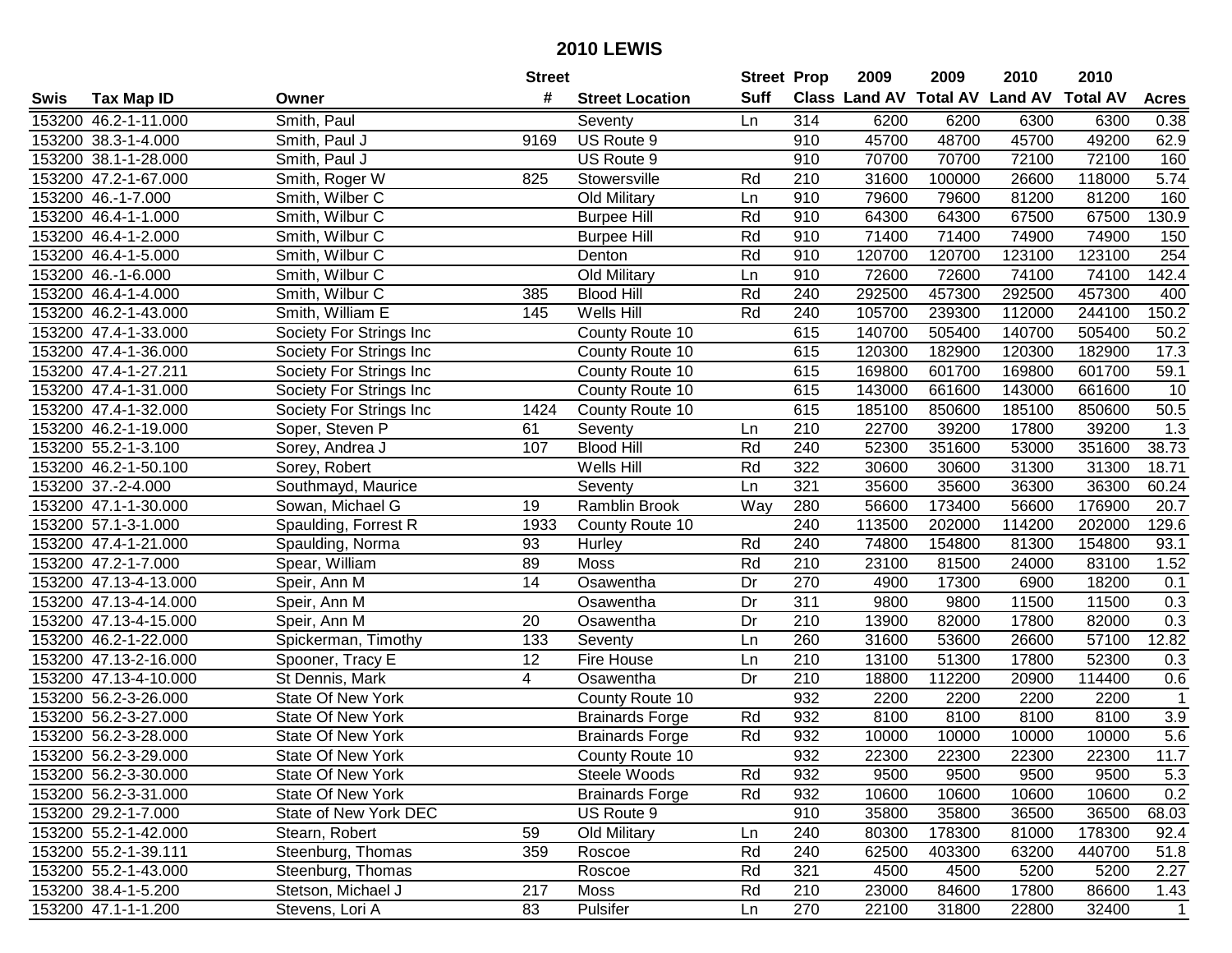|      |                       |                            | <b>Street</b>   |                        | <b>Street Prop</b> |                  | 2009  | 2009   | 2010                           | 2010            |                 |
|------|-----------------------|----------------------------|-----------------|------------------------|--------------------|------------------|-------|--------|--------------------------------|-----------------|-----------------|
| Swis | <b>Tax Map ID</b>     | Owner                      | #               | <b>Street Location</b> | Suff               |                  |       |        | Class Land AV Total AV Land AV | <b>Total AV</b> | <b>Acres</b>    |
|      | 153200 38.3-1-33.000  | Stone, Andrew W            | 9007            | US Route 9             |                    | 210              | 36100 | 95000  | 38900                          | 95000           | 8               |
|      | 153200 38.3-1-32.000  | Stone, William             |                 | US Route 9             |                    | 321              | 5100  | 5100   | 5200                           | 5200            | 2.1             |
|      | 153200 38.3-1-35.000  | Stone, William             |                 | US Route 9             |                    | 321              | 26100 | 26100  | 26100                          | 26100           | 38.6            |
|      | 153200 55.2-1-39.120  | Stony Water Inc            | 370             | Roscoe                 | Rd                 | 312              | 36100 | 40100  | 36100                          | 44700           | 21              |
|      | 153200 47.1-2-38.000  | Stringham, Sherman         | 457             | Stowersville           | Rd                 | 210              | 14800 | 42100  | 19000                          | 42900           | 0.4             |
|      | 153200 47.2-1-33.200  | Stringham, Sherman W       | 226             | Hulbert                | Rd                 | 270              | 32100 | 70500  | 32800                          | 70500           | 13.45           |
|      | 153200 47.3-1-18.000  | Studley, William J         | 604             | Fox Run                | Rd                 | 260              | 25100 | 27200  | 26300                          | 27200           | 2.5             |
|      | 153200 47.1-2-43.000  | Sullivan Helen             | 8700            | US Route 9             |                    | 210              | 21400 | 90800  | 23100                          | 90800           | 0.9             |
|      | 153200 55.2-1-41.000  | Sullivan-Owomoyela, Joan M | 303             | Roscoe                 | Rd                 | 210              | 23100 | 197000 | 24000                          | 197000          | 1.5             |
|      | 153200 47.1-1-18.111  | Sullivan, Brenda           | 8793            | US Route 9             |                    | 240              | 37500 | 144000 | 36500                          | 142600          | 18.1            |
|      | 153200 47.1-2-4.000   | Sullivan, Rudolph          | 8844            | US Route 9             |                    | 210              | 22900 | 95700  | 23700                          | 95700           | 1.41            |
|      | 153200 47.1-2-3.000   | Sullivan, Rudolph          | 8848            | US Route 9             |                    | 270              | 18100 | 41800  | 18700                          | 42600           | 1.2             |
|      | 153200 38.3-1-12.000  | Sullivan, Rudy             | 9064            | US Route 9             |                    | 210              | 14300 | 87900  | 17800                          | 87900           | 0.37            |
|      | 153200 46.2-1-16.000  | Sulzer, Simon              |                 | Seventy                | Ln                 | 314              | 20600 | 20600  | 18000                          | 18000           | 1.4             |
|      | 153200 47.1-1-47.111  | Sumner, Leonard A          | 148             | Muzzy                  | Rd                 | 210              | 26600 | 109600 | 27300                          | 109600          | 6.67            |
|      | 153200 38.4-1-29.000  | <b>Surkis Family Trust</b> | 332             | <b>Moss</b>            | Rd                 | 210              | 28700 | 95900  | 30400                          | 97800           | 4.3             |
|      | 153200 38.4-1-12.400  | Sussey, Robert J           | 458             | Deerhead-Reber         | Rd                 | 210              | 26700 | 95500  | 28000                          | 90800           | 3.28            |
|      | 153200 56.1-2-46.200  | Sweatt, Robert R           | 7977            | US Route 9             |                    | 322              | 64800 | 64800  | 65500                          | 65500           | 70              |
|      | 153200 56.1-2-26.000  | Sweatt, Robert R           | 8150            | US Route 9             |                    | 210              | 37100 | 119900 | 40000                          | 113800          | 8.48            |
|      | 153200 47.2-2-2.000   | Sweeney, David A           | 10              | Hulbert                | Rd                 | 210              | 28700 | 153600 | 30400                          | 145900          | 4.3             |
|      | 153200 47.1-1-37.000  | Talesnik, Kaethe           | 893             | Fox Run                | Rd                 | 240              | 93600 | 129100 | 102200                         | 129100          | 140.6           |
|      | 153200 47.1-2-50.150  | Tartaglia, Nicholas        |                 | US Route 9             |                    | 311              | 19800 | 19800  | 20200                          | 20200           | 1.98            |
|      | 153200 47.1-1-6.004   | Taylor, Melville C         | 55              | Pulsifer               | Ln                 | 270              | 13000 | 32700  | 19900                          | 33400           | 0.59            |
|      | 153200 47.1-1-3.100   | Taylor, Melville C         | 59              | Pulsifer               | Ln                 | 210              | 23500 | 71100  | 24400                          | 72500           | 1.68            |
|      | 153200 57.1-3-11.000  | Taylor, Theodore           |                 | Eggleston              | Ln                 | 321              | 7900  | 7900   | 8300                           | 8300            | 5.8             |
|      | 153200 47.2-1-33.110  | Taylor, Theodore W         |                 | Hyde                   | Rd                 | 322              | 31400 | 31400  | 31400                          | 31400           | 39.26           |
|      | 153200 47.2-1-35.200  | Taylor, Theodore W         |                 | Hyde                   | Rd                 | 322              | 28500 | 28500  | 28500                          | 28500           | 35.6            |
|      | 153200 47.2-1-51.200  | Thew, Jeff                 |                 | Stowersville           | Rd                 | 311              | 700   | 700    | 800                            | 800             | 0.18            |
|      | 153200 47.2-1-63.130  | Thew, Jeffrey J            | 38              | <b>Christmas Tree</b>  | Ln                 | 210              | 28800 | 237300 | 30500                          | 237300          | 4.35            |
|      | 153200 38.4-1-26.000  | Thiemann, Heinz            | 495             | <b>Moss</b>            | Rd                 | 270              | 27700 | 50900  | 29200                          | 50900           | 3.8             |
|      | 153200 55.4-2-7.100   | Thompson, Charles C III    | 221             | Roscoe                 | Rd                 | 240              | 60300 | 174200 | 61000                          | 174200          | $\overline{72}$ |
|      | 153200 47.1-2-37.000  | Thompson, David A          | 461             | Stowersville           | Rd                 | 210              | 15500 | 112400 | 19000                          | 114600          | 0.4             |
|      | 153200 38.3-1-10.000  | Tompkins, Richard E Sr     | 9077            | US Route 9             |                    | 270              | 24900 | 48400  | 26000                          | 47700           | 2.4             |
|      | 153200 47.13-1-5.000  | Tower, Theresa J           | $\overline{37}$ | Osawentha              | Dr                 | $\overline{210}$ | 15500 | 100600 | 19000                          | 100600          | 0.4             |
|      | 153200 55.-2-10.000   | Town of Elizabethtown      |                 | <b>Old Military</b>    | Ln                 | 322              | 60100 | 60100  | 166700                         | 166700 337.95   |                 |
|      | 153200 47.13-1-8.000  | Town Of Lewis              | 3               | Osawentha              | Dr                 | 311              | 11600 | 11600  | 14200                          | 14200           | 0.4             |
|      | 153200 47.1-1-41.200  | Town Of Lewis              | 230             | Goff                   | Rd                 | 822              | 27900 | 46200  | 28500                          | 48500           | $\mathbf{1}$    |
|      | 153200 47.13-2-15.000 | Town Of Lewis              | 8566            | US Route 9             |                    | 652              | 20200 | 131100 | 20900                          | 131100          | 0.7             |
|      | 153200 29.-2-11.200   | Town Of Lewis              |                 | <b>Trout Pond</b>      | Rd                 | 695              | 900   | 900    | 900                            | 900             | 0.3             |
|      | 153200 47.13-4-11.000 | Town of Lewis              |                 | Osawentha              | Dr                 | 311              | 1000  | 1000   | 1000                           | 1000            | 0.2             |
|      | 153200 47.1-1-16.000  | Town of Lewis              |                 | US Route 9             |                    | 321              | 23000 | 23000  | 23000                          | 23000           | 0.9             |
|      | 153200 47.13-2-10.003 | Town of Lewis              | 8574            | US Route 9             |                    | 652              | 61100 | 265600 | 61100                          | 265600          | 2.65            |
|      |                       |                            |                 |                        |                    |                  |       |        |                                |                 |                 |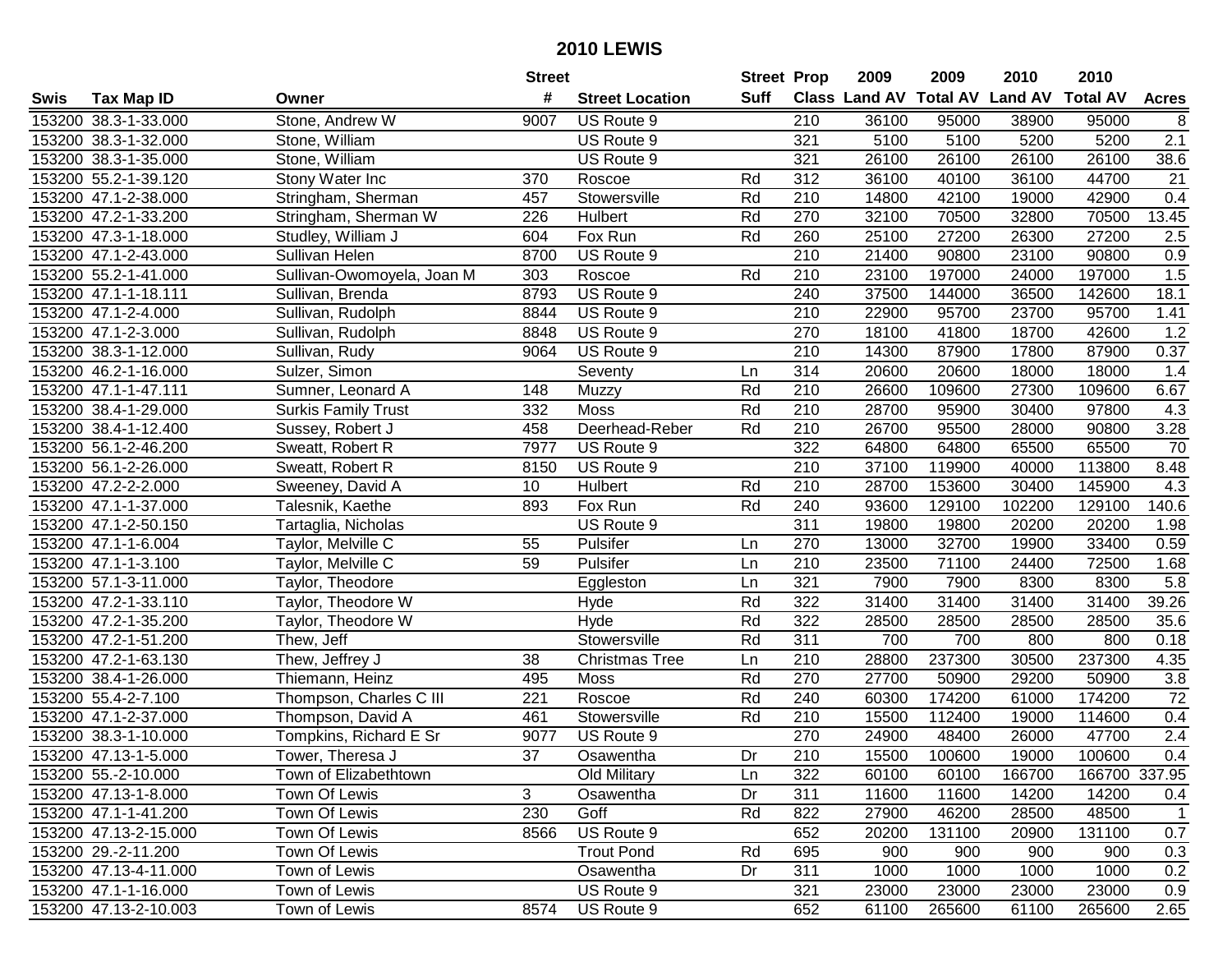|      |                               |                          | <b>Street</b> |                            | <b>Street Prop</b> |     | 2009                          | 2009   | 2010           | 2010            |                   |
|------|-------------------------------|--------------------------|---------------|----------------------------|--------------------|-----|-------------------------------|--------|----------------|-----------------|-------------------|
| Swis | <b>Tax Map ID</b>             | Owner                    | #             | <b>Street Location</b>     | Suff               |     | <b>Class Land AV Total AV</b> |        | <b>Land AV</b> | <b>Total AV</b> | <b>Acres</b>      |
|      | 153200 47.3-2-4.000           | Town Of Lewis            | 1037          | County Route 10            |                    | 593 | 20600                         | 21300  | 20600          | 21300           | 9.2               |
|      | 153200 47.1-1-45.200          | Town Of Lewis            |               | Wells Hill                 | Rd                 | 330 | 35900                         | 35900  | 36600          | 36600           | 7.27              |
|      | 153200 47.1-1-15.000          | Town of Lewis            | 8849          | US Route 9                 |                    | 822 | 30300                         | 57300  | 51600          | 58400           | 8.96              |
|      | 153200 47.3-1-19.000          | Town Of Lewis            |               | Fox Run                    | Rd                 | 330 | 14300                         | 14300  | 15000          | 15000           | 0.72              |
|      | 153200 55.4-2-6.000           | Town Of Lewis            |               | Cutting                    | Rd                 | 322 | 31200                         | 31200  | 31700          | 31700           | 19.2              |
|      | 153200 55.4-2-4.000           | Town Of Lewis            | 256           | Roscoe                     | Rd                 | 695 | 19100                         | 19100  | 19100          | 19100           | 0.6               |
|      | 153200 47.3-1-3.000           | Town Of Lewis            | 849           | Fox Run                    | Rd                 | 852 | 48200                         | 48200  | 49200          | 49200           | 22.3              |
|      | 153200 47.13-2-9.000          | Town of Lewis            | 8578          | US Route 9                 |                    | 330 | 24400                         | 39800  | 34500          | 34500           | 1.21              |
|      | 153200 55.2-1-3.200           | Trister, Michael B       | 127           | <b>Blood Hill</b>          | Rd                 | 240 | 53300                         | 354200 | 54000          | 354200          | 40                |
|      | 153200 47.1-1-32.002          | Tromblee, Patrick E      | 65            | Osawentha                  | Dr                 | 210 | 24400                         | 112400 | 24500          | 112400          | 1.3               |
|      | 153200 47.13-4-16.000         | Turner, Jonathan ER      | 34            | Osawentha                  | Dr                 | 210 | 19000                         | 101800 | 22400          | 103800          | 0.8               |
|      | 153200 38.1-1-22.000          | Underhill, Deborah       |               | US Route 9                 |                    | 910 | 28900                         | 28900  | 29400          | 29400           | 16.4              |
|      | 153200 29.2-1-9.000           | Utin, Iboro              |               | US Route 9                 |                    | 322 | 56200                         | 56200  | 56200          | 56200           | 75.4              |
|      | 153200 47.13-2-13.000         | Valley Vending Inc       | 8             | Fire House                 | Ln                 | 449 | 14800                         | 53100  | 14800          | 54700           | 0.3               |
|      | 153200 56.1-2-34.111          | Vano, Francis V Sr       |               | US Route 9                 |                    | 322 | 59500                         | 59500  | 59500          | 59500           | 45.58             |
|      | 153200 56.1-2-34.130          | Vano, Francis V Sr       | 8064          | US Route 9                 |                    | 210 | 32200                         | 86300  | 34400          | 88000           | 6.06              |
|      | 153200 56.1-2-42.000          | VanValkenburgh, Joseph N | 7958          | US Route 9                 |                    | 210 | 23700                         | 184500 | 24600          | 184500          | 1.8               |
|      | 153200 29.4-1-23.100          | Varney, Nancy M          |               | US Route 9                 |                    | 910 | 12600                         | 12600  | 12900          | 12900           | 21                |
|      | 153200 46.2-1-18.000          | Vaughan, John H Sr       | 67            | Seventy                    | Ln                 | 270 | 22100                         | 35600  | 17100          | 39200           | $\mathbf{1}$      |
|      | 153200 47.1-2-54.000          | Vaughan, John Sr         | 8762          | US Route 9                 |                    | 486 | 35600                         | 217800 | 35600          | 217800          | 0.3               |
|      | 153200 632.-9999-631.900/1881 | Verizon New York Inc     |               | <b>Public Service Town</b> |                    | 836 | $\mathbf 0$                   | 142443 | 0              | 135331          | $\mathbf 0$       |
|      | 153200 47.4-1-32.000/1        | Verizon Wireless         | 1414          | County Route 10            |                    | 837 |                               |        | 18000          | 110000          | $\mathbf 0$       |
|      | 153200 55.2-1-5.122           | Wainer, Howard C         | 220           | <b>Blood Hill</b>          | Rd                 | 240 | 30500                         | 163000 | 31200          | 163000          | 11.5              |
|      | 153200 47.1-1-28.200          | Walker, Robert C         | 8677          | US Route 9                 |                    | 270 | 13100                         | 20100  | 17800          | 21100           | 0.3               |
|      | 153200 37.-2-1.000            | Ward Lumber Co Inc       |               | Seventy                    | Ln                 | 912 | 50400                         | 50400  | 51400          | 51400           | 102.31            |
|      | 153200 37.-2-54.000           | Ward Lumber Co Inc       |               | Seventy                    | Ln                 | 912 | 9400                          | 9400   | 9900           | 9900            | 14.61             |
|      | 153200 37.-2-55.000           | Ward Lumber Co Inc       |               | Seventy                    | Ln                 | 912 | 12500                         | 12500  | 12500          | 12500           | 18.4              |
|      | 153200 56.1-2-7.000           | <b>Warner Simeon</b>     | 199           | Cutting                    | Rd                 | 312 | 24100                         | 32200  | 25100          | 32200           | $\overline{2}$    |
|      | 153200 47.4-1-13.000          | Washburn, Charles        | 304           | Hyde                       | Rd                 | 240 | 29500                         | 134000 | 30200          | 134000          | 10.2              |
|      | 153200 47.2-1-33.120          | Washburn, Phillis        | 459           | Hyde                       | Rd                 | 240 | 59000                         | 147200 | 59700          | 147200          | $\overline{53.2}$ |
|      | 153200 55.2-1-37.000          | Watson, Shirley E        | 59            | <b>Blood Hill</b>          | Rd                 | 280 | 99000                         | 258300 | 101300         | 258300          | 102.7             |
|      | 153200 47.4-1-30.000          | Weber, Jeanette          | 1447          | County Route 10            |                    | 210 | 23300                         | 74000  | 24200          | 75500           | 1.6               |
|      | 153200 56.1-2-45.000          | Weber, Sandra            |               | US Route 9                 |                    | 322 | 33000                         | 33000  | 33500          | 33500           | 21.49             |
|      | 153200 38.4-1-27.002          | Webster, Eugene E        | 445           | Moss                       | Rd                 | 210 | 34300                         | 100800 | 34300          | 102800          | 7.1               |
|      | 153200 47.3-1-20.131          | Welch, Michael A         | 675           | Fox Run                    | Rd                 | 270 | 25900                         | 36600  | 27200          | 36600           | 2.9               |
|      | 153200 47.3-1-20.132          | Welch, Penny L           | 667           | Fox Run                    | Rd                 | 270 | 26100                         | 48300  | 27400          | 49300           | 3                 |
|      | 153200 47.3-1-1.000           | Weld, Charles C          |               | Fox Run                    | Rd                 | 322 | 56400                         | 56400  | 59200          | 59200           | 100               |
|      | 153200 38.4-1-13.000          | West, Curtis             |               | Deerhead-Reber             | Rd                 | 322 | 32800                         | 32800  | 32800          | 32800           | 30.3              |
|      | 153200 47.4-1-3.000           | West, Curtis G           | 3             | Hyde                       | Rd                 | 210 | 24300                         | 138900 | 25300          | 138900          | $\overline{2}$    |
|      | 153200 55.2-1-5.200           | Wharmby, Karen           | 266           | <b>Blood Hill</b>          | Rd                 | 240 | 58900                         | 103000 | 59600          | 105100          | 47                |
|      | 153200 56.2-3-22.000          | White, Kathleen S        | 86            | Cornwright                 | Ln                 | 240 | 37800                         | 94600  | 38500          | 94600           | 20.6              |
|      | 153200 47.4-1-7.110           | White, Paul              | 150           | Redmond                    | Rd                 | 280 | 65400                         | 164400 | 90100          | 164400          | 64.95             |